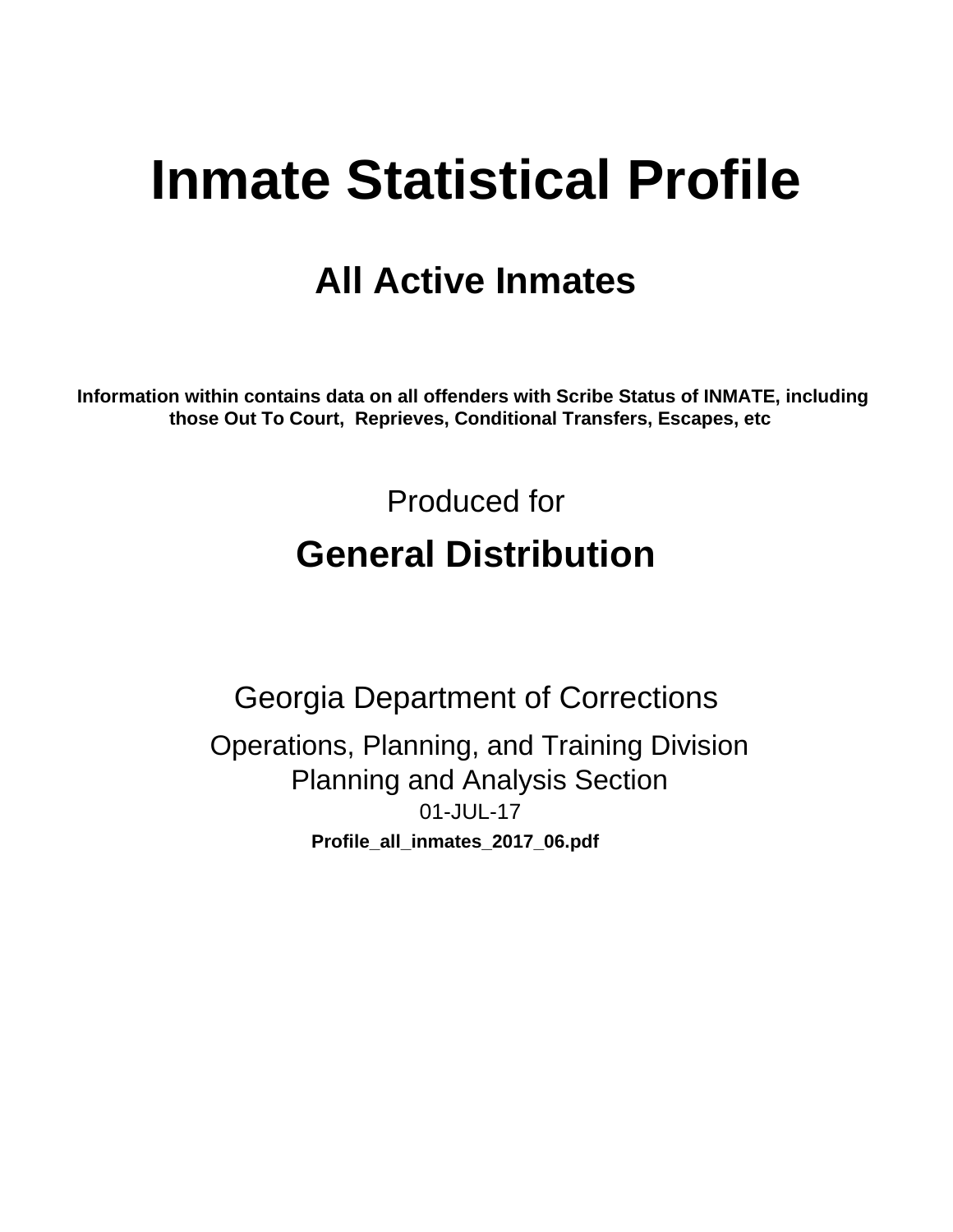## Inmate Statistical Profile 01-JUL-17

Contents

**All Active Inmates** 

Produced for General Distribution

## **Table of Contents**

| <b>Demographic information</b>                                        |
|-----------------------------------------------------------------------|
| 4 Current age, broken out in ten year age groups                      |
| 5 Race group                                                          |
| 6 Marital status, self-reported at entry to prison                    |
| 7 Number of Inmates with Dependents, self-reported at entry to prison |
| 8 Religious affiliation, self-reported at entry to prison             |
| 9 Home county - self-reported at entry to prison                      |
| 14 Employment status before prison, self-reported at entry to prison  |
| 15 Age at admission                                                   |
| 17 Age at admission                                                   |
| 20 Height, measured at entry to prison                                |
| 21 Height, measured at entry to prison                                |
| 23 Weight, measured at entry to prison                                |
| 24 Military service                                                   |
| <b>Correctional information</b>                                       |
| 25 Type of admission to prison                                        |
| 26 Current / last supervision level                                   |
| 27 Current / last institution type                                    |
| 28 Institution type - transitional centers                            |
| 29 Institution type - county prisons                                  |
| 31 Institution type - state prisons                                   |
| 33 Institution type - private prisons                                 |
| 34 Institution type - inmate boot camp                                |
| 35 Number of disciplinary reports                                     |
| 36 Number of transfers                                                |
| 37 Number of escapes                                                  |
| 38 Split sentence - Probation to follow                               |
| 39 Probable future release type of still active inmates               |
| 40 Time served in current (or last) institution                       |
| Educational, psychological and physical information                   |
| 41 Highest grade level attained                                       |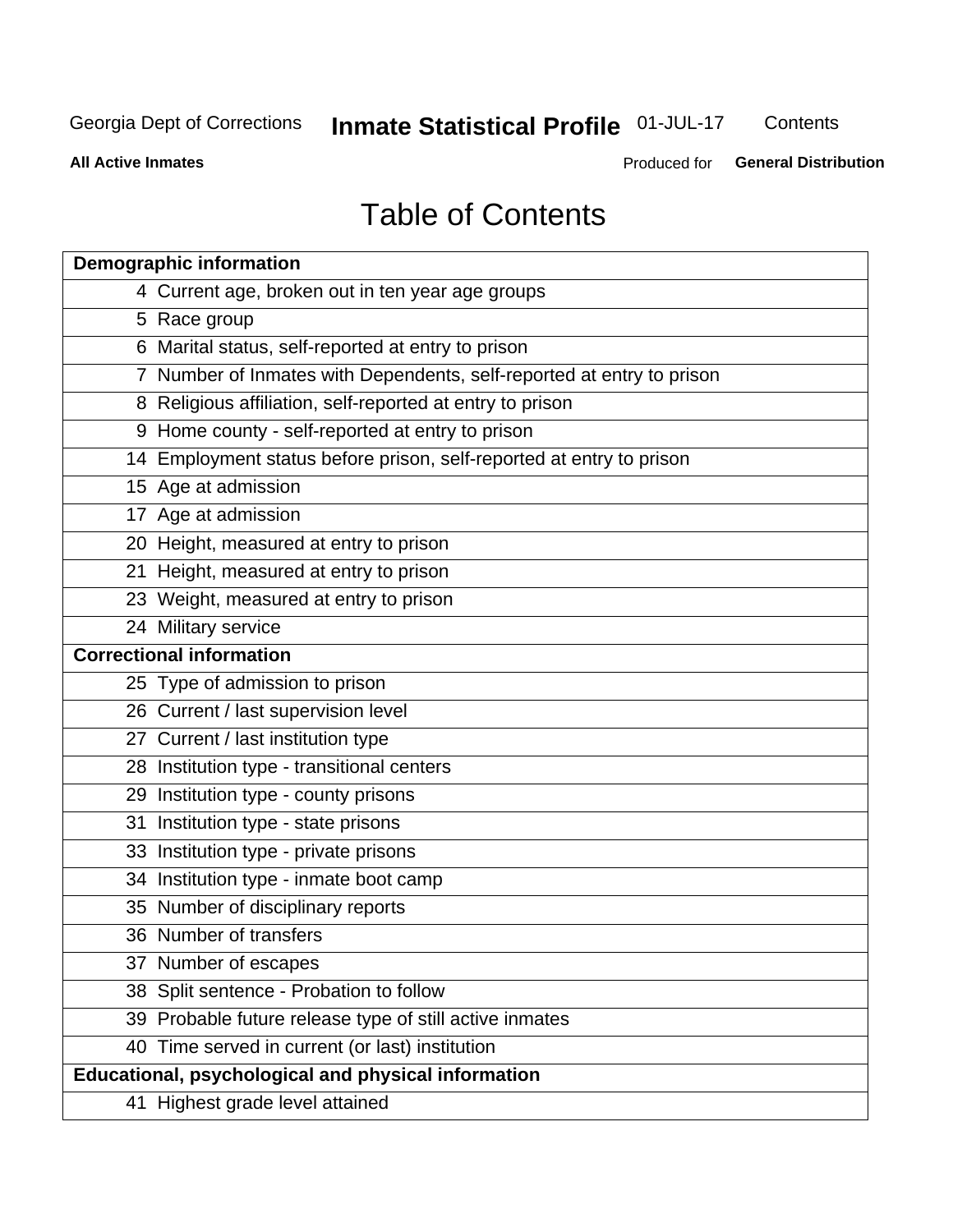## **Inmate Statistical Profile 01-JUL-17**

Contents

**All Active Inmates** 

Produced for **General Distribution** 

## **Table of Contents**

| <b>Educational, psychological and physical information</b>       |
|------------------------------------------------------------------|
| 42 Culture fair IQ scores                                        |
| 43 Wide Range Achievement Test (WRAT) reading score              |
| 44 Wide Range Achievement Test (WRAT) math score                 |
| 45 Wide Range Achievement Test (WRAT) spelling score             |
| 46 Current / last mental health treatment level                  |
| 47 PULHESDWIT medical scale - 'P' overall condition ('P'hysical) |
| 48 PULHESDWIT medical scale - 'U' upper body                     |
| 49 PULHESDWIT medical scale - 'L' lower body                     |
| 50 PULHESDWIT medical scale - 'H' hearing                        |
| 51 PULHESDWIT medical scale - 'E' vision                         |
| 52 PULHESDWIT medical scale -'S' psychiatric                     |
| 53 PULHESDWIT medical scale - 'D' dental                         |
| 54 PULHESDWIT medical scale - 'W' work ability                   |
| 55 PULHESDWIT medical scale - 'I' impairment                     |
| 56 PULHESDWIT medical scale - 'T' transportability               |
| <b>Crimes and criminal history information</b>                   |
| 57 Number of prior Georgia incarcerations                        |
| 58 Prison sentence in years                                      |
| 59 Primary offense, broken out into felonies vs misdemeanors     |
| 60 Primary offense, broken out into six broad crime categories   |
| 61 Primary offense, detailed offense code                        |
| 69 County of conviction of primary offense                       |
| 74 Circuit of conviction of primary offense                      |
| 76 Years served (jail + prison) in this incarceration            |
| <b>Medical information</b>                                       |
| 77 Results of most recent HIV test                               |
| 78 Results of most recent tuberculosis test                      |
| 79 Results of most recent syphilis test                          |
| 80 Results of most recent Hepatitis-C test                       |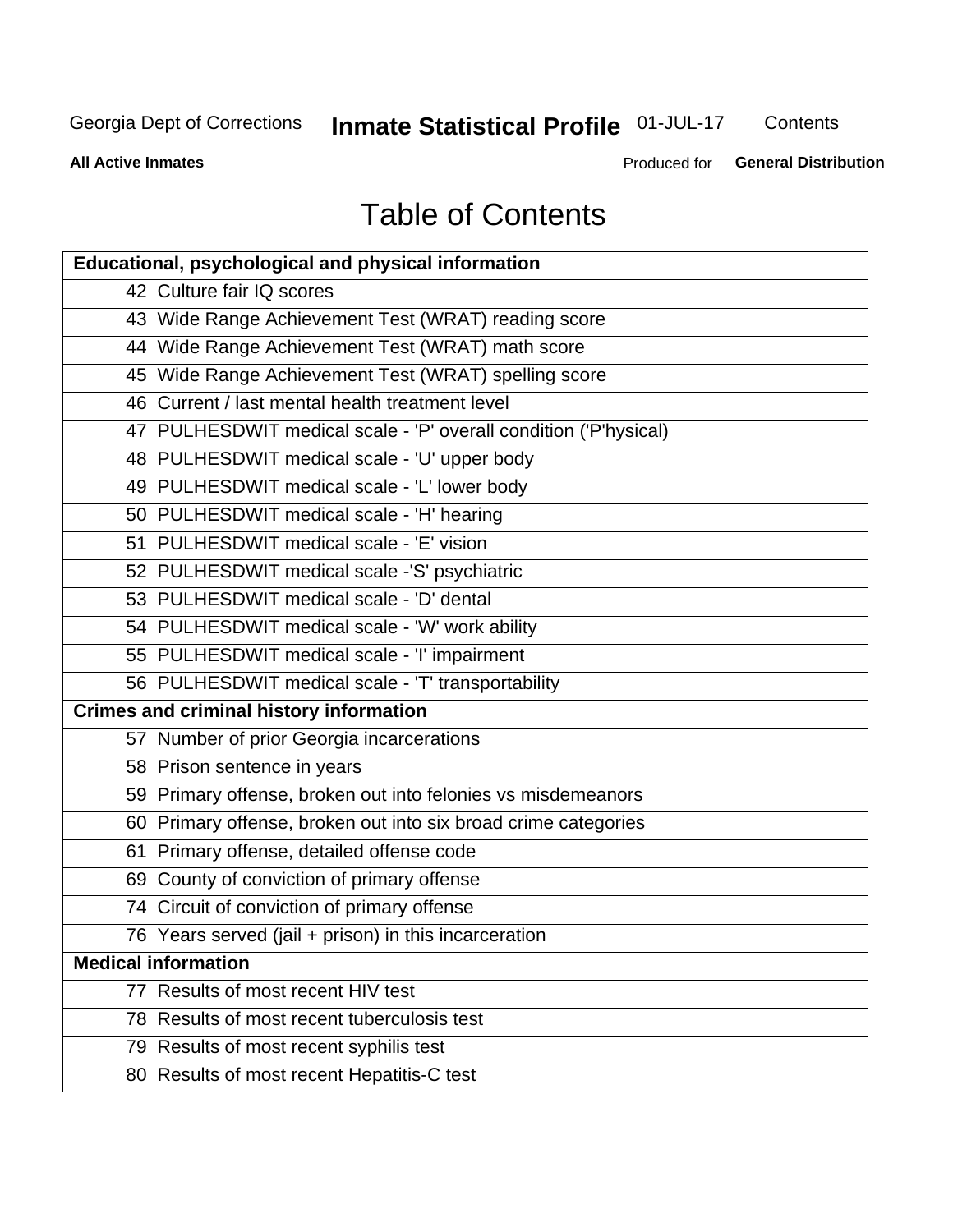#### **All Active Inmates**

#### Produced for General Distribution

### Current age, broken out in ten-year age groups

COL % - percent each COUNT is of its particular column

|                          | <b>Male</b>  |          |        | <b>Female</b>   |        |          | <b>Total</b> |        |
|--------------------------|--------------|----------|--------|-----------------|--------|----------|--------------|--------|
| <b>Current Age</b>       | <b>Count</b> | Col %    | Row %  | <b>Count</b>    | Col %  | Row %    | <b>Total</b> | Col %  |
| <b>Teens (1-19)</b>      | 791          | $1.56\%$ | 97.06% | 24              | 0.62%  | 2.94%    | 815          | 1.49%  |
| <b>Twenties (20-29)</b>  | 14,507       | 28.56%   | 93.38% | 1,028           | 26.76% | 6.62%    | 15,535       | 28.43% |
| <b>Thirties (30-39)</b>  | 15,298       | 30.12%   | 91.98% | 1,333           | 34.70% | 8.02%    | 16,631       | 30.44% |
| <b>Forties (40-49)</b>   | 10,392       | 20.46%   | 92.14% | 886             | 23.06% | 7.86%    | 11,278       | 20.64% |
| <b>Fifties (50-59)</b>   | 6,863        | 13.51%   | 93.86% | 449             | 11.69% | 6.14%    | 7,312        | 13.38% |
| <b>Sixties (60-69)</b>   | 2,327        | 4.58%    | 95.80% | 102             | 2.65%  | 4.20%    | 2,429        | 4.45%  |
| Seventy + (70 and above) | 616          | 1.21%    | 96.86% | 20 <sub>1</sub> | 0.52%  | 3.14%    | 636          | 1.16%  |
| <b>Total Reported</b>    | 50,794       | 100%     | 92.97% | 3,842           | 100%   | $7.03\%$ | 54,636       | 100%   |

| <b>Not Reported</b> | ີ 4.  |       | ົດ4 ^  |
|---------------------|-------|-------|--------|
| Total               | 1,005 | 3,842 | 54,847 |

| <b>Mean</b><br>(average) | 38.00 | 37.35 | 37.96 |
|--------------------------|-------|-------|-------|
| Median (middle)          | 36    | 36    | 36    |
| Mode<br>(most frequent)  | 28    |       | 28    |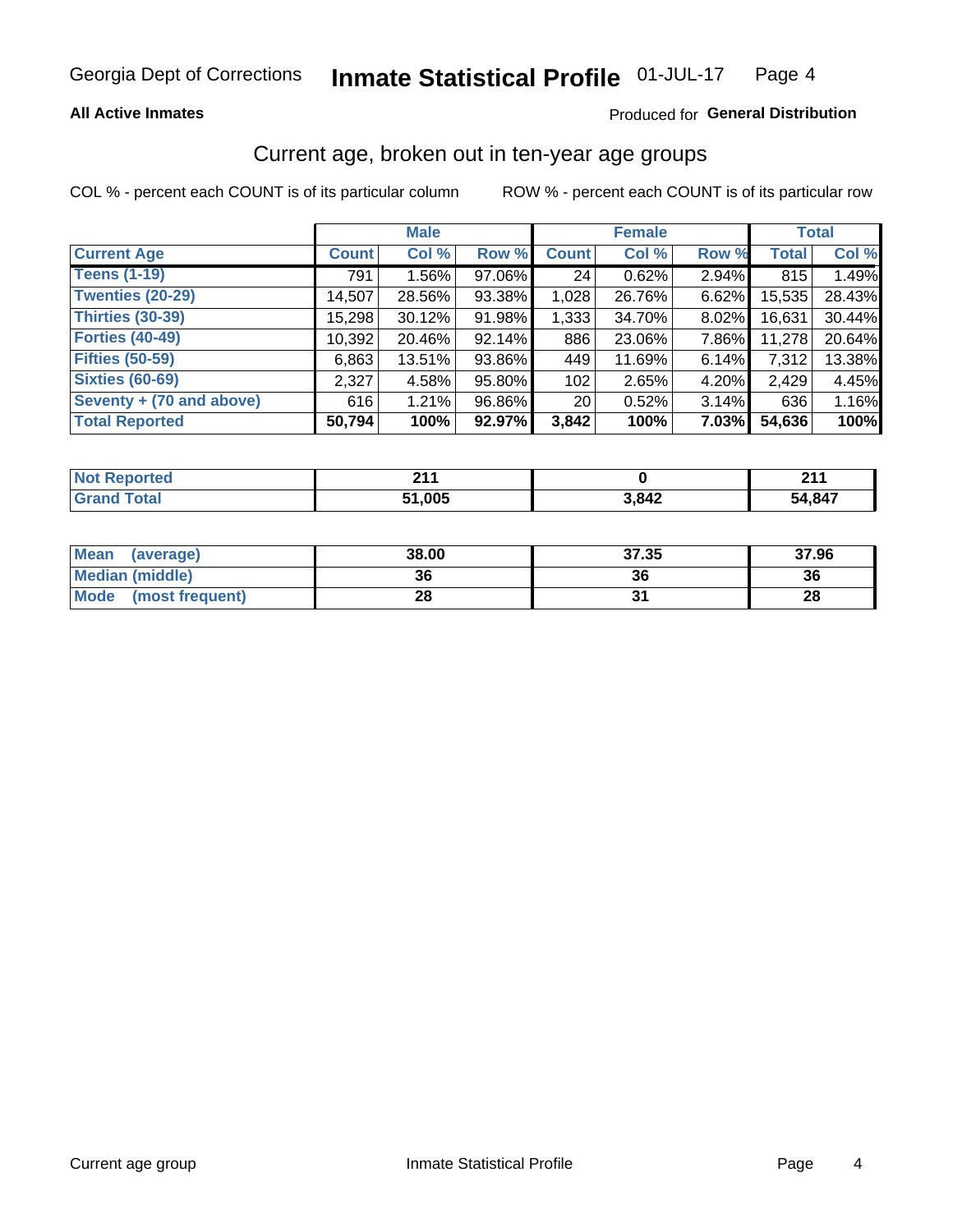#### Inmate Statistical Profile 01-JUL-17 Page 5

#### **All Active Inmates**

#### **Produced for General Distribution**

### Race group

COL % - percent each COUNT is of its particular column

|                   |                        |              | <b>Male</b> |         |             | <b>Female</b> |        |              | <b>Total</b> |  |
|-------------------|------------------------|--------------|-------------|---------|-------------|---------------|--------|--------------|--------------|--|
|                   | <b>Race Group</b>      | <b>Count</b> | Col %       |         | Row % Count | Col %         | Row %  | <b>Total</b> | Col %        |  |
|                   | <b>White</b>           | 17,257       | 33.83%      | 88.61%  | 2,218       | 57.73%        | 11.39% | 19,475       | 35.51%       |  |
| $\mathbf{2}$      | <b>Black</b>           | 31,503       | 61.76%      | 95.30%  | 1,552       | 40.40%        | 4.70%  | 33,055       | 60.27%       |  |
| 5.                | <b>Other</b>           | 60           | .12%        | 89.55%  |             | .18%          | 10.45% | 67           | .12%         |  |
| 6                 | <b>Asian</b>           | 184          | .36%        | 94.85%  | 10          | .26%          | 5.15%  | 194          | .35%         |  |
| 9                 | <b>Unknown</b>         | 9            | $.02\%$     | 81.82%  | 2           | .05%          | 18.18% | 11           | .02%         |  |
| 10                | <b>Hispanic</b>        | 1,968        | $3.86\%$    | 97.43%  | 52          | 1.35%         | 2.57%  | 2,020        | 3.68%        |  |
| $12 \overline{ }$ | <b>Native American</b> | 22           | .04%        | 95.65%  |             | .03%          | 4.35%  | 23           | .04%         |  |
| 13                | <b>Native Hawaiian</b> | 2            | .01%        | 100.00% |             |               |        | 2            | .01%         |  |
|                   | <b>Total Reported</b>  | 51,005       | 100%        | 93%     | 3,842       | 100%          | 7%     | 54,847       | 100%         |  |

| <b>Not Reported</b> |        |       |        |
|---------------------|--------|-------|--------|
| <b>Total</b>        | 51,005 | 3,842 | 54,847 |

| <b>Mode</b><br>---<br>most frequent) | Black | White | <b>Black</b> |
|--------------------------------------|-------|-------|--------------|
|                                      |       |       |              |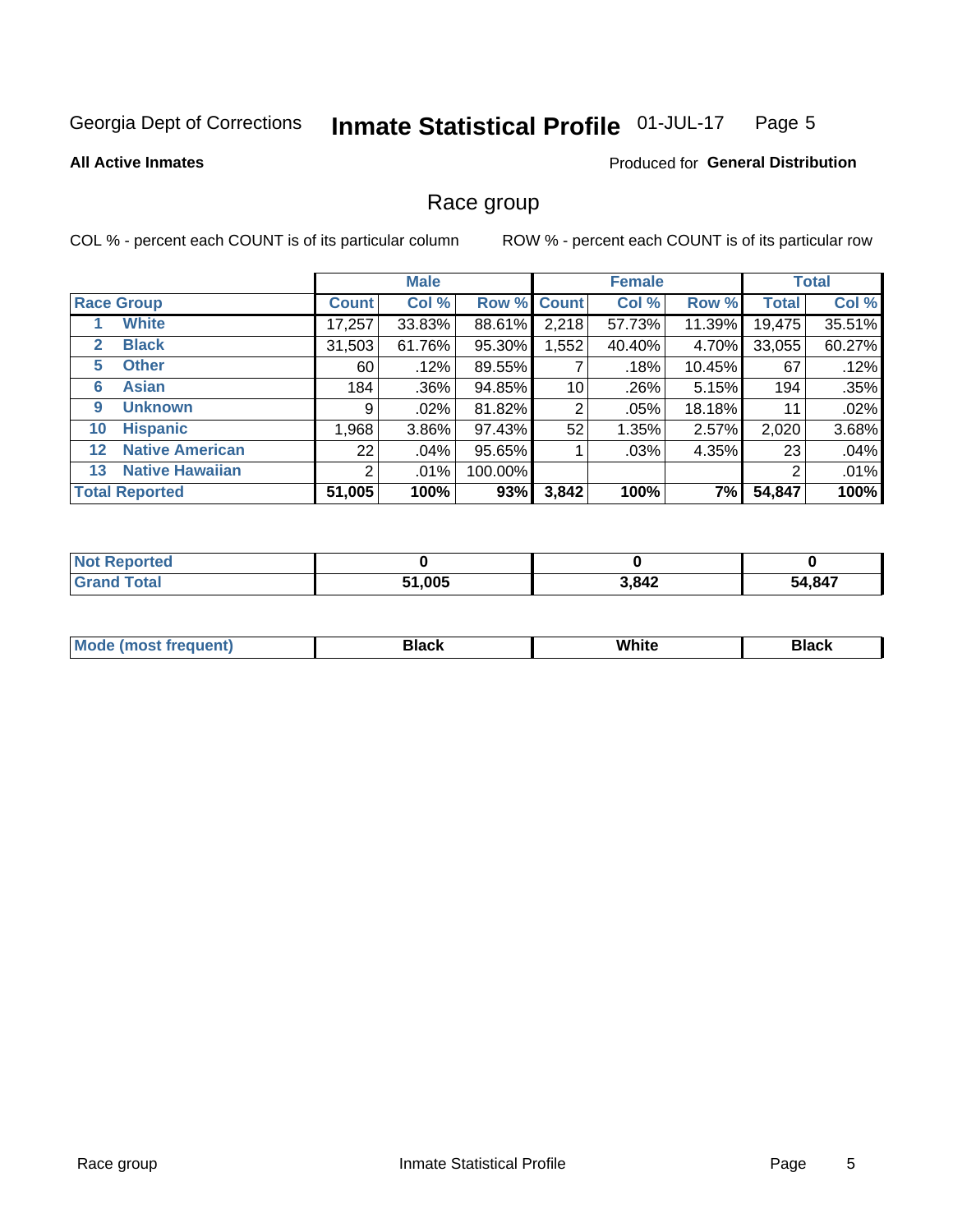#### Inmate Statistical Profile 01-JUL-17 Page 6

**All Active Inmates** 

#### Produced for General Distribution

### Marital status, self-reported at entry to prison

COL % - percent each COUNT is of its particular column

|                       | <b>Male</b>  |        |           | <b>Female</b> |        |        | <b>Total</b> |        |
|-----------------------|--------------|--------|-----------|---------------|--------|--------|--------------|--------|
| <b>Marital Status</b> | <b>Count</b> | Col %  | Row %     | <b>Count</b>  | Col %  | Row %  | <b>Total</b> | Col %  |
| <b>Unknown</b><br>0   | 1,010        | 1.98%  | $90.02\%$ | 112           | 2.92%  | 9.98%  | 1,122        | 2.05%  |
| <b>Divorced</b><br>D  | 4,905        | 9.62%  | 89.44%    | 579           | 15.07% | 10.56% | 5,484        | 10.00% |
| <b>Married</b><br>M   | 6,635        | 13.01% | 91.07%    | 651           | 16.94% | 8.93%  | 7,286        | 13.28% |
| <b>S</b> Separated    | 1,855        | 3.64%  | 85.80%    | 307           | 7.99%  | 14.20% | 2,162        | 3.94%  |
| <b>Unmarried</b><br>U | 36,047       | 70.67% | 94.62%    | 2,048         | 53.31% | 5.38%  | 38,095       | 69.46% |
| <b>Widow</b><br>W     | 553          | 1.08%  | 79.23%    | 145           | 3.77%  | 20.77% | 698          | 1.27%  |
| <b>Total Reported</b> | 51,005       | 100%   | 93%       | 3,842         | 100%   | 7%     | 54,847       | 100%   |

| orted<br>I NOT |            |       |        |
|----------------|------------|-------|--------|
| $\sim$<br>. Gr | $\sqrt{2}$ | 3,842 | 54.847 |

| <b>Mode (most frequent)</b><br>Unmarried<br>Unmarried<br>Jnmarried |
|--------------------------------------------------------------------|
|--------------------------------------------------------------------|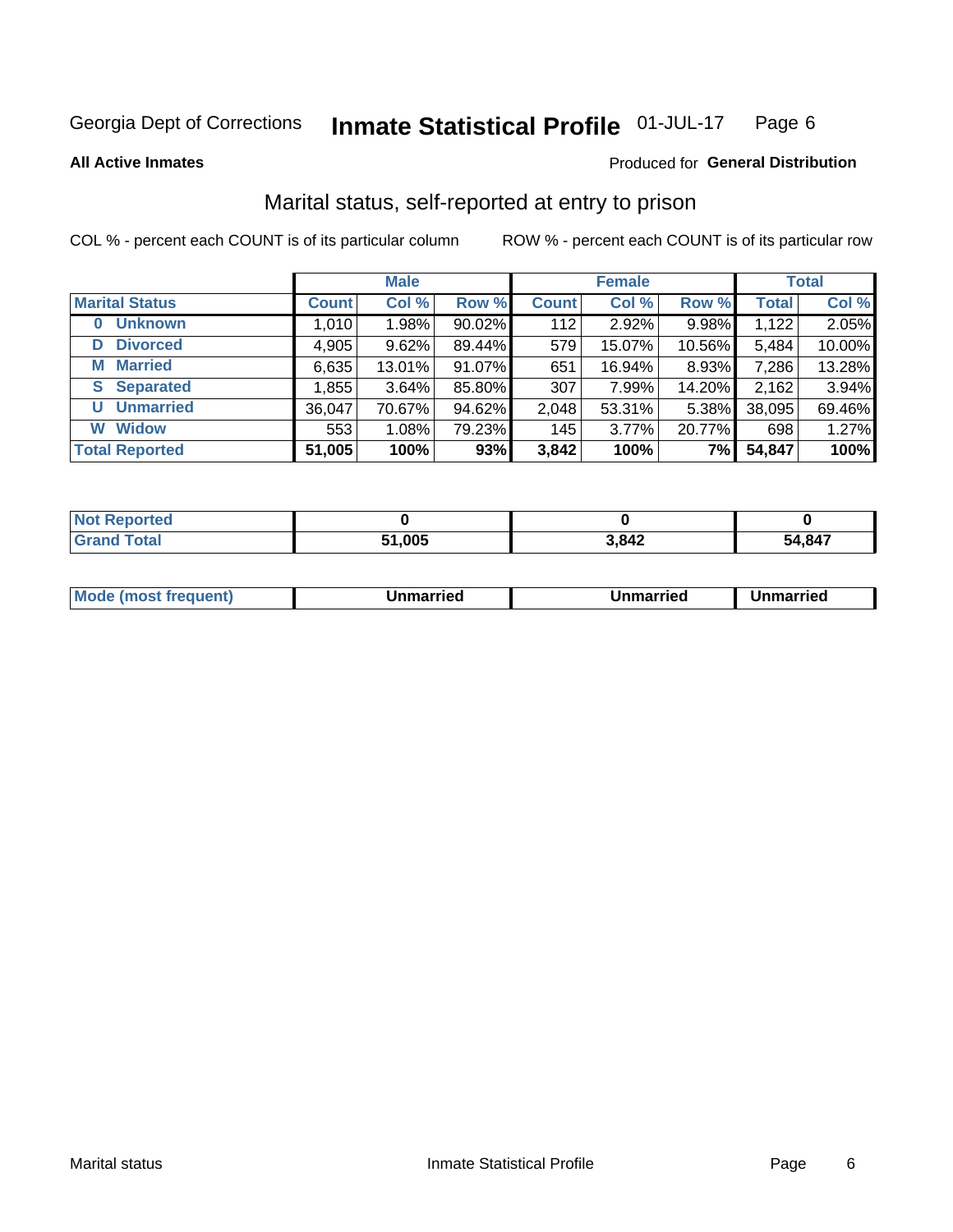#### **Inmate Statistical Profile 01-JUL-17** Page 7

#### **All Active Inmates**

#### Produced for General Distribution

### Number of Inmates with Dependents, Self-Reported at Entry to Prison

COL % - percent each COUNT is of its particular column

|                             |              | <b>Male</b> |         | <b>Female</b> |        |        | <b>Total</b> |        |
|-----------------------------|--------------|-------------|---------|---------------|--------|--------|--------------|--------|
| <b>Number of dependents</b> | <b>Count</b> | Col %       | Row %   | <b>Count</b>  | Col %  | Row %  | <b>Total</b> | Col %  |
| l 0                         | 15,774       | 37.89%      | 93.71%  | 1,059         | 32.65% | 6.29%  | 16,833       | 37.51% |
|                             | 9,723        | 23.35%      | 93.90%  | 632           | 19.49% | 6.10%  | 10,355       | 23.08% |
| $\overline{2}$              | 7,221        | 17.34%      | 91.34%  | 685           | 21.12% | 8.66%  | 7,906        | 17.62% |
| $\overline{\mathbf{3}}$     | 4,313        | 10.36%      | 89.61%  | 500           | 15.42% | 10.39% | 4,813        | 10.73% |
| 4                           | 2,205        | 5.30%       | 91.23%  | 212           | 6.54%  | 8.77%  | 2,417        | 5.39%  |
| 5                           | 1,113        | 2.67%       | 93.06%  | 83            | 2.56%  | 6.94%  | 1,196        | 2.67%  |
| 6                           | 580          | 1.39%       | 93.55%  | 40            | 1.23%  | 6.45%  | 620          | 1.38%  |
| 7                           | 300          | 0.72%       | 94.94%  | 16            | 0.49%  | 5.06%  | 316          | 0.70%  |
| 8                           | 140          | 0.34%       | 95.89%  | 6             | 0.19%  | 4.11%  | 146          | 0.33%  |
| 9                           | 90           | 0.22%       | 94.74%  | 5             | 0.15%  | 5.26%  | 95           | 0.21%  |
| 10                          | 82           | 0.20%       | 94.25%  | 5             | 0.15%  | 5.75%  | 87           | 0.19%  |
| Over 10                     | 91           | 0.22%       | 100.00% |               |        |        | 91           | 0.20%  |
| <b>Total Reported</b>       | 41,632       | 100%        | 92.77%  | 3,243         | 100%   | 7.23%  | 44,875       | 100.0% |

| - פרפ<br>9.JI J | 599  | 072    |
|-----------------|------|--------|
| 51,005          | ,842 | 54,847 |

| Mean (average)         | 1.62 | 1.48 |
|------------------------|------|------|
| <b>Median (middle)</b> |      |      |
| Mode (most frequent)   |      |      |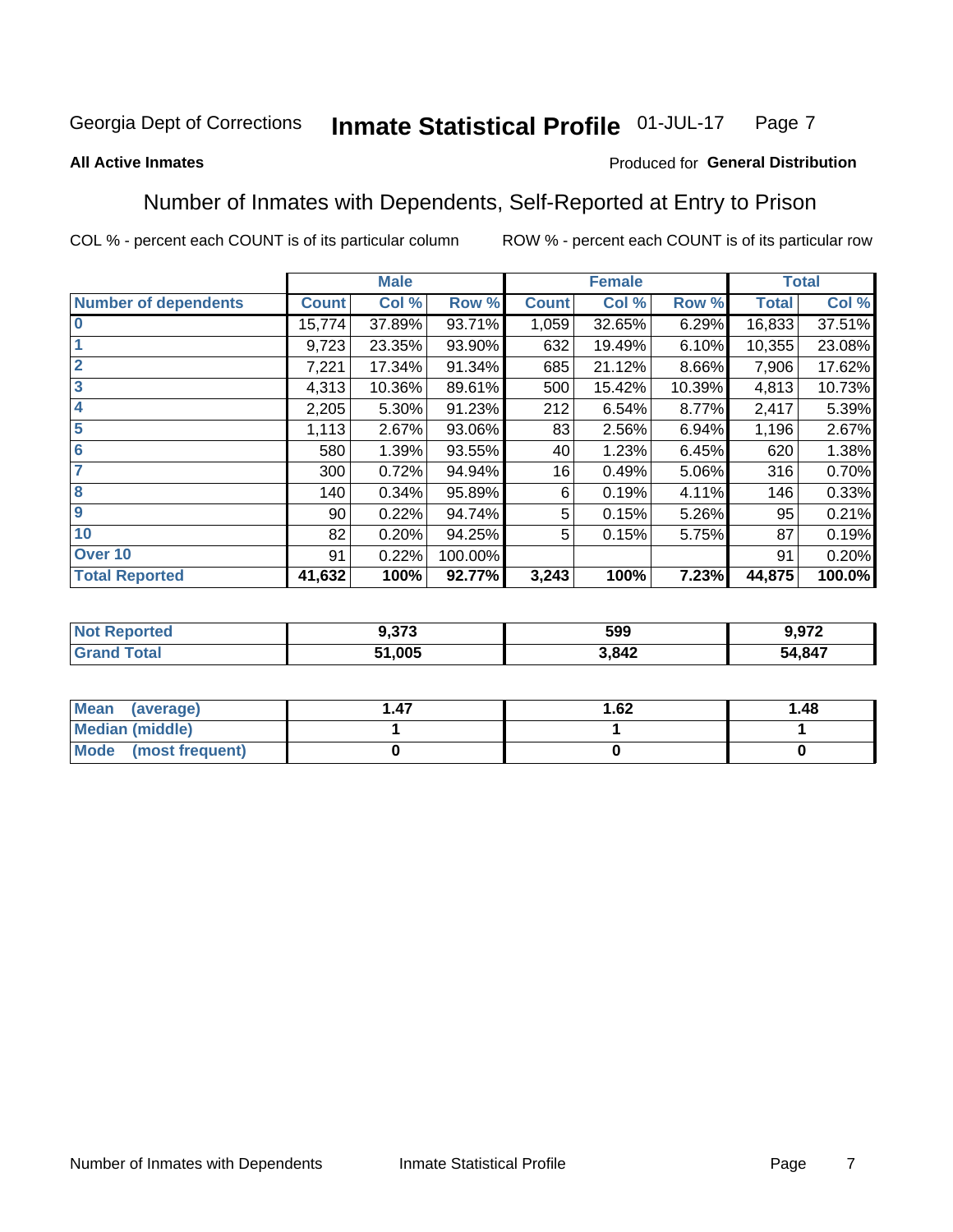#### Inmate Statistical Profile 01-JUL-17 Page 8

#### **All Active Inmates**

#### Produced for General Distribution

### Religious affiliation, self-reported at entry to prison

COL % - percent each COUNT is of its particular column

|                |                              |                | <b>Male</b> |         |                | <b>Female</b> |        |                | <b>Total</b> |
|----------------|------------------------------|----------------|-------------|---------|----------------|---------------|--------|----------------|--------------|
|                | <b>Religious Affiliation</b> | <b>Count</b>   | Col %       | Row %   | <b>Count</b>   | Col %         | Row %  | <b>Total</b>   | Col %        |
| 1              | <b>Islam</b>                 | 1,292          | 5.71%       | 97.29%  | 36             | 1.40%         | 2.71%  | 1,328          | 5.27%        |
| $\overline{2}$ | <b>Catholic</b>              | 1,152          | 5.09%       | 88.21%  | 154            | 5.98%         | 11.79% | 1,306          | 5.18%        |
| 3              | <b>Baptist</b>               | 14,010         | 61.90%      | 87.97%  | 1,916          | 74.35%        | 12.03% | 15,926         | 63.17%       |
| 4              | <b>Methodist</b>             | 409            | 1.81%       | 87.96%  | 56             | 2.17%         | 12.04% | 465            | 1.84%        |
| 5              | <b>EpiscopIn</b>             | 48             | .21%        | 90.57%  | 5              | .19%          | 9.43%  | 53             | .21%         |
| $6\phantom{a}$ | <b>Presbytrn</b>             | 80             | .35%        | 89.89%  | 9              | .35%          | 10.11% | 89             | .35%         |
| 7              | <b>Chc Of God</b>            | 435            | 1.92%       | 87.88%  | 60             | 2.33%         | 12.12% | 495            | 1.96%        |
| 8              | <b>Holiness</b>              | 601            | 2.66%       | 83.13%  | 122            | 4.73%         | 16.87% | 723            | 2.87%        |
| 9              | <b>Jewish</b>                | 62             | .27%        | 82.67%  | 13             | .50%          | 17.33% | 75             | .30%         |
| 10             | <b>Anglican</b>              | 20             | .09%        | 83.33%  | 4              | .16%          | 16.67% | 24             | .10%         |
| 11             | <b>Grk Orthdx</b>            | 5              | .02%        | 71.43%  | $\overline{2}$ | .08%          | 28.57% | 7              | .03%         |
| 12             | <b>Hindu</b>                 | 9              | .04%        | 100.00% |                |               |        | 9              | .04%         |
| 13             | <b>Buddhist</b>              | 45             | .20%        | 81.82%  | 10             | .39%          | 18.18% | 55             | .22%         |
| 14             | <b>Taoist</b>                | 5              | .02%        | 83.33%  | 1              | .04%          | 16.67% | 6              | .02%         |
| 15             | <b>Shintoist</b>             | 5              | .02%        | 100.00% |                |               |        | 5              | .02%         |
| 16             | <b>Seven D Ad</b>            | 71             | .31%        | 85.54%  | 12             | .47%          | 14.46% | 83             | .33%         |
| 17             | <b>Jehovah Wt</b>            | 264            | 1.17%       | 88.00%  | 36             | 1.40%         | 12.00% | 300            | 1.19%        |
| 18             | <b>Latr Day S</b>            | 25             | .11%        | 83.33%  | 5              | .19%          | 16.67% | 30             | .12%         |
| 19             | Quaker                       | $\overline{2}$ | .01%        | 100.00% |                |               |        | $\overline{2}$ | .01%         |
| 20             | <b>Other Prot</b>            | 2,219          | 9.80%       | 94.83%  | 121            | 4.70%         | 5.17%  | 2,340          | 9.28%        |
| 96             | <b>None</b>                  | 1,876          | 8.29%       | 99.21%  | 15             | .58%          | .79%   | 1,891          | 7.50%        |
|                | <b>Total Reported</b>        | 22,635         | 100%        | 89.78%  | 2,577          | 100%          | 10.22% | 25,212         | 100%         |

| <b>Reported</b><br><b>N</b> | 28,370       | .265  | 29,635 |
|-----------------------------|--------------|-------|--------|
| otal                        | 51,005<br>64 | 3,842 | 54,847 |

|  | Moc<br>de (most frequent) | aptist | 3aptist | 3aptist |
|--|---------------------------|--------|---------|---------|
|--|---------------------------|--------|---------|---------|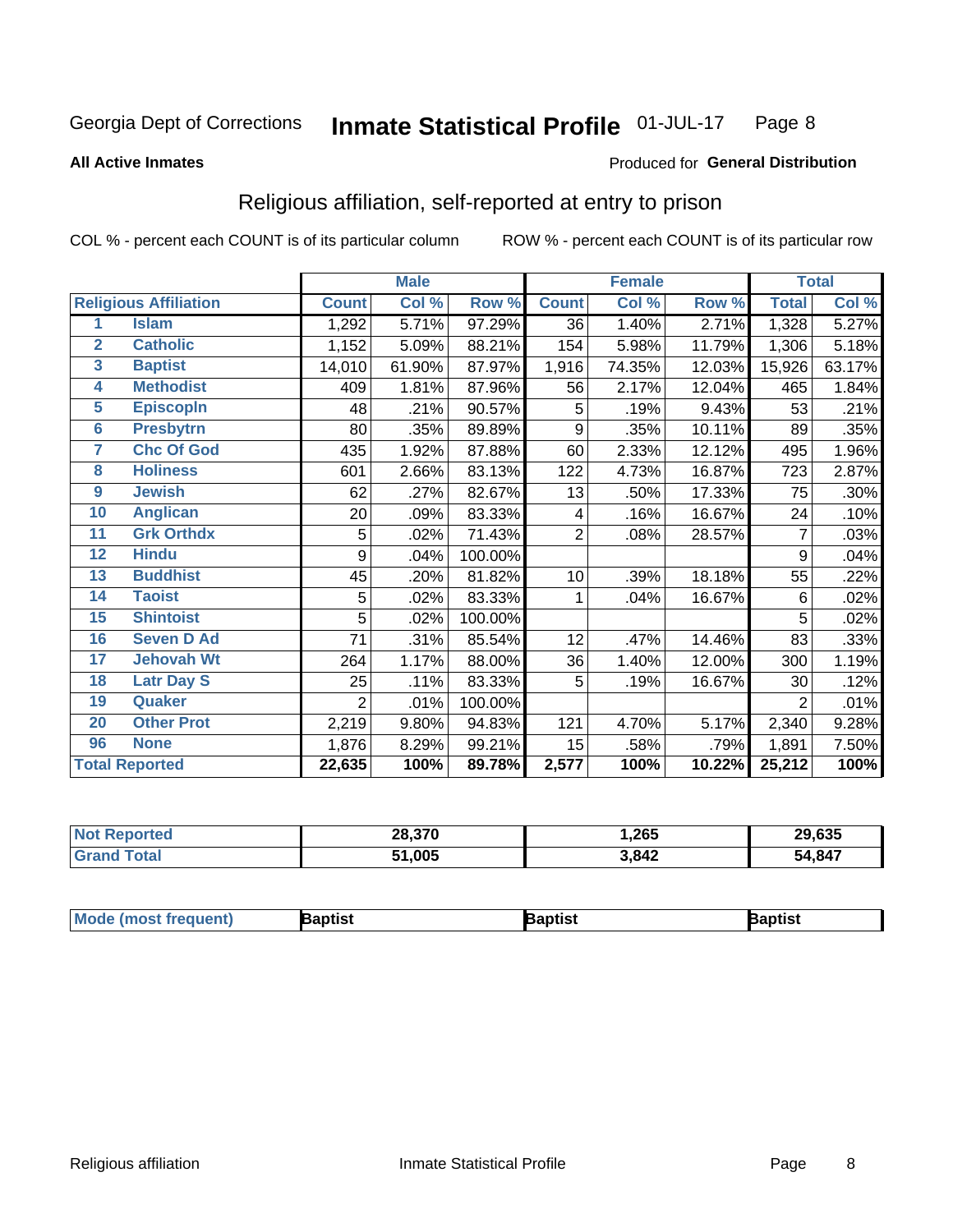#### Inmate Statistical Profile 01-JUL-17 Page 9

**All Active Inmates** 

#### Produced for General Distribution

### Home county, self-reported at entry to prison

COL % - percent each COUNT is of its particular column

|     |                             |              | <b>Male</b> |        |                         | <b>Female</b> |        | <b>Total</b> |        |
|-----|-----------------------------|--------------|-------------|--------|-------------------------|---------------|--------|--------------|--------|
|     | <b>Home County</b>          | <b>Count</b> | Col %       | Row %  | <b>Count</b>            | Col %         | Row %  | <b>Total</b> | Col %  |
| 000 | <b>Unknown</b>              | 6,121        | 12.00%      | 92.43% | 501                     | 13.04%        | 7.57%  | 6,622        | 12.07% |
| 001 | <b>Appling County</b>       | 136          | .27%        | 94.44% | 8                       | .21%          | 5.56%  | 144          | .26%   |
| 002 | <b>Atkinson County</b>      | 34           | .07%        | 91.89% | 3                       | .08%          | 8.11%  | 37           | .07%   |
| 003 | <b>Bacon County</b>         | 65           | .13%        | 92.86% | 5                       | .13%          | 7.14%  | 70           | .13%   |
| 004 | <b>Baker County</b>         | 21           | .04%        | 95.45% | $\mathbf{1}$            | .03%          | 4.55%  | 22           | .04%   |
| 005 | <b>Baldwin County</b>       | 249          | .49%        | 90.55% | 26                      | .68%          | 9.45%  | 275          | .50%   |
| 006 | <b>Banks County</b>         | 61           | .12%        | 84.72% | 11                      | .29%          | 15.28% | 72           | .13%   |
| 007 | <b>Barrow County</b>        | 301          | .59%        | 89.58% | 35                      | .91%          | 10.42% | 336          | .61%   |
| 008 | <b>Bartow County</b>        | 562          | 1.10%       | 86.20% | 90                      | 2.34%         | 13.80% | 652          | 1.19%  |
| 009 | <b>Ben Hill County</b>      | 208          | .41%        | 95.41% | 10                      | .26%          | 4.59%  | 218          | .40%   |
| 010 | <b>Berrien County</b>       | 78           | .15%        | 93.98% | 5                       | .13%          | 6.02%  | 83           | .15%   |
| 011 | <b>Bibb County</b>          | 1,174        | 2.30%       | 94.98% | 62                      | 1.61%         | 5.02%  | 1,236        | 2.25%  |
| 012 | <b>Bleckley County</b>      | 71           | .14%        | 93.42% | 5                       | .13%          | 6.58%  | 76           | .14%   |
| 013 | <b>Brantley County</b>      | 66           | .13%        | 83.54% | 13                      | .34%          | 16.46% | 79           | .14%   |
| 014 | <b>Brooks County</b>        | 226          | .44%        | 98.26% | $\overline{4}$          | .10%          | 1.74%  | 230          | .42%   |
| 015 | <b>Bryan County</b>         | 88           | .17%        | 91.67% | 8                       | .21%          | 8.33%  | 96           | .18%   |
| 016 | <b>Bulloch County</b>       | 372          | .73%        | 95.63% | 17                      | .44%          | 4.37%  | 389          | .71%   |
| 017 | <b>Burke County</b>         | 227          | .45%        | 96.60% | $\bf 8$                 | .21%          | 3.40%  | 235          | .43%   |
| 018 | <b>Butts County</b>         | 127          | .25%        | 94.07% | $\bf 8$                 | .21%          | 5.93%  | 135          | .25%   |
| 019 | <b>Calhoun County</b>       | 60           | .12%        | 92.31% | 5                       | .13%          | 7.69%  | 65           | .12%   |
| 020 | <b>Camden County</b>        | 127          | .25%        | 90.71% | 13                      | .34%          | 9.29%  | 140          | .26%   |
| 021 | <b>Candler County</b>       | 93           | .18%        | 91.18% | $\boldsymbol{9}$        | .23%          | 8.82%  | 102          | .19%   |
| 022 | <b>Carroll County</b>       | 552          | 1.08%       | 90.94% | 55                      | 1.43%         | 9.06%  | 607          | 1.11%  |
| 023 | <b>Catoosa County</b>       | 210          | .41%        | 87.50% | 30                      | .78%          | 12.50% | 240          | .44%   |
| 024 | <b>Charlton County</b>      | 46           | .09%        | 95.83% | 2                       | .05%          | 4.17%  | 48           | .09%   |
| 025 | <b>Chatham County</b>       | 1,751        | 3.43%       | 96.16% | 70                      | 1.82%         | 3.84%  | 1,821        | 3.32%  |
| 026 | <b>Chattahoochee County</b> | 28           | .05%        | 96.55% | 1                       | .03%          | 3.45%  | 29           | .05%   |
| 027 | <b>Chattooga County</b>     | 237          | .46%        | 89.77% | 27                      | .70%          | 10.23% | 264          | .48%   |
| 028 | <b>Cherokee County</b>      | 408          | .80%        | 89.28% | 49                      | 1.28%         | 10.72% | 457          | .83%   |
| 029 | <b>Clarke County</b>        | 492          | .96%        | 93.36% | 35                      | .91%          | 6.64%  | 527          | .96%   |
| 030 | <b>Clay County</b>          | 34           | .07%        | 89.47% | $\overline{\mathbf{4}}$ | .10%          | 10.53% | 38           | .07%   |
| 031 | <b>Clayton County</b>       | 1,498        | 2.94%       | 93.10% | 111                     | 2.89%         | 6.90%  | 1,609        | 2.93%  |
| 032 | <b>Clinch County</b>        | 43           | .08%        | 95.56% | $\overline{2}$          | .05%          | 4.44%  | 45           | .08%   |
| 033 | <b>Cobb County</b>          | 1,837        | 3.60%       | 91.26% | 176                     | 4.58%         | 8.74%  | 2,013        | 3.67%  |
| 034 | <b>Coffee County</b>        | 260          | .51%        | 92.53% | 21                      | .55%          | 7.47%  | 281          | .51%   |
| 035 | <b>Colquitt County</b>      | 200          | .39%        | 95.69% | $\boldsymbol{9}$        | .23%          | 4.31%  | 209          | .38%   |
| 036 | <b>Columbia County</b>      | 298          | .58%        | 94.01% | 19                      | .49%          | 5.99%  | 317          | .58%   |
| 037 | <b>Cook County</b>          | 135          | .26%        | 95.74% | $\,6$                   | .16%          | 4.26%  | 141          | .26%   |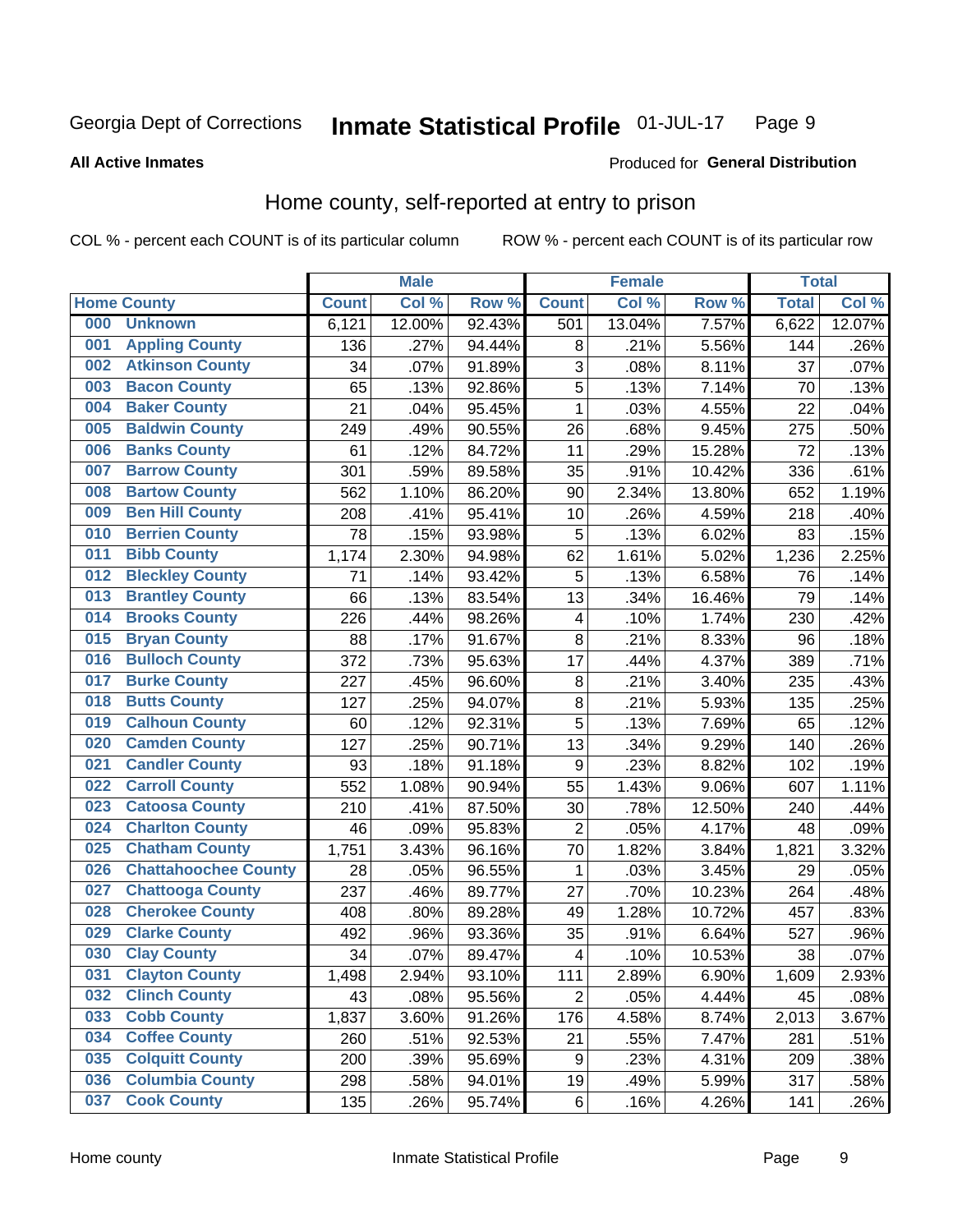#### Inmate Statistical Profile 01-JUL-17 Page 10

#### **All Active Inmates**

#### Produced for General Distribution

### Home county, self-reported at entry to prison

COL % - percent each COUNT is of its particular column

|     |                         |              | <b>Male</b> |        |                 | <b>Female</b> |        | <b>Total</b> |       |
|-----|-------------------------|--------------|-------------|--------|-----------------|---------------|--------|--------------|-------|
|     | <b>Home County</b>      | <b>Count</b> | Col %       | Row %  | <b>Count</b>    | Col %         | Row %  | <b>Total</b> | Col % |
| 038 | <b>Coweta County</b>    | 501          | .98%        | 93.82% | $\overline{33}$ | .86%          | 6.18%  | 534          | .97%  |
| 039 | <b>Crawford County</b>  | 44           | .09%        | 86.27% | 7               | .18%          | 13.73% | 51           | .09%  |
| 040 | <b>Crisp County</b>     | 225          | .44%        | 94.54% | 13              | .34%          | 5.46%  | 238          | .43%  |
| 041 | <b>Dade County</b>      | 76           | .15%        | 85.39% | 13              | .34%          | 14.61% | 89           | .16%  |
| 042 | <b>Dawson County</b>    | 77           | .15%        | 85.56% | 13              | .34%          | 14.44% | 90           | .16%  |
| 043 | <b>Decatur County</b>   | 224          | .44%        | 94.12% | 14              | .36%          | 5.88%  | 238          | .43%  |
| 044 | <b>Dekalb County</b>    | 2,946        | 5.78%       | 95.19% | 149             | 3.88%         | 4.81%  | 3,095        | 5.64% |
| 045 | <b>Dodge County</b>     | 145          | .28%        | 92.95% | 11              | .29%          | 7.05%  | 156          | .28%  |
| 046 | <b>Dooly County</b>     | 92           | .18%        | 94.85% | 5               | .13%          | 5.15%  | 97           | .18%  |
| 047 | <b>Dougherty County</b> | 837          | 1.64%       | 94.79% | 46              | 1.20%         | 5.21%  | 883          | 1.61% |
| 048 | <b>Douglas County</b>   | 573          | 1.12%       | 92.27% | 48              | 1.25%         | 7.73%  | 621          | 1.13% |
| 049 | <b>Early County</b>     | 85           | .17%        | 88.54% | 11              | .29%          | 11.46% | 96           | .18%  |
| 050 | <b>Echols County</b>    | 7            | .01%        | 87.50% | $\mathbf 1$     | .03%          | 12.50% | 8            | .01%  |
| 051 | <b>Effingham County</b> | 220          | .43%        | 94.02% | 14              | .36%          | 5.98%  | 234          | .43%  |
| 052 | <b>Elbert County</b>    | 119          | .23%        | 89.47% | 14              | .36%          | 10.53% | 133          | .24%  |
| 053 | <b>Emanuel County</b>   | 150          | .29%        | 90.91% | 15              | .39%          | 9.09%  | 165          | .30%  |
| 054 | <b>Evans County</b>     | 69           | .14%        | 93.24% | 5               | .13%          | 6.76%  | 74           | .13%  |
| 055 | <b>Fannin County</b>    | 91           | .18%        | 91.92% | 8               | .21%          | 8.08%  | 99           | .18%  |
| 056 | <b>Fayette County</b>   | 186          | .36%        | 92.08% | 16              | .42%          | 7.92%  | 202          | .37%  |
| 057 | <b>Floyd County</b>     | 751          | 1.47%       | 90.48% | 79              | 2.06%         | 9.52%  | 830          | 1.51% |
| 058 | <b>Forsyth County</b>   | 240          | .47%        | 91.25% | 23              | .60%          | 8.75%  | 263          | .48%  |
| 059 | <b>Franklin County</b>  | 144          | .28%        | 88.89% | 18              | .47%          | 11.11% | 162          | .30%  |
| 060 | <b>Fulton County</b>    | 5,002        | 9.81%       | 95.73% | 223             | 5.80%         | 4.27%  | 5,225        | 9.53% |
| 061 | <b>Gilmer County</b>    | 86           | .17%        | 88.66% | 11              | .29%          | 11.34% | 97           | .18%  |
| 062 | <b>Glascock County</b>  | 11           | .02%        | 91.67% | 1               | .03%          | 8.33%  | 12           | .02%  |
| 063 | <b>Glynn County</b>     | 425          | .83%        | 94.87% | 23              | .60%          | 5.13%  | 448          | .82%  |
| 064 | <b>Gordon County</b>    | 297          | .58%        | 88.66% | 38              | .99%          | 11.34% | 335          | .61%  |
| 065 | <b>Grady County</b>     | 117          | .23%        | 96.69% | 4               | .10%          | 3.31%  | 121          | .22%  |
| 066 | <b>Greene County</b>    | 95           | .19%        | 94.06% | 6               | .16%          | 5.94%  | 101          | .18%  |
| 067 | <b>Gwinnett County</b>  | 1,815        | 3.56%       | 93.03% | 136             | 3.54%         | 6.97%  | 1,951        | 3.56% |
| 068 | <b>Habersham County</b> | 110          | .22%        | 90.16% | 12              | .31%          | 9.84%  | 122          | .22%  |
| 069 | <b>Hall County</b>      | 623          | 1.22%       | 89.77% | 71              | 1.85%         | 10.23% | 694          | 1.27% |
| 070 | <b>Hancock County</b>   | 55           | .11%        | 94.83% | 3               | .08%          | 5.17%  | 58           | .11%  |
| 071 | <b>Haralson County</b>  | 132          | .26%        | 93.62% | 9               | .23%          | 6.38%  | 141          | .26%  |
| 072 | <b>Harris County</b>    | 107          | .21%        | 93.86% | $\overline{7}$  | .18%          | 6.14%  | 114          | .21%  |
| 073 | <b>Hart County</b>      | 136          | .27%        | 91.28% | 13              | .34%          | 8.72%  | 149          | .27%  |
| 074 | <b>Heard County</b>     | 58           | .11%        | 92.06% | 5               | .13%          | 7.94%  | 63           | .11%  |
| 075 | <b>Henry County</b>     | 575          | 1.13%       | 92.30% | 48              | 1.25%         | 7.70%  | 623          | 1.14% |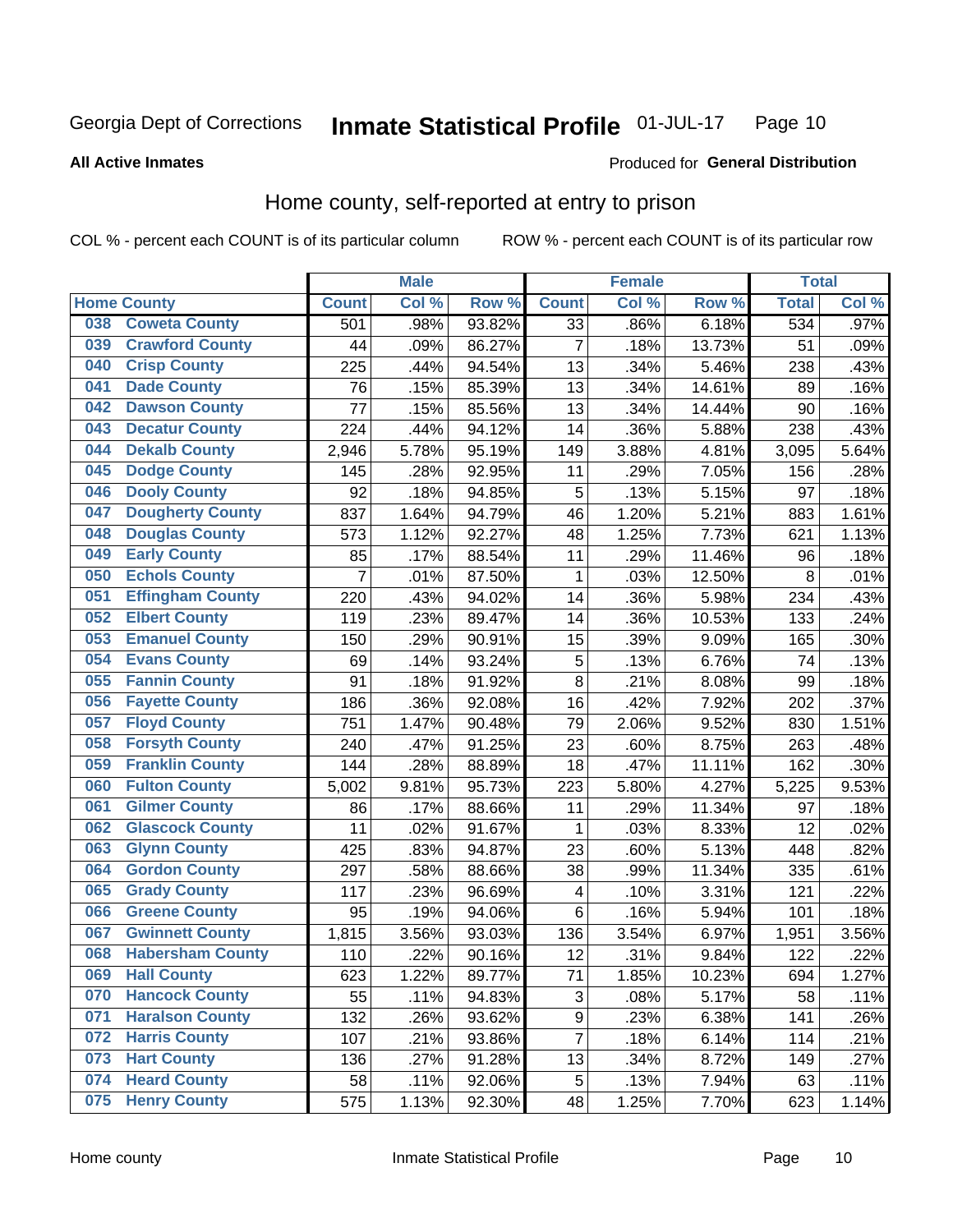#### **Inmate Statistical Profile 01-JUL-17** Page 11

**All Active Inmates** 

#### Produced for General Distribution

### Home county, self-reported at entry to prison

COL % - percent each COUNT is of its particular column

|     |                          |              | <b>Male</b> |        |                         | <b>Female</b> |        | <b>Total</b> |       |
|-----|--------------------------|--------------|-------------|--------|-------------------------|---------------|--------|--------------|-------|
|     | <b>Home County</b>       | <b>Count</b> | Col%        | Row %  | <b>Count</b>            | Col %         | Row %  | <b>Total</b> | Col % |
| 076 | <b>Houston County</b>    | 499          | .98%        | 90.89% | 50                      | 1.30%         | 9.11%  | 549          | 1.00% |
| 077 | <b>Irwin County</b>      | 67           | .13%        | 93.06% | 5                       | .13%          | 6.94%  | 72           | .13%  |
| 078 | <b>Jackson County</b>    | 246          | .48%        | 93.18% | 18                      | .47%          | 6.82%  | 264          | .48%  |
| 079 | <b>Jasper County</b>     | 85           | .17%        | 94.44% | 5                       | .13%          | 5.56%  | 90           | .16%  |
| 080 | <b>Jeff Davis County</b> | 73           | .14%        | 96.05% | 3                       | .08%          | 3.95%  | 76           | .14%  |
| 081 | <b>Jefferson County</b>  | 172          | .34%        | 96.09% | $\overline{7}$          | .18%          | 3.91%  | 179          | .33%  |
| 082 | <b>Jenkins County</b>    | 65           | .13%        | 95.59% | 3                       | .08%          | 4.41%  | 68           | .12%  |
| 083 | <b>Johnson County</b>    | 36           | .07%        | 87.80% | 5                       | .13%          | 12.20% | 41           | .07%  |
| 084 | <b>Jones County</b>      | 110          | .22%        | 90.16% | 12                      | .31%          | 9.84%  | 122          | .22%  |
| 085 | <b>Lamar County</b>      | 65           | .13%        | 94.20% | 4                       | .10%          | 5.80%  | 69           | .13%  |
| 086 | <b>Lanier County</b>     | 38           | .07%        | 95.00% | $\overline{2}$          | .05%          | 5.00%  | 40           | .07%  |
| 087 | <b>Laurens County</b>    | 256          | .50%        | 92.42% | 21                      | .55%          | 7.58%  | 277          | .51%  |
| 088 | <b>Lee County</b>        | 96           | .19%        | 96.00% | $\overline{\mathbf{4}}$ | .10%          | 4.00%  | 100          | .18%  |
| 089 | <b>Liberty County</b>    | 224          | .44%        | 96.14% | $\overline{9}$          | .23%          | 3.86%  | 233          | .42%  |
| 090 | <b>Lincoln County</b>    | 30           | .06%        | 93.75% | $\overline{c}$          | .05%          | 6.25%  | 32           | .06%  |
| 091 | <b>Long County</b>       | 50           | .10%        | 92.59% | $\overline{\mathbf{4}}$ | .10%          | 7.41%  | 54           | .10%  |
| 092 | <b>Lowndes County</b>    | 424          | .83%        | 97.03% | 13                      | .34%          | 2.97%  | 437          | .80%  |
| 093 | <b>Lumpkin County</b>    | 95           | .19%        | 89.62% | 11                      | .29%          | 10.38% | 106          | .19%  |
| 094 | <b>Macon County</b>      | 65           | .13%        | 92.86% | 5                       | .13%          | 7.14%  | 70           | .13%  |
| 095 | <b>Madison County</b>    | 176          | .35%        | 92.63% | 14                      | .36%          | 7.37%  | 190          | .35%  |
| 096 | <b>Marion County</b>     | 51           | .10%        | 91.07% | 5                       | .13%          | 8.93%  | 56           | .10%  |
| 097 | <b>Mcduffie County</b>   | 162          | .32%        | 93.10% | 12                      | .31%          | 6.90%  | 174          | .32%  |
| 098 | <b>Mcintosh County</b>   | 48           | .09%        | 96.00% | $\overline{2}$          | .05%          | 4.00%  | 50           | .09%  |
| 099 | <b>Meriwether County</b> | 176          | .35%        | 90.72% | 18                      | .47%          | 9.28%  | 194          | .35%  |
| 100 | <b>Miller County</b>     | 30           | .06%        | 90.91% | 3                       | .08%          | 9.09%  | 33           | .06%  |
| 101 | <b>Mitchell County</b>   | 149          | .29%        | 93.71% | 10                      | .26%          | 6.29%  | 159          | .29%  |
| 102 | <b>Monroe County</b>     | 107          | .21%        | 94.69% | $\,6$                   | .16%          | 5.31%  | 113          | .21%  |
| 103 | <b>Montgomery County</b> | 82           | .16%        | 90.11% | $\boldsymbol{9}$        | .23%          | 9.89%  | 91           | .17%  |
| 104 | <b>Morgan County</b>     | 108          | .21%        | 92.31% | $\boldsymbol{9}$        | .23%          | 7.69%  | 117          | .21%  |
| 105 | <b>Murray County</b>     | 185          | .36%        | 90.69% | 19                      | .49%          | 9.31%  | 204          | .37%  |
| 106 | <b>Muscogee County</b>   | 1,025        | 2.01%       | 94.30% | 62                      | 1.61%         | 5.70%  | 1,087        | 1.98% |
| 107 | <b>Newton County</b>     | 585          | 1.15%       | 92.42% | 48                      | 1.25%         | 7.58%  | 633          | 1.15% |
| 108 | <b>Oconee County</b>     | 63           | .12%        | 85.14% | 11                      | .29%          | 14.86% | 74           | .13%  |
| 109 | <b>Oglethorpe County</b> | 65           | .13%        | 91.55% | 6                       | .16%          | 8.45%  | 71           | .13%  |
| 110 | <b>Paulding County</b>   | 335          | .66%        | 90.79% | 34                      | .88%          | 9.21%  | 369          | .67%  |
| 111 | <b>Peach County</b>      | 119          | .23%        | 94.44% | $\overline{7}$          | .18%          | 5.56%  | 126          | .23%  |
| 112 | <b>Pickens County</b>    | 113          | .22%        | 90.40% | 12                      | .31%          | 9.60%  | 125          | .23%  |
| 113 | <b>Pierce County</b>     | 112          | .22%        | 86.82% | 17                      | .44%          | 13.18% | 129          | .24%  |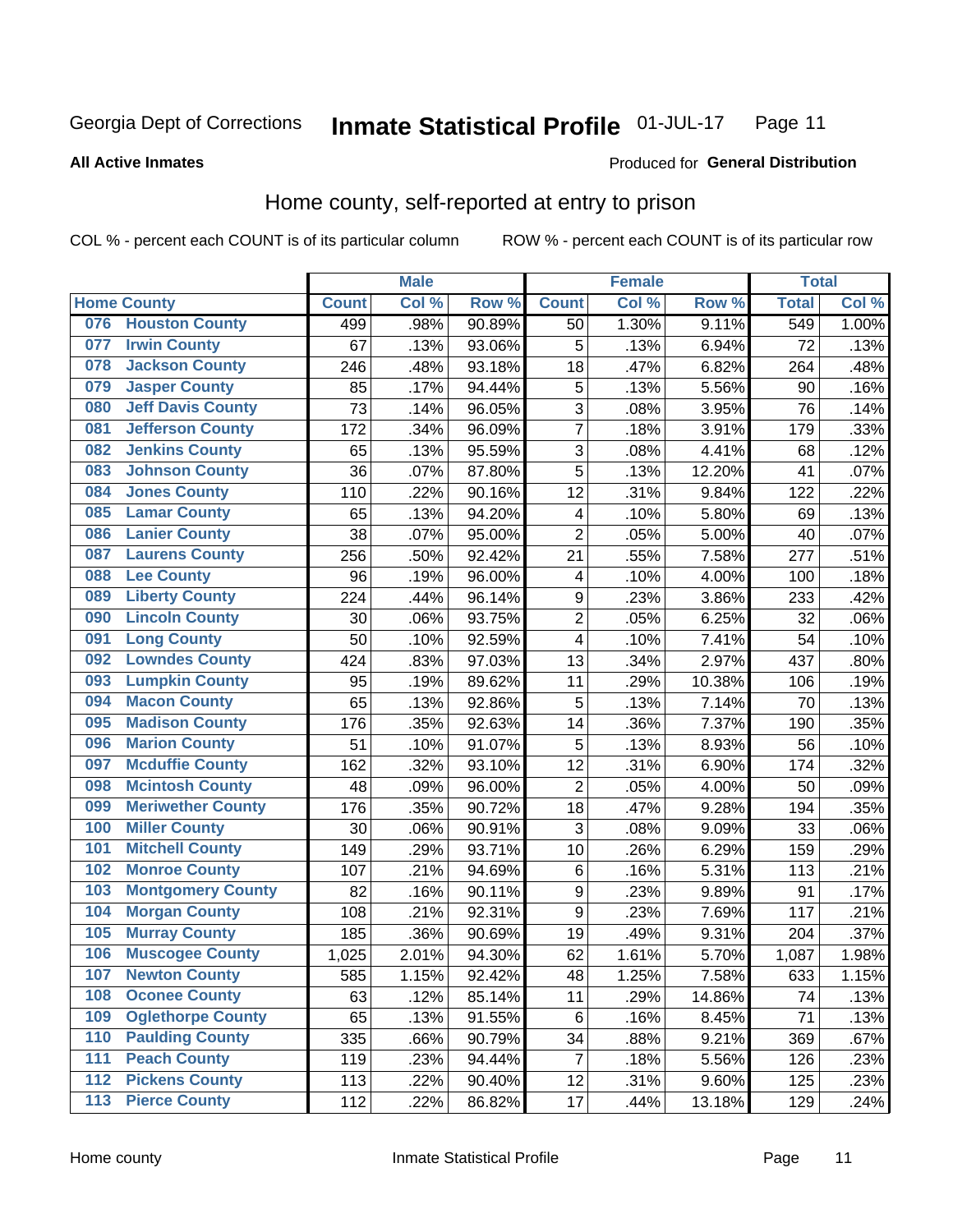#### Inmate Statistical Profile 01-JUL-17 Page 12

**All Active Inmates** 

#### Produced for General Distribution

### Home county, self-reported at entry to prison

COL % - percent each COUNT is of its particular column

|                  |                          |              | <b>Male</b> |         |                         | <b>Female</b> |        | <b>Total</b> |       |
|------------------|--------------------------|--------------|-------------|---------|-------------------------|---------------|--------|--------------|-------|
|                  | <b>Home County</b>       | <b>Count</b> | Col %       | Row %   | <b>Count</b>            | Col %         | Row %  | <b>Total</b> | Col % |
| 114              | <b>Pike County</b>       | 43           | .08%        | 95.56%  | $\overline{2}$          | .05%          | 4.44%  | 45           | .08%  |
| $\overline{115}$ | <b>Polk County</b>       | 242          | .47%        | 89.30%  | 29                      | .75%          | 10.70% | 271          | .49%  |
| 116              | <b>Pulaski County</b>    | 52           | .10%        | 89.66%  | $\,6$                   | .16%          | 10.34% | 58           | .11%  |
| 117              | <b>Putnam County</b>     | 144          | .28%        | 92.31%  | 12                      | .31%          | 7.69%  | 156          | .28%  |
| 118              | <b>Quitman County</b>    | 18           | .04%        | 100.00% |                         |               |        | 18           | .03%  |
| 119              | <b>Rabun County</b>      | 46           | .09%        | 90.20%  | 5                       | .13%          | 9.80%  | 51           | .09%  |
| 120              | <b>Randolph County</b>   | 76           | .15%        | 95.00%  | $\overline{\mathbf{4}}$ | .10%          | 5.00%  | 80           | .15%  |
| 121              | <b>Richmond County</b>   | 1,800        | 3.53%       | 93.12%  | 133                     | 3.46%         | 6.88%  | 1,933        | 3.52% |
| 122              | <b>Rockdale County</b>   | 366          | .72%        | 91.50%  | 34                      | .88%          | 8.50%  | 400          | .73%  |
| 123              | <b>Schley County</b>     | 19           | .04%        | 90.48%  | $\mathbf 2$             | .05%          | 9.52%  | 21           | .04%  |
| 124              | <b>Screven County</b>    | 130          | .25%        | 97.74%  | $\overline{3}$          | .08%          | 2.26%  | 133          | .24%  |
| 125              | <b>Seminole County</b>   | 68           | .13%        | 87.18%  | 10                      | .26%          | 12.82% | 78           | .14%  |
| 126              | <b>Spalding County</b>   | 459          | .90%        | 93.48%  | 32                      | .83%          | 6.52%  | 491          | .90%  |
| 127              | <b>Stephens County</b>   | 131          | .26%        | 89.73%  | 15                      | .39%          | 10.27% | 146          | .27%  |
| 128              | <b>Stewart County</b>    | 38           | .07%        | 100.00% |                         |               |        | 38           | .07%  |
| 129              | <b>Sumter County</b>     | 181          | .35%        | 94.76%  | 10                      | .26%          | 5.24%  | 191          | .35%  |
| 130              | <b>Talbot County</b>     | 40           | .08%        | 88.89%  | 5                       | .13%          | 11.11% | 45           | .08%  |
| 131              | <b>Taliaferro County</b> | 11           | .02%        | 100.00% |                         |               |        | 11           | .02%  |
| 132              | <b>Tattnall County</b>   | 163          | .32%        | 93.68%  | 11                      | .29%          | 6.32%  | 174          | .32%  |
| 133              | <b>Taylor County</b>     | 60           | .12%        | 90.91%  | $\,6$                   | .16%          | 9.09%  | 66           | .12%  |
| 134              | <b>Telfair County</b>    | 102          | .20%        | 89.47%  | 12                      | .31%          | 10.53% | 114          | .21%  |
| 135              | <b>Terrell County</b>    | 86           | .17%        | 88.66%  | 11                      | .29%          | 11.34% | 97           | .18%  |
| 136              | <b>Thomas County</b>     | 191          | .37%        | 91.83%  | 17                      | .44%          | 8.17%  | 208          | .38%  |
| 137              | <b>Tift County</b>       | 298          | .58%        | 97.07%  | $\boldsymbol{9}$        | .23%          | 2.93%  | 307          | .56%  |
| 138              | <b>Toombs County</b>     | 297          | .58%        | 90.55%  | 31                      | .81%          | 9.45%  | 328          | .60%  |
| 139              | <b>Towns County</b>      | 22           | .04%        | 75.86%  | $\overline{7}$          | .18%          | 24.14% | 29           | .05%  |
| 140              | <b>Treutlen County</b>   | 52           | .10%        | 92.86%  | $\overline{\mathbf{4}}$ | .10%          | 7.14%  | 56           | .10%  |
| 141              | <b>Troup County</b>      | 536          | 1.05%       | 92.89%  | 41                      | 1.07%         | 7.11%  | 577          | 1.05% |
| $\overline{142}$ | <b>Turner County</b>     | 74           | .15%        | 97.37%  | $\overline{\mathbf{c}}$ | .05%          | 2.63%  | 76           | .14%  |
| 143              | <b>Twiggs County</b>     | 45           | .09%        | 84.91%  | $\bf 8$                 | .21%          | 15.09% | 53           | .10%  |
| 144              | <b>Union County</b>      | 68           | .13%        | 87.18%  | 10                      | .26%          | 12.82% | 78           | .14%  |
| 145              | <b>Upson County</b>      | 150          | .29%        | 94.94%  | 8                       | .21%          | 5.06%  | 158          | .29%  |
| 146              | <b>Walker County</b>     | 384          | .75%        | 89.93%  | 43                      | 1.12%         | 10.07% | 427          | .78%  |
| 147              | <b>Walton County</b>     | 448          | .88%        | 92.37%  | 37                      | .96%          | 7.63%  | 485          | .88%  |
| 148              | <b>Ware County</b>       | 320          | .63%        | 91.69%  | 29                      | .75%          | 8.31%  | 349          | .64%  |
| 149              | <b>Warren County</b>     | 30           | .06%        | 96.77%  | 1                       | .03%          | 3.23%  | 31           | .06%  |
| 150              | <b>Washington County</b> | 181          | .35%        | 93.30%  | 13                      | .34%          | 6.70%  | 194          | .35%  |
| 151              | <b>Wayne County</b>      | 181          | .35%        | 94.27%  | 11                      | .29%          | 5.73%  | 192          | .35%  |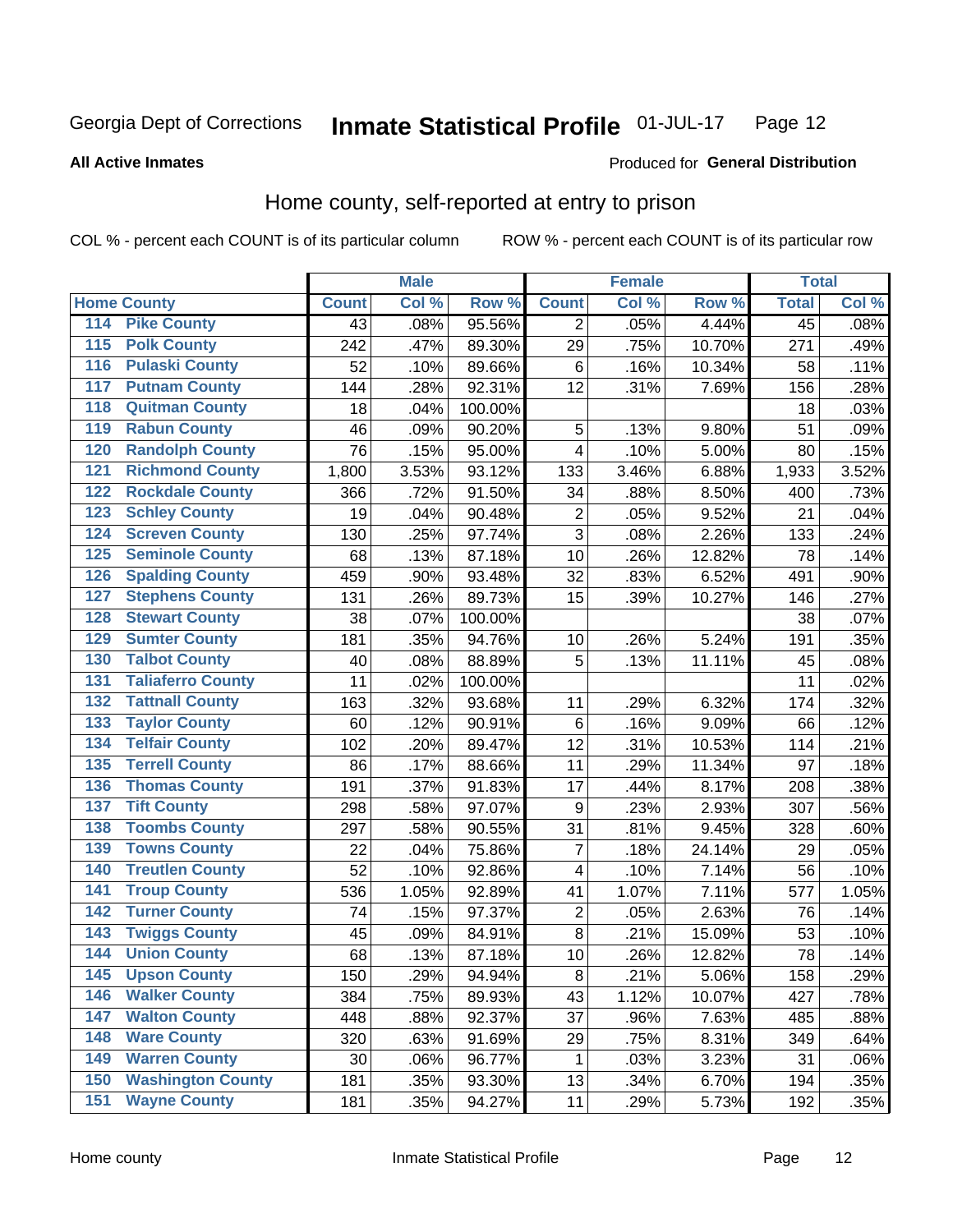#### Inmate Statistical Profile 01-JUL-17 Page 13

#### **All Active Inmates**

#### Produced for General Distribution

### Home county, self-reported at entry to prison

COL % - percent each COUNT is of its particular column

|     |                             |              | <b>Male</b> |         |              | <b>Female</b> |        | <b>Total</b> |       |
|-----|-----------------------------|--------------|-------------|---------|--------------|---------------|--------|--------------|-------|
|     | <b>Home County</b>          | <b>Count</b> | Col %       | Row %   | <b>Count</b> | Col %         | Row %  | Total        | Col % |
| 152 | <b>Webster County</b>       | 9            | .02%        | 100.00% |              |               |        | 9            | .02%  |
| 153 | <b>Wheeler County</b>       | 43           | .08%        | 97.73%  |              | .03%          | 2.27%  | 44           | .08%  |
| 154 | <b>White County</b>         | 93           | .18%        | 86.92%  | 14           | .36%          | 13.08% | 107          | .20%  |
| 155 | <b>Whitfield County</b>     | 552          | 1.08%       | 88.89%  | 69           | 1.80%         | 11.11% | 621          | 1.13% |
| 156 | <b>Wilcox County</b>        | 52           | .10%        | 92.86%  | 4            | .10%          | 7.14%  | 56           | .10%  |
| 157 | <b>Wilkes County</b>        | 67           | .13%        | 90.54%  | 7            | .18%          | 9.46%  | 74           | .13%  |
| 158 | <b>Wilkinson County</b>     | 55           | $.11\%$     | 98.21%  | 1            | $.03\%$       | 1.79%  | 56           | .10%  |
| 159 | <b>Worth County</b>         | 119          | .23%        | 92.97%  | 9            | .23%          | 7.03%  | 128          | .23%  |
| 999 | <b>Other Custody/Out Of</b> | 134          | .26%        | 95.04%  | 7            | .18%          | 4.96%  | 141          | .26%  |
|     | <b>State</b>                |              |             |         |              |               |        |              |       |
|     | <b>Total Rported</b>        | 51,005       | 100%        | 93%     | 3,842        | 100%          | 7%     | 54,847       | 100%  |

| 'Not<br><b>Reported</b> |        |       |        |
|-------------------------|--------|-------|--------|
| <b>Total</b>            | 51,005 | 3,842 | 54,847 |

| Mode (most frequent) | <b>Fulton County</b> | <b>Fulton County</b> | <b>Fulton County</b> |
|----------------------|----------------------|----------------------|----------------------|
|                      |                      |                      |                      |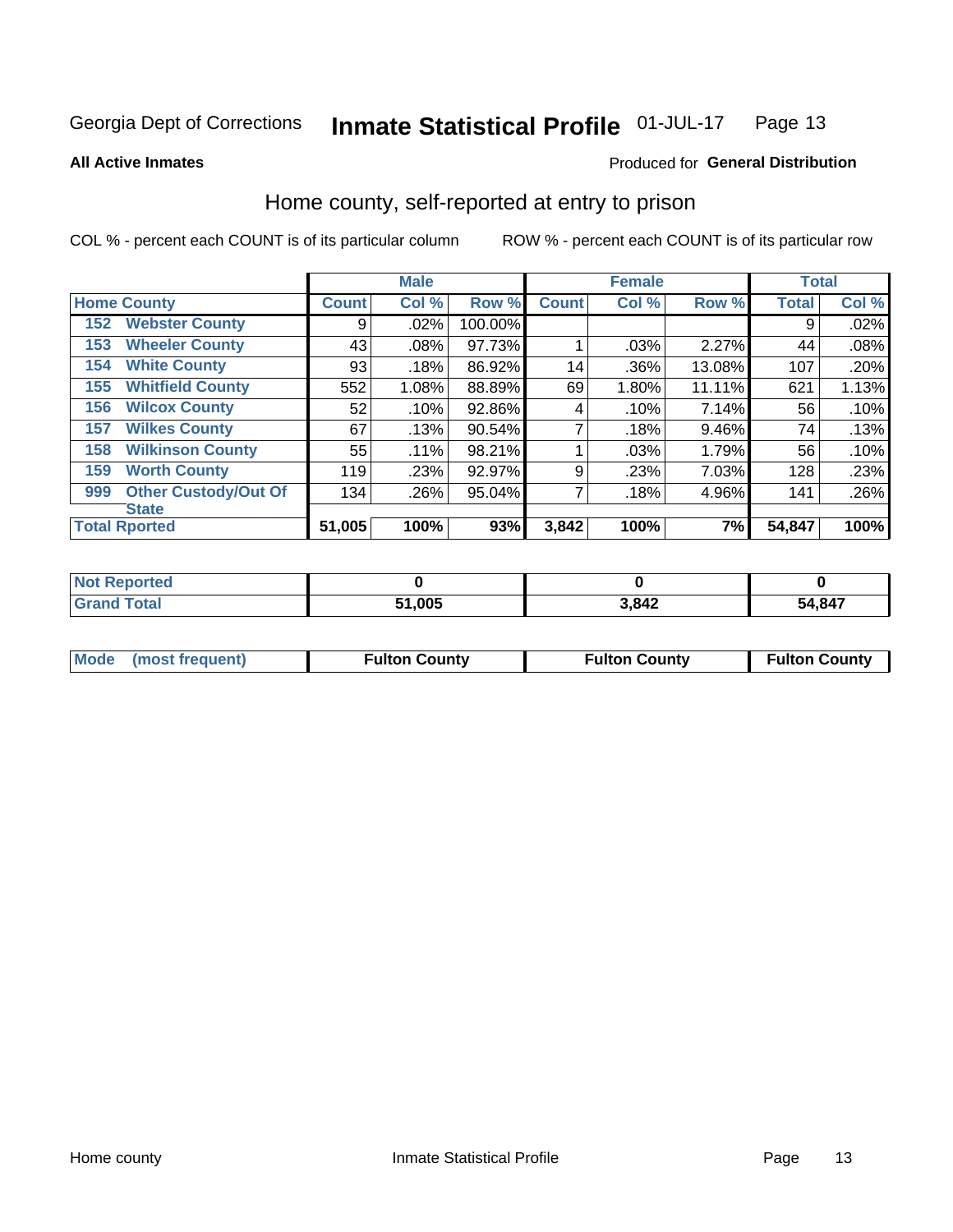#### Inmate Statistical Profile 01-JUL-17 Page 14

#### **All Active Inmates**

#### Produced for General Distribution

### Employment status before prison, self-reported at entry to prison

COL % - percent each COUNT is of its particular column

|                           |              | <b>Male</b> |         |                 | <b>Female</b> |        |        | <b>Total</b> |
|---------------------------|--------------|-------------|---------|-----------------|---------------|--------|--------|--------------|
| <b>Employment Status</b>  | <b>Count</b> | Col %       | Row %   | <b>Count</b>    | Col %         | Row %  | Total  | Col %        |
| <b>Full Time</b><br>01    | 18,641       | 46.29%      | 93.54%  | 1,287           | 37.94%        | 6.46%  | 19,928 | 45.64%       |
| <b>Part Time</b><br>02    | 2,702        | 6.71%       | 90.70%  | 277             | 8.17%         | 9.30%  | 2,979  | 6.82%        |
| Unempl $<$ 6M<br>03       | 2,316        | 5.75%       | 98.09%  | 45              | 1.33%         | 1.91%  | 2,361  | 5.41%        |
| Unempl > 6M<br>04         | 9,572        | 23.77%      | 89.92%  | 1,073           | 31.63%        | 10.08% | 10,645 | 24.38%       |
| <b>Never Worked</b><br>05 | 4,020        | 9.98%       | 94.17%  | 249             | 7.34%         | 5.83%  | 4,269  | 9.78%        |
| <b>Student</b><br>06      | 1.094        | 2.72%       | 96.64%  | 38 <sup>1</sup> | 1.12%         | 3.36%  | 1,132  | 2.59%        |
| 07<br><b>Incapable</b>    | ,925         | 4.78%       | 81.98%  | 423             | 12.47%        | 18.02% | 2,348  | 5.38%        |
| <b>UNKNOWN</b><br>20      | 2            | .01%        | 100.00% |                 |               |        | 2      | .01%         |
| <b>Total Reported</b>     | 40,272       | 100%        | 92.23%  | 3,392           | 100%          | 7.77%  | 43,664 | 100%         |

| <b>Not Reported</b> | 10,735 | 450   | 11,185 |
|---------------------|--------|-------|--------|
| <b>Grand Total</b>  | 51,007 | 3,842 | 54,849 |

| <b>Mode (most frequent)</b> | $^{\prime\prime}$ Time | <b>Time</b><br>rull i |
|-----------------------------|------------------------|-----------------------|
|                             |                        |                       |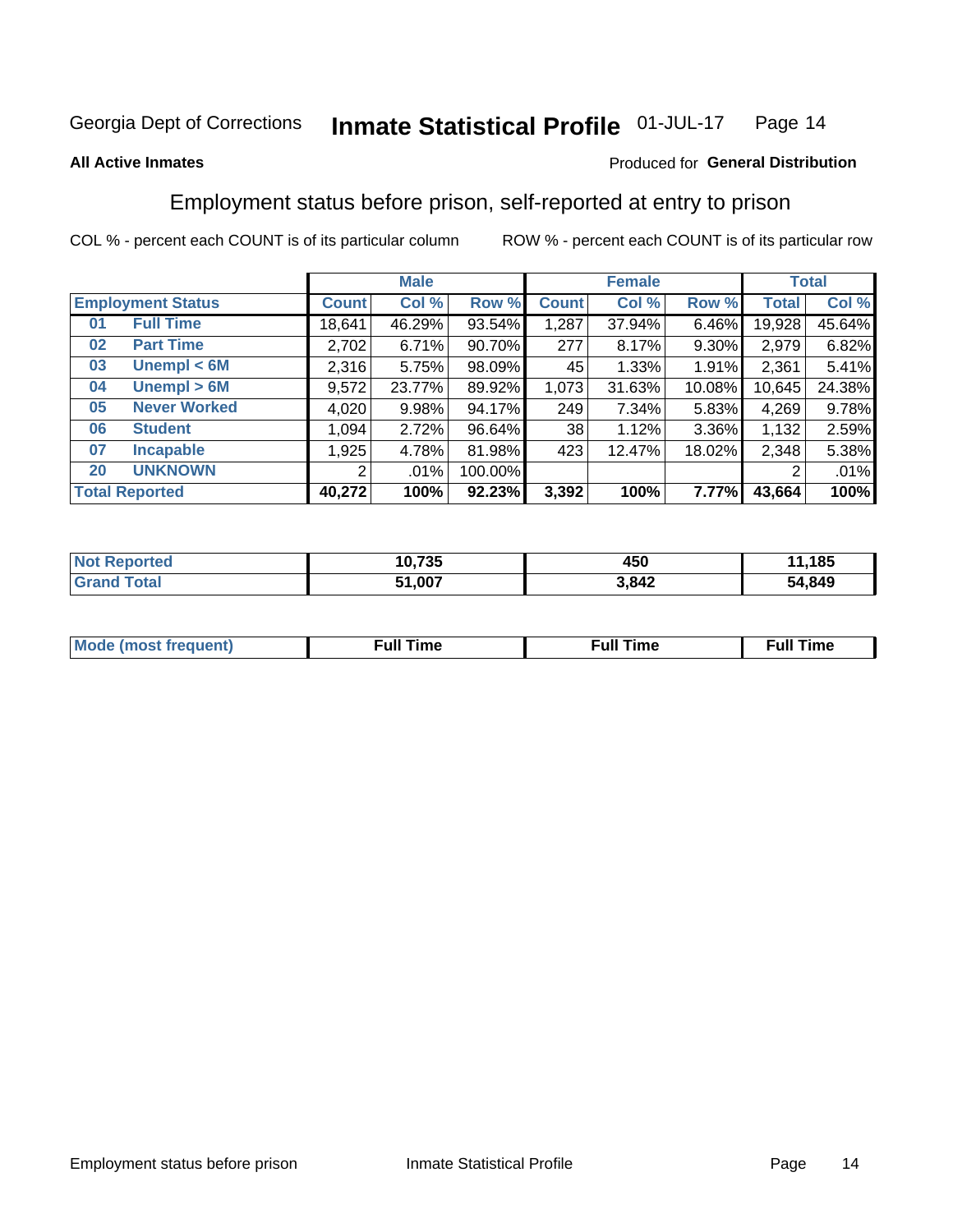#### **All Active Inmates**

Produced for General Distribution

### Age at admission

COL % - percent each COUNT is of its particular column

|                         |              | <b>Male</b> |         |                           | <b>Female</b> |        |              | <b>Total</b> |
|-------------------------|--------------|-------------|---------|---------------------------|---------------|--------|--------------|--------------|
| <b>Age At Admission</b> | <b>Count</b> | Col %       | Row %   | <b>Count</b>              | Col %         | Row %  | <b>Total</b> | Col %        |
| 14                      | 16           | 0.03%       | 88.89%  | $\overline{2}$            | 0.05%         | 11.11% | 18           | 0.03%        |
| 15                      | 60           | 0.12%       | 100.00% |                           |               |        | 60           | 0.11%        |
| 16                      | 150          | 0.29%       | 98.04%  | $\ensuremath{\mathsf{3}}$ | 0.08%         | 1.96%  | 153          | 0.28%        |
| $\overline{17}$         | 737          | 1.44%       | 96.34%  | 28                        | 0.73%         | 3.66%  | 765          | 1.39%        |
| $\overline{18}$         | 1,322        | 2.59%       | 97.42%  | 35                        | 0.91%         | 2.58%  | 1,357        | 2.47%        |
| 19                      | 1,883        | 3.69%       | 96.61%  | 66                        | 1.72%         | 3.39%  | 1,949        | 3.55%        |
| 20                      | 2,124        | 4.16%       | 95.72%  | 95                        | 2.47%         | 4.28%  | 2,219        | 4.05%        |
| $\overline{21}$         | 2,154        | 4.22%       | 95.90%  | 92                        | 2.39%         | 4.10%  | 2,246        | 4.10%        |
| $\overline{22}$         | 2,262        | 4.43%       | 95.00%  | 119                       | 3.10%         | 5.00%  | 2,381        | 4.34%        |
| 23                      | 2,059        | 4.04%       | 93.68%  | 139                       | 3.62%         | 6.32%  | 2,198        | 4.01%        |
| 24                      | 2,058        | 4.03%       | 92.87%  | 158                       | 4.11%         | 7.13%  | 2,216        | 4.04%        |
| $\overline{25}$         | 2,003        | 3.93%       | 93.38%  | 142                       | 3.70%         | 6.62%  | 2,145        | 3.91%        |
| $\overline{26}$         | 1,908        | 3.74%       | 92.89%  | 146                       | 3.80%         | 7.11%  | 2,054        | 3.75%        |
| $\overline{27}$         | 1,889        | 3.70%       | 93.24%  | 137                       | 3.57%         | 6.76%  | 2,026        | 3.69%        |
| 28                      | 1,791        | 3.51%       | 92.65%  | 142                       | 3.70%         | 7.35%  | 1,933        | 3.52%        |
| 29                      | 1,713        | 3.36%       | 92.49%  | 139                       | 3.62%         | 7.51%  | 1,852        | 3.38%        |
| 30                      | 1,745        | 3.42%       | 92.04%  | 151                       | 3.93%         | 7.96%  | 1,896        | 3.46%        |
| 31                      | 1,566        | 3.07%       | 91.47%  | 146                       | 3.80%         | 8.53%  | 1,712        | 3.12%        |
| 32                      | 1,440        | 2.82%       | 91.66%  | 131                       | 3.41%         | 8.34%  | 1,571        | 2.86%        |
| 33                      | 1,479        | 2.90%       | 90.90%  | 148                       | 3.85%         | 9.10%  | 1,627        | 2.97%        |
| 34                      | 1,391        | 2.73%       | 90.09%  | 153                       | 3.98%         | 9.91%  | 1,544        | 2.82%        |
| 35                      | 1,401        | 2.75%       | 92.48%  | 114                       | 2.97%         | 7.52%  | 1,515        | 2.76%        |
| 36                      | 1,383        | 2.71%       | 92.26%  | 116                       | 3.02%         | 7.74%  | 1,499        | 2.73%        |
| $\overline{37}$         | 1,298        | 2.54%       | 92.12%  | 111                       | 2.89%         | 7.88%  | 1,409        | 2.57%        |
| 38                      | 1,165        | 2.28%       | 92.09%  | 100                       | 2.60%         | 7.91%  | 1,265        | 2.31%        |
| 39                      | 1,085        | 2.13%       | 91.10%  | 106                       | 2.76%         | 8.90%  | 1,191        | 2.17%        |
| 40                      | 1,011        | 1.98%       | 91.33%  | 96                        | 2.50%         | 8.67%  | 1,107        | 2.02%        |
| 41                      | 973          | 1.91%       | 92.05%  | 84                        | 2.19%         | 7.95%  | 1,057        | 1.93%        |
| 42                      | 934          | 1.83%       | 93.78%  | 62                        | 1.61%         | 6.22%  | 996          | 1.82%        |
| 43                      | 896          | 1.76%       | 91.62%  | 82                        | 2.13%         | 8.38%  | 978          | 1.78%        |
| 44                      | 792          | 1.55%       | 90.72%  | 81                        | 2.11%         | 9.28%  | 873          | 1.59%        |
| 45                      | 773          | 1.52%       | 91.05%  | 76                        | 1.98%         | 8.95%  | 849          | 1.55%        |
| 46                      | 764          | 1.50%       | 91.17%  | 74                        | 1.93%         | 8.83%  | 838          | 1.53%        |
| 47                      | 687          | 1.35%       | 89.11%  | 84                        | 2.19%         | 10.89% | 771          | 1.41%        |
| 48                      | 649          | 1.27%       | 89.64%  | 75                        | 1.95%         | 10.36% | 724          | 1.32%        |
| 49                      | 648          | 1.27%       | 92.57%  | 52                        | 1.35%         | 7.43%  | 700          | 1.28%        |
| 50                      | 567          | 1.11%       | 91.30%  | 54                        | 1.41%         | 8.70%  | 621          | 1.13%        |
| 51                      | 480          | 0.94%       | 91.08%  | 47                        | 1.22%         | 8.92%  | 527          | 0.96%        |
| 52                      | 492          | 0.96%       | 91.62%  | 45                        | 1.17%         | 8.38%  | 537          | 0.98%        |
| 53                      | 474          | 0.93%       | 91.51%  | 44                        | 1.15%         | 8.49%  | 518          | 0.94%        |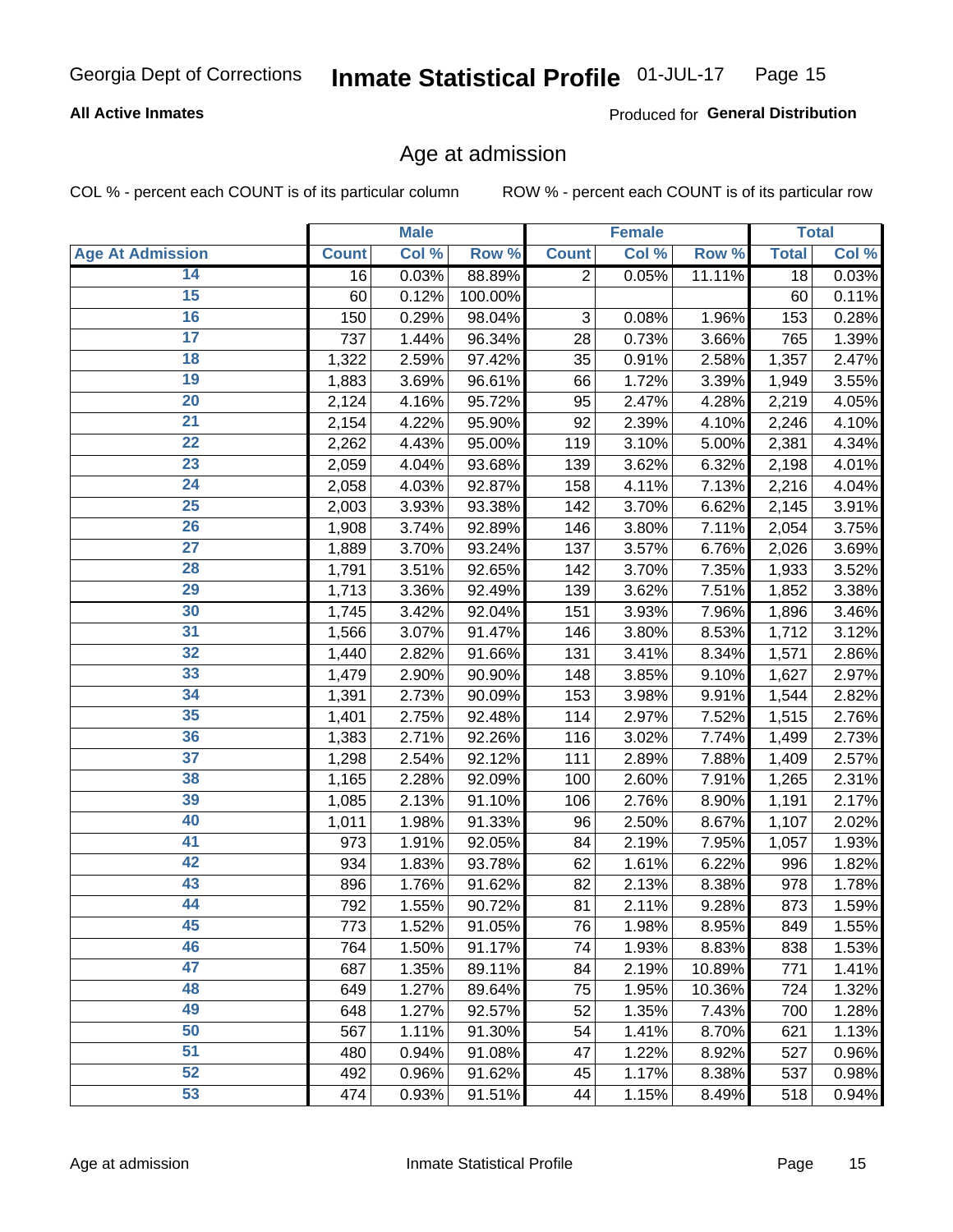#### **All Active Inmates**

Produced for General Distribution

### Age at admission

COL % - percent each COUNT is of its particular column

|                         |                | <b>Male</b> |                  |                 | <b>Female</b> |        |                | <b>Total</b> |
|-------------------------|----------------|-------------|------------------|-----------------|---------------|--------|----------------|--------------|
| <b>Age At Admission</b> | <b>Count</b>   | Col %       | Row <sup>%</sup> | <b>Count</b>    | Col %         | Row %  | <b>Total</b>   | Col %        |
| 54                      | 438            | 0.86%       | 92.80%           | $\overline{34}$ | 0.88%         | 7.20%  | 472            | 0.86%        |
| 55                      | 358            | 0.70%       | 94.71%           | 20              | 0.52%         | 5.29%  | 378            | 0.69%        |
| 56                      | 326            | 0.64%       | 93.95%           | 21              | 0.55%         | 6.05%  | 347            | 0.63%        |
| $\overline{57}$         | 256            | 0.50%       | 94.46%           | 15              | 0.39%         | 5.54%  | 271            | 0.49%        |
| 58                      | 232            | 0.45%       | 95.08%           | $\overline{12}$ | 0.31%         | 4.92%  | 244            | 0.44%        |
| 59                      | 195            | 0.38%       | 91.98%           | 17              | 0.44%         | 8.02%  | 212            | 0.39%        |
| 60                      | 158            | 0.31%       | 92.94%           | 12              | 0.31%         | 7.06%  | 170            | 0.31%        |
| 61                      | 134            | 0.26%       | 97.81%           | $\overline{3}$  | 0.08%         | 2.19%  | 137            | 0.25%        |
| 62                      | 119            | 0.23%       | 92.25%           | 10              | 0.26%         | 7.75%  | 129            | 0.24%        |
| 63                      | 93             | 0.18%       | 96.88%           | 3               | 0.08%         | 3.13%  | 96             | 0.18%        |
| 64                      | 96             | 0.19%       | 94.12%           | 6               | 0.16%         | 5.88%  | 102            | 0.19%        |
| 65                      | 65             | 0.13%       | 98.48%           | 1               | 0.03%         | 1.52%  | 66             | 0.12%        |
| 66                      | 46             | 0.09%       | 95.83%           | $\overline{2}$  | 0.05%         | 4.17%  | 48             | 0.09%        |
| 67                      | 50             | 0.10%       | 98.04%           | 1               | 0.03%         | 1.96%  | 51             | 0.09%        |
| 68                      | 40             | 0.08%       | 97.56%           | 1               | 0.03%         | 2.44%  | 41             | 0.07%        |
| 69                      | 38             | 0.07%       | 97.44%           | 1               | 0.03%         | 2.56%  | 39             | 0.07%        |
| 70                      | 28             | 0.05%       | 93.33%           | $\overline{2}$  | 0.05%         | 6.67%  | 30             | 0.05%        |
| $\overline{71}$         | 16             | 0.03%       | 100.00%          |                 |               |        | 16             | 0.03%        |
| $\overline{72}$         | 19             | 0.04%       | 90.48%           | $\overline{2}$  | 0.05%         | 9.52%  | 21             | 0.04%        |
| $\overline{73}$         | 15             | 0.03%       | 100.00%          |                 |               |        | 15             | 0.03%        |
| 74                      | 9              | 0.02%       | 75.00%           | 3               | 0.08%         | 25.00% | 12             | 0.02%        |
| $\overline{75}$         | 12             | 0.02%       | 100.00%          |                 |               |        | 12             | 0.02%        |
| 76                      | 12             | 0.02%       | 100.00%          |                 |               |        | 12             | 0.02%        |
| $\overline{77}$         | $\overline{7}$ | 0.01%       | 100.00%          |                 |               |        | $\overline{7}$ | 0.01%        |
| 78                      | 3              | 0.01%       | 100.00%          |                 |               |        | 3              | 0.01%        |
| 79                      | $\overline{3}$ | 0.01%       | 100.00%          |                 |               |        | $\overline{3}$ | 0.01%        |
| 80                      | $\mathbf{1}$   | 0.01%       | 50.00%           | 1               | 0.03%         | 50.00% | $\overline{2}$ | 0.01%        |
| 81                      | $\overline{3}$ | 0.01%       | 100.00%          |                 |               |        | $\overline{3}$ | 0.01%        |
| $\overline{82}$         | $\overline{5}$ | 0.01%       | 100.00%          |                 |               |        | $\overline{5}$ | 0.01%        |
| 83                      | $\mathbf{1}$   | 0.01%       | 100.00%          |                 |               |        | $\mathbf{1}$   | 0.01%        |
| 84                      | 3              | 0.01%       | 100.00%          |                 |               |        | 3              | 0.01%        |
| 85                      | 1              | 0.01%       | 100.00%          |                 |               |        | $\mathbf{1}$   | 0.01%        |
| <b>Total Reported</b>   | 51,004         | 100%        | 92.99%           | 3,842           | 100%          | 7.01%  | 54,846         | 100%         |

| <b>Not Reported</b> |       |       |        |
|---------------------|-------|-------|--------|
| $T$ otol $T$        | L UUE | 3,842 | 54,847 |

| <b>Mean</b><br>⊸•⊿uer – | 32.60 | .<br>34.33 | $\mathbf{z}$<br>^^<br>34.IL |
|-------------------------|-------|------------|-----------------------------|
| dle.                    | 30    | . .        | יכ                          |
| `Me.                    |       | JJ         | ას                          |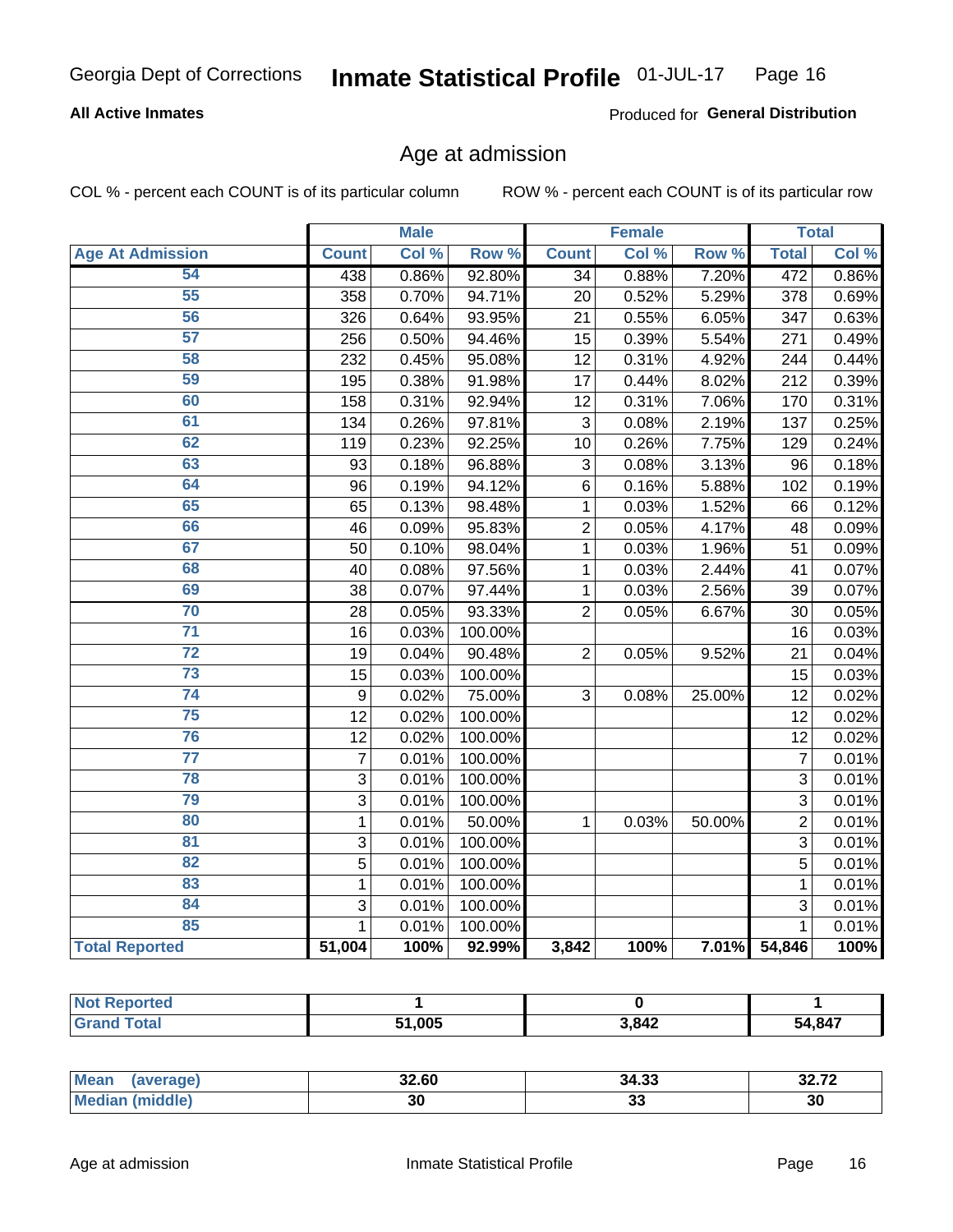Produced for General Distribution

### Age at admission

COL % - percent each COUNT is of its particular column

|                          | <b>Male</b> | <b>Female</b> | <b>Total</b> |
|--------------------------|-------------|---------------|--------------|
| Modiae 22 Mest24e)quent) |             |               |              |
| <b>Grand Total</b>       |             |               |              |
|                          |             |               |              |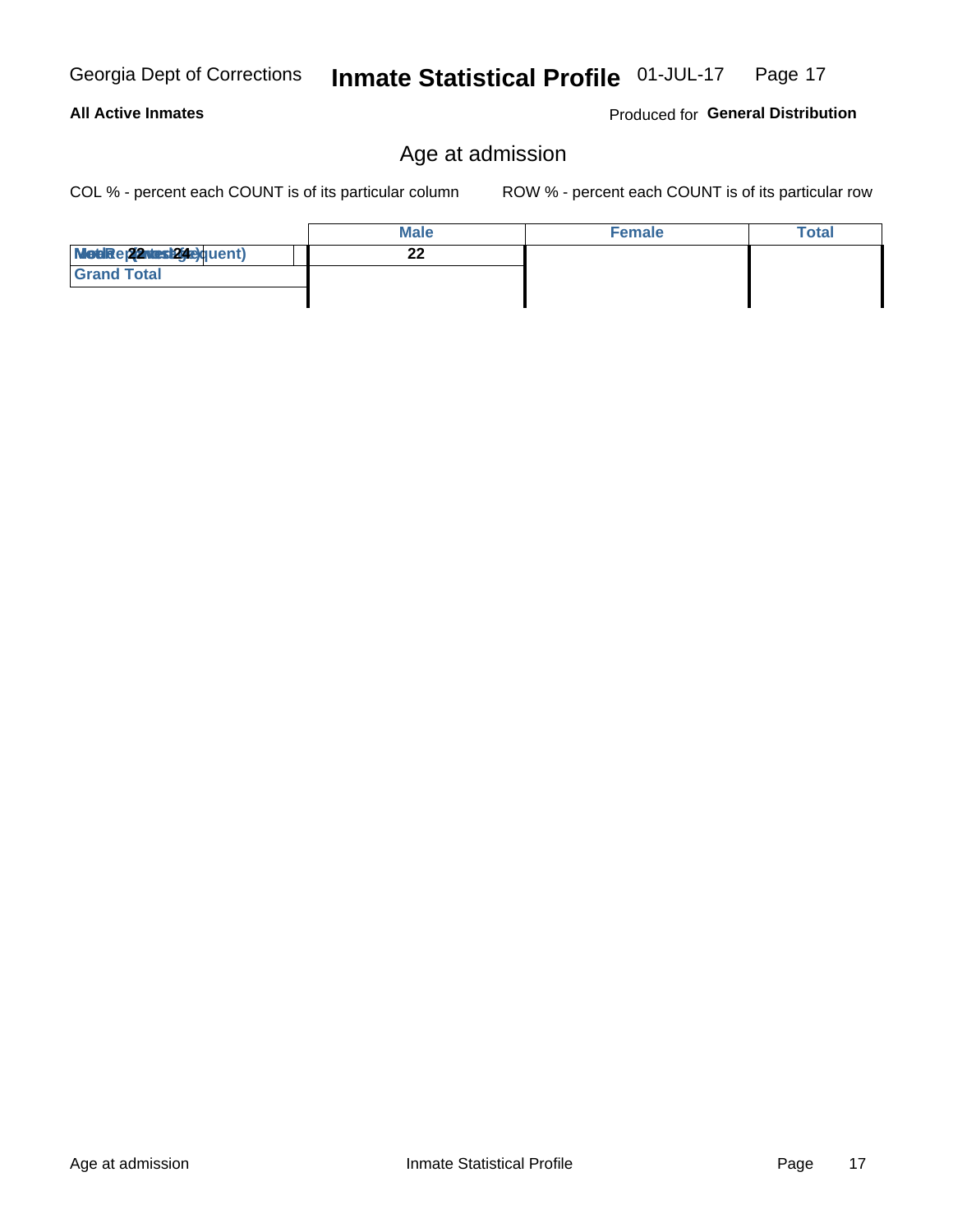#### **All Active Inmates**

#### Produced for General Distribution

### Height, measured at entry to prison

COL % - percent each COUNT is of its particular column

|                         |                | <b>Male</b> |         |                         | <b>Female</b> |         |                | <b>Total</b>        |
|-------------------------|----------------|-------------|---------|-------------------------|---------------|---------|----------------|---------------------|
| <b>Height</b>           | <b>Count</b>   | Col %       | Row %   | <b>Count</b>            | Col %         | Row %   | <b>Total</b>   | Col %               |
| $\overline{\mathbf{0}}$ | 669            | 1.31%       | 96.40%  | 25                      | 0.65%         | 3.60%   | 694            | 1.27%               |
| 4'00"                   | $\overline{2}$ | 0.01%       | 100.00% |                         |               |         | 2              | 0.01%               |
| 4'02"                   | $\mathbf{1}$   | 0.01%       | 50.00%  | 1                       | 0.03%         | 50.00%  | $\overline{c}$ | 0.01%               |
| 4'03''                  | 3              | 0.01%       | 100.00% |                         |               |         | $\overline{3}$ | 0.01%               |
| 4'04"                   | $\mathbf{1}$   | 0.01%       | 100.00% |                         |               |         | $\mathbf{1}$   | 0.01%               |
| 4'05"                   |                |             |         | 1                       | 0.03%         | 100.00% | $\mathbf{1}$   | 0.01%               |
| 4'06"                   | 1              | 0.01%       | 50.00%  | 1                       | 0.03%         | 50.00%  | $\overline{c}$ | 0.01%               |
| 4'07"                   | $\mathbf{1}$   | 0.01%       | 25.00%  | 3                       | 0.08%         | 75.00%  | 4              | 0.01%               |
| 4'08"                   | 8              | 0.02%       | 61.54%  | 5                       | 0.13%         | 38.46%  | 13             | 0.02%               |
| 4'09"                   | 3              | 0.01%       | 20.00%  | 12                      | 0.31%         | 80.00%  | 15             | 0.03%               |
| 4'10"                   | 6              | 0.01%       | 25.00%  | 18                      | 0.47%         | 75.00%  | 24             | 0.04%               |
| 4'11''                  | 14             | 0.03%       | 15.73%  | 75                      | 1.95%         | 84.27%  | 89             | 0.16%               |
| 5'00''                  | 97             | 0.19%       | 37.60%  | 161                     | 4.19%         | 62.40%  | 258            | 0.47%               |
| 5'01"                   | 109            | 0.21%       | 33.33%  | 218                     | 5.67%         | 66.67%  | 327            | 0.60%               |
| 5'02"                   | 281            | 0.55%       | 41.57%  | 395                     | 10.28%        | 58.43%  | 676            | 1.23%               |
| 5'03"                   | 396            | 0.78%       | 46.70%  | 452                     | 11.76%        | 53.30%  | 848            | 1.55%               |
| 5'04"                   | 1,016          | 1.99%       | 64.26%  | 565                     | 14.71%        | 35.74%  | 1,581          | 2.88%               |
| 5'05"                   | 1,720          | 3.37%       | 78.86%  | 461                     | 12.00%        | 21.14%  | 2,181          | 3.98%               |
| 5'06''                  | 3,524          | 6.91%       | 88.06%  | 478                     | 12.44%        | 11.94%  | 4,002          | 7.30%               |
| 5'07"                   | 4,053          | 7.95%       | 90.61%  | 420                     | 10.93%        | 9.39%   | 4,473          | 8.16%               |
| 5'08''                  | 5,101          | 10.00%      | 96.08%  | 208                     | 5.41%         | 3.92%   | 5,309          | 9.68%               |
| 5'09''                  | 6,544          | 12.83%      | 97.53%  | 166                     | 4.32%         | 2.47%   | 6,710          | 12.23%              |
| 5'10''                  | 5,434          | 10.65%      | 98.48%  | 84                      | 2.19%         | 1.52%   | 5,518          | 10.06%              |
| 5'11"                   | 6,103          | 11.97%      | 99.17%  | 51                      | 1.33%         | 0.83%   | 6,154          | 11.22%              |
| 6'00''                  | 5,480          | 10.74%      | 99.62%  | 21                      | 0.55%         | 0.38%   | 5,501          | 10.03%              |
| 6'01''                  | 4,112          | 8.06%       | 99.64%  | 15                      | 0.39%         | 0.36%   | 4,127          | 7.52%               |
| 6'02"                   | 3,135          | 6.15%       | 99.94%  | $\overline{\mathbf{c}}$ | 0.05%         | 0.06%   | 3,137          | 5.72%               |
| 6'03''                  | 1,630          | 3.20%       | 99.82%  | 3                       | 0.08%         | 0.18%   | 1,633          | 2.98%               |
| 6'04"                   | 903            | 1.77%       | 100.00% |                         |               |         | 903            | 1.65%               |
| 6'05"                   | 349            | 0.68%       | 99.71%  | 1                       | 0.03%         | 0.29%   | 350            | 0.64%               |
| 6'06''                  | 168            | 0.33%       | 100.00% |                         |               |         | 168            | 0.31%               |
| 6'07"                   | 59             | 0.12%       | 100.00% |                         |               |         | 59             | 0.11%               |
| 6'08''                  | 31             | 0.06%       | 100.00% |                         |               |         | 31             | 0.06%               |
| 6'09''                  | 31             | 0.06%       | 100.00% |                         |               |         | 31             | 0.06%               |
| 6'10''                  | 3              | 0.01%       | 100.00% |                         |               |         | 3              | 0.01%               |
| 6'11''                  | 7              | 0.01%       | 100.00% |                         |               |         | $\overline{7}$ | 0.01%               |
| 7'00"                   | 4              | 0.01%       | 100.00% |                         |               |         | 4              | 0.01%               |
| 7'02"                   | 1              | 0.01%       | 100.00% |                         |               |         | 1              | 0.01%               |
| 7'03''                  | $\overline{c}$ | 0.01%       | 100.00% |                         |               |         | $\overline{c}$ | 0.01%               |
| 7'04"                   | $\overline{2}$ | 0.01%       | 100.00% |                         |               |         | $\overline{2}$ | $\overline{0.01\%}$ |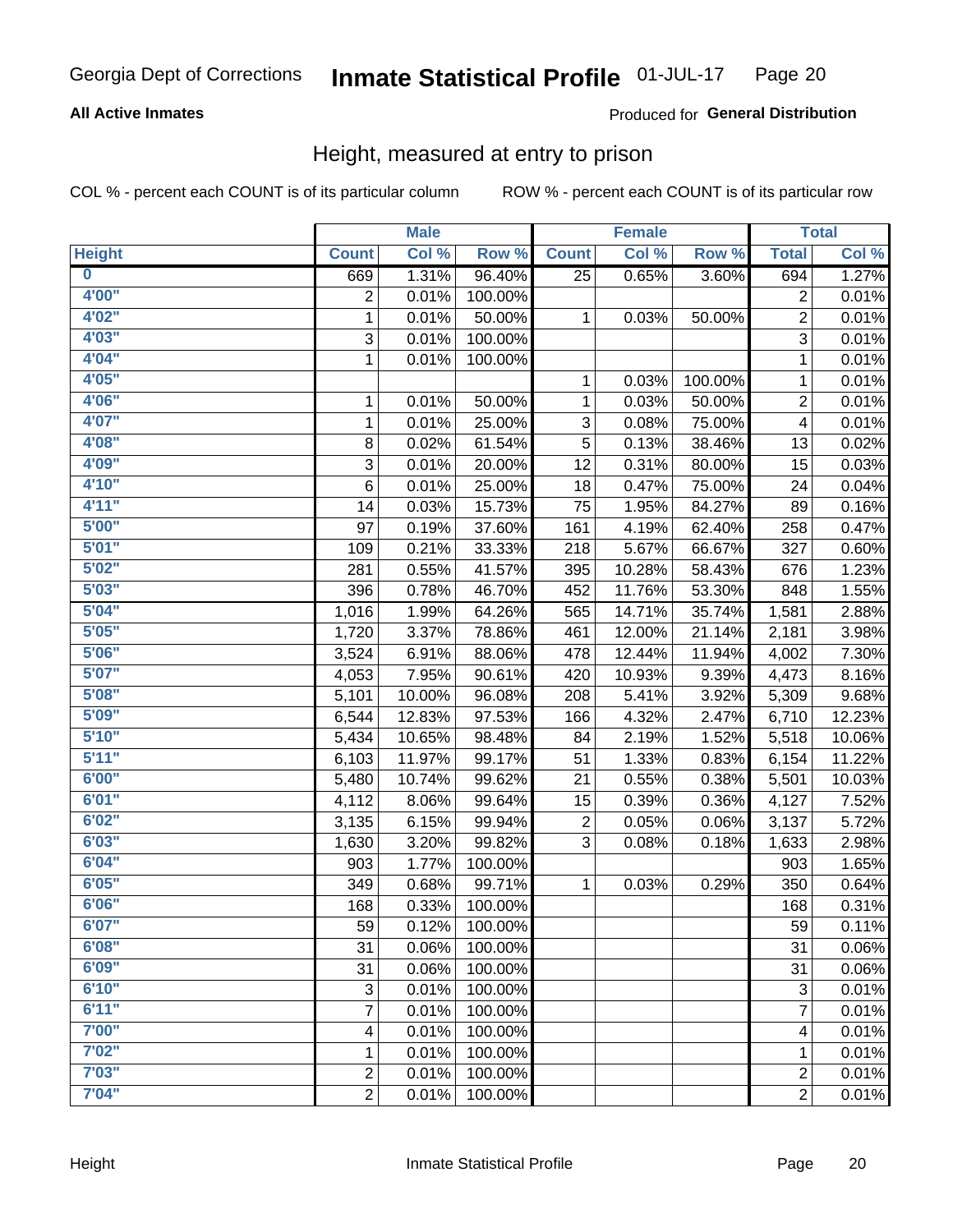#### **All Active Inmates**

#### Produced for General Distribution

### Height, measured at entry to prison

COL % - percent each COUNT is of its particular column

|                       |              | <b>Male</b> |           |             | <b>Female</b> |       |              | Total |
|-----------------------|--------------|-------------|-----------|-------------|---------------|-------|--------------|-------|
| <b>Height</b>         | <b>Count</b> | Col %       |           | Row % Count | Col %         | Row % | <b>Total</b> | Col % |
| 7'07"                 |              | $0.01\%$    | 100.00%   |             |               |       |              | 0.01% |
| <b>Total Reported</b> | 51,005       | 100%        | $93.00\%$ | 3,842       | 100%          |       | 7.00% 54,847 | 100%  |

| <b>Not Reported</b> |        |       |        |
|---------------------|--------|-------|--------|
| <b>Grand Total</b>  | 51,005 | 3,842 | 54,847 |

| <b>Mean</b> | (average)       | 5'10" | 5'05" | 5'10" |
|-------------|-----------------|-------|-------|-------|
|             |                 |       |       |       |
| Mode        | (most frequent) | 5'09" | 5'04" | 5'09" |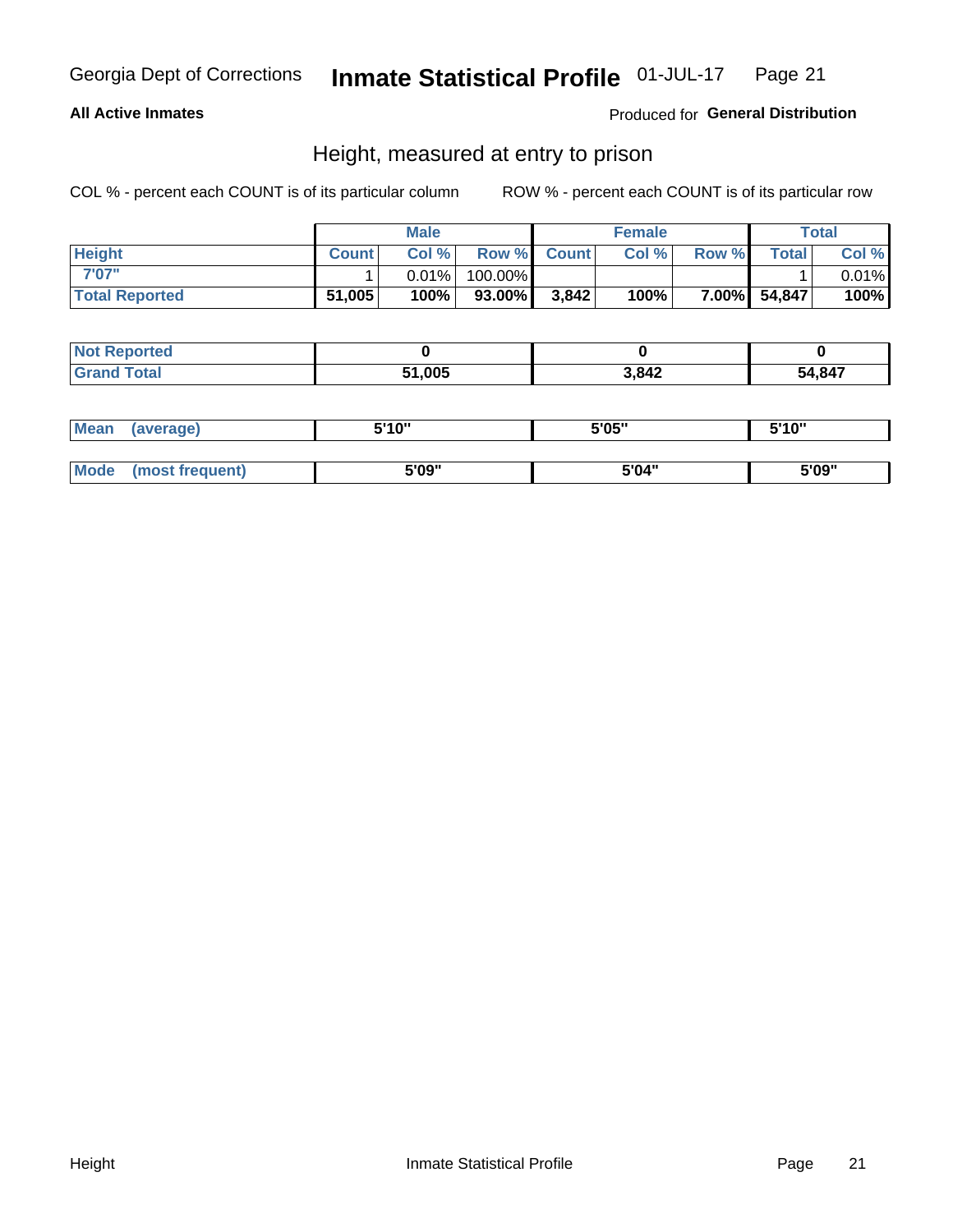**All Active Inmates** 

Produced for General Distribution

## Weight, measured at entry to prison

COL % - percent each COUNT is of its particular column

|                                                |                | <b>Male</b> |         |                           | <b>Female</b>   |        |                | <b>Total</b> |
|------------------------------------------------|----------------|-------------|---------|---------------------------|-----------------|--------|----------------|--------------|
| <b>Weight</b>                                  | <b>Count</b>   | Col %       | Row %   | <b>Count</b>              | Col %           | Row %  | <b>Total</b>   | Col %        |
| <b>Under 80 pounds</b>                         | 9              | 0.02%       | 100.00% |                           |                 |        | $\overline{9}$ | 0.02%        |
| 80 - 89 pounds                                 | 1              | 0.01%       | 50.00%  | 1                         | 0.03%           | 50.00% | $\overline{2}$ | 0.01%        |
| 90 - 99 pounds                                 | 4              | 0.01%       | 30.77%  | 9                         | 0.24%           | 69.23% | 13             | 0.02%        |
| 100 - 109 pounds                               | 27             | 0.05%       | 45.76%  | 32                        | 0.84%           | 54.24% | 59             | 0.11%        |
| 110 - 119 pounds                               | 142            | 0.28%       | 57.26%  | 106                       | 2.78%           | 42.74% | 248            | 0.46%        |
| 120 - 129 pounds                               | 571            | 1.13%       | 75.63%  | 184                       | 4.82%           | 24.37% | 755            | 1.39%        |
| 130 - 139 pounds                               | 1,737          | 3.44%       | 83.47%  | 344                       | 9.01%           | 16.53% | 2,081          | 3.84%        |
| 140 - 149 pounds                               | 3,592          | 7.12%       | 89.20%  | 435                       | 11.40%          | 10.80% | 4,027          | 7.42%        |
| 150 - 159 pounds                               | 5,363          | 10.64%      | 92.59%  | 429                       | 11.24%          | 7.41%  | 5,792          | 10.68%       |
| 160 - 169 pounds                               | 6,866          | 13.62%      | 94.07%  | 433                       | 11.35%          | 5.93%  | 7,299          | 13.46%       |
| 170 - 179 pounds                               | 6,332          | 12.56%      | 94.35%  | 379                       | 9.93%           | 5.65%  | 6,711          | 12.37%       |
| 180 - 189 pounds                               | 6,588          | 13.06%      | 94.81%  | 361                       | 9.46%           | 5.19%  | 6,949          | 12.81%       |
| 190 - 199 pounds                               | 4,430          | 8.79%       | 95.13%  | 227                       | 5.95%           | 4.87%  | 4,657          | 8.59%        |
| 200 - 209 pounds                               | 3,970          | 7.87%       | 94.77%  | 219                       | 5.74%           | 5.23%  | 4,189          | 7.72%        |
| 210 - 219 pounds                               | 2,926          | 5.80%       | 95.19%  | 148                       | 3.88%           | 4.81%  | 3,074          | 5.67%        |
| 220 - 229 pounds                               | 2,388          | 4.74%       | 94.69%  | 134                       | 3.51%           | 5.31%  | 2,522          | 4.65%        |
| 230 - 239 pounds                               | 1,522          | 3.02%       | 93.83%  | 100                       | 2.62%           | 6.17%  | 1,622          | 2.99%        |
| 240 - 249 pounds                               | 1,223          | 2.43%       | 94.73%  | 68                        | 1.78%           | 5.27%  | 1,291          | 2.38%        |
| 250 - 259 pounds                               | 875            | 1.74%       | 92.79%  | 68                        | 1.78%           | 7.21%  | 943            | 1.74%        |
| 260 - 269 pounds                               | 542            | 1.07%       | 93.45%  | 38                        | 1.00%           | 6.55%  | 580            | 1.07%        |
| 270 - 279 pounds                               | 378            | 0.75%       | 97.17%  | 11                        | 0.29%           | 2.83%  | 389            | 0.72%        |
| 280 - 289 pounds                               | 283            | 0.56%       | 91.88%  | 25                        | 0.66%           | 8.12%  | 308            | 0.57%        |
| 290 - 299 pounds                               | 167            | 0.33%       | 90.76%  | 17                        | 0.45%           | 9.24%  | 184            | 0.34%        |
| 300 - 309 pounds                               | 143            | 0.28%       | 87.20%  | 21                        | 0.55%           | 12.80% | 164            | 0.30%        |
| 310 - 319 pounds                               | 83             | 0.16%       | 96.51%  | $\ensuremath{\mathsf{3}}$ | 0.08%           | 3.49%  | 86             | 0.16%        |
| 320 - 329 pounds                               | 85             | 0.17%       | 90.43%  | $\boldsymbol{9}$          | 0.24%           | 9.57%  | 94             | 0.17%        |
| 330 - 339 pounds                               | 43             | 0.09%       | 100.00% |                           |                 |        | 43             | 0.08%        |
| 340 - 349 pounds                               | 23             | 0.05%       | 88.46%  | 3                         | 0.08%           | 11.54% | 26             | 0.05%        |
| 350 - 359 pounds                               | 39             | 0.08%       | 81.25%  | $\boldsymbol{9}$          | 0.24%           | 18.75% | 48             | 0.09%        |
| 360 - 369 pounds                               | 22             | 0.04%       | 95.65%  | 1                         | 0.03%           | 4.35%  | 23             | 0.04%        |
| 370 - 379 pounds                               | 12             | 0.02%       | 100.00% |                           |                 |        | 12             | 0.02%        |
| 380 - 389 pounds                               | 10             | 0.02%       | 100.00% |                           |                 |        | 10             | 0.02%        |
| 390 - 399 pounds                               | $\overline{2}$ | 0.01%       | 66.67%  | 1                         | 0.03%           | 33.33% | 3              | 0.01%        |
| 400 pounds and over                            | 27             | 0.05%       | 96.43%  | 1                         | 0.03%           | 3.57%  | 28             | 0.05%        |
| <b>Total Reported</b>                          | 50,425         | 100%        | 92.96%  | 3,816                     | 100%            | 7.04%  | 54,241         | 100.0%       |
|                                                |                |             |         |                           |                 |        |                |              |
| <b>Not Reported</b>                            |                | 580         |         |                           | $\overline{26}$ |        |                | 606          |
| <b>Grand Total</b>                             |                | 51,005      |         |                           | 3,842           |        |                | 54,847       |
|                                                |                |             |         |                           |                 |        |                |              |
| <b>Mean</b><br>(average)                       |                | 184         |         |                           | 173             |        |                | 183          |
| <b>Median (middle)</b><br>Mode (most frequent) |                | 180<br>180  |         |                           | 165<br>160      |        |                | 180<br>160   |
|                                                |                |             |         |                           |                 |        |                |              |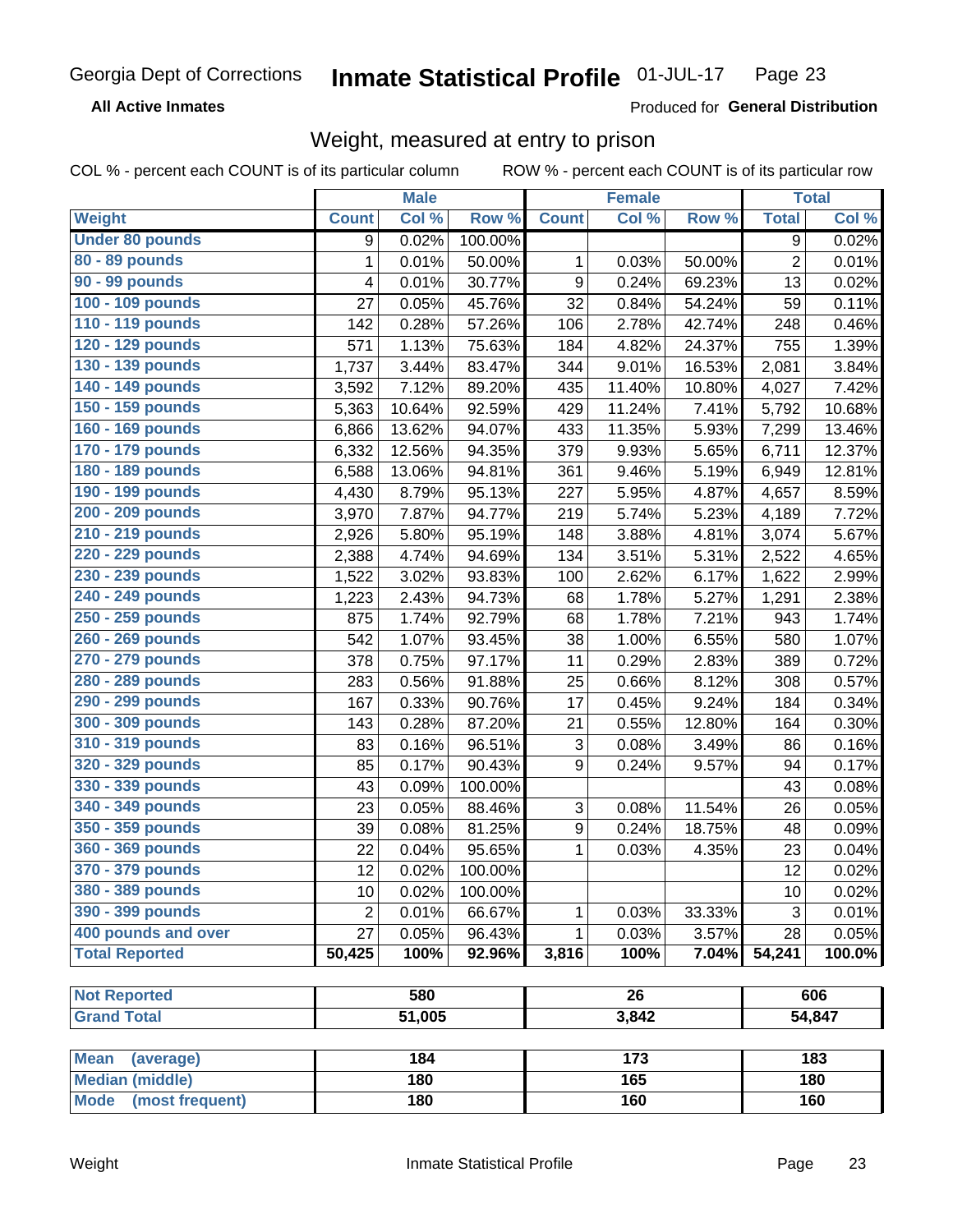#### Inmate Statistical Profile 01-JUL-17 Page 24

**All Active Inmates** 

#### Produced for General Distribution

### Veterans validated by Veteran's Administration

COL % - percent each COUNT is of its particular column

|                             |                 | <b>Male</b> |                    |    | <b>Female</b> |       |              | <b>Total</b> |
|-----------------------------|-----------------|-------------|--------------------|----|---------------|-------|--------------|--------------|
| <b>Military service</b>     | <b>Count</b>    | Col %       | <b>Row % Count</b> |    | Col %         | Row % | <b>Total</b> | Col %        |
| <b>Others</b><br>0          | 943             | 32.18%      | 97.62%             | 23 | 46.00%        | 2.38% | 966          | 32.42%       |
| <b>Air Force</b>            | 1,149           | 39.22%      | 98.37%             | 19 | 38.00%        | 1.63% | 1,168        | 39.19%       |
| <b>Army</b><br>$\mathbf{2}$ | 169             | $5.77\%$    | 98.26%             | 3  | $6.00\%$      | 1.74% | 172          | 5.77%        |
| <b>Navy</b><br>3            | 384             | 13.11%      | 99.48%             | 2  | 4.00%         | .52%  | 386          | 12.95%       |
| <b>Marines</b><br>4         | 15 <sup>1</sup> | .51%        | 100.00%            |    |               |       | 15           | .50%         |
| <b>Coast Guard</b><br>5.    | 270             | 9.22%       | 98.90%             | 3  | 6.00%         | 1.10% | 273          | 9.16%        |
| <b>Total Reported</b>       | 2,930           | 100%        | 98.32%             | 50 | 100%          | 1.68% | 2,980        | 100%         |

| orted<br>NOT | 48,075 | רחד נ<br>J. 1 JZ | 51,867 |
|--------------|--------|------------------|--------|
| $\sim$       | 51,005 | 3,842            | 54,847 |

| Mode (most frequent) | <b>Force</b><br>. | 0thers | orce |
|----------------------|-------------------|--------|------|
|                      |                   |        |      |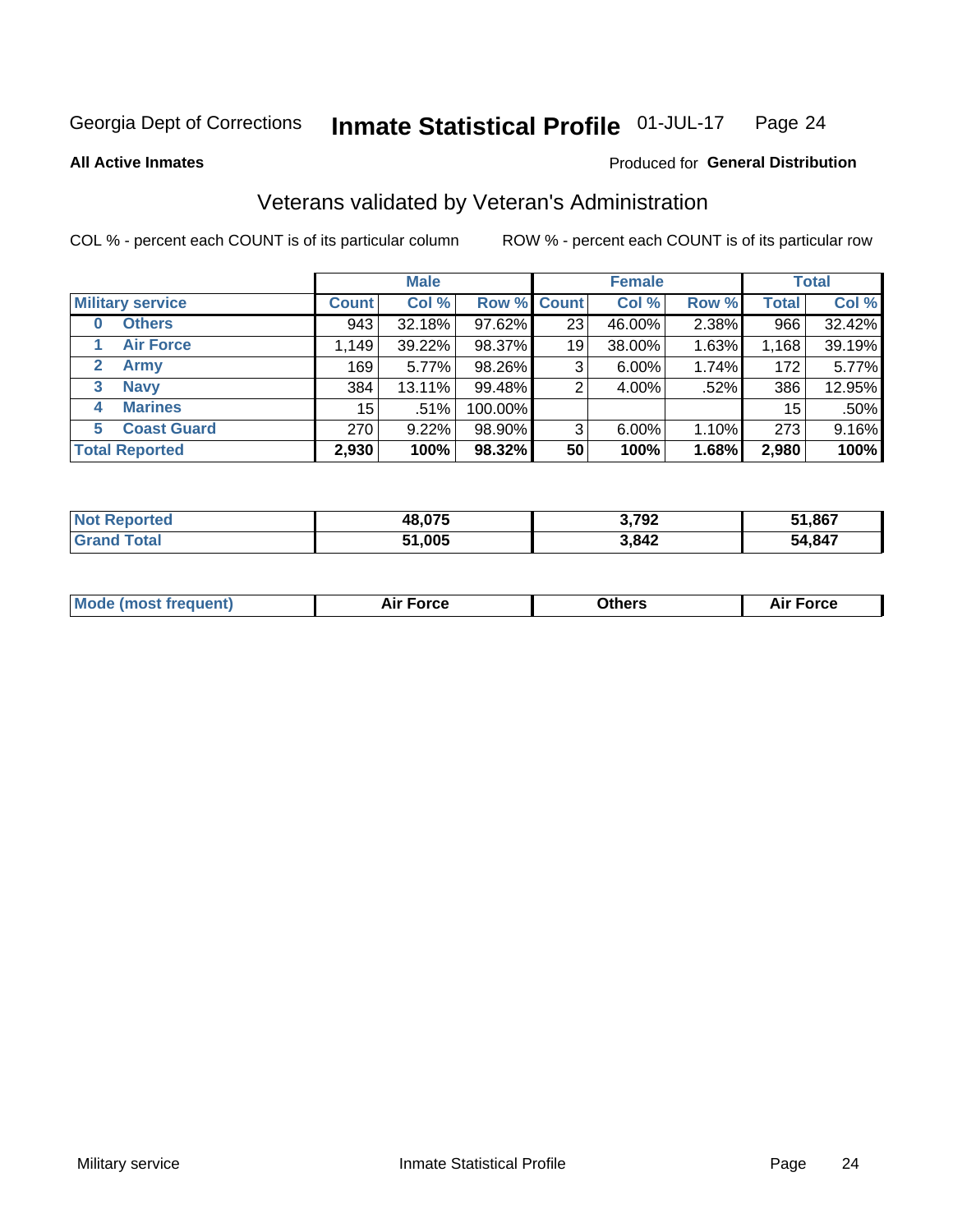#### Inmate Statistical Profile 01-JUL-17 Page 25

**All Active Inmates** 

#### Produced for General Distribution

### Type of admission to prison

COL % - percent each COUNT is of its particular column

|    |                                  |              | <b>Male</b> |                    |     | <b>Female</b> |          |              | <b>Total</b> |
|----|----------------------------------|--------------|-------------|--------------------|-----|---------------|----------|--------------|--------------|
|    | <b>Type of Admission</b>         | <b>Count</b> | Col %       | <b>Row % Count</b> |     | Col %         | Row %    | <b>Total</b> | Col %        |
| 16 | <b>Population Redistribution</b> | 8            | .02%        | 100.00%            |     |               |          | 8            | .01%         |
| 27 | <b>Boot Camp Plus</b>            |              | .01%        | 100.00%            |     |               |          |              | .01%         |
| 28 | <b>Initial Assignment</b>        | 12           | .02%        | 100.00%            |     |               |          | 12           | .02%         |
| 52 | <b>New Sentence</b>              | 41,149       | 80.70%      | 93.06% 3,068       |     | 79.85%        | 6.94%    | 44,217       | 80.64%       |
| 53 | <b>Probation Rev Partial</b>     | 2,119        | 4.16%       | 90.48%             | 223 | 5.80%         | 9.52%    | 2,342        | 4.27%        |
| 54 | <b>Probation Rev Remainder</b>   | 2,972        | 5.83%       | 90.20%             | 323 | 8.41%         | 9.80%    | 3,295        | 6.01%        |
| 55 | <b>Parole Rev New Sentence</b>   | 2,746        | 5.39%       | 94.89%             | 148 | 3.85%         | 5.11%    | 2,894        | 5.28%        |
| 56 | <b>Parole Rev No New</b>         | 1,905        | 3.74%       | 95.97%             | 80  | 2.08%         | 4.03%    | 1,985        | 3.62%        |
|    | <b>Sentence</b>                  |              |             |                    |     |               |          |              |              |
| 57 | <b>Released In Error</b>         | 12           | .02%        | 100.00%            |     |               |          | 12           | .02%         |
| 65 | <b>Return Appeal/Bond</b>        | 2            | .01%        | 100.00%            |     |               |          | 2            | .01%         |
| 67 | <b>Admit Fm Other Cust</b>       | 5            | .01%        | 100.00%            |     |               |          | 5            | .01%         |
| 69 | <b>New Sent/Par Rev Pnd</b>      | 4            | .01%        | 100.00%            |     |               |          | 4            | .01%         |
| 70 | <b>Life W/O Parole</b>           | 14           | .03%        | 100.00%            |     |               |          | 14           | .03%         |
| 72 | <b>Par Rev/Rsn Unknown</b>       | 29           | .06%        | 100.00%            |     |               |          | 29           | .05%         |
| 74 | <b>Pb Parole Rescinded</b>       | 1            | .01%        | 100.00%            |     |               |          |              | .01%         |
| 76 | <b>Par Rev/Revoc Center</b>      |              | .01%        | 100.00%            |     |               |          |              | .01%         |
| 82 | <b>Unknown</b>                   | 10           | .02%        | 100.00%            |     |               |          | 10           | .02%         |
|    | <b>Total Reported</b>            | 50,990       | 100%        | 92.99% 3,842       |     | 100%          | $7.01\%$ | 54,832       | 100%         |

| <b>Not</b><br>Reported |        |       | '    |
|------------------------|--------|-------|------|
| Гоtal                  | 005. ا | 3,842 | ,847 |
| Gran                   | 51     |       | ٠Д   |

| <b>Mode (most frequent)</b> | New Sentence | <b>New Sentence</b> | <b>New Sentence</b> |
|-----------------------------|--------------|---------------------|---------------------|
|                             |              |                     |                     |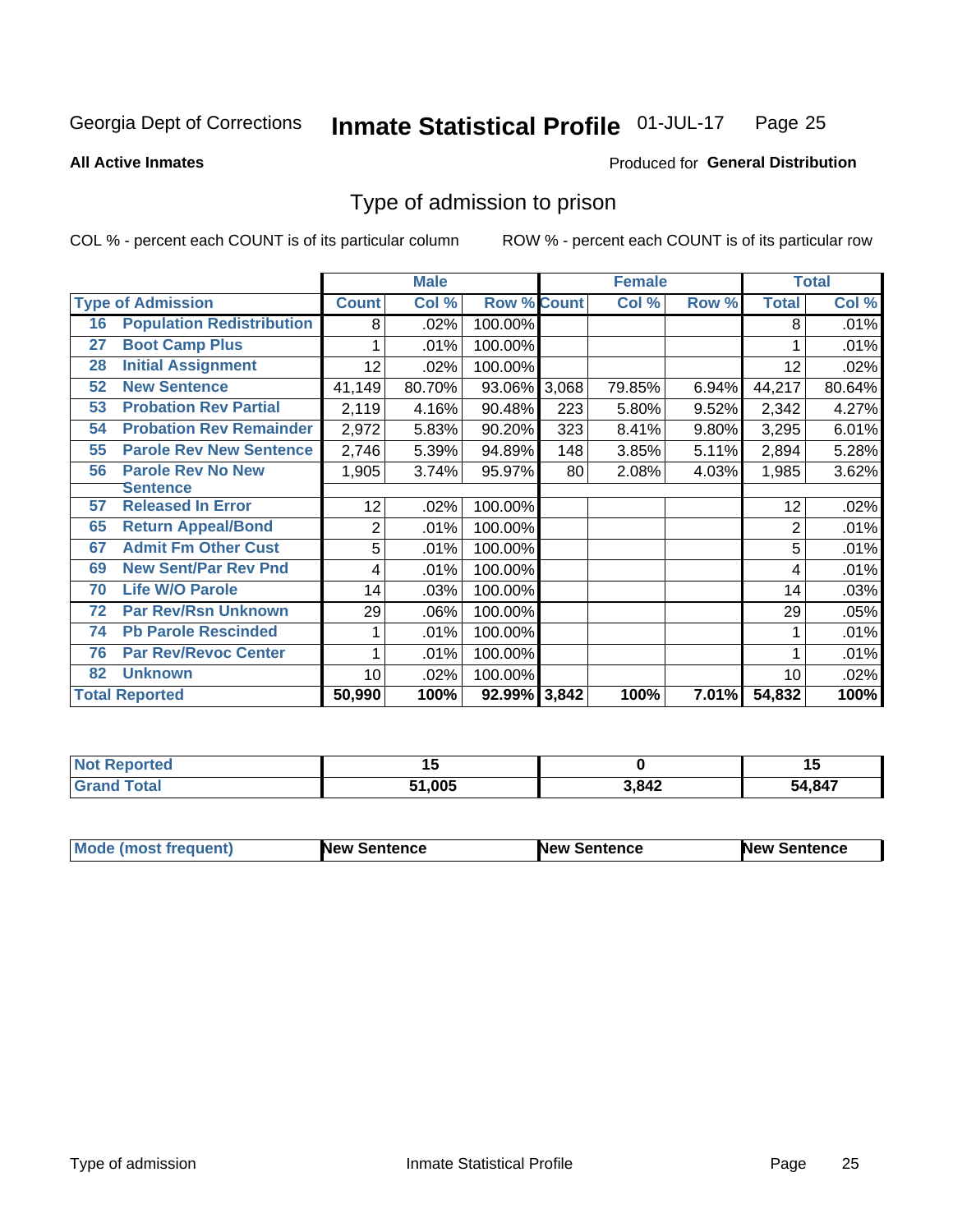#### Inmate Statistical Profile 01-JUL-17 Page 26

**All Active Inmates** 

#### Produced for General Distribution

### Current / last supervision level

COL % - percent each COUNT is of its particular column

|                        |              | <b>Male</b> |           |                    | <b>Female</b> |          |        | <b>Total</b> |
|------------------------|--------------|-------------|-----------|--------------------|---------------|----------|--------|--------------|
| <b>Security Status</b> | <b>Count</b> | Col %       |           | <b>Row % Count</b> | Col %         | Row %    | Total  | Col %        |
| 3 Minimum              | 4,287        | $8.41\%$    | 73.94%    | 1,511              | 39.37%        | 26.06%   | 5,798  | 10.58%       |
| 4 Medium               | 37,084       | 72.73%      | $94.59\%$ | 2,123              | 55.32%        | $5.41\%$ | 39,207 | 71.51%       |
| 5 Close                | 9.618        | 18.86%      | 97.92%    | 204                | 5.32%         | $2.08\%$ | 9,822  | 17.91%       |
| <b>Total Reported</b>  | 50,989       | 100%        | 93%       | 3,838              | 100%          | 7%       | 54,827 | 100%         |

| <b>Still being diagnosed</b> |        |       |           |
|------------------------------|--------|-------|-----------|
| <b>Not Reported</b>          |        |       | ה ה<br>ZL |
| <b>Grand Total</b>           | 51,005 | 3,842 | 54,847    |

| M | M | . . |
|---|---|-----|
|   |   |     |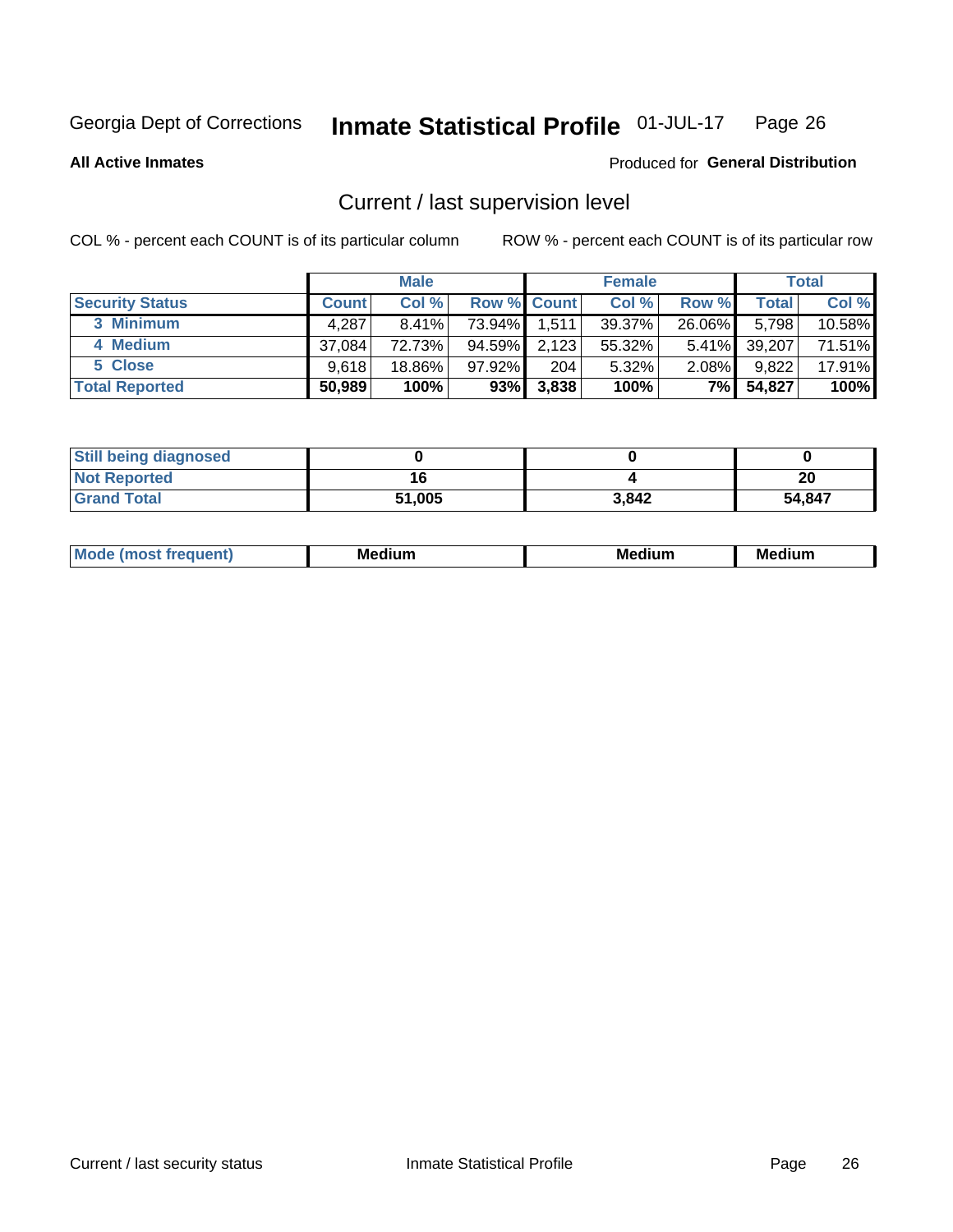#### Inmate Statistical Profile 01-JUL-17 Page 27

**All Active Inmates** 

#### Produced for General Distribution

### Current / last type of institution

COL % - percent each COUNT is of its particular column

|                                   |                | <b>Male</b> |             |       | <b>Female</b> |        |              | <b>Total</b> |
|-----------------------------------|----------------|-------------|-------------|-------|---------------|--------|--------------|--------------|
| <b>Type of Institution</b>        | <b>Count</b>   | Col %       | Row % Count |       | Col %         | Row %  | <b>Total</b> | Col %        |
| <b>County Ci</b>                  | 4,904          | $9.66\%$    | 99.98%      |       | $.03\%$       | .02%   | 4,905        | 8.98%        |
| <b>Probation Detention Center</b> |                | .01%        | 100.00%     |       |               |        |              | .01%         |
| <b>State Prison</b>               | 35,603         | 70.15%      | $90.80\%$   | 3,607 | 93.88%        | 9.20%  | 39,210       | 71.82%       |
| <b>Transitional Center</b>        | 2,123          | 4.18%       | 90.11%      | 233   | $6.06\%$      | 9.89%  | 2,356        | 4.32%        |
| <b>Private Prison</b>             | 8,106          | 15.97%      | 100.00%     |       |               |        | 8,106        | 14.85%       |
| <b>County Jail</b>                | 8              | .02%        | 100.00%     |       |               |        | 8            | .01%         |
| <b>Rsat - Center</b>              | 3 <sup>1</sup> | $.01\%$     | 100.00%     |       |               |        | 3            | .01%         |
| <b>State Hospital</b>             | 3 <sup>1</sup> | $.01\%$     | 75.00%      |       | .03%          | 25.00% | 4            | .01%         |
| <b>Total Reported</b>             | 50,751         | 100%        | 92.96%      | 3,842 | 100%          | 7.04%  | 54,593       | 100%         |

| <b>Not Reported</b> |        |       |        |
|---------------------|--------|-------|--------|
| <b>Grand Total</b>  | 50,751 | 3,842 | 54,593 |

| Mode (most frequent) | <b>State Prison</b> | <b>State Prison</b> | <b>State Prisonl</b> |
|----------------------|---------------------|---------------------|----------------------|
|                      |                     |                     |                      |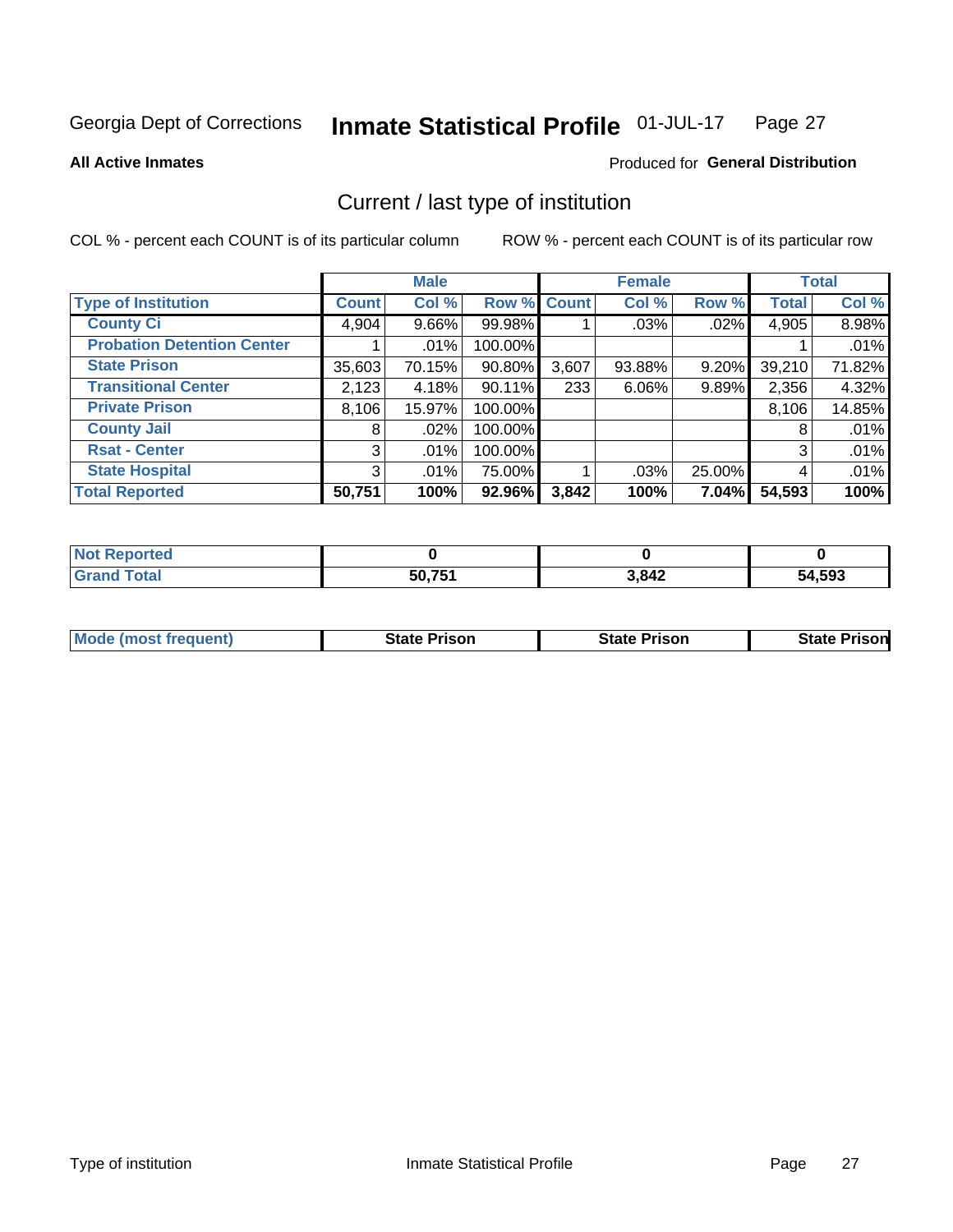#### Inmate Statistical Profile 01-JUL-17 Page 28

**All Active Inmates** 

#### Produced for General Distribution

### Institution type - transitional centers

COL % - percent each COUNT is of its particular column

|                                          |              | <b>Male</b> |         |              | <b>Female</b> |         |              | <b>Total</b> |
|------------------------------------------|--------------|-------------|---------|--------------|---------------|---------|--------------|--------------|
| <b>Institution Type - Trans. Centers</b> | <b>Count</b> | Col %       | Row %   | <b>Count</b> | Col %         | Row %   | <b>Total</b> | Col %        |
| <b>Albany Tc</b>                         | 153          | 6.60%       | 100.00% |              |               |         | 153          | 5.75%        |
| <b>Arrendale State Prison</b>            |              |             |         | 108          | 31.67%        | 100.00% | 108          | 4.06%        |
| <b>Atlanta Tc</b>                        | 278          | 11.99%      | 100.00% |              |               |         | 278          | 10.45%       |
| <b>Augusta Tc</b>                        | 224          | 9.66%       | 100.00% |              |               |         | 224          | 8.42%        |
| <b>Charles D. Hudson Tc</b>              | 155          | 6.68%       | 100.00% |              |               |         | 155          | 5.83%        |
| <b>Clayton Tc</b>                        | 380          | 16.39%      | 100.00% |              |               |         | 380          | 14.29%       |
| <b>Coastal Tc</b>                        | 263          | 11.34%      | 100.00% |              |               |         | 263          | 9.89%        |
| <b>Columbus Tc</b>                       | 137          | 5.91%       | 100.00% |              |               |         | 137          | 5.15%        |
| <b>Macon Tc</b>                          | 158          | 6.81%       | 100.00% |              |               |         | 158          | 5.94%        |
| <b>Macon Womens Tc</b>                   |              |             |         | 2            | .59%          | 100.00% | 2            | .08%         |
| <b>Metro Tc</b>                          |              |             |         | 231          | 67.74%        | 100.00% | 231          | 8.68%        |
| <b>Phillips State Prison</b>             | 196          | 8.45%       | 100.00% |              |               |         | 196          | 7.37%        |
| <b>Savannah Mens Tc</b>                  |              | .04%        | 100.00% |              |               |         |              | .04%         |
| <b>Smith Tc</b>                          | 210          | 9.06%       | 100.00% |              |               |         | 210          | 7.89%        |
| <b>Valdosta Tc</b>                       | 164          | 7.07%       | 100.00% |              |               |         | 164          | 6.17%        |
| <b>Total Reported</b>                    | 2,319        | 100%        | 87.18%  | 341          | 100%          | 12.82%  | 2,660        | 100%         |

| τeα |                       |       |       |
|-----|-----------------------|-------|-------|
| .   | 230<br>- 152<br>2,J I | $  -$ | 2,660 |

| Mode (most frequent) | <b>Clayton Tc</b> | <b>Metro Tc</b> | <b>Clayton Tc</b> |
|----------------------|-------------------|-----------------|-------------------|
|                      |                   |                 |                   |
|                      |                   |                 |                   |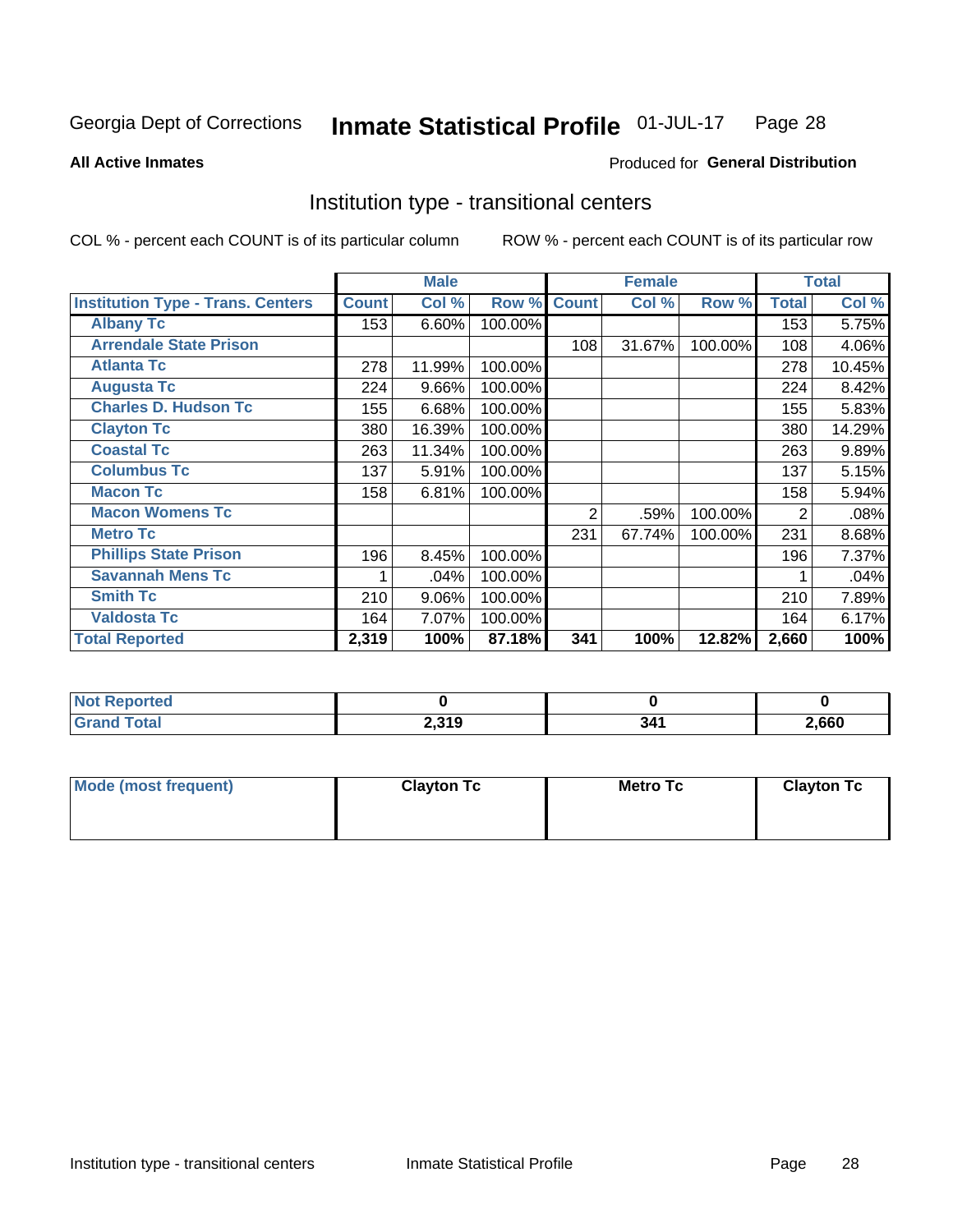#### Inmate Statistical Profile 01-JUL-17 Page 29

#### **All Active Inmates**

#### Produced for General Distribution

#### Institution type - county prisons

COL % - percent each COUNT is of its particular column

|                                          |                | <b>Male</b> |         |              | <b>Female</b> |       |                | <b>Total</b> |
|------------------------------------------|----------------|-------------|---------|--------------|---------------|-------|----------------|--------------|
| <b>Institution Type - County Prisons</b> | <b>Count</b>   | Col %       | Row %   | <b>Count</b> | Col %         | Row % | <b>Total</b>   | Col %        |
| <b>Baldwin County Ci</b>                 | $\mathbf{1}$   | .02%        | 100.00% |              |               |       | $\mathbf{1}$   | .02%         |
| <b>Bulloch County Ci</b>                 | 158            | 3.22%       | 100.00% |              |               |       | 158            | 3.22%        |
| <b>Carroll County Ci</b>                 | 254            | 5.18%       | 100.00% |              |               |       | 254            | 5.18%        |
| <b>Clarke County Ci</b>                  | 123            | 2.51%       | 100.00% |              |               |       | 123            | 2.51%        |
| <b>Clayton County Ci</b>                 | 244            | 4.98%       | 100.00% |              |               |       | 244            | 4.97%        |
| <b>Colquitt County Ci</b>                | 193            | 3.94%       | 100.00% |              |               |       | 193            | 3.93%        |
| <b>Coweta County Ci</b>                  | 227            | 4.63%       | 100.00% |              |               |       | 227            | 4.63%        |
| <b>Decatur County Ci</b>                 | 202            | 4.12%       | 100.00% |              |               |       | 202            | 4.12%        |
| <b>Dougherty County Ci</b>               | 1              | .02%        | 100.00% |              |               |       | 1              | .02%         |
| <b>Effingham County Ci</b>               | 198            | 4.04%       | 100.00% |              |               |       | 198            | 4.04%        |
| <b>Floyd County Ci</b>                   | 446            | 9.09%       | 100.00% |              |               |       | 446            | 9.09%        |
| <b>Fulton County Ci</b>                  | 8              | .16%        | 100.00% |              |               |       | 8              | .16%         |
| <b>Gilmer County Ci</b>                  | 3              | .06%        | 100.00% |              |               |       | 3              | .06%         |
| <b>Grady County Ci</b>                   | $\overline{2}$ | .04%        | 100.00% |              |               |       | $\overline{2}$ | .04%         |
| <b>Gwinnett County Ci</b>                | 223            | 4.55%       | 100.00% |              |               |       | 223            | 4.55%        |
| <b>Hall County Ci</b>                    | 196            | 4.00%       | 100.00% |              |               |       | 196            | 4.00%        |
| <b>Hancock County Ci</b>                 | 1              | .02%        | 100.00% |              |               |       | 1              | .02%         |
| <b>Harris County Ci</b>                  | 151            | 3.08%       | 100.00% |              |               |       | 151            | 3.08%        |
| <b>Hart County Ci</b>                    | 4              | .08%        | 100.00% |              |               |       | 4              | .08%         |
| <b>Jackson County Ci</b>                 | 153            | 3.12%       | 100.00% |              |               |       | 153            | 3.12%        |
| <b>Jefferson County Ci</b>               | 146            | 2.98%       | 100.00% |              |               |       | 146            | 2.98%        |
| <b>Meriwether County Ci</b>              | 3              | .06%        | 100.00% |              |               |       | 3              | .06%         |
| <b>Miller County Ci</b>                  | 1              | .02%        | 100.00% |              |               |       | 1              | .02%         |
| <b>Mitchell County Ci</b>                | 143            | 2.92%       | 100.00% |              |               |       | 143            | 2.92%        |
| <b>Morgan County Ci</b>                  | 1              | .02%        | 100.00% |              |               |       | 1              | .02%         |
| <b>Muscogee County Ci</b>                | 529            | 10.79%      | 100.00% |              |               |       | 529            | 10.78%       |
| <b>Richmond County Ci</b>                | 242            | 4.93%       | 100.00% |              |               |       | 242            | 4.93%        |
| <b>Screven County Ci</b>                 | 149            | 3.04%       | 100.00% |              |               |       | 149            | 3.04%        |
| <b>Spalding County Ci</b>                | 386            | 7.87%       | 100.00% |              |               |       | 386            | 7.87%        |
| <b>Stewart County Ci</b>                 | $\overline{2}$ | .04%        | 100.00% |              |               |       | $\overline{2}$ | .04%         |
| <b>Sumter County Ci</b>                  | 353            | 7.20%       | 100.00% |              |               |       | 353            | 7.20%        |
| <b>Terrell County Ci</b>                 | 144            | 2.94%       | 100.00% |              |               |       | 144            | 2.94%        |
| <b>Thomas County Ci</b>                  | $\overline{2}$ | .04%        | 100.00% |              |               |       | $\overline{2}$ | .04%         |
| <b>Tift County Ci</b>                    | 3              | .06%        | 100.00% |              |               |       | 3              | .06%         |
| <b>Troup County Ci</b>                   | $\overline{3}$ | .06%        | 100.00% |              |               |       | $\overline{3}$ | .06%         |
| <b>Upson County Ci</b>                   | 1              | .02%        | 100.00% |              |               |       | 1              | .02%         |
| <b>Walker County Ci</b>                  | 3              | .06%        | 100.00% |              |               |       | 3              | .06%         |
| <b>Walton County Ci</b>                  | 3              | .06%        | 100.00% |              |               |       | 3 <sup>1</sup> | .06%         |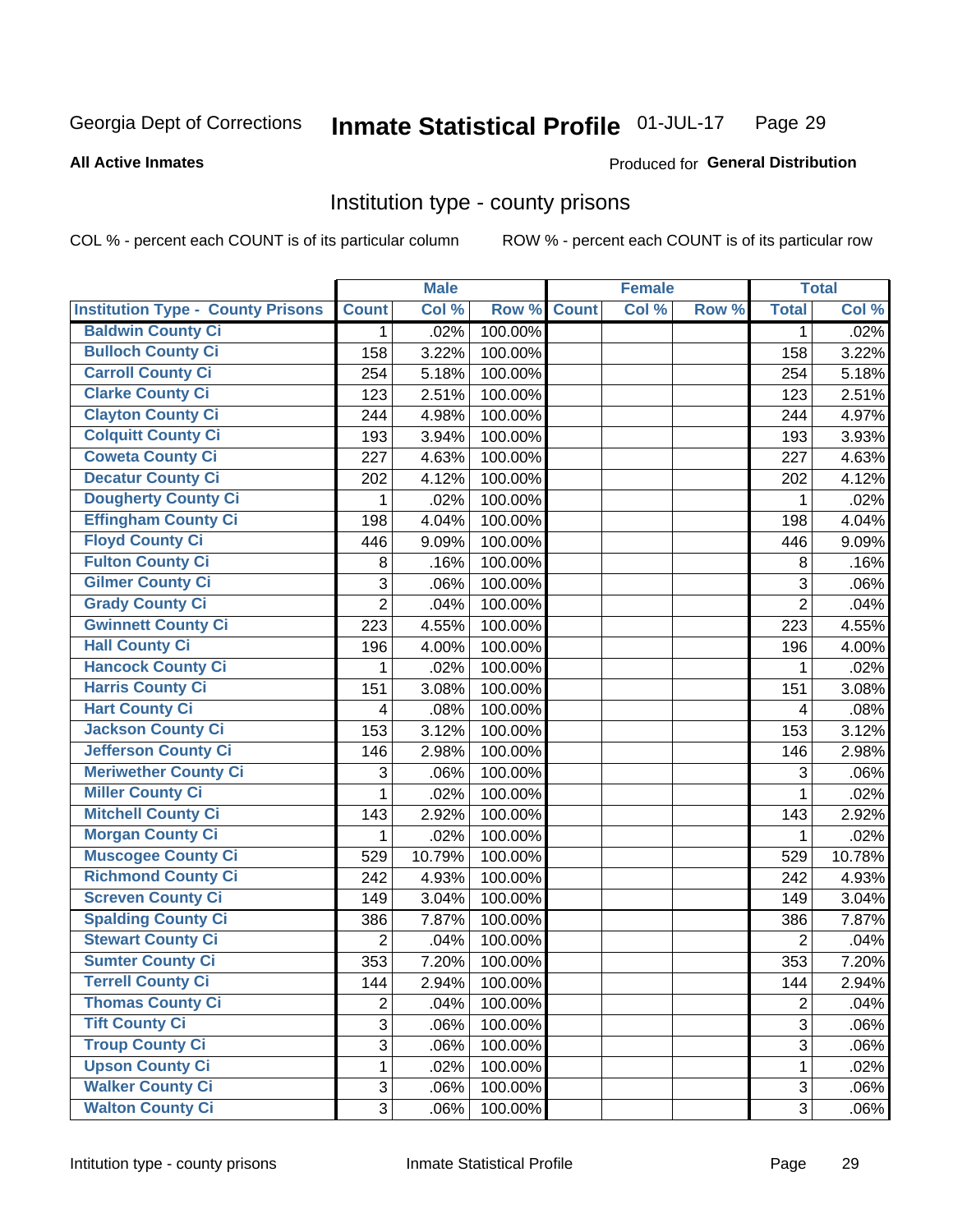#### Inmate Statistical Profile 01-JUL-17 Page 30

**All Active Inmates** 

Produced for General Distribution

### Institution type - county prisons

COL % - percent each COUNT is of its particular column

|                                          |              | <b>Male</b> |                    | <b>Female</b> |         |       | Total   |
|------------------------------------------|--------------|-------------|--------------------|---------------|---------|-------|---------|
| <b>Institution Type - County Prisons</b> | <b>Count</b> | Col%        | <b>Row % Count</b> | Col%          | Row %   | Total | Col %   |
| <b>Wilkes County Ci</b>                  |              | $.02\%$     | 100.00%            |               |         |       | $.02\%$ |
| <b>Womens Ci</b>                         |              |             |                    | $ 100.00\% $  | 100.00% |       | $.02\%$ |
| <b>Worth County Ci</b>                   |              | $.02\%$     | 100.00%            |               |         |       | .02% l  |
| <b>Total Reported</b>                    | 4.904        | 100%        | $99.98\%$          | 100%          | $.02\%$ | 4,905 | 100%    |

| ⊶rcea a<br>$\sim$ |       |       |
|-------------------|-------|-------|
|                   | 4.904 | 1,905 |

| Mode (most frequent) | <b>Muscogee County Ci</b> | <b>Womens CilMuscogee County</b> |
|----------------------|---------------------------|----------------------------------|
|----------------------|---------------------------|----------------------------------|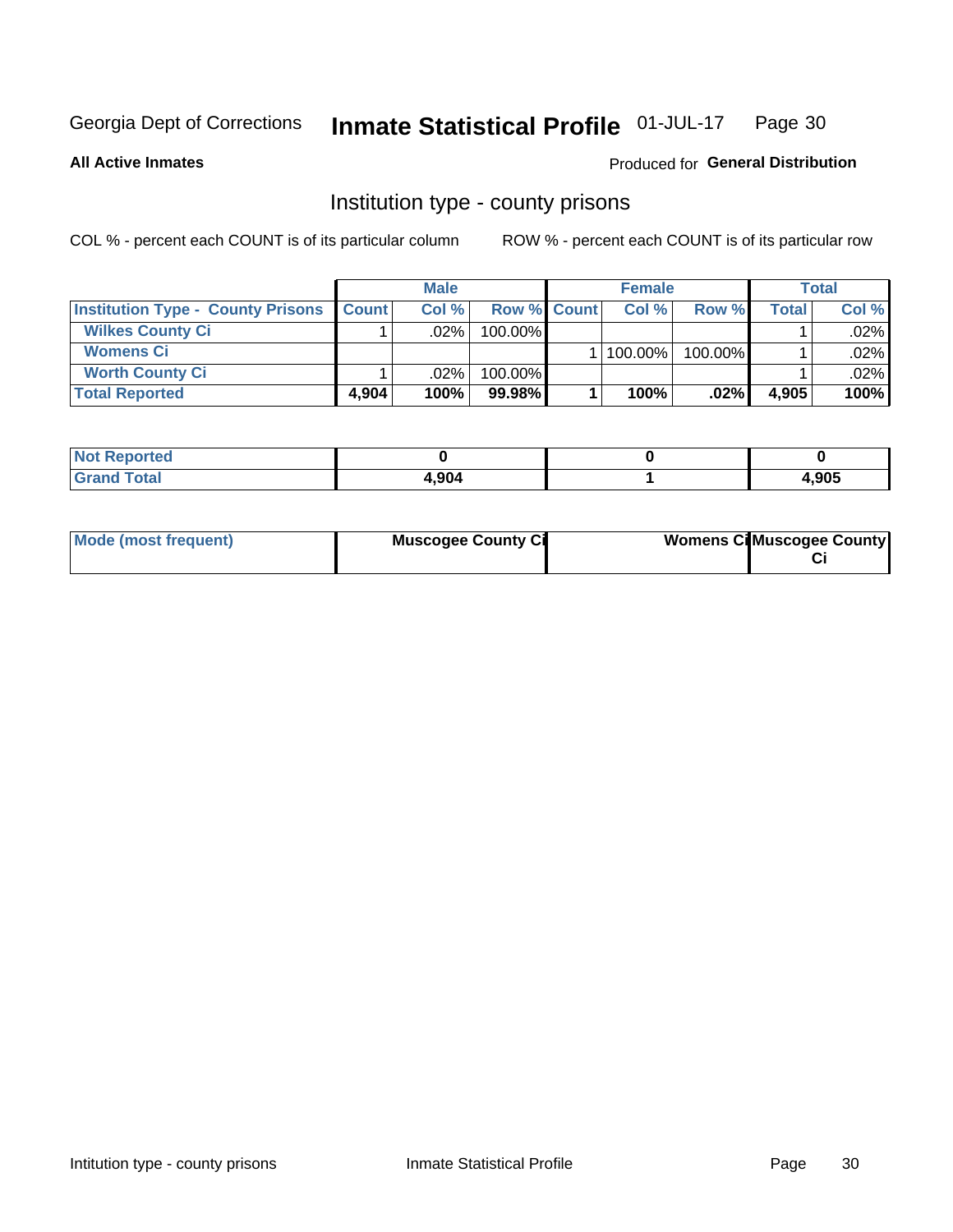#### Inmate Statistical Profile 01-JUL-17 Page 31

#### **All Active Inmates**

#### **Produced for General Distribution**

### Institution type - state prisons

COL % - percent each COUNT is of its particular column

|                                         |              | <b>Male</b> |         |              | <b>Female</b> |         | <b>Total</b> |       |
|-----------------------------------------|--------------|-------------|---------|--------------|---------------|---------|--------------|-------|
| <b>Institution Type - State Prisons</b> | <b>Count</b> | Col %       | Row %   | <b>Count</b> | Col %         | Row %   | <b>Total</b> | Col % |
| <b>Arrendale State Prison</b>           | 1            | .01%        | .06%    | 1,584        | 43.91%        | 99.94%  | 1,585        | 4.04% |
| <b>Augusta State Med. Prison</b>        | 1,203        | 3.38%       | 99.92%  | 1.           | .03%          | .08%    | 1,204        | 3.07% |
| <b>Autry State Prison</b>               | 1,719        | 4.83%       | 100.00% |              |               |         | 1,719        | 4.38% |
| <b>Baldwin State Prison</b>             | 953          | 2.68%       | 100.00% |              |               |         | 953          | 2.43% |
| <b>Burruss Correctional Training</b>    | 773          | 2.17%       | 100.00% |              |               |         | 773          | 1.97% |
| <b>Ctr</b>                              |              |             |         |              |               |         |              |       |
| <b>Calhoun State Prison</b>             | 1,647        | 4.63%       | 100.00% |              |               |         | 1,647        | 4.20% |
| <b>Central State Prison</b>             | 1,123        | 3.15%       | 100.00% |              |               |         | 1,123        | 2.86% |
| <b>Chatham State Prison</b>             | 6            | .02%        | 100.00% |              |               |         | 6            | .02%  |
| <b>Coastal State Prison</b>             | 1,502        | 4.22%       | 100.00% |              |               |         | 1,502        | 3.83% |
| <b>Dodge State Prison</b>               | 1,239        | 3.48%       | 100.00% |              |               |         | 1,239        | 3.16% |
| <b>Dooly State Prison</b>               | 1,629        | 4.58%       | 100.00% |              |               |         | 1,629        | 4.15% |
| <b>Emanuel Women'S Facility</b>         |              |             |         | 400          | 11.09%        | 100.00% | 400          | 1.02% |
| <b>Ga Diag Class Prison</b>             | 3,319        | 9.32%       | 100.00% |              |               |         | 3,319        | 8.46% |
| <b>Ga State Prison</b>                  | 1,464        | 4.11%       | 100.00% |              |               |         | 1,464        | 3.73% |
| <b>Hancock State Prison</b>             | 1,159        | 3.26%       | 100.00% |              |               |         | 1,159        | 2.96% |
| <b>Hays State Prison</b>                | 1,081        | 3.04%       | 100.00% |              |               |         | 1,081        | 2.76% |
| <b>Helms Facility</b>                   | 16           | .04%        | 55.17%  | 13           | .36%          | 44.83%  | 29           | .07%  |
| <b>Johnson State Prison</b>             | 1,568        | 4.40%       | 100.00% |              |               |         | 1,568        | 4.00% |
| <b>Lee State Prison</b>                 | 746          | 2.10%       | 100.00% |              |               |         | 746          | 1.90% |
| <b>Long Unit</b>                        | 210          | .59%        | 100.00% |              |               |         | 210          | .54%  |
| <b>Lowndes Unit</b>                     | 6            | .02%        | 100.00% |              |               |         | 6            | .02%  |
| <b>Macon State Prison</b>               | 1,722        | 4.84%       | 100.00% |              |               |         | 1,722        | 4.39% |
| <b>Metro State Prison (W)</b>           |              |             |         | 1            | .03%          | 100.00% | 1            | .01%  |
| <b>Montgomery State Prison</b>          | 423          | 1.19%       | 100.00% |              |               |         | 423          | 1.08% |
| <b>Phillips State Prison</b>            | 1,042        | 2.93%       | 100.00% |              |               |         | 1,042        | 2.66% |
| <b>Pulaski State Prison</b>             |              |             |         | 1,170        | 32.44%        | 100.00% | 1,170        | 2.98% |
| <b>Putnam State Prison</b>              | 1            | .01%        | 100.00% |              |               |         | 1            | .01%  |
| <b>Rivers State Prison</b>              | $\mathbf{1}$ | .01%        | 100.00% |              |               |         | 1            | .01%  |
| <b>Rogers State Prison</b>              | 1,404        | 3.94%       | 100.00% |              |               |         | 1,404        | 3.58% |
| <b>Rutledge State Prison</b>            | 614          | 1.72%       | 100.00% |              |               |         | 614          | 1.57% |
| <b>Smith State Prison</b>               | 1,525        | 4.28%       | 100.00% |              |               |         | 1,525        | 3.89% |
| <b>Telfair State Prison</b>             | 1,383        | 3.88%       | 100.00% |              |               |         | 1,383        | 3.53% |
| <b>Valdosta State Prison</b>            | 1,060        | 2.98%       | 100.00% |              |               |         | 1,060        | 2.70% |
| <b>Walker State Prison</b>              | 405          | 1.14%       | 100.00% |              |               |         | 405          | 1.03% |
| <b>Ware State Prison</b>                | 1,541        | 4.33%       | 100.00% |              |               |         | 1,541        | 3.93% |
| <b>Washington State Prison</b>          | 1,300        | 3.65%       | 100.00% |              |               |         | 1,300        | 3.32% |
| <b>Wayne State Prison</b>               | 1            | .01%        | 100.00% |              |               |         | 1            | .01%  |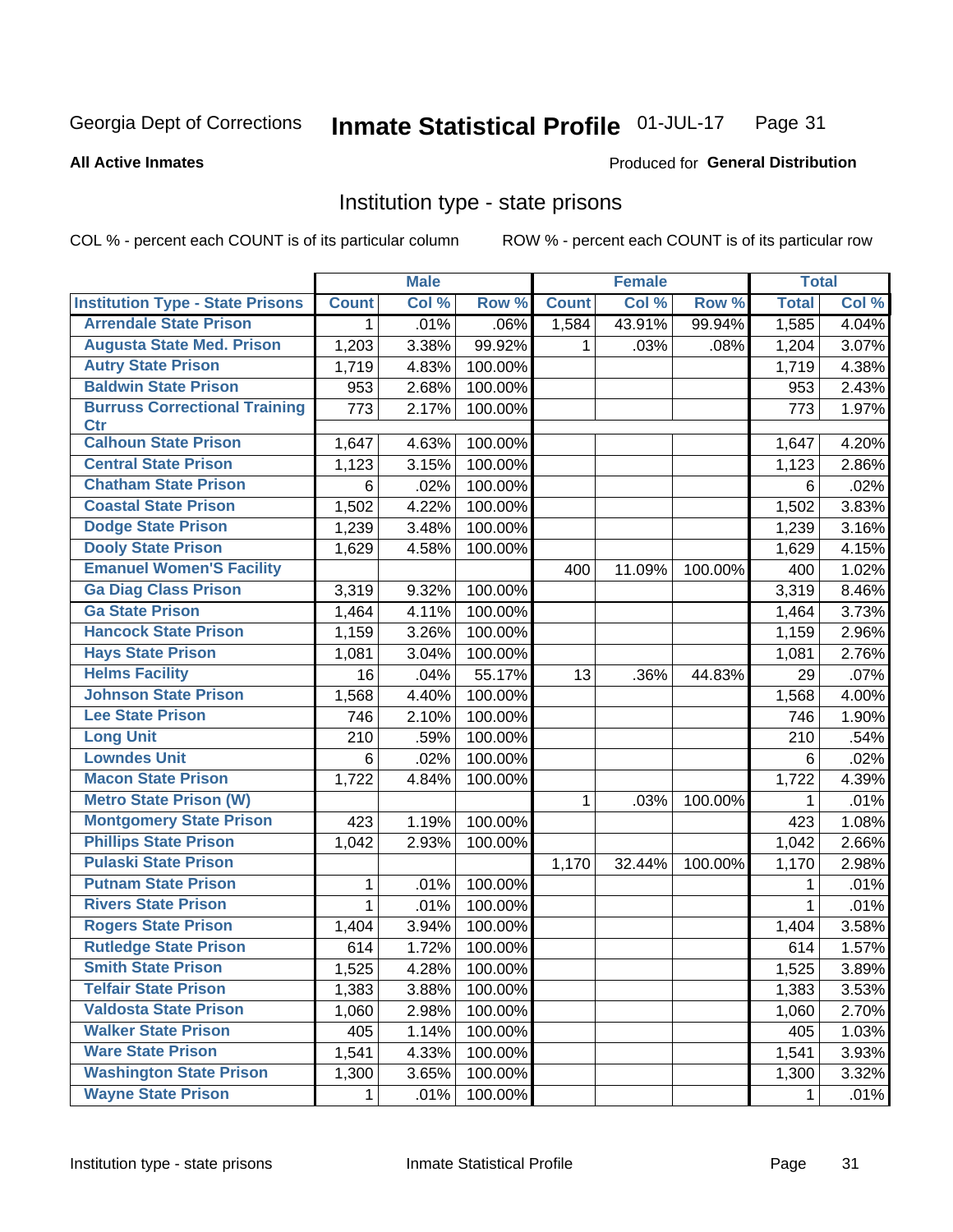#### Inmate Statistical Profile 01-JUL-17 Page 32

**All Active Inmates** 

#### Produced for General Distribution

### Institution type - state prisons

COL % - percent each COUNT is of its particular column

|                                         |              | <b>Male</b>                 |          |              | <b>Female</b>                 |         | <b>Total</b>                   |        |
|-----------------------------------------|--------------|-----------------------------|----------|--------------|-------------------------------|---------|--------------------------------|--------|
| <b>Institution Type - State Prisons</b> | <b>Count</b> | Col %                       | Row %    | <b>Count</b> | Col %                         | Row %   | <b>Total</b>                   | Col %  |
| <b>Whitworth Women'S Facility</b>       |              |                             |          | 438          | 12.14%                        | 100.00% | 438                            | 1.12%  |
| <b>Wilcox State Prison</b>              | 1,817        | 5.10%                       | 100.00%  |              |                               |         | 1,817                          | 4.63%  |
| <b>Total Reported</b>                   | 35,603       | 100%                        | $90.8\%$ | 3,607        | 100%                          | $9.2\%$ | 39,210                         | 100%   |
| <b>Not Reported</b>                     |              | 0                           |          |              | 0                             |         | 0                              |        |
| <b>Grand Total</b>                      |              | 35,603                      |          |              | 3,607                         |         |                                | 39,210 |
| <b>Mode (most frequent)</b>             |              | <b>Ga Diag Class Prison</b> |          |              | <b>Arrendale State Prison</b> |         | <b>Ga Diag Class</b><br>Prison |        |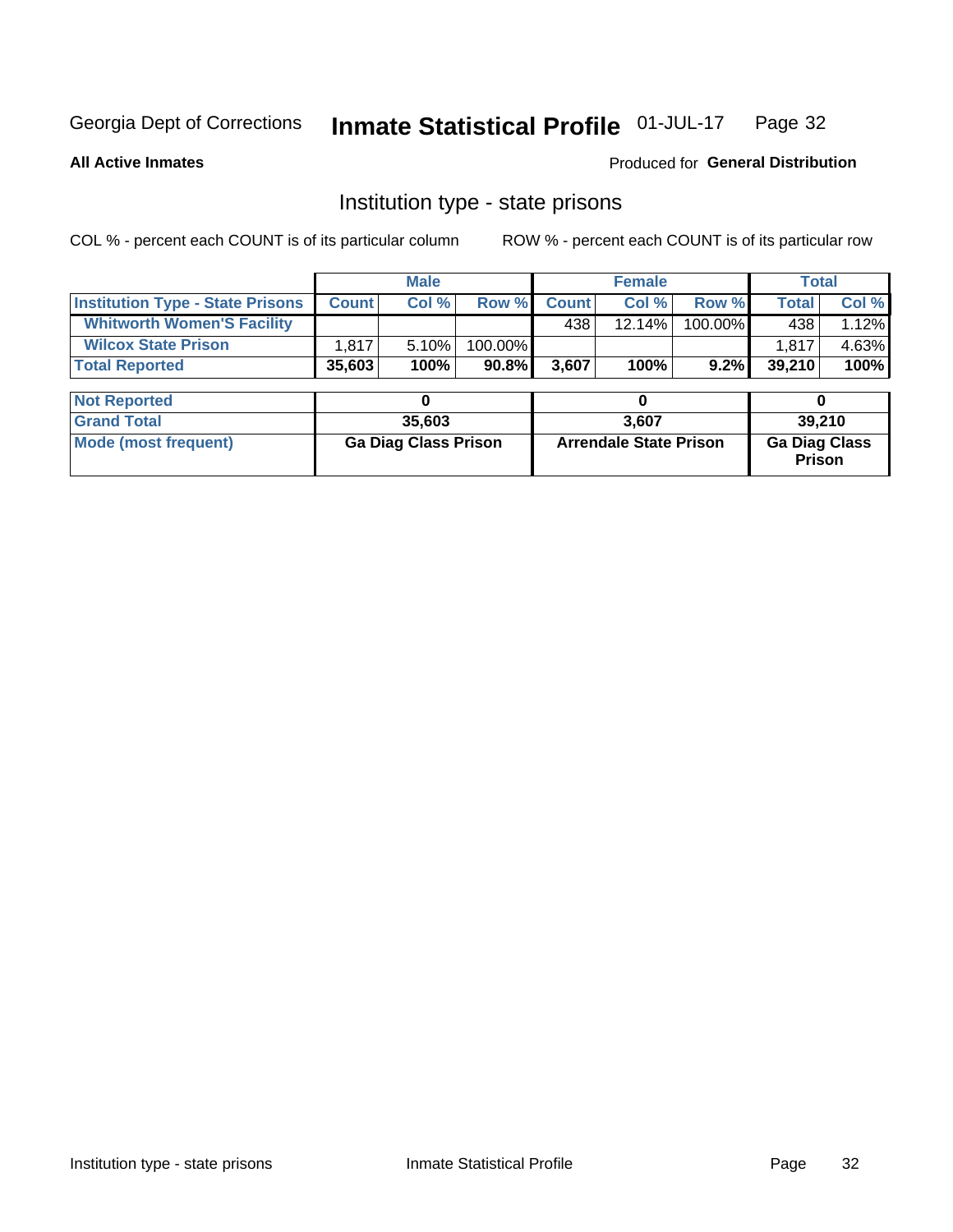#### Inmate Statistical Profile 01-JUL-17 Page 33

#### **All Active Inmates**

### Produced for General Distribution

### Institution type - private prisons

COL % - percent each COUNT is of its particular column

|                                           |              | <b>Male</b> |             | <b>Female</b> |       |                    | <b>Total</b> |
|-------------------------------------------|--------------|-------------|-------------|---------------|-------|--------------------|--------------|
| <b>Institution Type - Private Prisons</b> | <b>Count</b> | Col %       | Row % Count | Col %         | Row % | Total <sub>I</sub> | Col %        |
| <b>Coffee Corr Facility</b>               | 2,682        | $33.09\%$   | 100.00%     |               |       | 2,682              | 33.09%       |
| <b>Jenkins Corr Facility</b>              | 1,163        | 14.35%      | 100.00%     |               |       | 1,163              | 14.35%       |
| <b>Riverbend Corr Facility</b>            | 1.519        | 18.74%      | 100.00%     |               |       | 1,519              | 18.74%       |
| <b>Wheeler Corr Facility</b>              | 2.742        | $33.83\%$   | 100.00%     |               |       | 2,742              | 33.83%       |
| <b>Total Reported</b>                     | 8,106        | 100%        | 100%        |               | %     | 8,106              | 100%         |

| <b>Not</b><br>Reported |       |       |
|------------------------|-------|-------|
| <b>Total</b>           | 8,106 | 3,106 |

| <b>Mode (most frequent)</b> | <b>Wheeler Corr Facility</b> | <b>Null</b> | <b>Wheeler Corr</b><br><b>Facility</b> |
|-----------------------------|------------------------------|-------------|----------------------------------------|
|-----------------------------|------------------------------|-------------|----------------------------------------|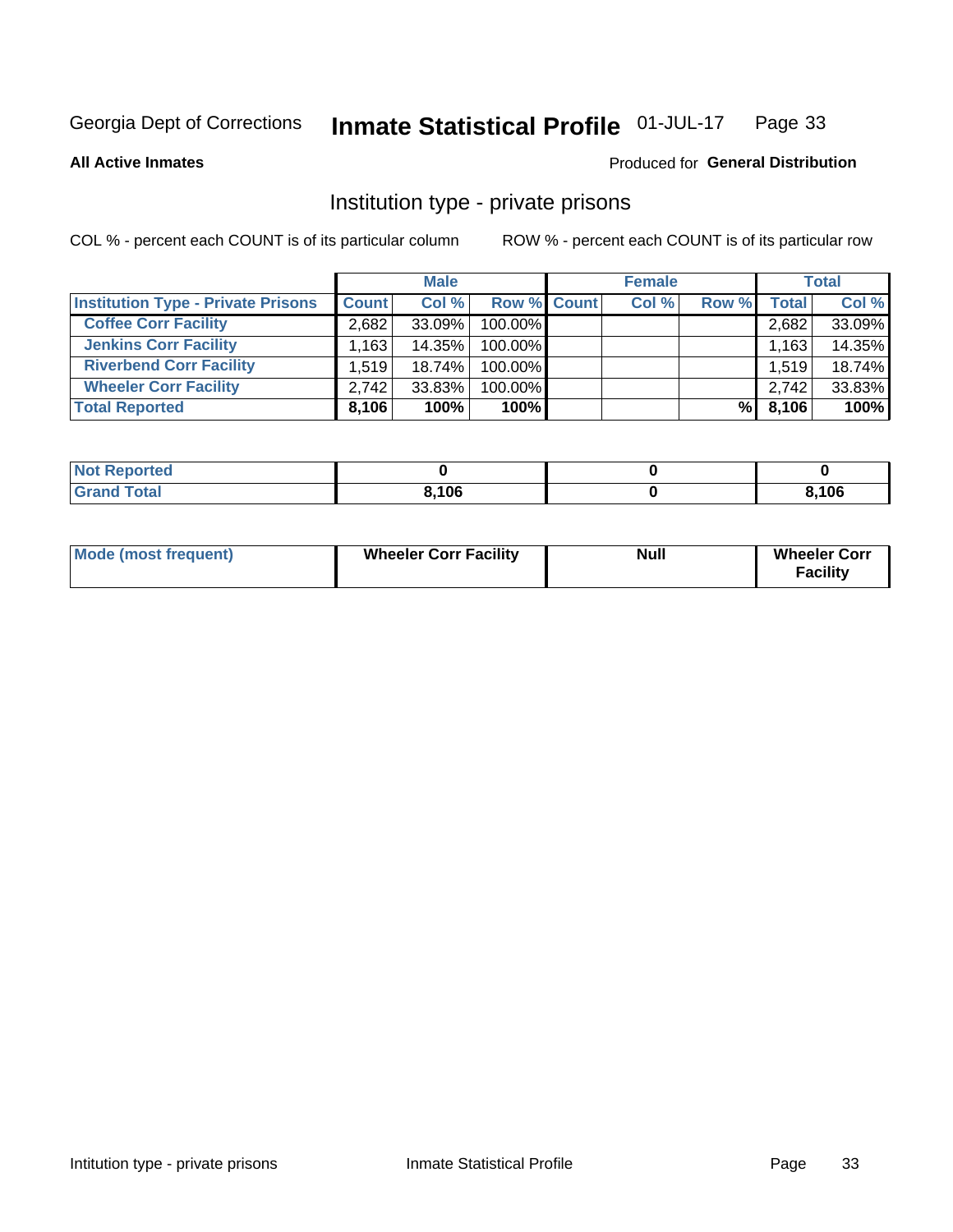#### Inmate Statistical Profile 01-JUL-17 Page 34

**All Active Inmates** 

#### Produced for General Distribution

### Institution type - inmate boot camp

COL % - percent each COUNT is of its particular column

|                                      |                  | <b>Male</b> |              |              | <b>Female</b> |             | <b>Total</b> |
|--------------------------------------|------------------|-------------|--------------|--------------|---------------|-------------|--------------|
| <b>Institution Type - Boot Camps</b> | <b>I</b> Count I | Col %       | <b>Row %</b> | <b>Count</b> | Col %         | Row % Total | Col %        |
| <b>Total Rported</b>                 |                  |             |              |              |               |             |              |

| <b>Not Reported</b>            |  |  |
|--------------------------------|--|--|
| <b>Total</b><br>C <sub>r</sub> |  |  |

| Mod<br>uamo | Nul.<br>$- - - - - -$ | <b>Null</b> | . .<br>uu.<br>------ |
|-------------|-----------------------|-------------|----------------------|
|             |                       |             |                      |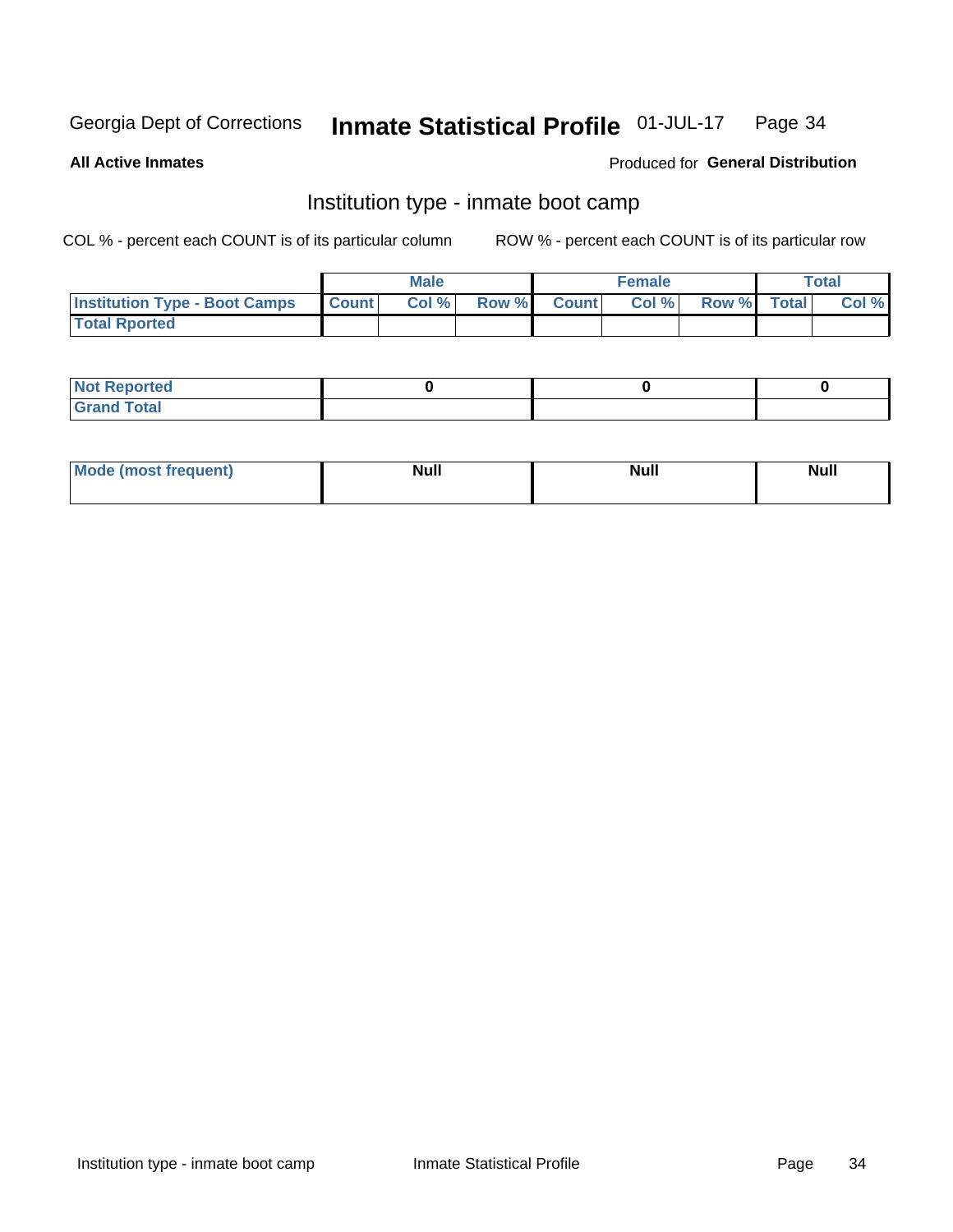#### Inmate Statistical Profile 01-JUL-17 Page 35

**All Active Inmates** 

#### Produced for General Distribution

### Number of disciplinary reports

COL % - percent each COUNT is of its particular column

|                                       |                   | <b>Male</b> |                    |       | <b>Female</b> |        |              | <b>Total</b> |
|---------------------------------------|-------------------|-------------|--------------------|-------|---------------|--------|--------------|--------------|
| <b>Number of Disciplinary Reports</b> | <b>Count</b>      | Col %       | <b>Row % Count</b> |       | Col %         | Row %  | <b>Total</b> | Col %        |
|                                       | 20,577            | 40.34%      | 89.97%             | 2,295 | 59.73%        | 10.03% | 22,872       | 41.70%       |
|                                       | 6,611             | 12.96%      | 93.13%             | 488   | 12.70%        | 6.87%  | 7,099        | 12.94%       |
|                                       | 4,120             | $8.08\%$    | 94.06%             | 260   | 6.77%         | 5.94%  | 4,380        | 7.99%        |
| 3                                     | 2,943             | 5.77%       | 95.34%             | 144   | 3.75%         | 4.66%  | 3,087        | 5.63%        |
|                                       | 2,178             | 4.27%       | 94.16%             | 135   | 3.51%         | 5.84%  | 2,313        | 4.22%        |
| 5                                     | .808 <sup>1</sup> | 3.54%       | 96.07%             | 74    | 1.93%         | 3.93%  | 1,882        | 3.43%        |
| <b>More Than 5</b>                    | 12,768            | 25.03%      | 96.62%             | 446   | 11.61%        | 3.38%  | 13,214       | 24.09%       |
| <b>Total Reported</b>                 | 51,005            | 100%        | 93.00%             | 3,842 | 100%          | 7.00%  | 54,847       | 100%         |

| Reported<br>Not <b>F</b> |        |       |        |
|--------------------------|--------|-------|--------|
| Total                    | 51,005 | 3,842 | 54,847 |

| Mean (average)       | 5.44 | 2.67 | 5.25 |
|----------------------|------|------|------|
| Median (middle)      |      |      |      |
| Mode (most frequent) |      |      |      |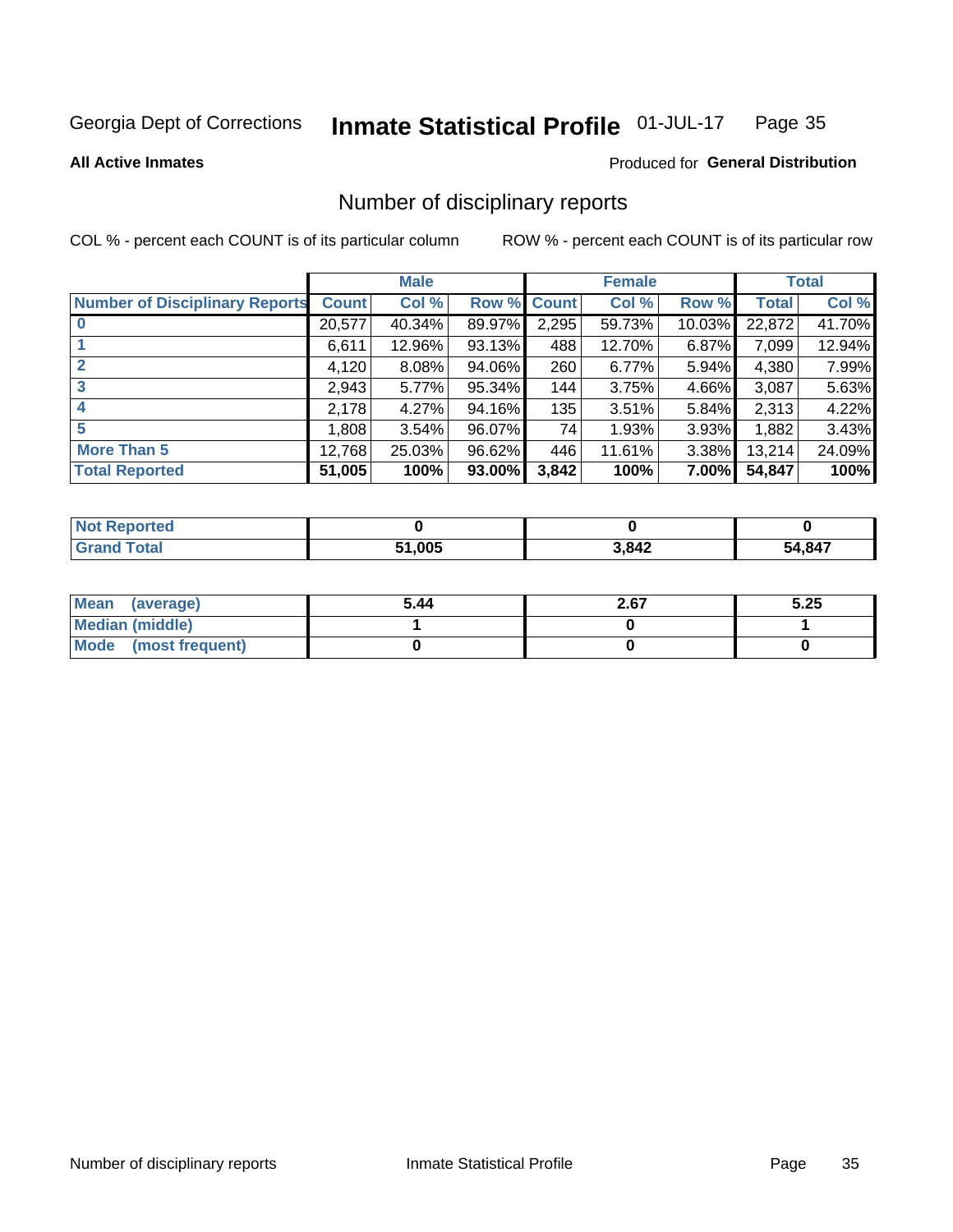#### Inmate Statistical Profile 01-JUL-17 Page 36

**All Active Inmates** 

#### **Produced for General Distribution**

### Number of transfers

COL % - percent each COUNT is of its particular column

|                            |              | <b>Male</b> |             |       | <b>Female</b> |        |        | <b>Total</b> |
|----------------------------|--------------|-------------|-------------|-------|---------------|--------|--------|--------------|
| <b>Number of Transfers</b> | <b>Count</b> | Col %       | Row % Count |       | Col %         | Row %  | Total  | Col %        |
|                            | 4,050        | 7.94%       | 81.92%      | 894   | 23.27%        | 18.08% | 4,944  | 9.01%        |
|                            | 15,412       | 30.22%      | 90.54%      | 1,611 | 41.93%        | 9.46%  | 17,023 | 31.04%       |
|                            | 8,370        | 16.41%      | 92.94%      | 636   | 16.55%        | 7.06%  | 9,006  | 16.42%       |
| 3                          | 5,530        | 10.84%      | 95.41%      | 266   | 6.92%         | 4.59%  | 5,796  | 10.57%       |
|                            | 3,470        | 6.80%       | 95.96%      | 146   | 3.80%         | 4.04%  | 3,616  | 6.59%        |
| 5                          | 2,529        | 4.96%       | 96.27%      | 98    | 2.55%         | 3.73%  | 2,627  | 4.79%        |
| <b>More Than 5</b>         | 11,644       | 22.83%      | 98.39%      | 191   | 4.97%         | 1.61%  | 11,835 | 21.58%       |
| <b>Total Reported</b>      | 51,005       | 100%        | 93.00%      | 3,842 | 100%          | 7.00%  | 54,847 | 100%         |

| Reported<br>Not <b>F</b> |        |       |        |
|--------------------------|--------|-------|--------|
| Total                    | 51,005 | 3,842 | 54,847 |

| Mean (average)       | 4.20 | 1.67 | 4.02 |
|----------------------|------|------|------|
| Median (middle)      |      |      |      |
| Mode (most frequent) |      |      |      |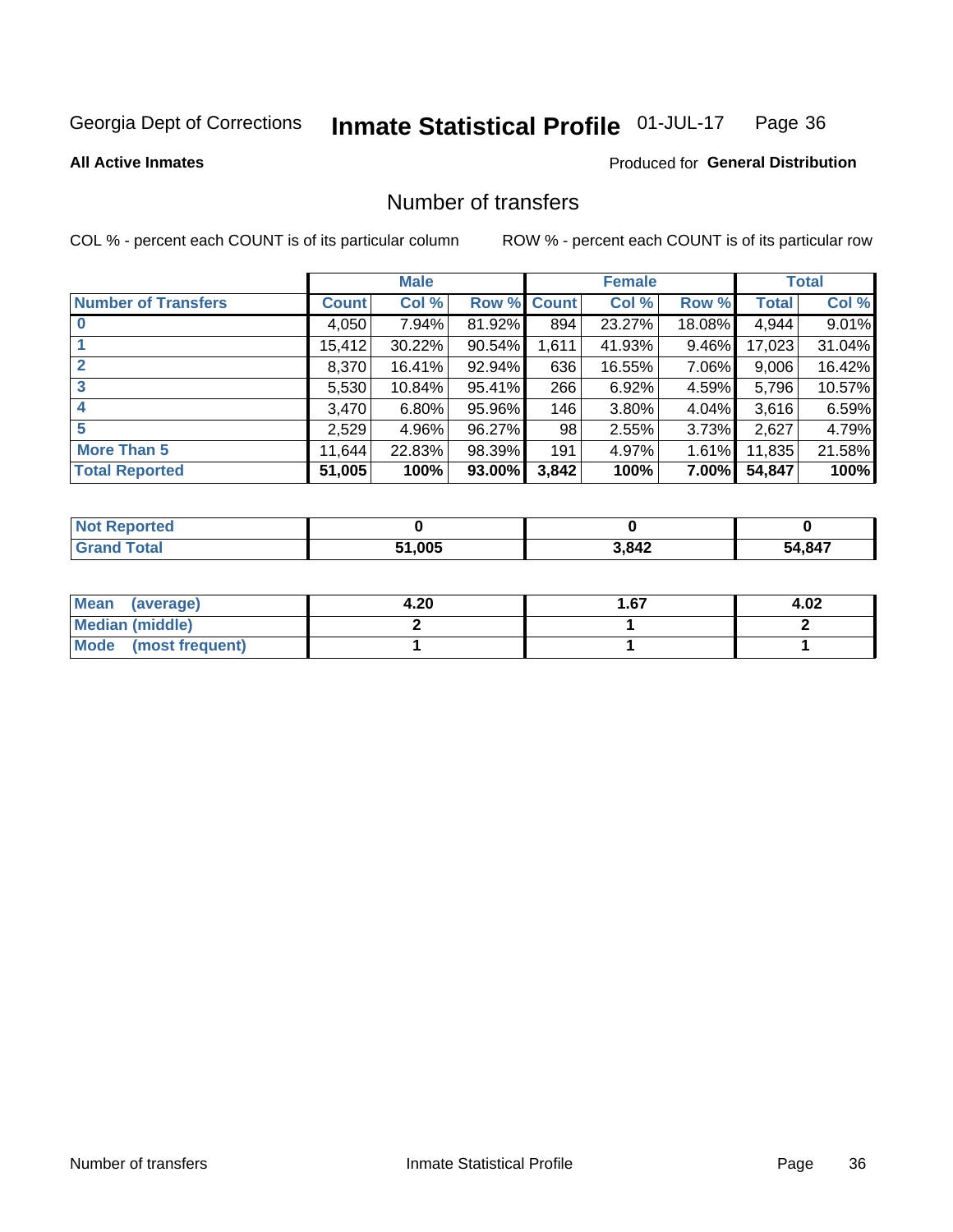#### Inmate Statistical Profile 01-JUL-17 Page 37

**All Active Inmates** 

**Produced for General Distribution** 

### Number of escapes

COL % - percent each COUNT is of its particular column

|                          |              | <b>Male</b> |                    |       | <b>Female</b> |          |        | <b>Total</b> |
|--------------------------|--------------|-------------|--------------------|-------|---------------|----------|--------|--------------|
| <b>Number of Escapes</b> | <b>Count</b> | Col %       | <b>Row % Count</b> |       | Col %         | Row %    | Total  | Col %        |
|                          | 50,456       | 98.92%      | 92.94%             | 3,831 | 99.71%        | 7.06%    | 54,287 | 98.98%       |
|                          | 519          | 1.02%       | 97.92%             | 11    | 0.29%         | 2.08%    | 530    | 0.97%        |
|                          | 25           | 0.05%       | 100.00%            |       |               |          | 25     | 0.05%        |
|                          |              | 0.01%       | $100.00\%$         |       |               |          |        | 0.01%        |
|                          |              | 0.01%       | 100.00%            |       |               |          |        | 0.01%        |
| <b>Total Reported</b>    | 51,005       | 100%        | $93.00\%$          | 3,842 | 100%          | $7.00\%$ | 54,847 | 100.0%       |

| <b>Not Reported</b> |        |       |        |
|---------------------|--------|-------|--------|
| Total               | 51,005 | 3,842 | 54,847 |

| Mean (average)       |  | .0 <sup>1</sup> |
|----------------------|--|-----------------|
| Median (middle)      |  |                 |
| Mode (most frequent) |  |                 |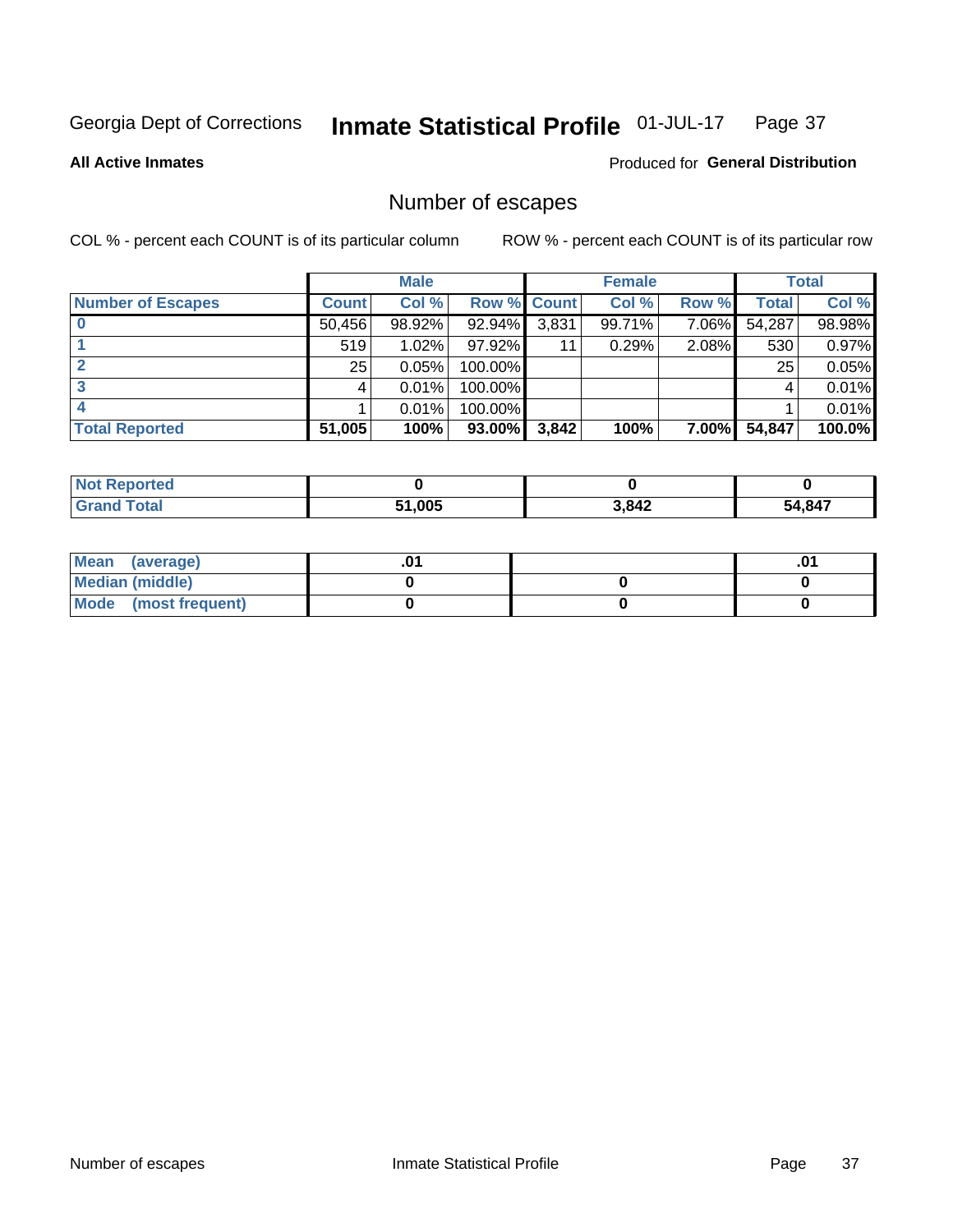#### Inmate Statistical Profile 01-JUL-17 Page 38

**All Active Inmates** 

#### Produced for General Distribution

### Split sentences - Probation to follow

COL % - percent each COUNT is of its particular column

|                            |              | <b>Male</b> |                    |     | <b>Female</b> |          |        | <b>Total</b> |
|----------------------------|--------------|-------------|--------------------|-----|---------------|----------|--------|--------------|
| <b>Probation to follow</b> | <b>Count</b> | Col%        | <b>Row % Count</b> |     | Col %         | Row %    | Total  | Col %        |
| <b>Yes</b>                 | 37.771       | 74.05%      | 92.66% 2.992       |     | 77.88%        | $7.34\%$ | 40,763 | 74.32%       |
| <b>No</b>                  | 13.234       | 25.95%      | 93.96%             | 850 | 22.12%        | $6.04\%$ | 14.084 | 25.68%       |
| <b>Total Reported</b>      | 51,005       | 100%        | $93.00\%$ 3,842    |     | 100%          | $7.00\%$ | 54,847 | 100%         |

| ______ | 1.005 | .842<br>-- | .847<br>54 |
|--------|-------|------------|------------|
|        |       |            |            |

| $Moo$<br>requent<br>′es<br>Yes<br><b>YAC</b><br>. |
|---------------------------------------------------|
|---------------------------------------------------|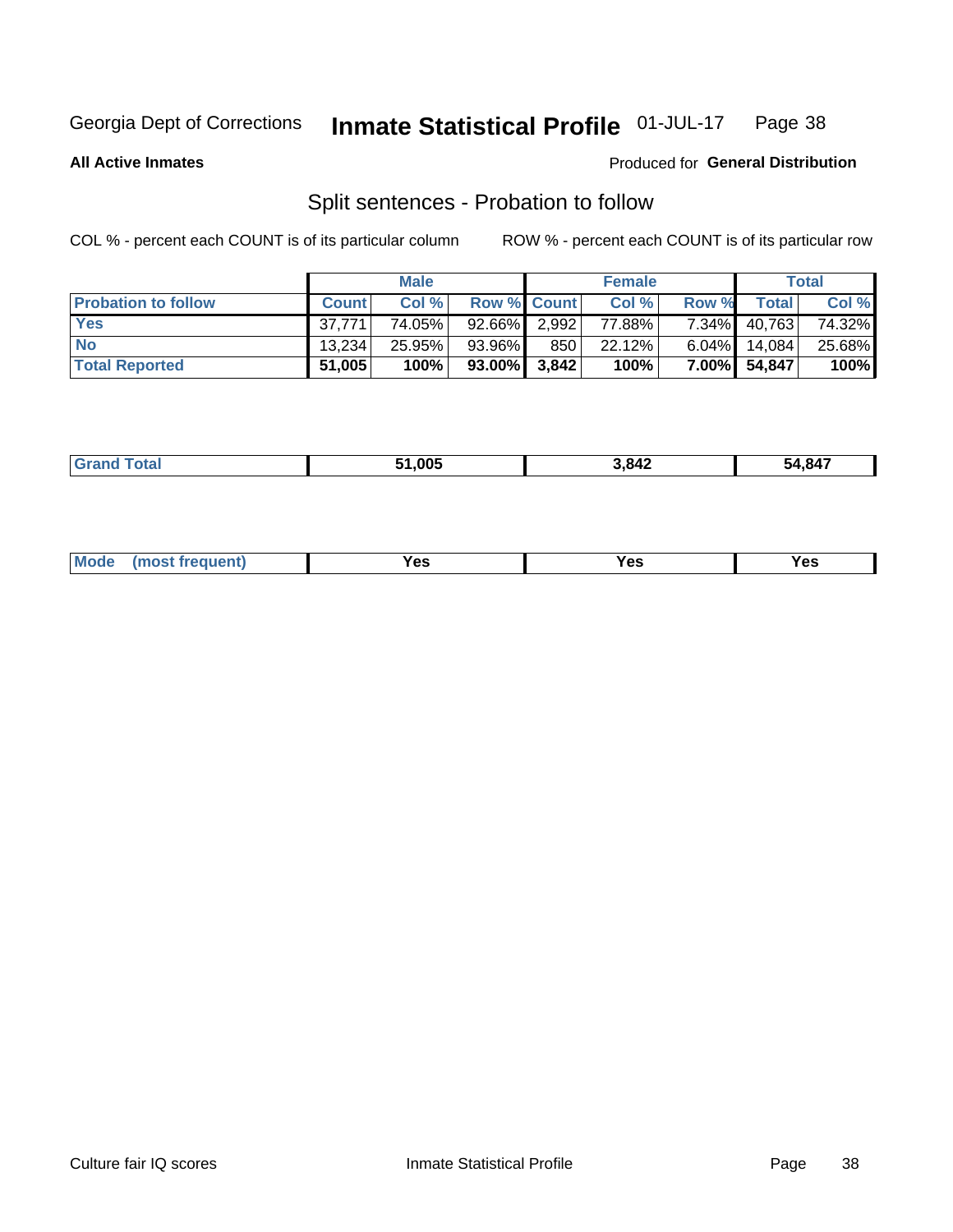#### Inmate Statistical Profile 01-JUL-17 Page 39

**All Active Inmates** 

#### Produced for General Distribution

### Probable future release type of still active inmates

COL % - percent each COUNT is of its particular column

|                                         |              | <b>Male</b> |                    |     | <b>Female</b> |          | <b>Total</b> |        |
|-----------------------------------------|--------------|-------------|--------------------|-----|---------------|----------|--------------|--------|
| <b>Probable Future Release Type</b>     | <b>Count</b> | Col %       | <b>Row % Count</b> |     | Col %         | Row %    | <b>Total</b> | Col %  |
| <b>Paroled with probation to follow</b> | 20,915       | 42.62%      | 91.58% 1,922       |     | 51.46%        | 8.42%    | 22,837       | 43.25% |
| Paroled w/o probation to follow         | 6,184        | 12.60%      | $92.12\%$          | 529 | 14.16%        | 7.88%    | 6,713        | 12.71% |
| <b>Maxout with probation to follow</b>  | 14.129       | 28.79%      | 93.69%             | 951 | 25.46%        | 6.31%    | 15,080       | 28.56% |
| <b>Maxout w/o probation to follow</b>   | 2,513        | 5.12%       | 95.26%             | 125 | 3.35%         | 4.74%    | 2,638        | 5.00%  |
| Life, LWOP or death sentence            | 5,328        | 10.86%      | 96.24%             | 208 | 5.57%         | 3.76%    | 5,536        | 10.48% |
| <b>Total Reported</b>                   | 49,069       | 100%        | $92.93\%$ 3,735    |     | 100%          | $7.07\%$ | 52,804       | 100%   |

| eleased      |        |            |        |
|--------------|--------|------------|--------|
| <b>cotal</b> | 49,069 | 70E<br>ں ر | 52,804 |

| Mode (most frequent) | <b>PAR with PROB follow</b> | <b>PAR with PROB follow</b> | <b>PAR with PROB</b> |
|----------------------|-----------------------------|-----------------------------|----------------------|
|                      |                             |                             | follow               |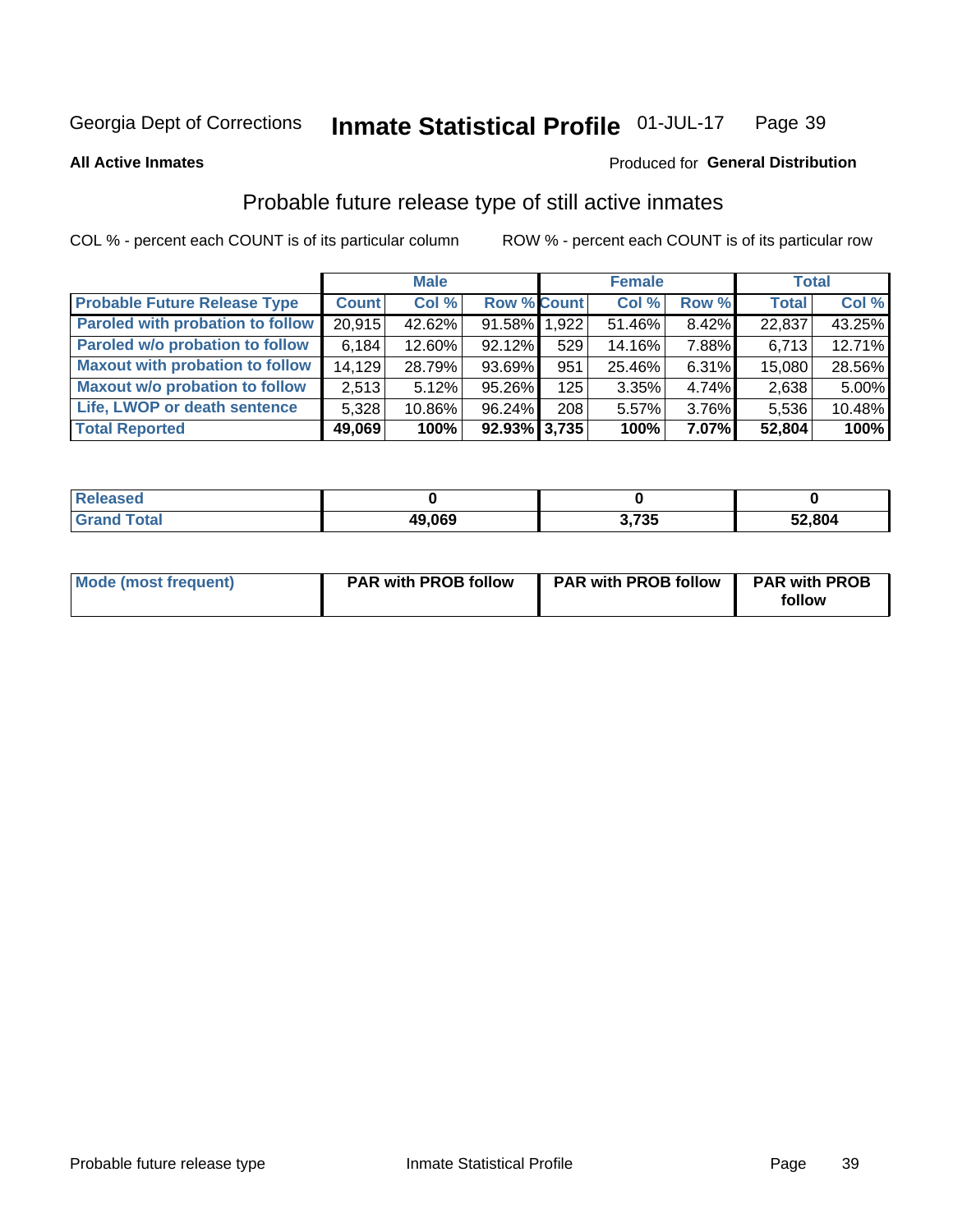## **All Active Inmates**

## Produced for General Distribution

# Time served in current (or last) institution

COL % - percent each COUNT is of its particular column

|                            | <b>Male</b>  |        |        | <b>Female</b> |        |        | <b>Total</b> |         |
|----------------------------|--------------|--------|--------|---------------|--------|--------|--------------|---------|
| <b>Time In Institution</b> | <b>Count</b> | Col %  | Row %  | <b>Count</b>  | Col %  | Row %  | <b>Total</b> | Col $%$ |
| 0 to 3 months              | 13,094       | 25.67% | 92.42% | 1,074         | 27.95% | 7.58%  | 14,168       | 25.83%  |
| <b>3.01 to 6 months</b>    | 6,889        | 13.51% | 92.59% | 551           | 14.34% | 7.41%  | 7,440        | 13.57%  |
| 6.01 to 9 months           | 5,278        | 10.35% | 93.86% | 345           | 8.98%  | 6.14%  | 5,623        | 10.25%  |
| 9.01 to 12 months          | 3,943        | 7.73%  | 92.02% | 342           | 8.90%  | 7.98%  | 4,285        | 7.81%   |
| <b>12.01 to 18 months</b>  | 5,691        | 11.16% | 93.17% | 417           | 10.85% | 6.83%  | 6,108        | 11.14%  |
| <b>18.01 to 24 months</b>  | 3,862        | 7.57%  | 94.54% | 223           | 5.80%  | 5.46%  | 4,085        | 7.45%   |
| 2.01 to 3 years            | 4,978        | 9.76%  | 94.62% | 283           | 7.37%  | 5.38%  | 5,261        | 9.59%   |
| $3.01$ to 4 years          | 2,364        | 4.63%  | 94.15% | 147           | 3.83%  | 5.85%  | 2,511        | 4.58%   |
| 4.01 to 5 years            | 1,458        | 2.86%  | 92.10% | 125           | 3.25%  | 7.90%  | 1,583        | 2.89%   |
| 5.01 to 6 years            | 1,086        | 2.13%  | 94.60% | 62            | 1.61%  | 5.40%  | 1,148        | 2.09%   |
| $6.01$ to 7 years          | 673          | 1.32%  | 83.71% | 131           | 3.41%  | 16.29% | 804          | 1.47%   |
| $7.01$ to 8 years          | 380          | 0.75%  | 91.57% | 35            | 0.91%  | 8.43%  | 415          | 0.76%   |
| $8.01$ to 9 years          | 341          | 0.67%  | 92.16% | 29            | 0.75%  | 7.84%  | 370          | 0.67%   |
| 9.01 to 10 years           | 160          | 0.31%  | 94.12% | 10            | 0.26%  | 5.88%  | 170          | 0.31%   |
| Over 10 years              | 808          | 1.58%  | 92.24% | 68            | 1.77%  | 7.76%  | 876          | 1.60%   |
| <b>Total Reported</b>      | 51,005       | 100%   | 93.00% | 3,842         | 100%   | 7.00%  | 54,847       | 100.0%  |

| INOT I<br>rreo |        |      |        |
|----------------|--------|------|--------|
|                | 51.005 | .842 | 54.847 |

| <b>Mean</b><br>(average) | 23 months | 20 months | 23 months |
|--------------------------|-----------|-----------|-----------|
| Median (middle)          | 9 months  | 8 months  | 9 months  |
| Mode<br>(most frequent)  | 0 months  | months    | ∖ months  |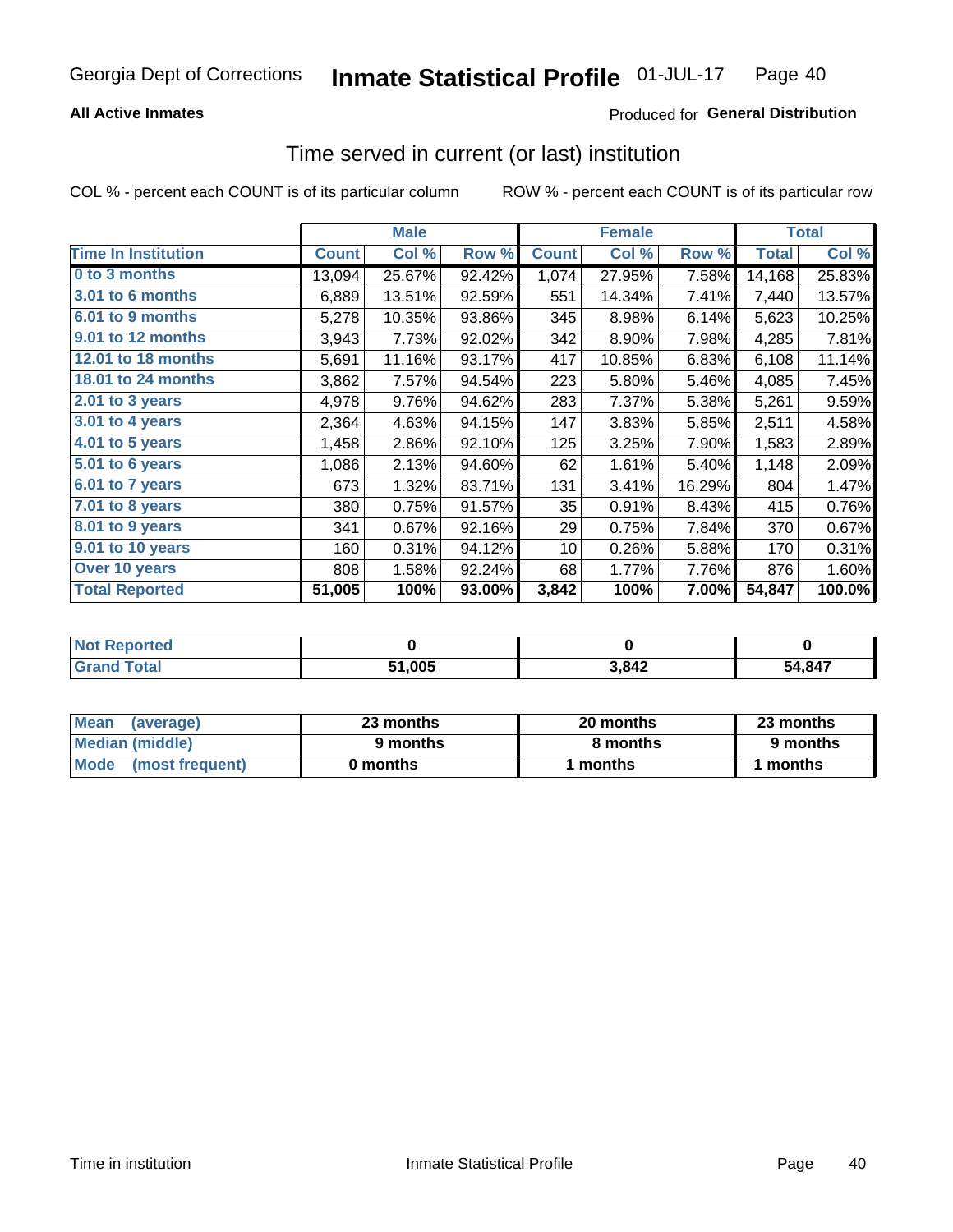**All Active Inmates** 

### Produced for General Distribution

## Highest grade level attained

COL % - percent each COUNT is of its particular column

|                              |                 | <b>Male</b> |         |              | <b>Female</b> |        |                 | <b>Total</b> |
|------------------------------|-----------------|-------------|---------|--------------|---------------|--------|-----------------|--------------|
| <b>Grade Level</b>           | <b>Count</b>    | Col %       | Row %   | <b>Count</b> | Col %         | Row %  | <b>Total</b>    | Col %        |
| No school at all             | $\overline{16}$ | 0.04%       | 100.00% |              |               |        | $\overline{16}$ | 0.04%        |
| <b>Grade 1</b>               | 21              | 0.05%       | 100.00% |              |               |        | 21              | 0.05%        |
| Grade 2                      | 31              | 0.08%       | 81.58%  | 7            | 0.26%         | 18.42% | 38              | 0.09%        |
| <b>Grade 3</b>               | 79              | 0.20%       | 100.00% |              |               |        | 79              | 0.19%        |
| <b>Grade 4</b>               | 92              | 0.24%       | 96.84%  | 3            | 0.11%         | 3.16%  | 95              | 0.23%        |
| Grade 5                      | 107             | 0.27%       | 96.40%  | 4            | 0.15%         | 3.60%  | 111             | 0.27%        |
| Grade 6                      | 395             | 1.01%       | 94.95%  | 21           | 0.79%         | 5.05%  | 416             | 1.00%        |
| <b>Grade 7</b>               | 731             | 1.87%       | 94.69%  | 41           | 1.54%         | 5.31%  | 772             | 1.85%        |
| Grade 8                      | 2,638           | 6.74%       | 93.98%  | 169          | 6.33%         | 6.02%  | 2,807           | 6.72%        |
| Grade 9                      | 5,023           | 12.84%      | 95.51%  | 236          | 8.84%         | 4.49%  | 5,259           | 12.59%       |
| Grade 10                     | 6,918           | 17.69%      | 95.67%  | 313          | 11.72%        | 4.33%  | 7,231           | 17.31%       |
| Grade 11                     | 6,812           | 17.42%      | 94.76%  | 377          | 14.11%        | 5.24%  | 7,189           | 17.21%       |
| <b>Grade 12 or GED</b>       | 12,474          | 31.89%      | 92.88%  | 956          | 35.79%        | 7.12%  | 13,430          | 32.14%       |
| <b>Some tech school</b>      | 299             | 0.76%       | 83.99%  | 57           | 2.13%         | 16.01% | 356             | 0.85%        |
| <b>Completed tech school</b> | 297             | 0.76%       | 83.66%  | 58           | 2.17%         | 16.34% | 355             | 0.85%        |
| College, 1 year              | 1,031           | 2.64%       | 88.50%  | 134          | 5.02%         | 11.50% | 1,165           | 2.79%        |
| College, 2 year              | 1,269           | 3.24%       | 88.13%  | 171          | 6.40%         | 11.88% | 1,440           | 3.45%        |
| College, 3 year              | 314             | 0.80%       | 86.98%  | 47           | 1.76%         | 13.02% | 361             | 0.86%        |
| <b>Bachelor's degree</b>     | 451             | 1.15%       | 87.74%  | 63           | 2.36%         | 12.26% | 514             | 1.23%        |
| <b>Master's degree</b>       | 72              | 0.18%       | 87.80%  | 10           | 0.37%         | 12.20% | 82              | 0.20%        |
| Ph.D. degree                 | 13              | 0.03%       | 92.86%  | 1            | 0.04%         | 7.14%  | 14              | 0.03%        |
| Law degree                   | 16              | 0.04%       | 84.21%  | 3            | 0.11%         | 15.79% | 19              | 0.05%        |
| <b>Some medical school</b>   | $\overline{2}$  | 0.01%       | 100.00% |              |               |        | $\overline{2}$  | 0.01%        |
| <b>Medical degree</b>        | 9               | 0.02%       | 100.00% |              |               |        | 9               | 0.02%        |
|                              | 1               | $0.01\%$    | 100.00% |              |               |        | $\mathbf{1}$    | 0.01%        |
| <b>Total Reported</b>        | 39,111          | 100%        | 93.61%  | 2,671        | 100%          | 6.39%  | 41,782          | 100.0%       |

| .894   | 171         | .065            |
|--------|-------------|-----------------|
| 51,005 | 3842<br>- - | <b>R47</b><br>״ |

| Mean<br>(average)    | 10.79           | 11.36           | 10.83           |
|----------------------|-----------------|-----------------|-----------------|
| Median (middle)      | Grade 11        | Grade 12 or GED | Grade 11        |
| Mode (most frequent) | Grade 12 or GED | Grade 12 or GED | Grade 12 or GED |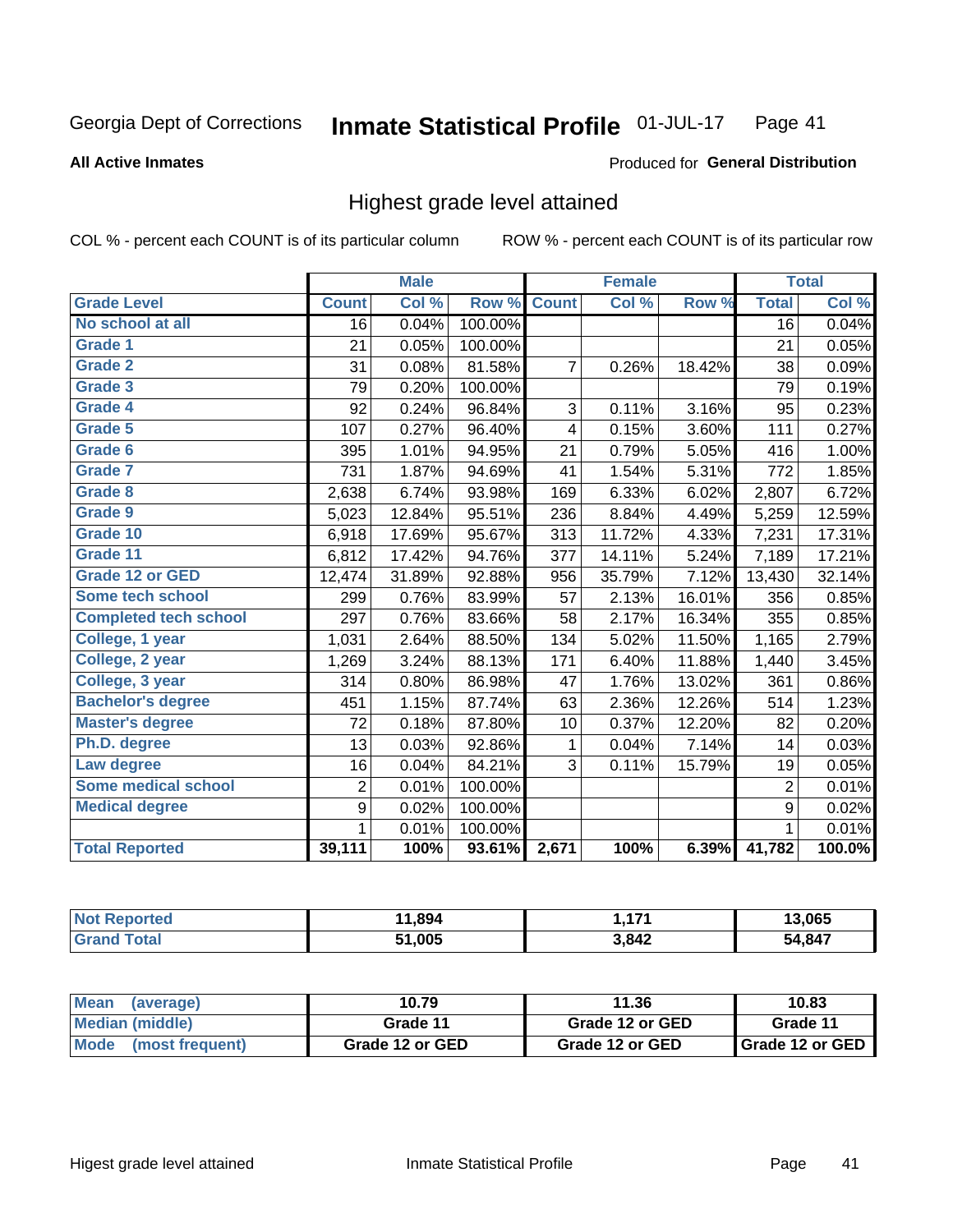#### Inmate Statistical Profile 01-JUL-17 Page 42

**All Active Inmates** 

### **Produced for General Distribution**

## Culture fair IQ scores

COL % - percent each COUNT is of its particular column

|                       |              | <b>Male</b> |                    |       | <b>Female</b> |          |                 | <b>Total</b> |
|-----------------------|--------------|-------------|--------------------|-------|---------------|----------|-----------------|--------------|
| <b>IQ Scores</b>      | <b>Count</b> | Col %       | <b>Row % Count</b> |       | Col %         | Row %    | <b>Total</b>    | Col %        |
| $60 - 69$             | 949          | 2.21%       | 92.95%             | 72    | 2.22%         | 7.05%    | 1,021           | 2.21%        |
| $70 - 79$             | 2,891        | 6.73%       | 93.26%             | 209   | 6.45%         | 6.74%    | 3,100           | 6.71%        |
| $80 - 89$             | 6,477        | 15.09%      | 89.49%             | 761   | 23.49%        | 10.51%   | 7,238           | 15.68%       |
| $90 - 99$             | 12,092       | 28.17%      | 90.99%             | 1,197 | 36.94%        | $9.01\%$ | 13,289          | 28.79%       |
| $100 - 109$           | 11,909       | 27.74%      | 95.52%             | 558   | 17.22%        | 4.48%    | 12,467          | 27.00%       |
| $110 - 119$           | 7,129        | 16.61%      | 96.59%             | 252   | 7.78%         | 3.41%    | 7,381           | 15.99%       |
| $120 - 129$           | 1,419        | 3.31%       | 92.08%             | 122   | 3.77%         | 7.92%    | 1,541           | 3.34%        |
| $130 - 139$           | 52           | 0.12%       | 52.00%             | 48    | 1.48%         | 48.00%   | 100             | 0.22%        |
| 140 & Up              | 8            | 0.02%       | 27.59%             | 21    | 0.65%         | 72.41%   | 29 <sup>1</sup> | 0.06%        |
| <b>Total Reported</b> | 42,926       | 100%        | 92.98%             | 3,240 | 100%          | 7.02%    | 46,166          | 100%         |

| <b>Not Reported</b>         | 7,263  | 459   | 7,722  |
|-----------------------------|--------|-------|--------|
| <b>Not Valid (under 60)</b> | 816    | 143   | 959    |
| <b>Grand Total</b>          | 51,005 | 3,842 | 54,847 |

| <b>Mean</b><br>(average) | 98 | 96 | 98 |
|--------------------------|----|----|----|
| <b>Median (middle)</b>   | 99 | 94 | 99 |
| Mode<br>(most frequent)  | 99 | 99 | 99 |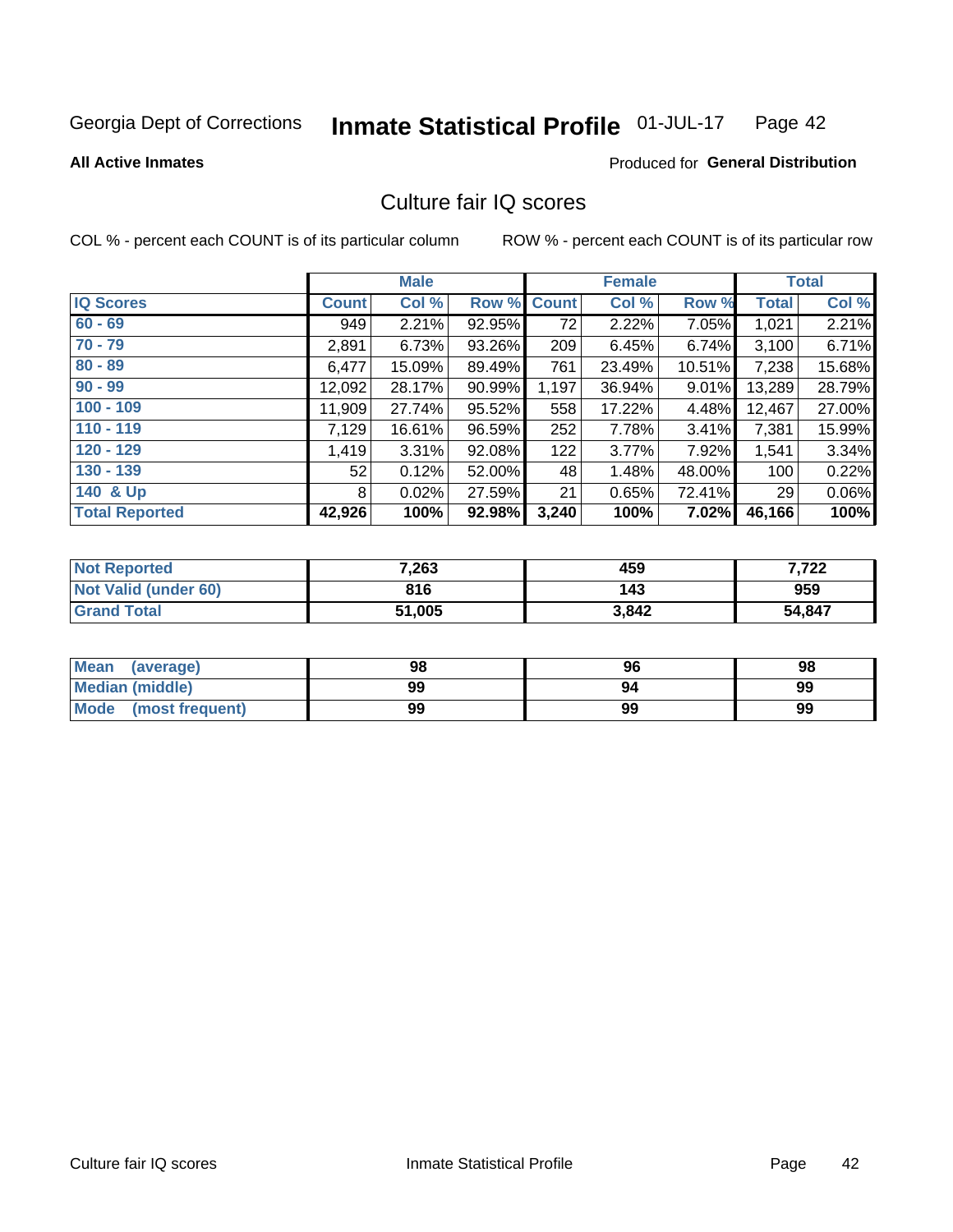#### Inmate Statistical Profile 01-JUL-17 Page 43

**All Active Inmates** 

### Produced for General Distribution

# Wide Range Achievement Test (WRAT) reading score

COL % - percent each COUNT is of its particular column

|                           |              | <b>Male</b> |        |              | <b>Female</b> |        |              | <b>Total</b> |
|---------------------------|--------------|-------------|--------|--------------|---------------|--------|--------------|--------------|
| <b>WRAT Reading Score</b> | <b>Count</b> | Col %       | Row %  | <b>Count</b> | Col %         | Row %  | <b>Total</b> | Col %        |
| $0.1$ to $0.9$            | 880          | 1.92%       | 99.44% | 5            | 0.15%         | 0.56%  | 885          | 1.80%        |
| 1.0 to 1.9                | 817          | 1.78%       | 98.67% | 11           | 0.32%         | 1.33%  | 828          | 1.68%        |
| 2.0 to 2.9                | 1,602        | 3.49%       | 97.45% | 42           | 1.24%         | 2.55%  | 1,644        | 3.34%        |
| 3.0 to 3.9                | 3,637        | 7.93%       | 97.25% | 103          | 3.04%         | 2.75%  | 3,740        | 7.60%        |
| 4.0 to 4.9                | 4,237        | 9.24%       | 95.64% | 193          | 5.70%         | 4.36%  | 4,430        | $9.00\%$     |
| 5.0 to 5.9                | 3,722        | 8.12%       | 95.61% | 171          | 5.05%         | 4.39%  | 3,893        | 7.91%        |
| 6.0 to 6.9                | 4,329        | 9.44%       | 94.73% | 241          | 7.12%         | 5.27%  | 4,570        | 9.28%        |
| 7.0 to 7.9                | 1,702        | 3.71%       | 94.45% | 100          | 2.95%         | 5.55%  | 1,802        | 3.66%        |
| 8.0 to 8.9                | 3,305        | 7.21%       | 94.05% | 209          | 6.17%         | 5.95%  | 3,514        | 7.14%        |
| 9.0 to 9.9                | 2,054        | 4.48%       | 94.57% | 118          | 3.48%         | 5.43%  | 2,172        | 4.41%        |
| 10.0 to 10.9              | 2,963        | 6.46%       | 92.48% | 241          | 7.12%         | 7.52%  | 3,204        | 6.51%        |
| 11.0 to 11.9              | 4,348        | 9.48%       | 90.43% | 460          | 13.58%        | 9.57%  | 4,808        | 9.77%        |
| 12.0 to 12.9              | 11,586       | 25.27%      | 89.18% | 1,406        | 41.51%        | 10.82% | 12,992       | 26.39%       |
| 13                        | 663          | 1.45%       | 88.40% | 87           | 2.57%         | 11.60% | 750          | 1.52%        |
| <b>Total Reported</b>     | 45,845       | 100%        | 93.12% | 3,387        | 100%          | 6.88%  | 49,232       | 100.0%       |

| Reported<br><b>NOT</b>       | ,160   | .<br>455 | 5.615  |
|------------------------------|--------|----------|--------|
| <b>Total</b><br><b>Grand</b> | 51,005 | 3,842    | 54,847 |

| <b>Mean</b><br>(average) | 8.35 | 10.15 | 8.47 |
|--------------------------|------|-------|------|
| Median (middle)          | 8.8  | 11.6  | 8.9  |
| Mode<br>(most frequent)  | 12.9 | 12.9  | 12.9 |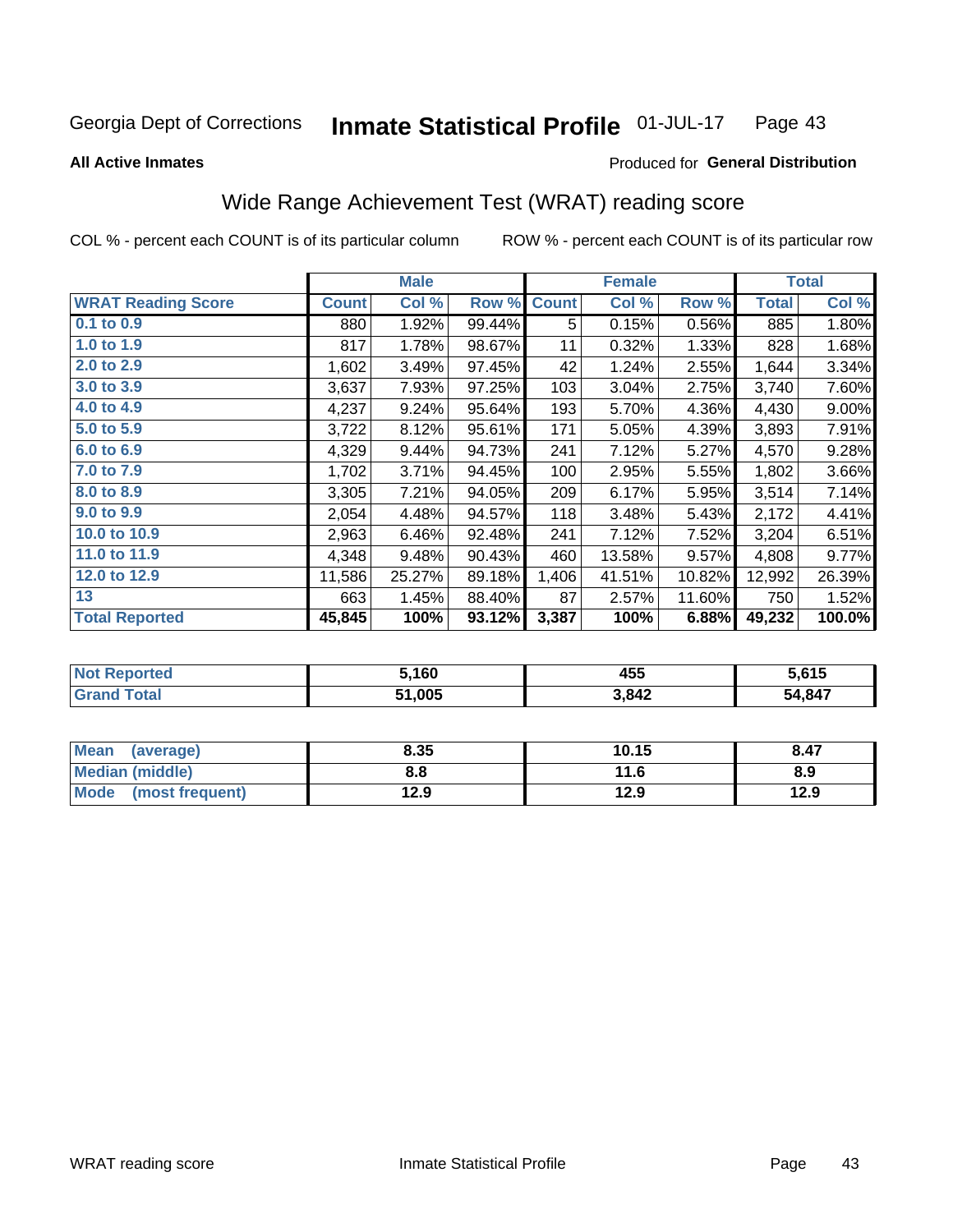#### Inmate Statistical Profile 01-JUL-17 Page 44

### **All Active Inmates**

## Produced for General Distribution

# Wide Range Achievement Test (WRAT) math score

COL % - percent each COUNT is of its particular column

|                              |              | <b>Male</b> |        |                | <b>Female</b> |        |              | <b>Total</b> |
|------------------------------|--------------|-------------|--------|----------------|---------------|--------|--------------|--------------|
| <b>WRAT Mathematic Score</b> | <b>Count</b> | Col %       | Row %  | <b>Count</b>   | Col %         | Row %  | <b>Total</b> | Col %        |
| $0.1$ to $0.9$               | 94           | 0.21%       | 98.95% | 1              | 0.03%         | 1.05%  | 95           | 0.19%        |
| 1.0 to 1.9                   | 300          | 0.65%       | 97.72% | $\overline{7}$ | 0.21%         | 2.28%  | 307          | 0.62%        |
| 2.0 to 2.9                   | 930          | 2.03%       | 96.17% | 37             | 1.09%         | 3.83%  | 967          | 1.96%        |
| 3.0 to 3.9                   | 2,184        | 4.76%       | 95.96% | 92             | 2.72%         | 4.04%  | 2,276        | 4.62%        |
| 4.0 to 4.9                   | 5,642        | 12.31%      | 95.13% | 289            | 8.53%         | 4.87%  | 5,931        | 12.05%       |
| 5.0 to 5.9                   | 7,133        | 15.56%      | 94.28% | 433            | 12.78%        | 5.72%  | 7,566        | 15.37%       |
| 6.0 to 6.9                   | 9,425        | 20.56%      | 93.51% | 654            | 19.30%        | 6.49%  | 10,079       | 20.47%       |
| 7.0 to 7.9                   | 3,696        | 8.06%       | 93.71% | 248            | 7.32%         | 6.29%  | 3,944        | 8.01%        |
| 8.0 to 8.9                   | 4,971        | 10.84%      | 91.21% | 479            | 14.14%        | 8.79%  | 5,450        | 11.07%       |
| 9.0 to 9.9                   | 2,640        | 5.76%       | 92.02% | 229            | 6.76%         | 7.98%  | 2,869        | 5.83%        |
| 10.0 to 10.9                 | 497          | 1.08%       | 96.69% | 17             | 0.50%         | 3.31%  | 514          | 1.04%        |
| 11.0 to 11.9                 | 1,853        | 4.04%       | 91.82% | 165            | 4.87%         | 8.18%  | 2,018        | 4.10%        |
| 12.0 to 12.9                 | 6,399        | 13.96%      | 89.90% | 719            | 21.22%        | 10.10% | 7,118        | 14.46%       |
| 13                           | 83           | 0.18%       | 82.18% | 18             | 0.53%         | 17.82% | 101          | 0.21%        |
| <b>Total Reported</b>        | 45,847       | 100%        | 93.12% | 3,388          | 100%          | 6.88%  | 49,235       | 100%         |

| <b>Not Reported</b>          | 5,158  | 454   | 5,612  |
|------------------------------|--------|-------|--------|
| <b>Total</b><br><b>Grand</b> | 51,005 | 3,842 | 54,847 |

| Mean (average)       | 7.41 | 8.23 | 7.46 |
|----------------------|------|------|------|
| Median (middle)      | 6.9  |      | 6.9  |
| Mode (most frequent) | 12.9 | 12.9 | 12.9 |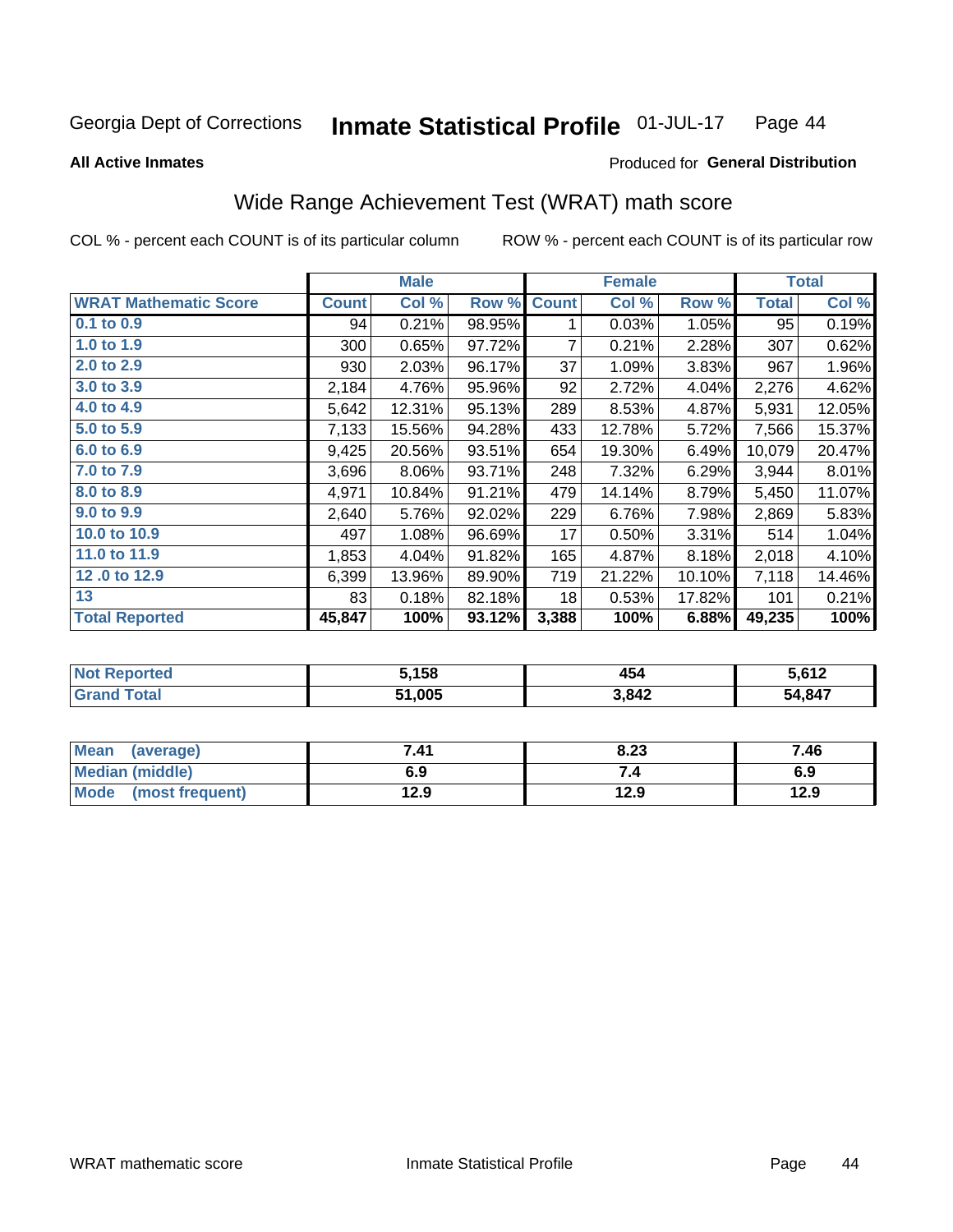#### Inmate Statistical Profile 01-JUL-17 Page 45

### **All Active Inmates**

### Produced for General Distribution

## Wide Range Achievement Test (WRAT) spelling score

COL % - percent each COUNT is of its particular column

|                            |              | <b>Male</b> |        |                  | <b>Female</b> |         |              | <b>Total</b> |
|----------------------------|--------------|-------------|--------|------------------|---------------|---------|--------------|--------------|
| <b>WRAT Spelling Score</b> | <b>Count</b> | Col %       | Row %  | <b>Count</b>     | Col %         | Row %   | <b>Total</b> | Col %        |
| 0.1 to 0.9                 | 978          | 2.13%       | 99.49% | 5                | 0.15%         | 0.51%   | 983          | 2.00%        |
| 1.0 to 1.9                 | 1,205        | 2.63%       | 98.77% | 15 <sub>15</sub> | 0.44%         | 1.23%   | 1,220        | 2.48%        |
| 2.0 to 2.9                 | 2,171        | 4.73%       | 98.15% | 41               | 1.21%         | 1.85%   | 2,212        | 4.49%        |
| 3.0 to 3.9                 | 3,313        | 7.23%       | 97.67% | 79               | 2.33%         | 2.33%   | 3,392        | 6.89%        |
| 4.0 to 4.9                 | 3,051        | 6.65%       | 96.52% | 110              | 3.25%         | 3.48%   | 3,161        | 6.42%        |
| 5.0 to 5.9                 | 5,216        | 11.38%      | 96.20% | 206              | 6.08%         | 3.80%   | 5,422        | 11.01%       |
| 6.0 to 6.9                 | 4,302        | 9.38%       | 95.22% | 216              | 6.38%         | 4.78%   | 4,518        | 9.18%        |
| 7.0 to 7.9                 | 3,982        | 8.68%       | 93.87% | 260              | 7.67%         | 6.13%   | 4,242        | 8.61%        |
| 8.0 to 8.9                 | 3,891        | 8.49%       | 93.71% | 261              | 7.70%         | 6.29%   | 4,152        | 8.43%        |
| 9.0 to 9.9                 | 2,229        | 4.86%       | 92.41% | 183              | 5.40%         | 7.59%   | 2,412        | 4.90%        |
| 10.0 to 10.9               | 2,149        | 4.69%       | 92.67% | 170              | 5.02%         | 7.33%   | 2,319        | 4.71%        |
| 11.0 to 11.9               | 3,453        | 7.53%       | 91.93% | 303              | 8.94%         | 8.07%   | 3,756        | 7.63%        |
| 12.0 to 12.9               | 9,599        | 20.93%      | 86.56% | 1,490            | 43.98%        | 13.44%  | 11,089       | 22.52%       |
| 13                         | 313          | 0.68%       | 86.46% | 49               | 1.45%         | 13.54%l | 362          | 0.74%        |
| <b>Total Reported</b>      | 45,852       | 100%        | 93.12% | 3,388            | 100%          | 6.88%   | 49,240       | 100.0%       |

| Teu | . <i>45</i> 0 | $\overline{\phantom{a}}$ | 5.607  |
|-----|---------------|--------------------------|--------|
| NO  | 153           | +ാ″                      |        |
|     | 51.005        | 3,842                    | 54.847 |

| <b>Mean</b><br>(average) | 7.88 | 10.11 | 8.04 |
|--------------------------|------|-------|------|
| Median (middle)          | .    | 11.6  | .    |
| Mode<br>(most frequent)  | 12.9 | 12.9  | 12.9 |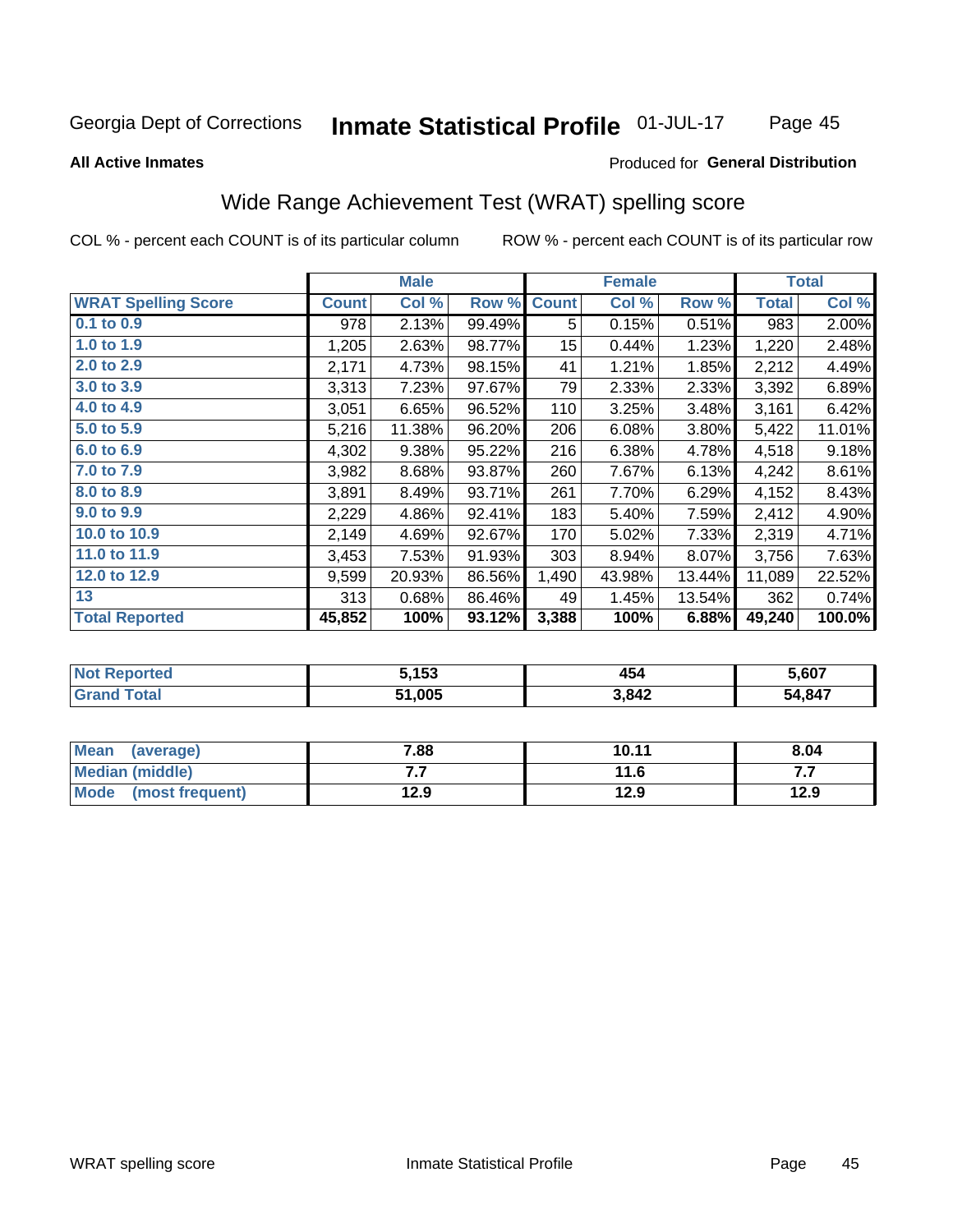#### Inmate Statistical Profile 01-JUL-17 Page 46

**All Active Inmates** 

### **Produced for General Distribution**

# Current / last mental health treatment level

COL % - percent each COUNT is of its particular column

|                                    |                 | <b>Male</b> |           |              | <b>Female</b> |        |              | <b>Total</b> |
|------------------------------------|-----------------|-------------|-----------|--------------|---------------|--------|--------------|--------------|
| <b>Mental Health Treatment Lev</b> | <b>Count</b>    | Col %       | Row %     | <b>Count</b> | Col %         | Row %  | <b>Total</b> | Col %        |
| 1 No problem at current time       | 8,766           | 52.95%      | $93.00\%$ | 660          | 23.52%        | 7.00%  | 9,426        | 48.69%       |
| 2 Receiving outpatient             | 6,002           | 36.25%      | 74.19%    | 2,088        | 74.41%        | 25.81% | 8,090        | 41.79%       |
| <b>Treatment</b>                   |                 |             |           |              |               |        |              |              |
| 3 Inpatient, moderate              | 1,463           | 8.84%       | 96.76%    | 49           | 1.75%         | 3.24%  | 1,512        | 7.81%        |
| <b>Treatment</b>                   |                 |             |           |              |               |        |              |              |
| 4 Inpatient, intensive             | 303             | 1.83%       | 97.12%    | 9            | 0.32%         | 2.88%  | 312          | 1.61%        |
| <b>Treatment</b>                   |                 |             |           |              |               |        |              |              |
| <b>5 Undergoing crisis</b>         | 20 <sub>1</sub> | 0.12%       | 100.00%   |              |               |        | 20           | 0.10%        |
| <b>stabilization</b>               |                 |             |           |              |               |        |              |              |
| <b>6 Hospital for criminally</b>   |                 | 0.01%       | 100.00%   |              |               |        |              | 0.01%        |
| <b>Tinsane</b>                     |                 |             |           |              |               |        |              |              |
| <b>Total Evaluated</b>             | 16,555          | 100%        | 85.51%    | 2,806        | 100%          | 14.49% | 19,361       | 100.0%       |

| Never had MH evaluation          | 34,450 | ,036  | 35.486 |
|----------------------------------|--------|-------|--------|
| <sup>-</sup> otal<br><b>Grar</b> | 51,005 | 3,842 | 54,847 |

| Median (middle) | No problem at current time | <b>Receiving outpatient</b><br>treatment | <b>Receiving</b><br>outpatient<br>treatment |
|-----------------|----------------------------|------------------------------------------|---------------------------------------------|
| <b>Mode</b>     | No problem at current time | <b>Receiving outpatient</b>              | No problem at                               |
| (most frequent) |                            | treatment                                | current time                                |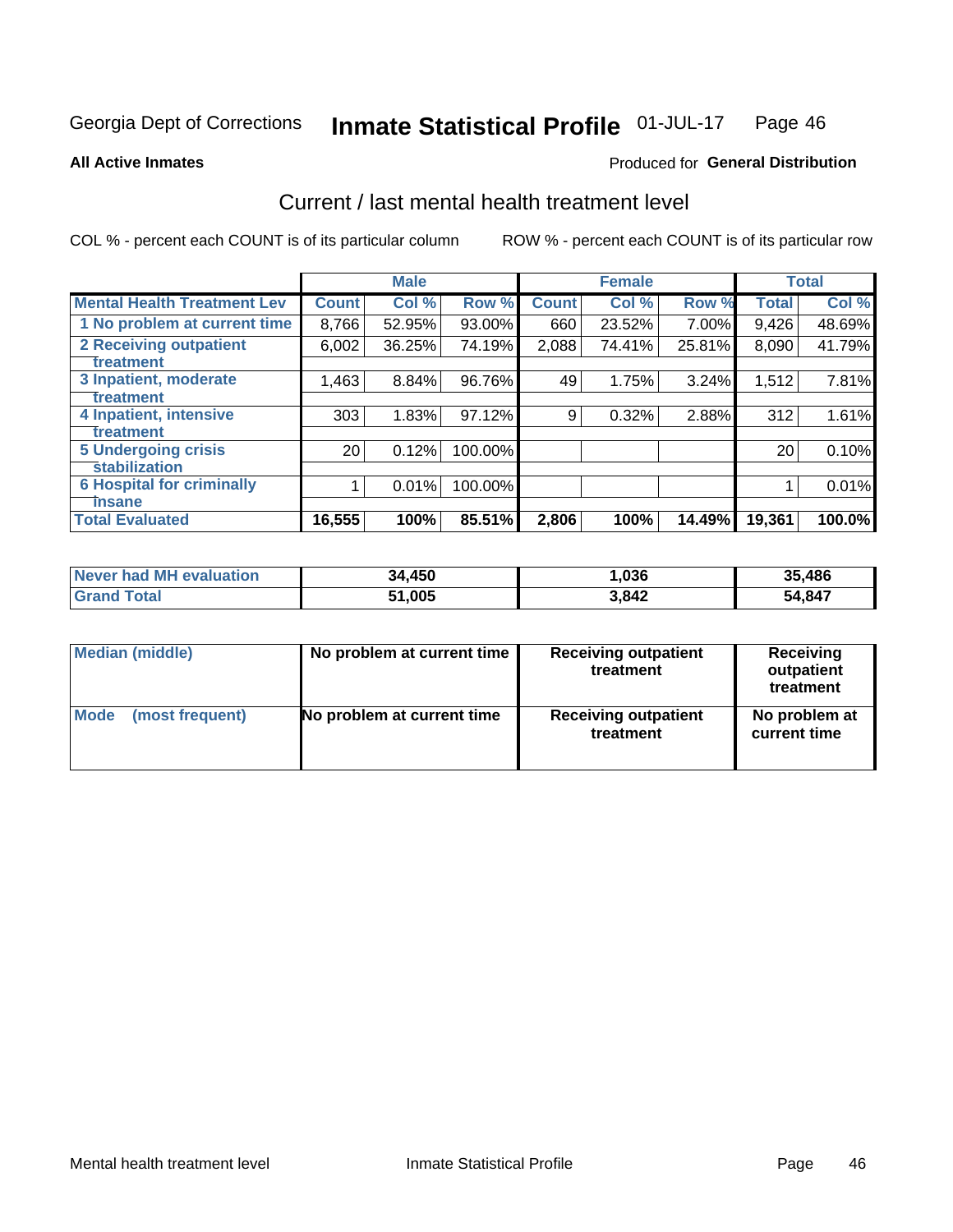## **All Active Inmates**

## Produced for General Distribution

# PULHESDWIT medical scale - 'P' overall condition ('P'hysical)

COL % - percent each COUNT is of its particular column

|                                  |              | <b>Male</b> |         |              | <b>Female</b> |         |              | <b>Total</b> |
|----------------------------------|--------------|-------------|---------|--------------|---------------|---------|--------------|--------------|
| 'P' Overall Condition            | <b>Count</b> | Col %       | Row %   | <b>Count</b> | Col %         | Row %   | <b>Total</b> | Col %        |
| 1 No medical illness             | 35,038       | 75.18%      | 94.14%  | 2,183        | 62.89%        | 5.86%   | 37,221       | 74.33%       |
| 2 Well-controlled chronic        | 10,729       | 23.02%      | 90.13%  | 1,175        | 33.85%        | 9.87%   | 11,904       | 23.77%       |
| <b>illness</b>                   |              |             |         |              |               |         |              |              |
| 3 Poorly-controlled chronic      | 748          | $1.60\%$    | 91.89%  | 66           | 1.90%         | 8.11%   | 814          | 1.63%        |
| <b>illness</b>                   |              |             |         |              |               |         |              |              |
| 4 Significant problems requiring | 84           | 0.18%       | 80.00%  | 21           | 0.61%         | 20.00%  | 105          | 0.21%        |
| special housing                  |              |             |         |              |               |         |              |              |
| 5 Terminal illness, < 6 months   | 6            | 0.01%       | 100.00% |              |               |         | 6            | 0.01%        |
| to live                          |              |             |         |              |               |         |              |              |
| 6 Inmate is pregnant             |              |             |         | 26           | 0.75%         | 100.00% | 26           | 0.05%        |
| <b>Total Reported</b>            | 46,605       | 100%        | 93.07%  | 3,471        | 100%          | 6.93%   | 50,076       | 100%         |

| тео | .400       | 57,<br><u>JI</u> | $\rightarrow$ |
|-----|------------|------------------|---------------|
|     | <b>OOE</b> | 3842             | 54,847        |

| Mode | (most frequent) | 1 No medical illness | 1 No medical illness | 1 No medical<br>illness |
|------|-----------------|----------------------|----------------------|-------------------------|
|------|-----------------|----------------------|----------------------|-------------------------|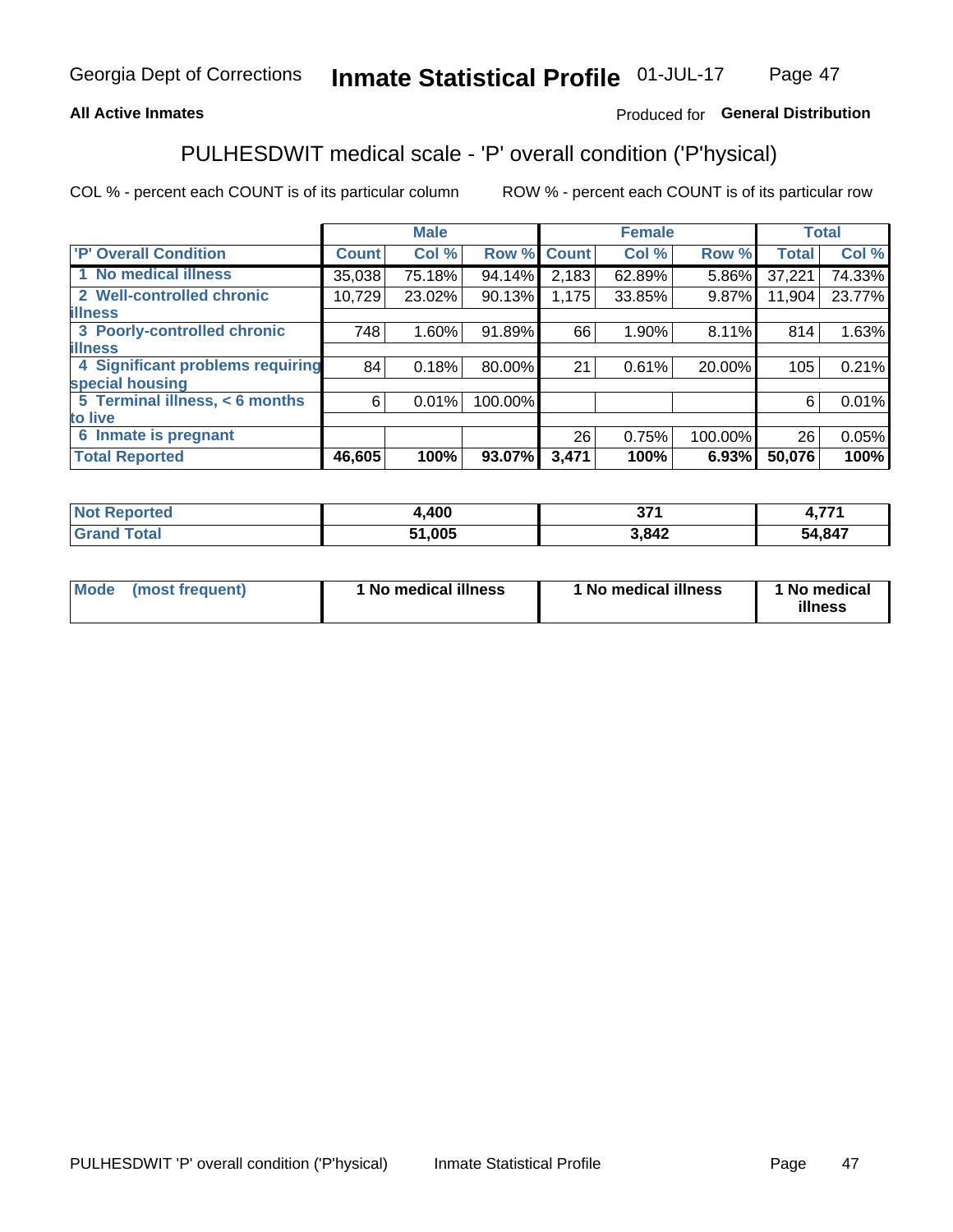### **All Active Inmates**

## Produced for General Distribution

# PULHESDWIT medical scale - 'U' upper body

COL % - percent each COUNT is of its particular column

|                              |              | <b>Male</b> |        |              | <b>Female</b> |        |              | <b>Total</b> |
|------------------------------|--------------|-------------|--------|--------------|---------------|--------|--------------|--------------|
| <b>U' Upper Body</b>         | <b>Count</b> | Col %       | Row %  | <b>Count</b> | Col %         | Row %  | <b>Total</b> | Col %        |
| 1 Upper bones, joints,       | 44,539       | 95.75%      | 93.18% | 3,260        | 93.89%        | 6.82%  | 47,799       | $95.62\%$    |
| muscles all OK               |              |             |        |              |               |        |              |              |
| 2 One or both arms minimally | 1,689        | 3.63%       | 90.51% | 177          | 5.10%         | 9.49%  | 1,866        | 3.73%        |
| limited                      |              |             |        |              |               |        |              |              |
| 3 One or both arms           | 241          | 0.52%       | 88.93% | 30           | 0.86%         | 11.07% | 271          | 0.54%        |
| <b>moderately limited</b>    |              |             |        |              |               |        |              |              |
| 4 One arm disabled,          | 41           | 0.09%       | 91.11% | 4            | 0.12%         | 8.89%  | 45           | 0.09%        |
| paralyzed, or amputated      |              |             |        |              |               |        |              |              |
| 5 Both arms disabled,        | 4            | 0.01%       | 80.00% |              | 0.03%         | 20.00% | 5            | 0.01%        |
| paralyzed, or amputated      |              |             |        |              |               |        |              |              |
| <b>Total Reported</b>        | 46,514       | 100%        | 93.05% | 3,472        | 100%          | 6.95%  | 49,986       | 100%         |

| <b>Not Reported</b>          | 4,491  | 370   | 4,861  |
|------------------------------|--------|-------|--------|
| <b>Total</b><br><b>Grand</b> | 51,005 | 3,842 | 54,847 |

| Mode<br>(most frequent) | 1 Upper bones, joints,<br>muscles all OK | 1 Upper bones, joints,<br>muscles all OK | 1 Upper bones,<br>joints, muscles all<br>ΟK |
|-------------------------|------------------------------------------|------------------------------------------|---------------------------------------------|
|-------------------------|------------------------------------------|------------------------------------------|---------------------------------------------|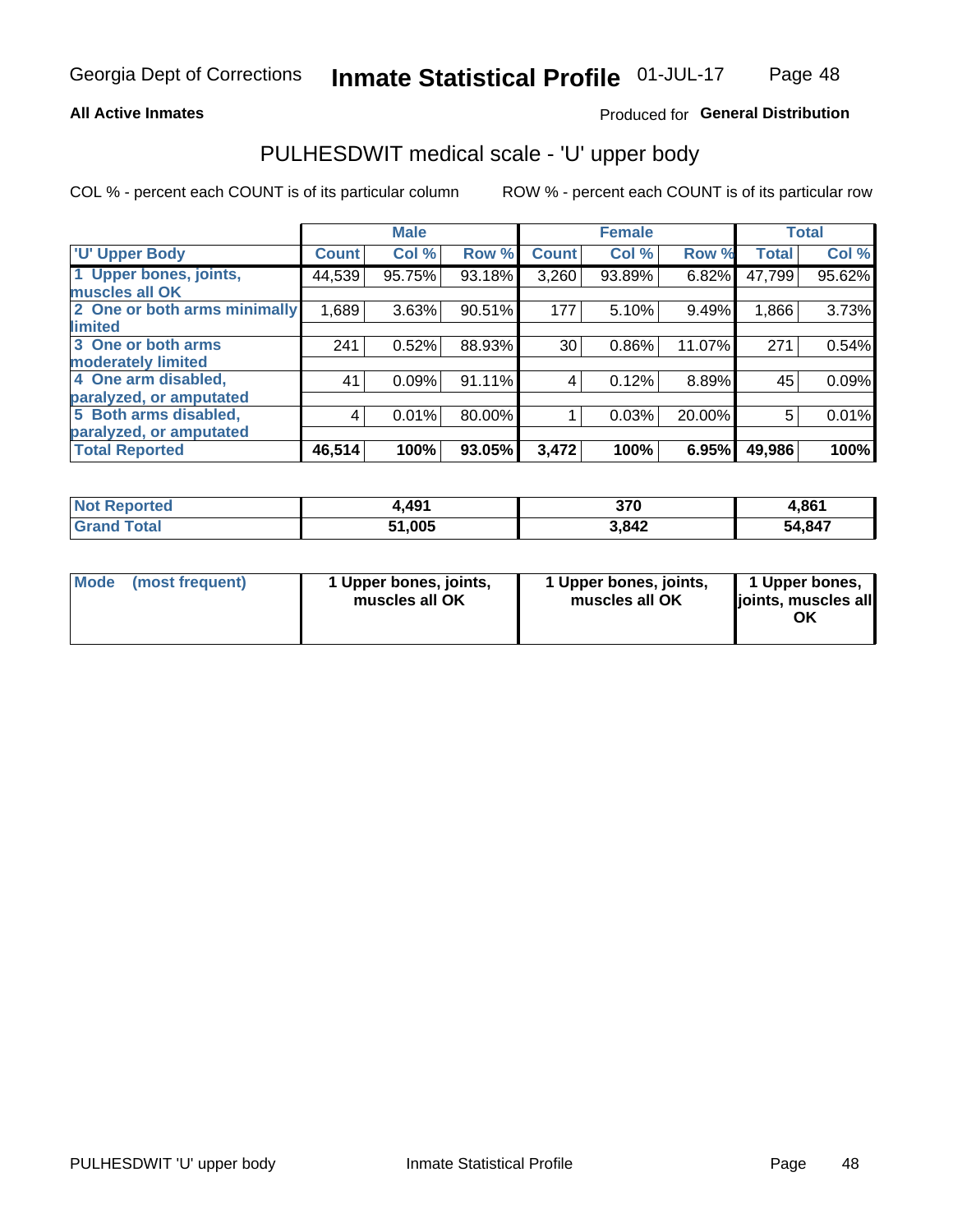### **All Active Inmates**

## Produced for General Distribution

## PULHESDWIT medical scale - 'L' lower body

COL % - percent each COUNT is of its particular column

|                                |              | <b>Male</b> |         |              | <b>Female</b> |       |                 | <b>Total</b> |
|--------------------------------|--------------|-------------|---------|--------------|---------------|-------|-----------------|--------------|
| 'L' Lower Body                 | <b>Count</b> | Col %       | Row %   | <b>Count</b> | Col %         | Row % | <b>Total</b>    | Col %        |
| 1 Lower bones, joints,         | 41,934       | 90.17%      | 93.18%  | 3,067        | 88.39%        | 6.82% | 45,001          | 90.04%       |
| muscles all OK                 |              |             |         |              |               |       |                 |              |
| 2 One or both legs minimally   | 3,882        | 8.35%       | 91.58%  | 357          | 10.29%        | 8.42% | 4,239           | 8.48%        |
| limited                        |              |             |         |              |               |       |                 |              |
| 3 One or both legs             | 570          | 1.23%       | 93.90%  | 37           | 1.07%         | 6.10% | 607             | 1.21%        |
| moderately limited             |              |             |         |              |               |       |                 |              |
| 4 One leg disabled, paralyzed, | 108          | 0.23%       | 92.31%  | 9            | 0.26%         | 7.69% | 117             | 0.23%        |
| or amputated                   |              |             |         |              |               |       |                 |              |
| 5 Both legs disabled,          | 14           | 0.03%       | 100.00% |              |               |       | 14 <sub>1</sub> | 0.03%        |
| paralyzed, or amputated        |              |             |         |              |               |       |                 |              |
| <b>Total Reported</b>          | 46,508       | 100%        | 93.06%  | 3,470        | 100%          | 6.94% | 49,978          | 100%         |

| <b>Not Reported</b>   | 4,497  | ヘフヘ<br>- 21 – | 4,869  |
|-----------------------|--------|---------------|--------|
| <b>Total</b><br>Grand | 51,005 | 3,842         | 54,847 |

| Mode (most frequent) | I Lower bones, joints,<br>muscles all OK | 1 Lower bones, joints,<br>muscles all OK | 1 Lower bones,<br>joints, muscles all<br>ΟK |
|----------------------|------------------------------------------|------------------------------------------|---------------------------------------------|
|----------------------|------------------------------------------|------------------------------------------|---------------------------------------------|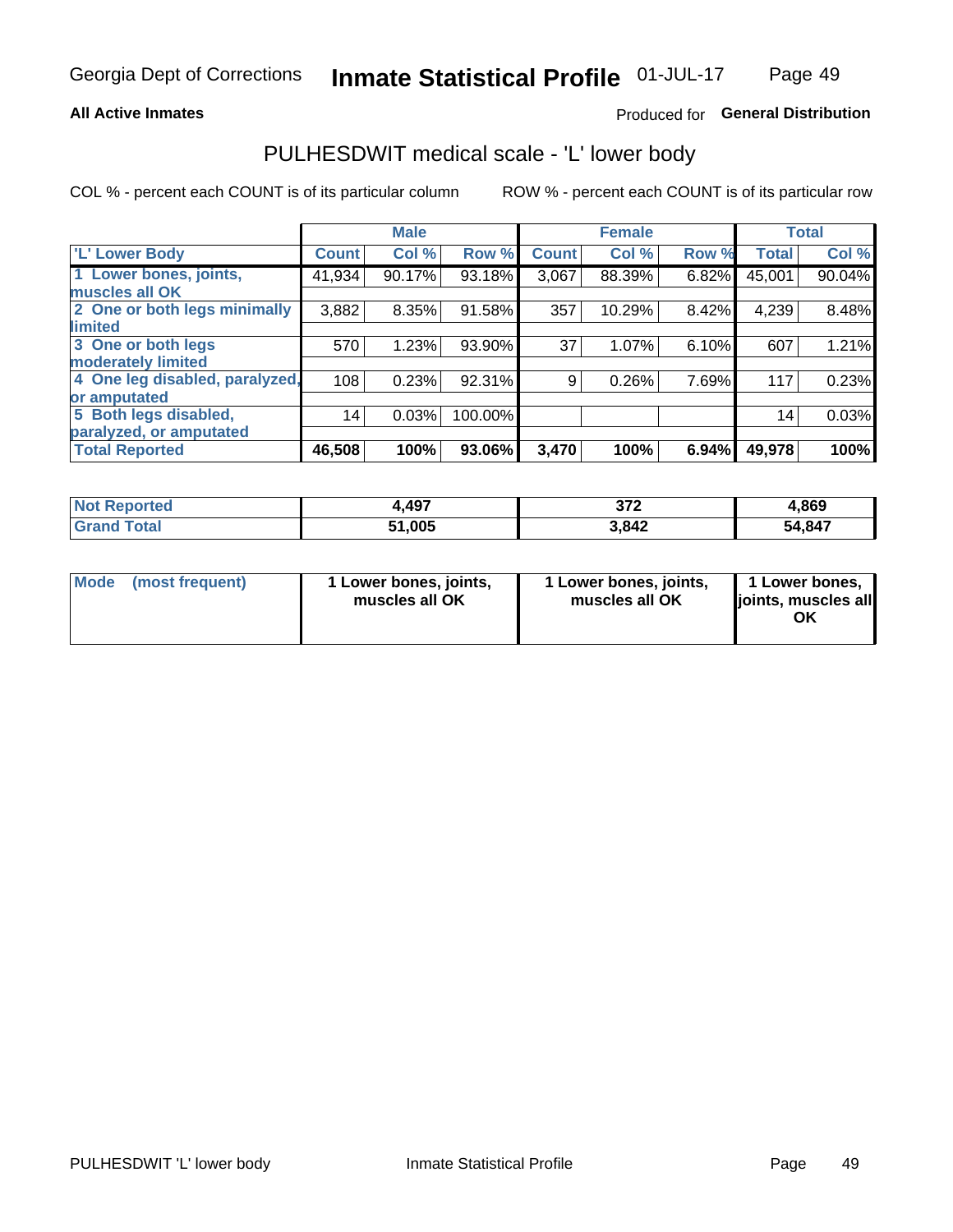### **All Active Inmates**

## Produced for General Distribution

## PULHESDWIT medical scale - 'H' hearing

COL % - percent each COUNT is of its particular column

|                                |                 | <b>Male</b> |             |       | <b>Female</b> |       | <b>Total</b> |        |
|--------------------------------|-----------------|-------------|-------------|-------|---------------|-------|--------------|--------|
| <b>'H' Hearing</b>             | <b>Count</b>    | Col %       | Row % Count |       | Col %         | Row % | <b>Total</b> | Col %  |
| 1 Normal hearing both ears     | 45,952          | 98.84%      | 93.07%      | 3,423 | 98.70%        | 6.93% | 49,375       | 98.83% |
| 2 Some loss in one ear with    | 408             | 0.88%       | 90.47%      | 43    | 1.24%         | 9.53% | 451          | 0.90%  |
| other OK, or mild loss in both |                 |             |             |       |               |       |              |        |
| 3 Total loss in one ear with   | 93              | 0.20%       | 98.94%      |       | 0.03%         | 1.06% | 94           | 0.19%  |
| mild loss in other             |                 |             |             |       |               |       |              |        |
| 4 Severe loss in both ears     | 24              | 0.05%       | 100.00%     |       |               |       | 24           | 0.05%  |
| 5 Total loss in both ears,     | 13 <sub>1</sub> | 0.03%       | 92.86%      |       | 0.03%         | 7.14% | 14           | 0.03%  |
| requiring special housing      |                 |             |             |       |               |       |              |        |
| <b>Total Reported</b>          | 46,490          | 100%        | 93.06%      | 3,468 | 100%          | 6.94% | 49,958       | 100%   |

| orted<br><b>NOT</b> | <b>CAC</b><br>4.J I J | 274   | 4,889  |
|---------------------|-----------------------|-------|--------|
| $T$ atal $T$        | 51.005                | 3,842 | 54,847 |

| Mode (most frequent) | 1 Normal hearing both ears 11 Normal hearing both ears 1 Normal hearing | both ears |
|----------------------|-------------------------------------------------------------------------|-----------|
|                      |                                                                         |           |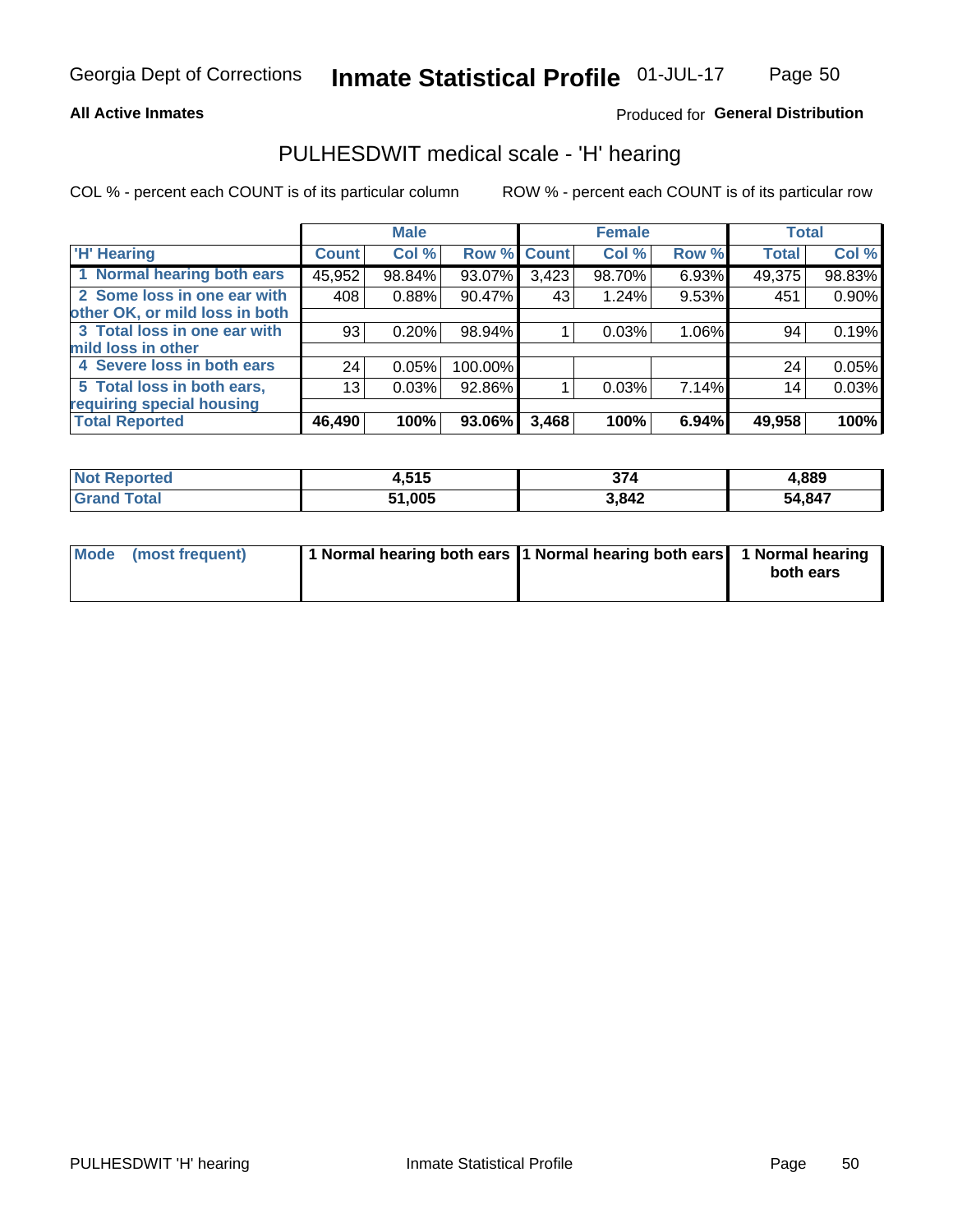### **All Active Inmates**

### Produced for General Distribution

## PULHESDWIT medical scale - 'E' vision

COL % - percent each COUNT is of its particular column

|                                 |              | <b>Male</b> |        |                 | <b>Female</b> |        |              | <b>Total</b> |
|---------------------------------|--------------|-------------|--------|-----------------|---------------|--------|--------------|--------------|
| 'E' Vision                      | <b>Count</b> | Col %       | Row %  | <b>Count</b>    | Col %         | Row %  | <b>Total</b> | Col %        |
| 1 Correctable to 20/40 in both  | 35,002       | 75.95%      | 95.09% | ا 806.          | 53.09%        | 4.91%  | 36,808       | 74.38%       |
| eyes                            |              |             |        |                 |               |        |              |              |
| 2 Correctable to 20/70 in one   | 10,101       | 21.92%      | 87.55% | 1,436           | 42.21%        | 12.45% | 11,537       | 23.31%       |
| eye, may be blind in other      |              |             |        |                 |               |        |              |              |
| 3 Correctable to 20/200 in one  | 813          | 1.76%       | 84.78% | 146             | 4.29%         | 15.22% | 959          | 1.94%        |
| eye, may be blind in other      |              |             |        |                 |               |        |              |              |
| 4 One eye not correctable to    | 156          | 0.34%       | 92.31% | 13 <sub>1</sub> | 0.38%         | 7.69%  | 169          | 0.34%        |
| 20/200, other may be blind      |              |             |        |                 |               |        |              |              |
| 5 Blind in both eyes, requiring | 14           | 0.03%       | 93.33% |                 | 0.03%         | 6.67%  | 15           | 0.03%        |
| special housing                 |              |             |        |                 |               |        |              |              |
| <b>Total Reported</b>           | 46,086       | 100%        | 93.13% | 3,402           | 100%          | 6.87%  | 49,488       | 100%         |

| <b>Not Reported</b> | 4,919  | 440   | 5,359      |
|---------------------|--------|-------|------------|
| <b>Total</b>        | 51,005 | 3,842 | ,847<br>54 |

| Mode (most frequent) | 1 Correctable to 20/40 in both<br>eves | 1 Correctable to 20/40 in   1 Correctable to  <br>both eves | 20/40 in both eyes |
|----------------------|----------------------------------------|-------------------------------------------------------------|--------------------|
|                      |                                        |                                                             |                    |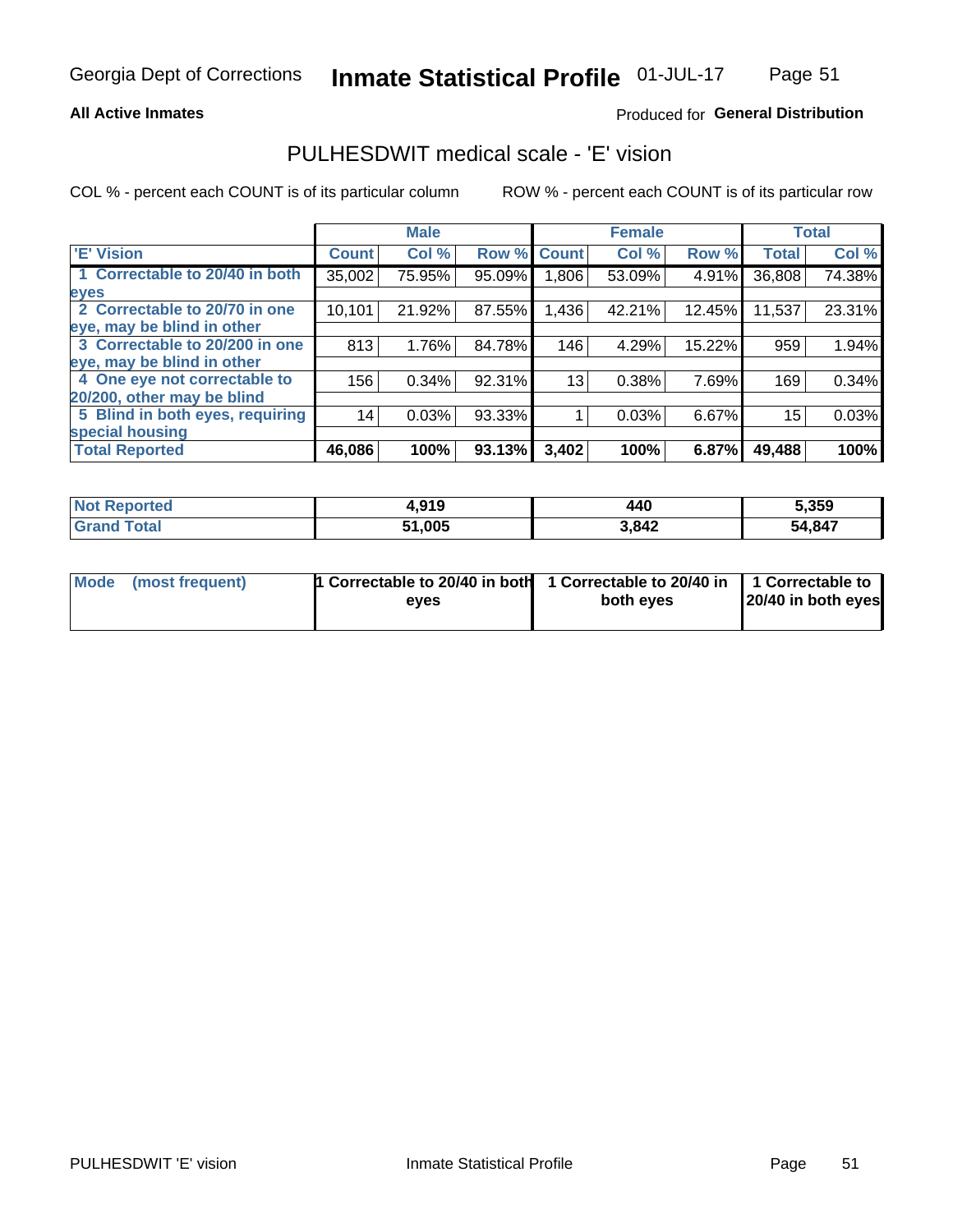### **All Active Inmates**

## Produced for General Distribution

# PULHESDWIT medical scale - 'S' pSychiatric

COL % - percent each COUNT is of its particular column

|                                        |              | <b>Male</b> |           |             | <b>Female</b> |        |              | <b>Total</b> |
|----------------------------------------|--------------|-------------|-----------|-------------|---------------|--------|--------------|--------------|
| 'S' pSychiatric                        | <b>Count</b> | Col %       |           | Row % Count | Col %         | Row %  | <b>Total</b> | Col %        |
| 1 No impairment or disorders           | 40,454       | 87.84%      | 96.90%    | 1,296       | 41.74%        | 3.10%  | 41,750       | 84.93%       |
| 2 Stable, or in remission, or          | 4,447        | $9.66\%$    | 71.31%    | 1,789       | 57.62%        | 28.69% | 6,236        | 12.69%       |
| mild impairment or retardation         |              |             |           |             |               |        |              |              |
| 3 Requires moderate inpatient          | 961          | 2.09%       | 98.26%    | 17          | 0.55%         | 1.74%  | 978          | 1.99%        |
| treatment                              |              |             |           |             |               |        |              |              |
| 4 Requires intensive inpatient         | 178          | 0.39%       | 98.34%    | 3           | 0.10%         | 1.66%  | 181          | 0.37%        |
| treatment                              |              |             |           |             |               |        |              |              |
| <b>5 Requires Crisis Stabilization</b> | 13           | 0.03%       | 100.00%   |             |               |        | 13           | 0.03%        |
| Unit (CSU) inpatient care              |              |             |           |             |               |        |              |              |
| <b>Total Reported</b>                  | 46,053       | 100%        | $93.68\%$ | 3,105       | 100%          | 6.32%  | 49,158       | 100.0%       |

| <b>Not Reported</b>      | <b>QR2</b><br>4.JJZ | 707<br>ו טו | 5,689  |
|--------------------------|---------------------|-------------|--------|
| $\mathsf{Total}$<br>Gran | 51,005              | 3,842       | 54,847 |

| Mode (most frequent) | <b>1 No impairment or disorders 2 Stable, or in remission, 1 No impairment or</b> |                       |           |
|----------------------|-----------------------------------------------------------------------------------|-----------------------|-----------|
|                      |                                                                                   | or mild impairment or | disorders |
|                      |                                                                                   | retardation           |           |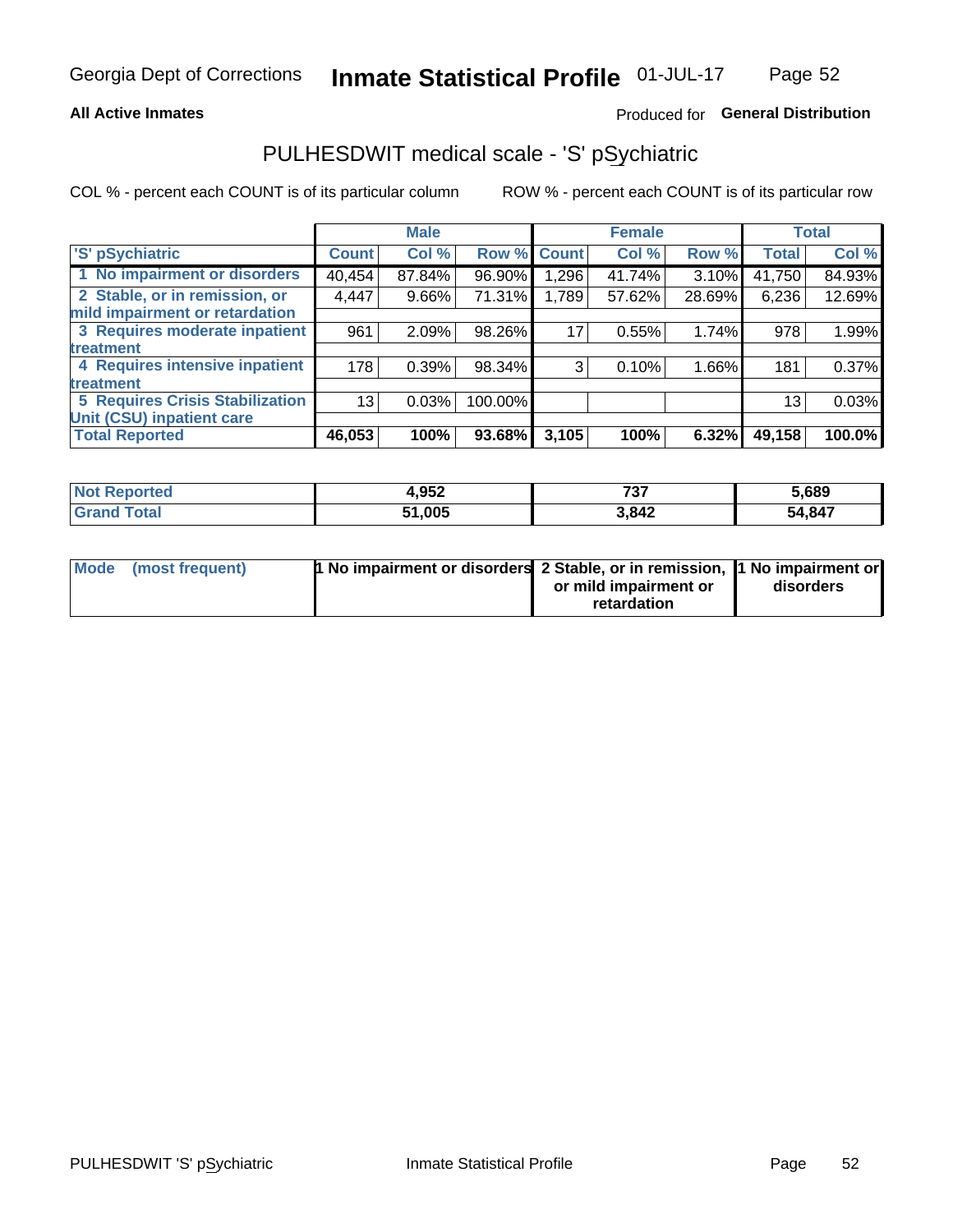### **All Active Inmates**

## Produced for General Distribution

# PULHESDWIT medical scale - 'D' dental

COL % - percent each COUNT is of its particular column

|                                 |              | <b>Male</b> |         |              | <b>Female</b> |       |              | <b>Total</b> |
|---------------------------------|--------------|-------------|---------|--------------|---------------|-------|--------------|--------------|
| <b>D'</b> Dental                | <b>Count</b> | Col %       | Row %   | <b>Count</b> | Col %         | Row % | <b>Total</b> | Col %        |
| 1 Minimal routine dental health | 25,978       | 58.91%      | 92.34%  | 2,156        | 67.04%        | 7.66% | 28,134       | 59.46%       |
| <b>needs</b>                    |              |             |         |              |               |       |              |              |
| 2 Moderate cavities and/or gum  | 14,865       | 33.71%      | 95.16%  | 756          | 23.51%        | 4.84% | 15,621       | 33.01%       |
| disease                         |              |             |         |              |               |       |              |              |
| 3 Extensive gum disease         | 3,201        | 7.26%       | 91.35%  | 303          | 9.42%         | 8.65% | 3,504        | 7.41%        |
| and/or widespread decay         |              |             |         |              |               |       |              |              |
| 4 Urgent need for dental        | 56           | 0.13%       | 98.25%  |              | 0.03%         | 1.75% | 57           | 0.12%        |
| <b>services</b>                 |              |             |         |              |               |       |              |              |
| 5 Life-threatening disease or   |              | 0.01%       | 100.00% |              |               |       |              | 0.01%        |
| extreme pain or infection       |              |             |         |              |               |       |              |              |
| <b>Total Reported</b>           | 44,101       | 100%        | 93.20%  | 3,216        | 100%          | 6.80% | 47,317       | 100.0%       |

| <b>Not Reported</b> | <b>5.904</b> | 626   | 7,530      |
|---------------------|--------------|-------|------------|
| Гоtal               | 51,005       | 3,842 | ,847<br>54 |

| 1 Minimal routine dental<br>Mode<br>(most frequent)<br>health needs | 1 Minimal routine dental 1 Minimal routine<br>health needs | dental health<br>needs |
|---------------------------------------------------------------------|------------------------------------------------------------|------------------------|
|---------------------------------------------------------------------|------------------------------------------------------------|------------------------|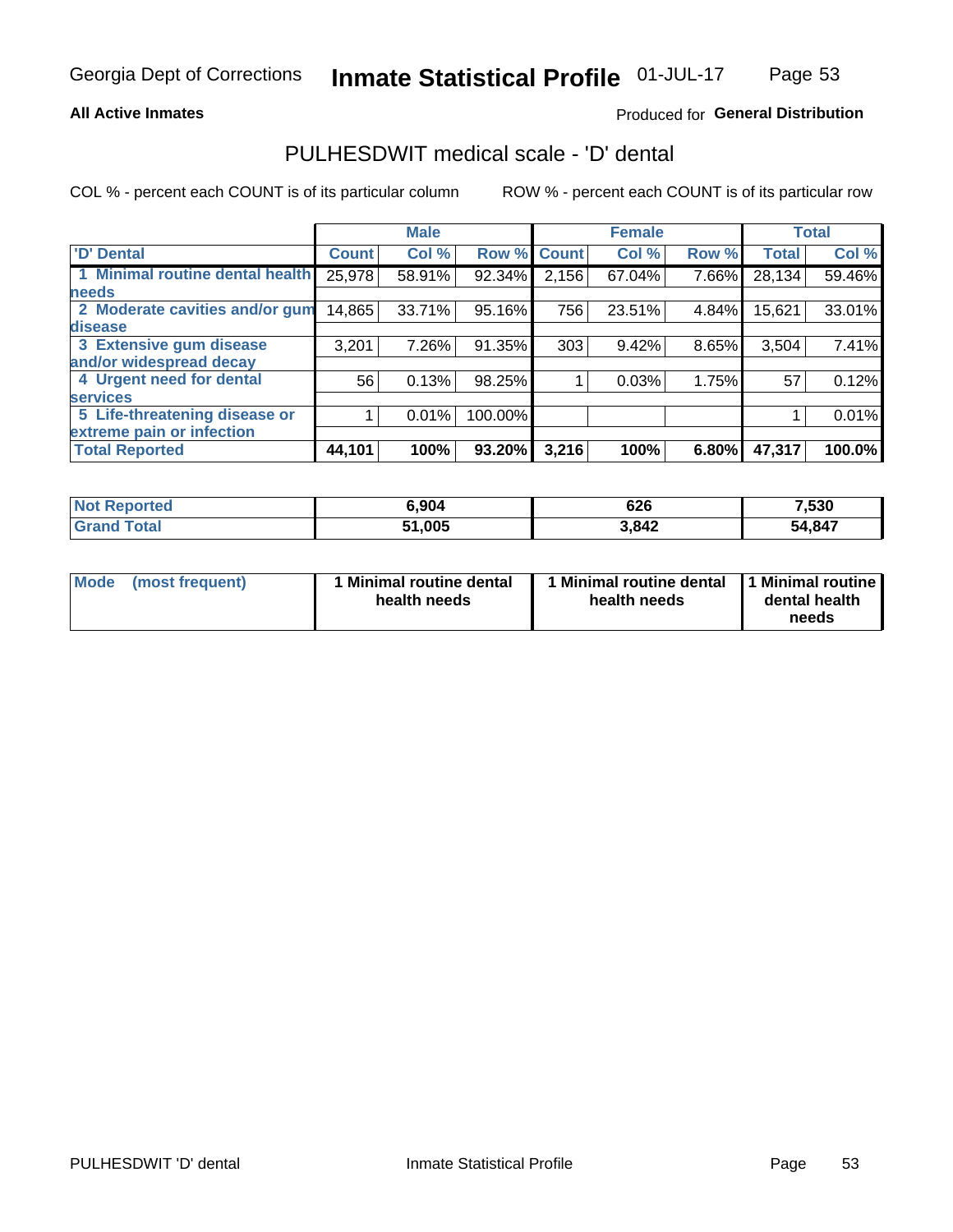### **All Active Inmates**

## Produced for General Distribution

## PULHESDWIT medical scale - 'W' work ability

COL % - percent each COUNT is of its particular column

|                                 |              | <b>Male</b> |        |             | <b>Female</b> |        |              | <b>Total</b> |
|---------------------------------|--------------|-------------|--------|-------------|---------------|--------|--------------|--------------|
| <b>W' work ability</b>          | <b>Count</b> | Col %       |        | Row % Count | Col %         | Row %  | <b>Total</b> | Col %        |
| 1 Unrestricted work or activity | 39,656       | 85.26%      | 93.76% | 2,640       | 76.08%        | 6.24%  | 42,296       | 84.62%       |
| 2 Minor restrictions on type of | 5,428        | 11.67%      | 88.45% | 709         | 20.43%        | 11.55% | 6,137        | 12.28%       |
| <b>work</b>                     |              |             |        |             |               |        |              |              |
| 3 Moderate restrictions on type | 952          | 2.05%       | 94.44% | 56          | 1.61%         | 5.56%  | 1,008        | 2.02%        |
| lof work                        |              |             |        |             |               |        |              |              |
| 4 Major restrictions on type of | 327          | 0.70%       | 90.58% | 34          | 0.98%         | 9.42%  | 361          | 0.72%        |
| <b>work</b>                     |              |             |        |             |               |        |              |              |
| 5 Cannot work under any         | 149          | 0.32%       | 82.78% | 31          | 0.89%         | 17.22% | 180          | 0.36%        |
| <b>circumstances</b>            |              |             |        |             |               |        |              |              |
| <b>Total Reported</b>           | 46,512       | 100%        | 93.06% | 3,470       | 100%          | 6.94%  | 49,982       | 100%         |

| <b>Not Reported</b>   | ,493   | ヘフヘ<br>91 Z | 4,865  |
|-----------------------|--------|-------------|--------|
| Total<br><b>Grand</b> | 51,005 | 3,842       | 54,847 |

| Mode            | 1 Unrestricted work or | 1 Unrestricted work or | 1 Unrestricted   |
|-----------------|------------------------|------------------------|------------------|
| (most frequent) | activity               | activity               | work or activity |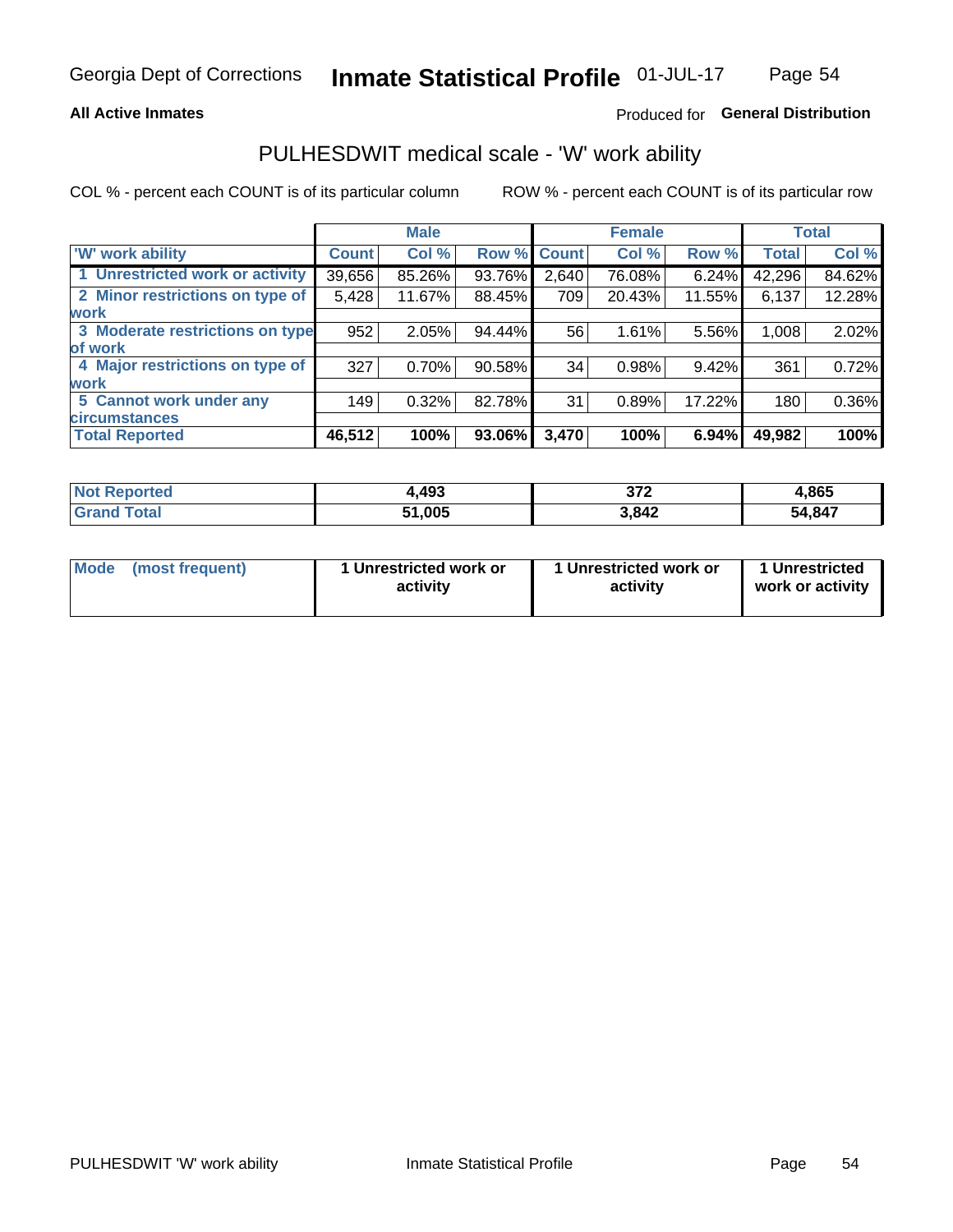### **All Active Inmates**

### Produced for General Distribution

# PULHESDWIT medical scale - 'I' impairment

COL % - percent each COUNT is of its particular column

|                                   |              | <b>Male</b> |         |             | <b>Female</b> |        |              | <b>Total</b> |
|-----------------------------------|--------------|-------------|---------|-------------|---------------|--------|--------------|--------------|
| <b>T' Impairment</b>              | <b>Count</b> | Col %       |         | Row % Count | Col %         | Row %  | <b>Total</b> | Col %        |
| 1 No impairments or               | 46,168       | 99.28%      | 93.07%  | 3,439       | 99.08%        | 6.93%  | 49,607       | 99.27%       |
| <b>disabilities</b>               |              |             |         |             |               |        |              |              |
| 2 Wheelchair-bound but            | 214          | 0.46%       | 89.92%  | 24          | 0.69%         | 10.08% | 238          | 0.48%        |
| otherwise OK                      |              |             |         |             |               |        |              |              |
| <b>3 Needs low-level Assisted</b> | 39           | 0.08%       | 88.64%  | 5           | 0.14%         | 11.36% | 44           | 0.09%        |
| Living (level I)                  |              |             |         |             |               |        |              |              |
| 4 Needs moderate Assisted         | 14           | 0.03%       | 100.00% |             |               |        | 14           | 0.03%        |
| <b>Living (level II)</b>          |              |             |         |             |               |        |              |              |
| <b>5 Needs maximal Assisted</b>   | 66           | 0.14%       | 95.65%  | 3           | 0.09%         | 4.35%  | 69           | 0.14%        |
| Living (level III)                |              |             |         |             |               |        |              |              |
| <b>Total Reported</b>             | 46,501       | 100%        | 93.05%  | 3,471       | 100%          | 6.95%  | 49,972       | 100.0%       |

| <b>Not</b><br>Reported | 4,504  | っつく   | 4,875  |
|------------------------|--------|-------|--------|
| <b>otal</b>            | 51,005 | 3,842 | 54,847 |

| Mode | (most frequent) | 1 No impairments or<br>disabilities | 1 No impairments or<br>disabilities | 1 No impairments<br>or disabilities |
|------|-----------------|-------------------------------------|-------------------------------------|-------------------------------------|
|------|-----------------|-------------------------------------|-------------------------------------|-------------------------------------|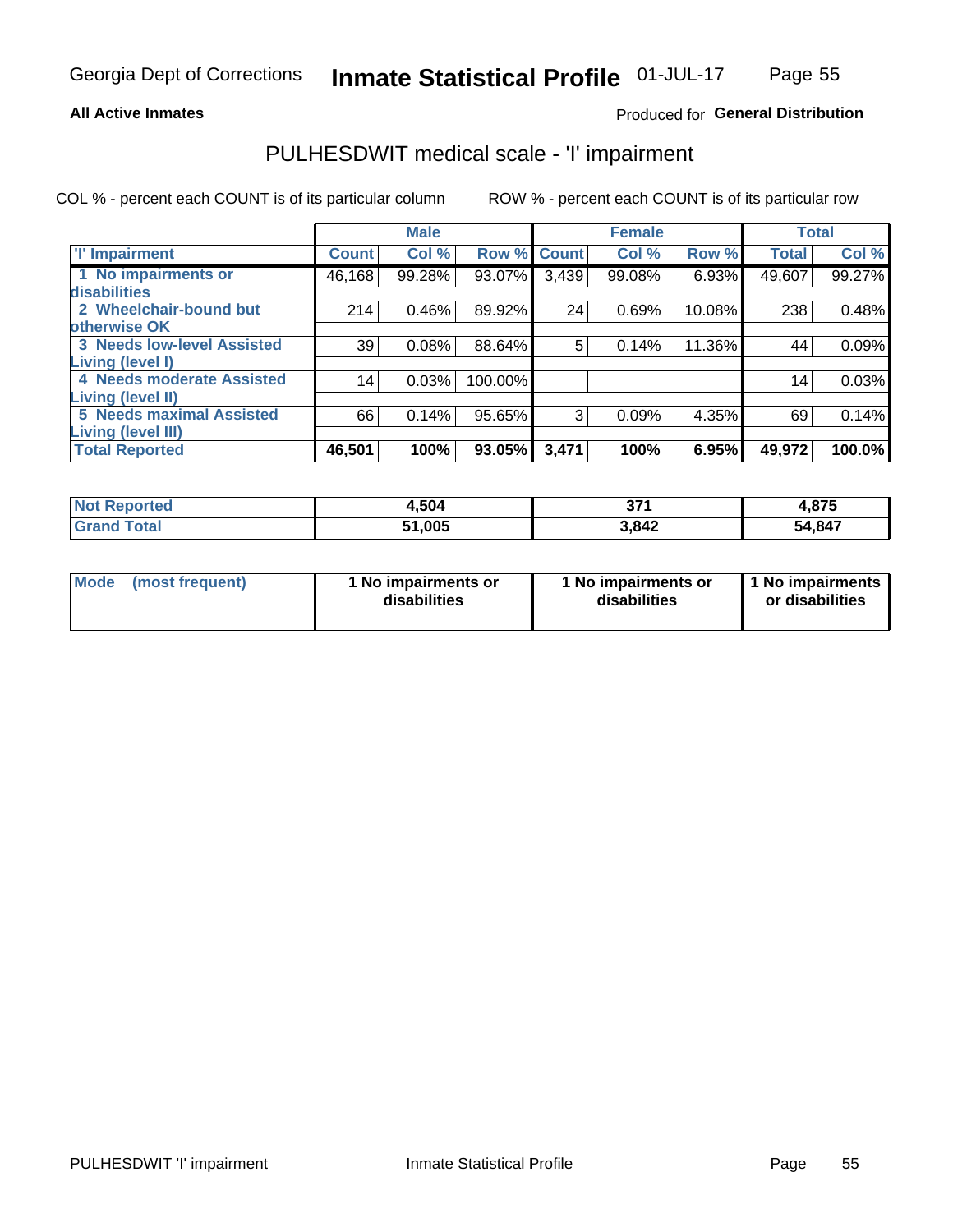### **All Active Inmates**

## Produced fo General Distribution

# PULHESDWIT medical scale - 'T' transportability

COL % - percent each COUNT is of its particular column

|                              |                    | <b>Male</b> |         |              | <b>Female</b> |        |              | <b>Total</b> |
|------------------------------|--------------------|-------------|---------|--------------|---------------|--------|--------------|--------------|
| <b>T' Transportability</b>   | Count <sup>!</sup> | Col %       | Row %   | <b>Count</b> | Col %         | Row %  | <b>Total</b> | Col %        |
| 1 Can be transported in any  | 46,294             | 99.50%      | 93.09%  | 3,439        | 99.45%        | 6.91%  | 49,733       | 99.50%       |
| ordinary approved vehicle    |                    |             |         |              |               |        |              |              |
| 2 Wheelchair-bound, not      | 39                 | 0.08%       | 86.67%  | 6            | 0.17%         | 13.33% | 45           | 0.09%        |
| needing special vehicle      |                    |             |         |              |               |        |              |              |
| 3 Wheelchair-bound, requires | 8                  | 0.02%       | 100.00% |              |               |        | 8            | 0.02%        |
| special vehicle              |                    |             |         |              |               |        |              |              |
| 4 Needs specially-equipped   | 5                  | 0.01%       | 100.00% |              |               |        | 5            | 0.01%        |
| medical vehicle              |                    |             |         |              |               |        |              |              |
| <b>5 Requires ambulance</b>  | 181                | 0.39%       | 93.30%  | 13           | 0.38%         | 6.70%  | 194          | 0.39%        |
| transport                    |                    |             |         |              |               |        |              |              |
| <b>Total Reported</b>        | 46,527             | 100%        | 93.08%  | 3,458        | 100%          | 6.92%  | 49,985       | 100.0%       |

| orted       | ,478   | 384   | 4,862  |
|-------------|--------|-------|--------|
| <b>otal</b> | 51,005 | 3,842 | 54,847 |

|  | Mode (most frequent) | 1 Can be transported in any 1 Can be transported in any<br>ordinary approved vehicle   ordinary approved vehicle   transported in any |  | 1 Can be<br>  ordinary approved  <br>vehicle |
|--|----------------------|---------------------------------------------------------------------------------------------------------------------------------------|--|----------------------------------------------|
|--|----------------------|---------------------------------------------------------------------------------------------------------------------------------------|--|----------------------------------------------|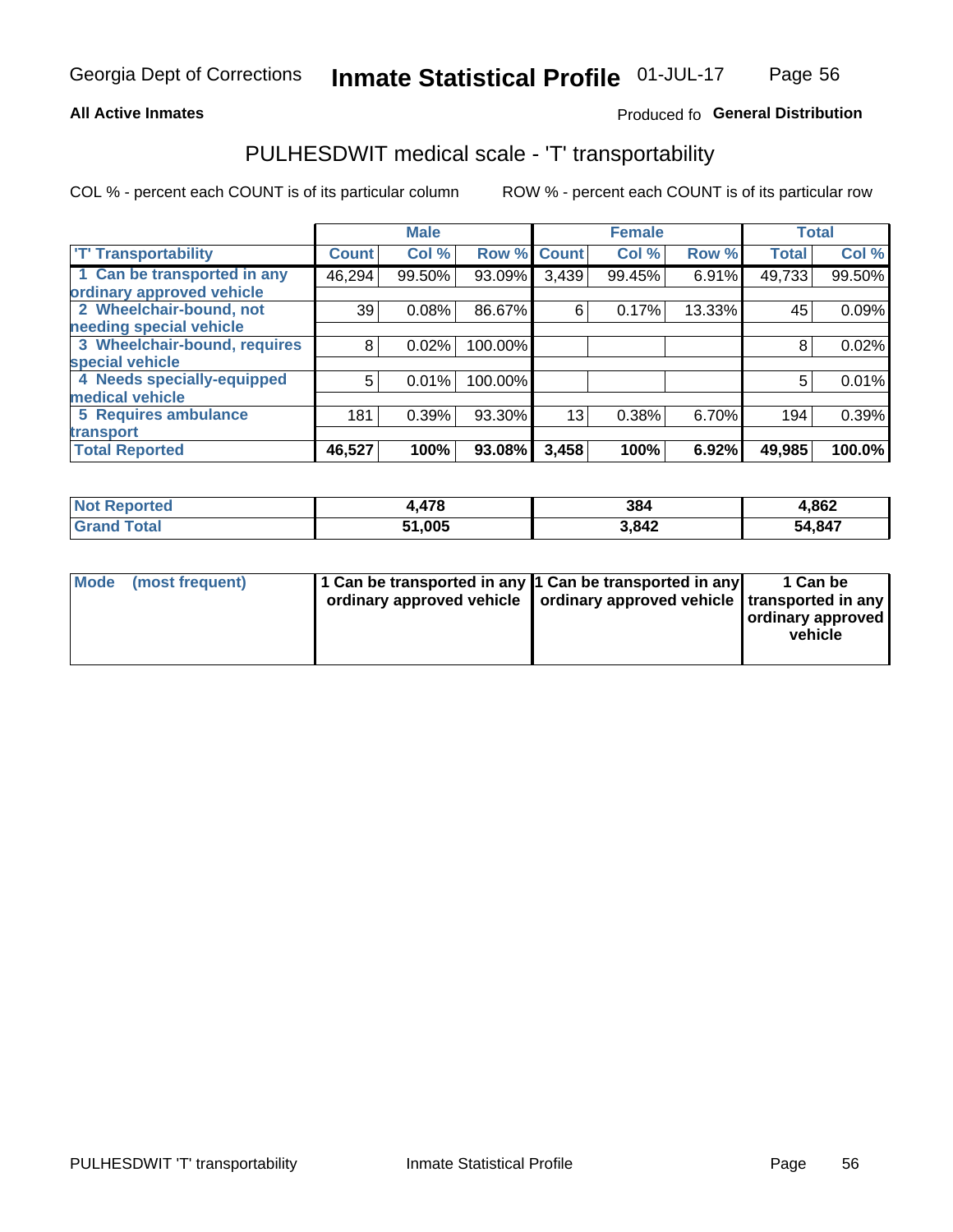#### Inmate Statistical Profile 01-JUL-17 Page 57

**All Active Inmates** 

### Produced for General Distribution

## Number of prior Georgia incarcerations

COL % - percent each COUNT is of its particular column

|                                       |              | <b>Male</b> |                    |       | <b>Female</b> |       |        | <b>Total</b> |
|---------------------------------------|--------------|-------------|--------------------|-------|---------------|-------|--------|--------------|
| <b>Num of Prior GA Incarcerations</b> | <b>Count</b> | Col %       | <b>Row % Count</b> |       | Col %         | Row % | Total  | Col %        |
|                                       | 28,416       | 55.71%      | 91.14%             | 2,761 | 71.86%        | 8.86% | 31,177 | 56.84%       |
|                                       | 9,552        | 18.73%      | 94.40%             | 567   | 14.76%        | 5.60% | 10,119 | 18.45%       |
| $\overline{2}$                        | 5,312        | 10.41%      | 95.94%             | 225   | 5.86%         | 4.06% | 5,537  | 10.10%       |
| 3                                     | 3,253        | 6.38%       | 96.24%             | 127   | 3.31%         | 3.76% | 3,380  | 6.16%        |
| $\boldsymbol{4}$                      | 1,836        | $3.60\%$    | 96.94%             | 58    | 1.51%         | 3.06% | 1,894  | 3.45%        |
| 5                                     | 1,073        | 2.10%       | 96.67%             | 37    | 0.96%         | 3.33% | 1,110  | 2.02%        |
| <b>More Than 5</b>                    | 1.5631       | $3.06\%$    | 95.89%             | 67    | 1.74%         | 4.11% | 1,630  | 2.97%        |
| <b>Total Reported</b>                 | 51,005       | 100%        | 93.00%             | 3,842 | 100%          | 7.00% | 54,847 | 100%         |

| <b>Not</b><br>Reported  |        |       |        |
|-------------------------|--------|-------|--------|
| Total<br><b>'</b> Gran∟ | 51,005 | 3,842 | 54,847 |

| Mean (average)       | 06.، | .60 | 1.03 |
|----------------------|------|-----|------|
| Median (middle)      |      |     |      |
| Mode (most frequent) |      |     |      |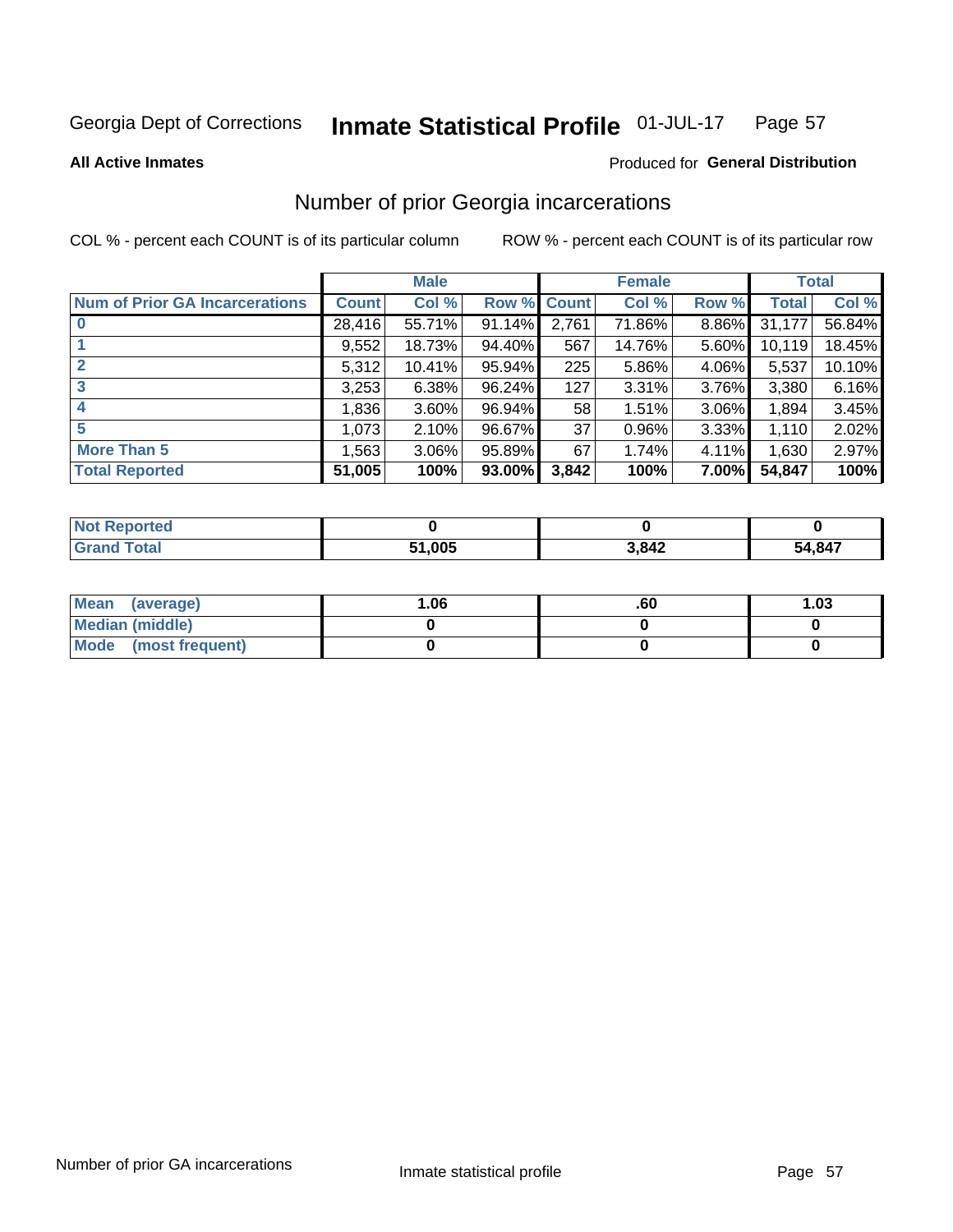#### Inmate Statistical Profile 01-JUL-17 Page 58

**All Active Inmates** 

### Produced for General Distribution

## Prison sentence in years

COL % - percent each COUNT is of its particular column

ROW % - percent each COUNT is of its particular row

|                                 |              | <b>Male</b> |         |              | <b>Female</b> |        |              | <b>Total</b> |
|---------------------------------|--------------|-------------|---------|--------------|---------------|--------|--------------|--------------|
| <b>Prison Sentence In Years</b> | <b>Count</b> | Col %       | Row %   | <b>Count</b> | Col %         | Row %  | <b>Total</b> | Col %        |
| $0 - 1$                         | 468          | 0.92%       | 92.86%  | 36           | 0.94%         | 7.14%  | 504          | 0.92%        |
| $1.1 - 2$                       | 664          | 1.30%       | 91.59%  | 61           | 1.59%         | 8.41%  | 725          | 1.32%        |
| $2.1 - 3$                       | 1,000        | 1.96%       | 87.57%  | 142          | 3.70%         | 12.43% | 1,142        | 2.08%        |
| $3.1 - 4$                       | 843          | 1.65%       | 90.16%  | 92           | 2.39%         | 9.84%  | 935          | 1.70%        |
| $4.1 - 5$                       | 2,020        | 3.96%       | 89.82%  | 229          | 5.96%         | 10.18% | 2,249        | 4.10%        |
| $5.1 - 6$                       | 1,104        | 2.16%       | 89.83%  | 125          | 3.25%         | 10.17% | 1,229        | 2.24%        |
| $6.1 - 7$                       | 1,137        | 2.23%       | 91.47%  | 106          | 2.76%         | 8.53%  | 1,243        | 2.27%        |
| $7.1 - 8$                       | 1,193        | 2.34%       | 91.28%  | 114          | 2.97%         | 8.72%  | 1,307        | 2.38%        |
| $8.1 - 9$                       | 1,222        | 2.40%       | 92.93%  | 93           | 2.42%         | 7.07%  | 1,315        | 2.40%        |
| $9.1 - 10$                      | 4,126        | 8.09%       | 89.66%  | 476          | 12.39%        | 10.34% | 4,602        | 8.39%        |
| $10.1 - 12$                     | 2,551        | 5.00%       | 91.63%  | 233          | 6.06%         | 8.37%  | 2,784        | 5.08%        |
| $12.1 - 15$                     | 5,381        | 10.55%      | 92.44%  | 440          | 11.45%        | 7.56%  | 5,821        | 10.61%       |
| $15.1 - 20$                     | 9,682        | 18.98%      | 93.67%  | 654          | 17.02%        | 6.33%  | 10,336       | 18.85%       |
| 20.1 - Over                     | 10,832       | 21.24%      | 94.53%  | 627          | 16.32%        | 5.47%  | 11,459       | 20.89%       |
| <b>Life</b>                     | 7,276        | 14.27%      | 95.21%  | 366          | 9.53%         | 4.79%  | 7,642        | 13.93%       |
| <b>Life Without Parole</b>      | 1,277        | 2.50%       | 96.45%  | 47           | 1.22%         | 3.55%  | 1,324        | 2.41%        |
| <b>Death</b>                    | 131          | 0.26%       | 100.00% |              |               |        | 131          | 0.24%        |
| <b>Youthful Offenders</b>       | 98           | 0.19%       | 98.99%  |              | 0.03%         | 1.01%  | 99           | 0.18%        |
| <b>Total Reported</b>           | 51,005       | 100%        | 93.00%  | 3,842        | 100%          | 7.00%  | 54,847       | 100%         |

| <b>Not Reported</b> |        |       |        |
|---------------------|--------|-------|--------|
|                     | 51,005 | 3,842 | 54,847 |

### **Determinate (numeric) sentences only**

| <b>Mear</b> | 22.48 | $\sim$<br>п. | .<br>–2.45 |
|-------------|-------|--------------|------------|
|             |       |              |            |

All sentences (including determinate), with life, life without parole, and death sentences figured at 45 years

| <b>Me</b><br>33.08<br>О.<br>34.<br>10<br>-<br>. .<br>. |  |  |  |
|--------------------------------------------------------|--|--|--|
|                                                        |  |  |  |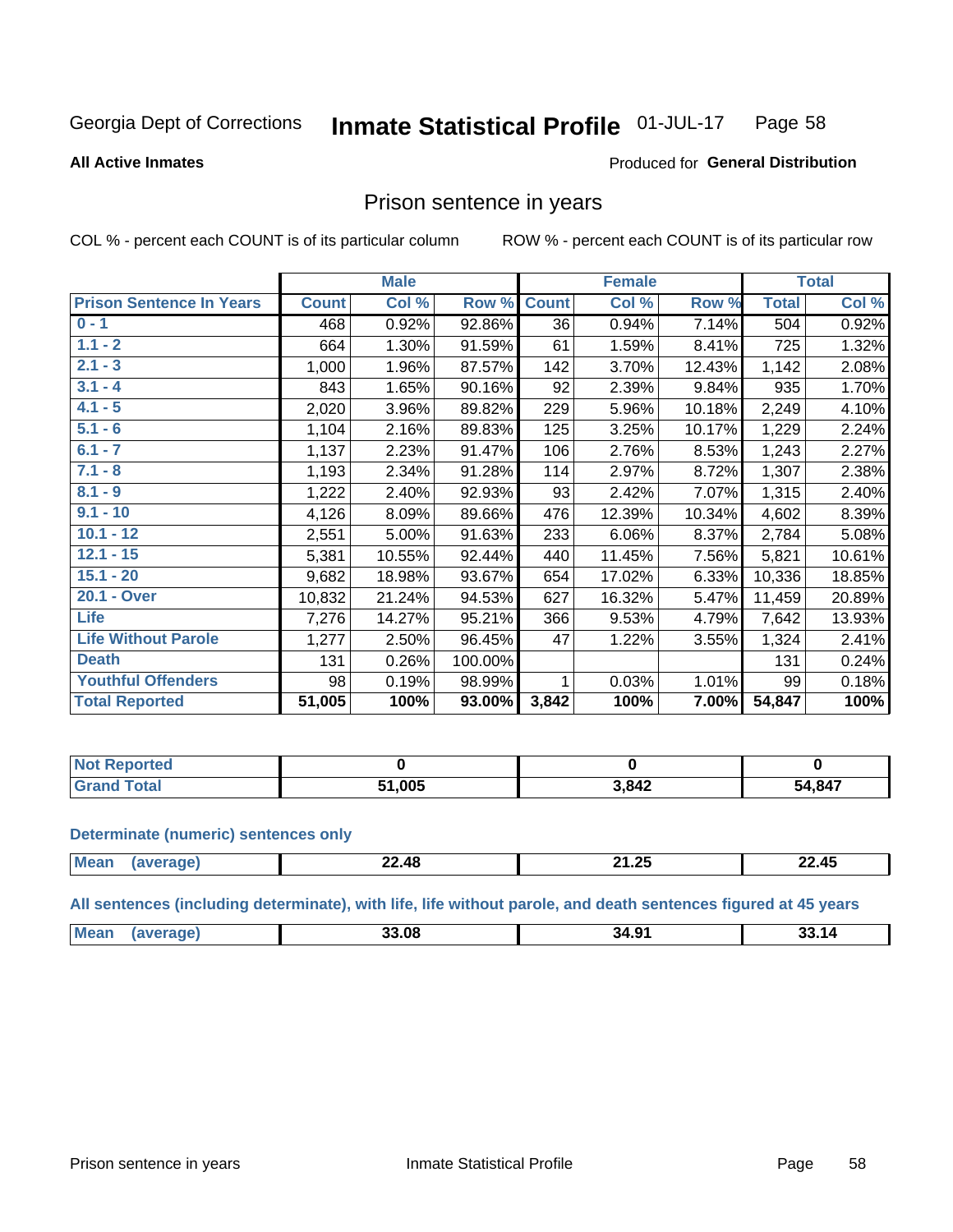#### Inmate Statistical Profile 01-JUL-17 Page 59

### **All Active Inmates**

### **Produced for General Distribution**

## Primary offense, broken out into felonies vs misdemeanors

COL % - percent each COUNT is of its particular column

|                                  |              | <b>Male</b> |           |                    | <b>Female</b> |          | Total  |        |
|----------------------------------|--------------|-------------|-----------|--------------------|---------------|----------|--------|--------|
| <b>Felonies and Misdemeanors</b> | <b>Count</b> | Col%        |           | <b>Row % Count</b> | Col%          | Row %    | Total  | Col %  |
| <b>Felonies</b>                  | 50,778       | 99.81%      | $92.98\%$ | 3,831              | 99.92%        | 7.02%    | 54,609 | 99.82% |
| <b>Misdemeanors</b>              | 95           | 19%         | 96.94%    |                    | .08%          | $3.06\%$ | 98     | 18%    |
| <b>Total Reported</b>            | 50,873       | 100%        | $92.99\%$ | 3,834              | 100%          | 7.01%    | 54,707 | 100%   |

| <b>Not</b><br>"ted | ,<br>∣JŁ |        | 40     |
|--------------------|----------|--------|--------|
| ⊺otai<br>Grand     | 51.005   | 50,881 | 54,847 |

| Mo | ____ | 11 C.S<br>. | onies<br>. |
|----|------|-------------|------------|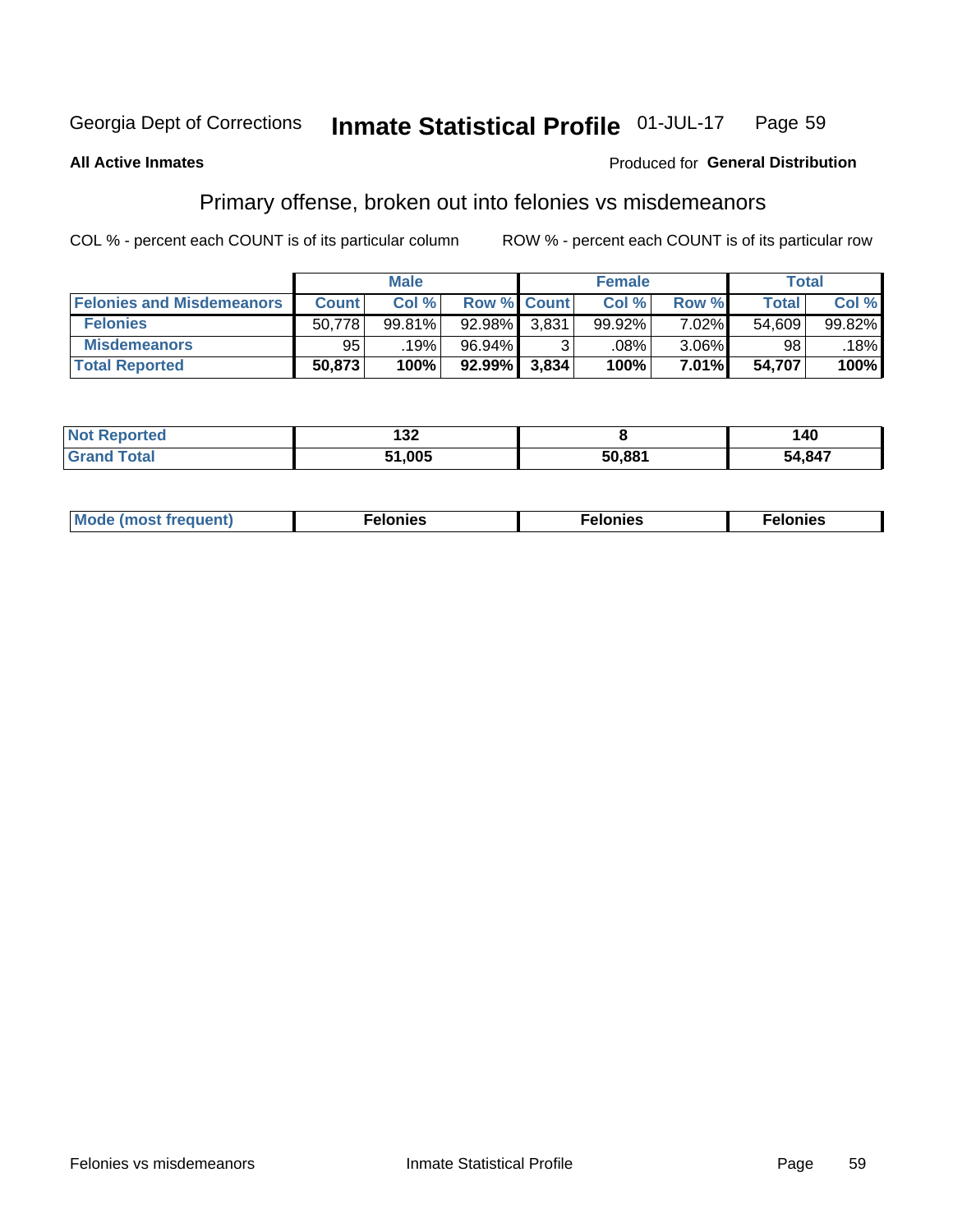#### Inmate Statistical Profile 01-JUL-17 Page 60

### **All Active Inmates**

### Produced for General Distribution

## Primary offense, broken out into six broad crime categories

COL % - percent each COUNT is of its particular column

|                         |              | <b>Male</b> |           |             | <b>Female</b> |        |              | <b>Total</b> |
|-------------------------|--------------|-------------|-----------|-------------|---------------|--------|--------------|--------------|
| <b>Crime Categories</b> | <b>Count</b> | Col %       |           | Row % Count | Col %         | Row %  | <b>Total</b> | Col %        |
| <b>Violent</b>          | 26,492       | 52.02%      | 94.01%    | 1,689       | 43.97%        | 5.99%  | 28,181       | 51.46%       |
| <b>Sex Crime</b><br>2   | 8,306        | 16.31%      | 98.47%    | 129         | $3.36\%$      | 1.53%  | 8,435        | 15.40%       |
| 3<br><b>Property</b>    | 8,202        | 16.11%      | 88.97%    | 1,017       | 26.48%        | 11.03% | 9,219        | 16.83%       |
| <b>Drug</b><br>4        | 5,394        | 10.59%      | 87.07%    | 801         | 20.85%        | 12.93% | 6,195        | 11.31%       |
| <b>Habit/DUI</b><br>5   | 96           | .19%        | 88.89%    | 12          | $.31\%$       | 11.11% | 108          | .20%         |
| <b>Other</b><br>6       | 2,432        | 4.78%       | 92.65%    | 193         | 5.02%         | 7.35%  | 2,625        | 4.79%        |
| <b>Total Reported</b>   | 50,922       | 100%        | $92.99\%$ | 3,841       | 100%          | 7.01%  | 54,763       | 100%         |

| rted<br>NO | ~~<br>υJ |       | 84     |
|------------|----------|-------|--------|
|            | 51,005   | 3,842 | 54,847 |

| M | - --<br>100011 | .<br><b>VIOIGIIL</b> | 1.91311 |
|---|----------------|----------------------|---------|
|   |                |                      |         |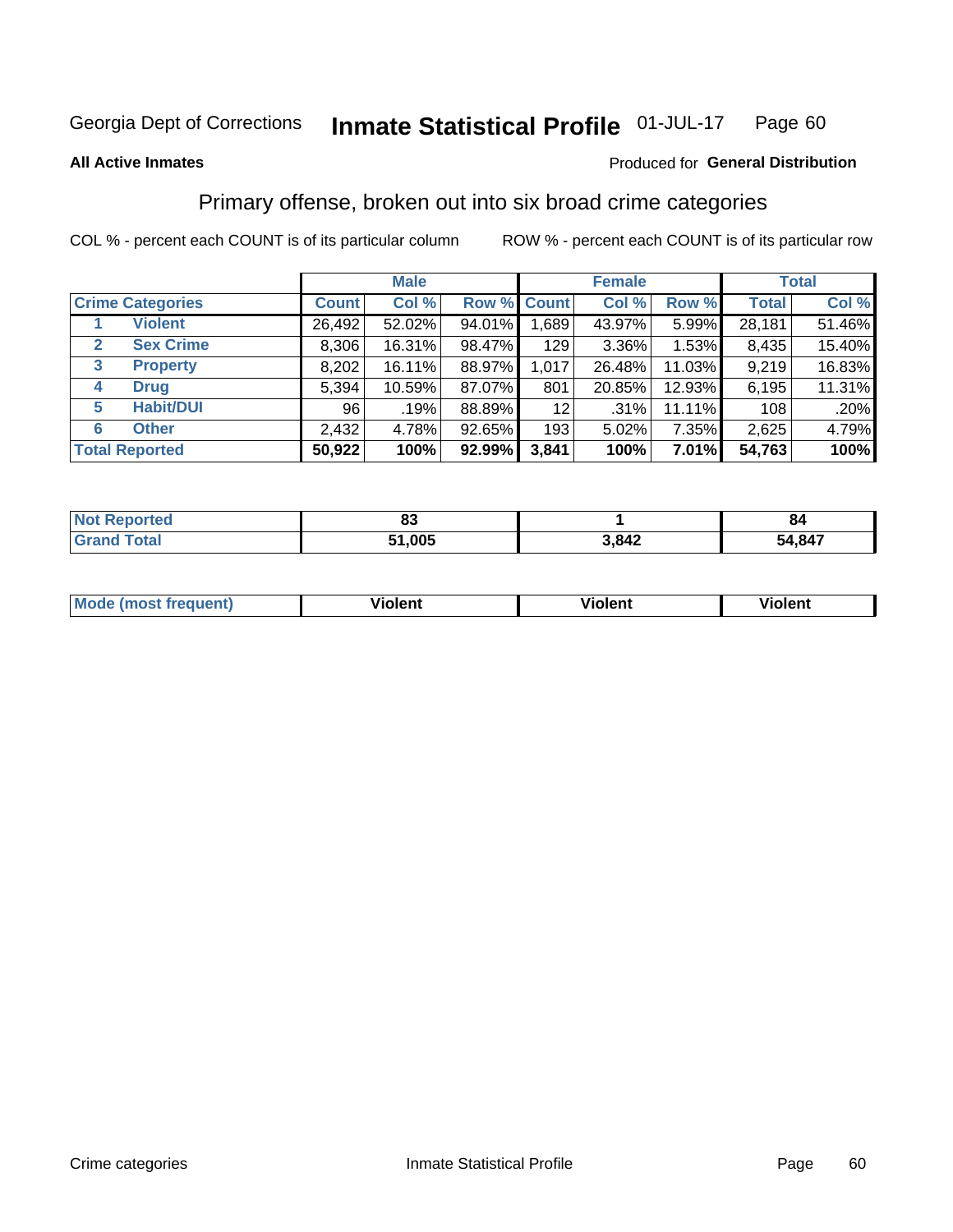#### Inmate Statistical Profile 01-JUL-17 Page 61

**All Active Inmates** 

### **Produced for General Distribution**

# Primary offense, detailed offense code

COL % - percent each COUNT is of its particular column

|                                                                  |                         | <b>Male</b> |         |                | <b>Female</b> |        |                | <b>Total</b> |
|------------------------------------------------------------------|-------------------------|-------------|---------|----------------|---------------|--------|----------------|--------------|
| <b>Primary Offense</b>                                           | <b>Count</b>            | Col %       | Row %   | <b>Count</b>   | Col %         | Row %  | <b>Total</b>   | Col %        |
| <b>Abuse Neglect Elder/Disab (2812)</b>                          | 42                      | .08%        | 61.76%  | 26             | .68%          | 38.24% | 68             | .12%         |
| Agg Aslt W Intnt To Rape (2095)                                  | 68                      | .13%        | 100.00% |                |               |        | 68             | .12%         |
| <b>Agg Sex Battery Atmpt (2099)</b>                              | 1                       | .01%        | 50.00%  | 1              | .03%          | 50.00% | $\overline{2}$ | .01%         |
| <b>Aggrav Assault (1302)</b>                                     | 5,182                   | 10.18%      | 94.48%  | 303            | 7.89%         | 5.52%  | 5,485          | 10.02%       |
| <b>Aggrav Assault Peace Ofcr</b>                                 | 316                     | .62%        | 94.89%  | 17             | .44%          | 5.11%  | 333            | .61%         |
| (1314)                                                           |                         |             |         |                |               |        |                |              |
| <b>Aggrav Battery (1305)</b><br><b>Aggrav Battery Peace Ofcr</b> | 1,346                   | 2.64%       | 93.93%  | 87             | 2.27%         | 6.07%  | 1,433          | 2.62%        |
| (1315)                                                           | 29                      | .06%        | 96.67%  | 1              | .03%          | 3.33%  | 30             | .05%         |
| <b>Aggrav Ch Molest Atmpt (2096)</b>                             | $\overline{2}$          | .01%        | 100.00% |                |               |        | $\overline{2}$ | .01%         |
| <b>Aggrav Child Molestation (2021)</b>                           | 1,249                   | 2.45%       | 98.42%  | 20             | .52%          | 1.58%  | 1,269          | 2.32%        |
| <b>Aggrav Cruelty To Animals</b>                                 | 16                      | .03%        | 94.12%  | 1              | .03%          | 5.88%  | 17             | .03%         |
| (2972)                                                           |                         |             |         |                |               |        |                |              |
| <b>Aggrav Sexual Battery (2009)</b>                              | 215                     | .42%        | 99.54%  | 1              | .03%          | .46%   | 216            | .39%         |
| <b>Aggrav Sodomy (2003)</b>                                      | 206                     | .40%        | 98.56%  | 3              | .08%          | 1.44%  | 209            | .38%         |
| <b>Aggrav Stalking (1321)</b>                                    | 314                     | .62%        | 96.91%  | 10             | .26%          | 3.09%  | 324            | .59%         |
| <b>Aggravated Assault On 65+</b><br>(1304)                       | 4                       | .01%        | 66.67%  | $\overline{2}$ | .05%          | 33.33% | 6              | .01%         |
| <b>Alter Id (1506)</b>                                           | 4                       | .01%        | 100.00% |                |               |        | 4              | .01%         |
| <b>Armed Robbery (1902)</b>                                      | 5,939                   | 11.66%      | 96.57%  | 211            | 5.49%         | 3.43%  | 6,150          | 11.23%       |
| Arson 1st Degree (1401)                                          | 61                      | .12%        | 87.14%  | 9              | .23%          | 12.86% | 70             | .13%         |
| <b>Arson 2nd Degree (1402)</b>                                   | 8                       | .02%        | 88.89%  | 1              | .03%          | 11.11% | 9              | .02%         |
| <b>Arson 3rd Degree (1403)</b>                                   | 6                       | .01%        | 85.71%  | 1              | .03%          | 14.29% | 7              | .01%         |
| <b>Arson Misc (1400)</b>                                         | 1                       | .01%        | 100.00% |                |               |        | 1              | .01%         |
| Ass W/ Int Transmit Hiv (1313)                                   | 1                       | .01%        | 50.00%  | 1              | .03%          | 50.00% | $\overline{2}$ | .01%         |
| <b>Atmpt Aggrav Assault (1303)</b>                               | 9                       | .02%        | 81.82%  | $\overline{2}$ | .05%          | 18.18% | 11             | .02%         |
| <b>Atmpt Aggrav Sodomy (2093)</b>                                | 4                       | .01%        | 100.00% |                |               |        | 4              | .01%         |
| <b>Atmpt Armed Robbery (1992)</b>                                | 98                      | .19%        | 94.23%  | 6              | .16%          | 5.77%  | 104            | .19%         |
| <b>Atmpt Burglary (1690)</b>                                     | 30                      | .06%        | 100.00% |                |               |        | 30             | .05%         |
| <b>Atmpt Child Molestation (2094)</b>                            | 40                      | .08%        | 100.00% |                |               |        | 40             | .07%         |
| <b>Atmpt Escape (2590)</b>                                       | 1                       | .01%        | 100.00% |                |               |        | 1              | .01%         |
| <b>Atmpt Kidnap (1390)</b>                                       | 1                       | .01%        | 100.00% |                |               |        | 1              | .01%         |
| <b>Atmpt Murder (1190)</b>                                       | 99                      | .19%        | 92.52%  | $\overline{8}$ | .21%          | 7.48%  | 107            | .20%         |
| Atmpt Rape (2091)                                                | 45                      | .09%        | 97.83%  | 1              | .03%          | 2.17%  | 46             | .08%         |
| <b>Atmpt Robbery (1991)</b>                                      | 43                      | .08%        | 95.56%  | $\overline{2}$ | .05%          | 4.44%  | 45             | .08%         |
| <b>Atmpt Sodomy (2092)</b>                                       | 3                       | .01%        | 100.00% |                |               |        | $\mathfrak{S}$ | .01%         |
| <b>Atmpt Theft By Taking (1812)</b>                              | $\overline{\mathbf{4}}$ | .01%        | 100.00% |                |               |        | 4              | .01%         |
| <b>Atmpt Viol Substance Act (4090)</b>                           | 18                      | .04%        | 85.71%  | 3              | .08%          | 14.29% | 21             | .04%         |
| <b>Att/Consprcy Commt C/S/Of</b>                                 | 45                      | .09%        | 86.54%  | $\overline{7}$ | .18%          | 13.46% | 52             | .09%         |
| (4134)                                                           |                         |             |         |                |               |        |                |              |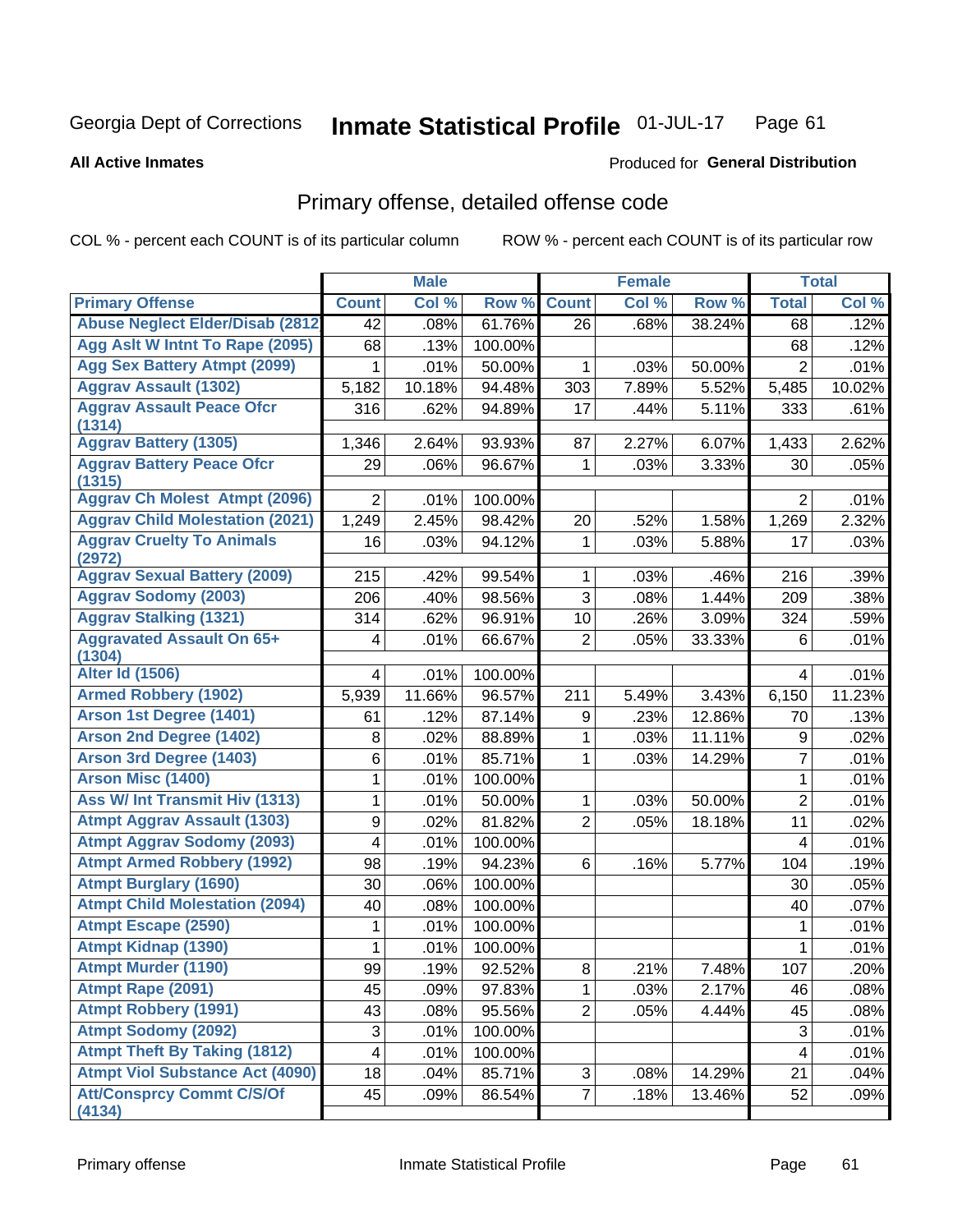#### Inmate Statistical Profile 01-JUL-17 Page 62

### **All Active Inmates**

## **Produced for General Distribution**

# Primary offense, detailed offense code

COL % - percent each COUNT is of its particular column

|                                            |                         | <b>Male</b> |         |                | <b>Female</b> |         |                | <b>Total</b> |
|--------------------------------------------|-------------------------|-------------|---------|----------------|---------------|---------|----------------|--------------|
| <b>Primary Offense</b>                     | <b>Count</b>            | Col %       | Row %   | <b>Count</b>   | Col %         | Row %   | <b>Total</b>   | Col %        |
| <b>Bad Checks (1704)</b>                   | 2                       | .01%        | 66.67%  | 1.             | .03%          | 33.33%  | $\overline{3}$ | .01%         |
| Bail Jumping (2511)                        | 3                       | .01%        | 60.00%  | $\overline{2}$ | .05%          | 40.00%  | 5              | .01%         |
| <b>Bigamy (2007)</b>                       | 1                       | .01%        | 100.00% |                |               |         | 1              | .01%         |
| <b>Bribery Govt Officer (2301)</b>         | 1                       | .01%        | 50.00%  | 1              | .03%          | 50.00%  | $\overline{2}$ | .01%         |
| Burg 1st Aft 6/30/12 (1611)                | 1,858                   | 3.65%       | 93.51%  | 129            | 3.36%         | 6.49%   | 1,987          | 3.63%        |
| Burg 2nd Aft 6/30/12 (1612)                | 642                     | 1.26%       | 94.97%  | 34             | .89%          | 5.03%   | 676            | 1.23%        |
| Burg Bef 7/1/12 (1601)                     | 2,770                   | 5.44%       | 96.68%  | 95             | 2.47%         | 3.32%   | 2,865          | 5.23%        |
| <b>Carjacking Attempted (1912)</b>         | 1                       | .01%        | 100.00% |                |               |         | 1              | .01%         |
| <b>Carry Weapon At School (2915)</b>       | $\overline{2}$          | .01%        | 66.67%  | 1              | .03%          | 33.33%  | 3              | .01%         |
| <b>Child Molestation (2019)</b>            | 2,626                   | 5.16%       | 98.06%  | 52             | 1.35%         | 1.94%   | 2,678          | 4.89%        |
| <b>Chop Shop Violation (5003)</b>          | $\overline{2}$          | .01%        | 100.00% |                |               |         | $\overline{2}$ | .01%         |
| <b>Cnspire Traffic Cntrl Sub (4130)</b>    | 6                       | .01%        | 85.71%  | 1              | .03%          | 14.29%  | 7              | .01%         |
| <b>Computer Pornography (1760)</b>         | 75                      | .15%        | 98.68%  | 1              | .03%          | 1.32%   | 76             | .14%         |
| <b>Computer Theft (1761)</b>               | $\overline{2}$          | .01%        | 33.33%  | 4              | .10%          | 66.67%  | 6              | .01%         |
| <b>Computer Trespass (1762)</b>            |                         |             |         | $\overline{2}$ | .05%          | 100.00% | $\overline{2}$ | .01%         |
| <b>Conceal Death Of Another (1125)</b>     | 16                      | .03%        | 66.67%  | 8              | .21%          | 33.33%  | 24             | .04%         |
| <b>Conspiracy (9901)</b>                   | 27                      | .05%        | 79.41%  | 7              | .18%          | 20.59%  | 34             | .06%         |
| <b>Convsn Paymnts Real Propy</b><br>(1811) | $\overline{\mathbf{c}}$ | .01%        | 100.00% |                |               |         | $\overline{c}$ | .01%         |
| Crmnl Atmpt (9905)                         | 1                       | .01%        | 100.00% |                |               |         | 1              | .01%         |
| <b>Crmnl Damage 1st Degree (1501)</b>      | 31                      | .06%        | 91.18%  | 3              | .08%          | 8.82%   | 34             | .06%         |
| <b>Crmnl Damage 2nd Degree</b><br>(1502)   | 68                      | .13%        | 86.08%  | 11             | .29%          | 13.92%  | 79             | .14%         |
| <b>Crmnl Interfere Govt Prop (2613)</b>    | 13                      | .03%        | 86.67%  | $\overline{2}$ | .05%          | 13.33%  | 15             | .03%         |
| <b>Crmnl Trespassing (9912)</b>            | 1                       | .01%        | 100.00% |                |               |         | 1              | .01%         |
| <b>Cruelty To Animals (2971)</b>           | 1                       | .01%        | 100.00% |                |               |         | 1              | .01%         |
| <b>Cruelty To Children (2801)</b>          | 285                     | .56%        | 72.89%  | 106            | 2.76%         | 27.11%  | 391            | .71%         |
| <b>Cruelty To Elder Person (2811)</b>      | 22                      | .04%        | 61.11%  | 14             | .36%          | 38.89%  | 36             | .07%         |
| <b>Defrauding State (2307)</b>             | 1                       | .01%        | 50.00%  | 1              | .03%          | 50.00%  | $\overline{2}$ | .01%         |
| Dogfighting (2718)                         | 1                       | .01%        | 100.00% |                |               |         | 1              | .01%         |
| Drv W/ Improp Veh Reg (7013)               | 1                       | .01%        | 100.00% |                |               |         | 1              | .01%         |
| <b>Drv W/Susp License (7011)</b>           | 1                       | .01%        | 100.00% |                |               |         | 1              | .01%         |
| <b>Drvng Habtl Violator (5004)</b>         | 8                       | .02%        | 100.00% |                |               |         | 8              | .01%         |
| <b>Entering Vehicle (1880)</b>             | 121                     | .24%        | 98.37%  | $\overline{2}$ | .05%          | 1.63%   | 123            | .22%         |
| <b>Entice Child Attempted (2090)</b>       | 3                       | .01%        | 100.00% |                |               |         | 3              | .01%         |
| <b>Enticing Child-Indec Purp (2020)</b>    | 77                      | .15%        | 91.67%  | $\overline{7}$ | .18%          | 8.33%   | 84             | .15%         |
| <b>Escape (2501)</b>                       | 21                      | .04%        | 80.77%  | 5              | .13%          | 19.23%  | 26             | .05%         |
| <b>False Certificates (2311)</b>           | $\overline{\mathbf{4}}$ | .01%        | 100.00% |                |               |         | 4              | .01%         |
| <b>False Imprisonment (1308)</b>           | 190                     | .37%        | 96.45%  | $\overline{7}$ | .18%          | 3.55%   | 197            | .36%         |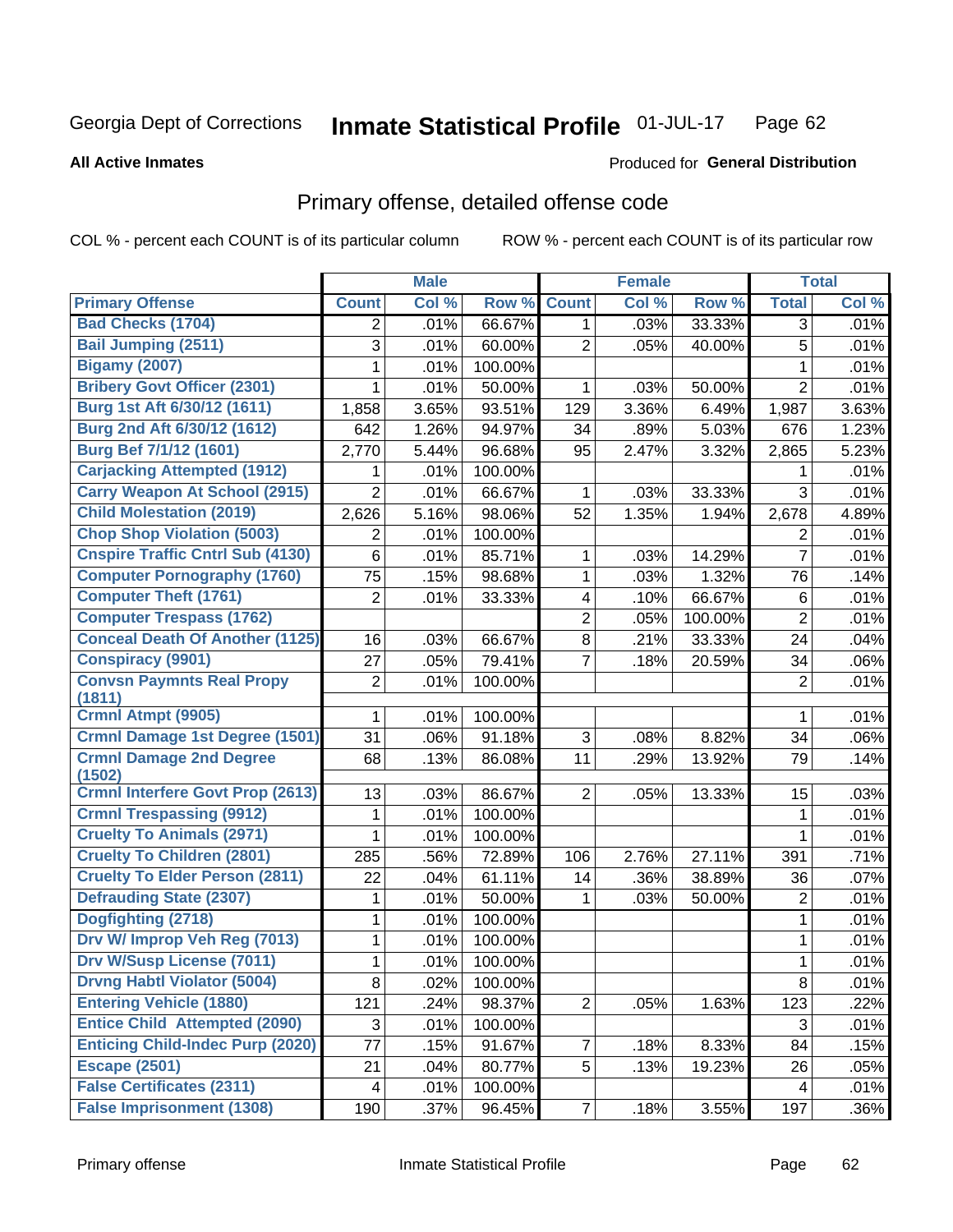#### Inmate Statistical Profile 01-JUL-17 Page 63

**All Active Inmates** 

### **Produced for General Distribution**

## Primary offense, detailed offense code

COL % - percent each COUNT is of its particular column

|                                                  |                         | <b>Male</b> |         |                | <b>Female</b> |         |                | <b>Total</b> |
|--------------------------------------------------|-------------------------|-------------|---------|----------------|---------------|---------|----------------|--------------|
| <b>Primary Offense</b>                           | <b>Count</b>            | Col %       | Row %   | <b>Count</b>   | Col %         | Row %   | <b>Total</b>   | Col %        |
| <b>False Statements Govt (2408)</b>              | 28                      | .05%        | 80.00%  | $\overline{7}$ | .18%          | 20.00%  | 35             | $.06\%$      |
| <b>False Swearing (2402)</b>                     | 4                       | .01%        | 100.00% |                |               |         | 4              | .01%         |
| <b>False Swearng Writtn Stmt</b>                 |                         |             |         | $\overline{2}$ | .05%          | 100.00% | $\overline{2}$ | .01%         |
| (2205)                                           |                         |             |         |                |               |         |                |              |
| <b>Family Violence Battery (1301)</b>            | 176                     | .35%        | 97.78%  | $\overline{4}$ | .10%          | 2.22%   | 180            | .33%         |
| Feticide (1121)                                  | 1                       | .01%        | 100.00% |                |               |         | 1              | .01%         |
| <b>Feticide By Vehicle (1118)</b>                | 3                       | .01%        | 100.00% |                |               |         | $\mathfrak{S}$ | .01%         |
| <b>Financial Identity Fraud (1756)</b>           | 53                      | .10%        | 57.61%  | 39             | 1.02%         | 42.39%  | 92             | .17%         |
| <b>Fleeing/Eluding Police (2316)</b>             | 413                     | .81%        | 95.82%  | 18             | .47%          | 4.18%   | 431            | .79%         |
| Forg 1st Aft 6/30/12 (1711)                      | 101                     | .20%        | 70.14%  | 43             | 1.12%         | 29.86%  | 144            | .26%         |
| Forg 1st Bef 7/1/12 (1701)                       | 291                     | .57%        | 70.29%  | 123            | 3.20%         | 29.71%  | 414            | .76%         |
| Forg 2nd Aft 6/30/12 (1712)                      | 22                      | .04%        | 62.86%  | 13             | .34%          | 37.14%  | 35             | .06%         |
| Forg 2nd Bef 7/1/12 (1702)                       | 11                      | .02%        | 100.00% |                |               |         | 11             | .02%         |
| Forg 3rd Aft 6/30/12 (1713)                      | 56                      | .11%        | 73.68%  | 20             | .52%          | 26.32%  | 76             | .14%         |
| Forg 4th Aft 6/30/12 (1714)                      | 9                       | .02%        | 47.37%  | 10             | .26%          | 52.63%  | 19             | .03%         |
| <b>Forgery Credit Card (1752)</b>                | 7                       | .01%        | 100.00% |                |               |         | $\overline{7}$ | .01%         |
| <b>Fraudulent Access Compute</b>                 | 5                       | .01%        | 100.00% |                |               |         | 5              | .01%         |
| (1796)                                           |                         |             |         |                |               |         |                |              |
| <b>Fraudulent Checks (1750)</b>                  | 1                       | .01%        | 25.00%  | 3              | .08%          | 75.00%  | 4              | .01%         |
| <b>Fraudulent Credit Card (1753)</b>             | 57                      | .11%        | 69.51%  | 25             | .65%          | 30.49%  | 82             | .15%         |
| <b>Gang Participation (9914)</b>                 | 26                      | .05%        | 100.00% |                |               |         | 26             | .05%         |
| <b>Guard Line W/Weapon/Drugs</b>                 | 21                      | .04%        | 75.00%  | $\overline{7}$ | .18%          | 25.00%  | 28             | .05%         |
| (2963)<br><b>Habit Traf Viol/Impaired (5005)</b> |                         |             |         |                |               |         |                |              |
| <b>Habit Traf Viol/Other (5006)</b>              | 5                       | .01%        | 83.33%  | 1              | .03%          | 16.67%  | 6              | .01%         |
| <b>Harbor/Conceal Sex Offndr</b>                 | 7                       | .01%        | 100.00% |                |               |         | 7              | .01%         |
| (2027)                                           |                         |             |         | 1              | .03%          | 100.00% | $\mathbf{1}$   | .01%         |
| <b>Hijacking Motor Vehicle (1911)</b>            | 35                      | .07%        | 97.22%  | 1              | .03%          | 2.78%   | 36             | .07%         |
| <b>Hindering Appreh Or Pun (2503)</b>            | 3                       | .01%        | 60.00%  | $\overline{2}$ | .05%          | 40.00%  | 5              | .01%         |
| Hit-Run W/Injury/Fatality (5007)                 | 29                      | .06%        | 82.86%  | 6              | .16%          | 17.14%  | 35             | .06%         |
| Home Invasion 1st Degree (7007)                  | $\,6$                   | .01%        | 100.00% |                |               |         | 6              | .01%         |
| <b>Homicide By Vessel (1124)</b>                 | 56                      | .11%        | 87.50%  | 8              | .21%          | 12.50%  | 64             | .12%         |
| <b>Illegal Attm To Obt Drugs (4011)</b>          | $\overline{\mathbf{c}}$ | .01%        | 40.00%  | $\overline{3}$ | .08%          | 60.00%  | 5              | .01%         |
| <b>Impersonating Officer (2405)</b>              | $\overline{2}$          | .01%        | 50.00%  | $\overline{2}$ | .05%          | 50.00%  | 4              | .01%         |
| <b>Impersonation (2404)</b>                      | $\overline{2}$          | .01%        | 100.00% |                |               |         | $\overline{2}$ | .01%         |
| <b>Incest (2006)</b>                             | 206                     | .40%        | 99.52%  | $\mathbf{1}$   | .03%          | .48%    | 207            | .38%         |
| <b>Incest Atmpt (2098)</b>                       | 1                       | .01%        | 100.00% |                |               |         | 1              | .01%         |
| <b>Inciting To Insurrection (2203)</b>           |                         |             |         |                |               |         |                |              |
|                                                  | 3                       | .01%        | 100.00% |                |               |         | $\mathfrak{S}$ | .01%         |
| <b>Influencing Witness (2313)</b>                | $\bf 8$                 | .02%        | 88.89%  | $\mathbf{1}$   | .03%          | 11.11%  | 9              | .02%         |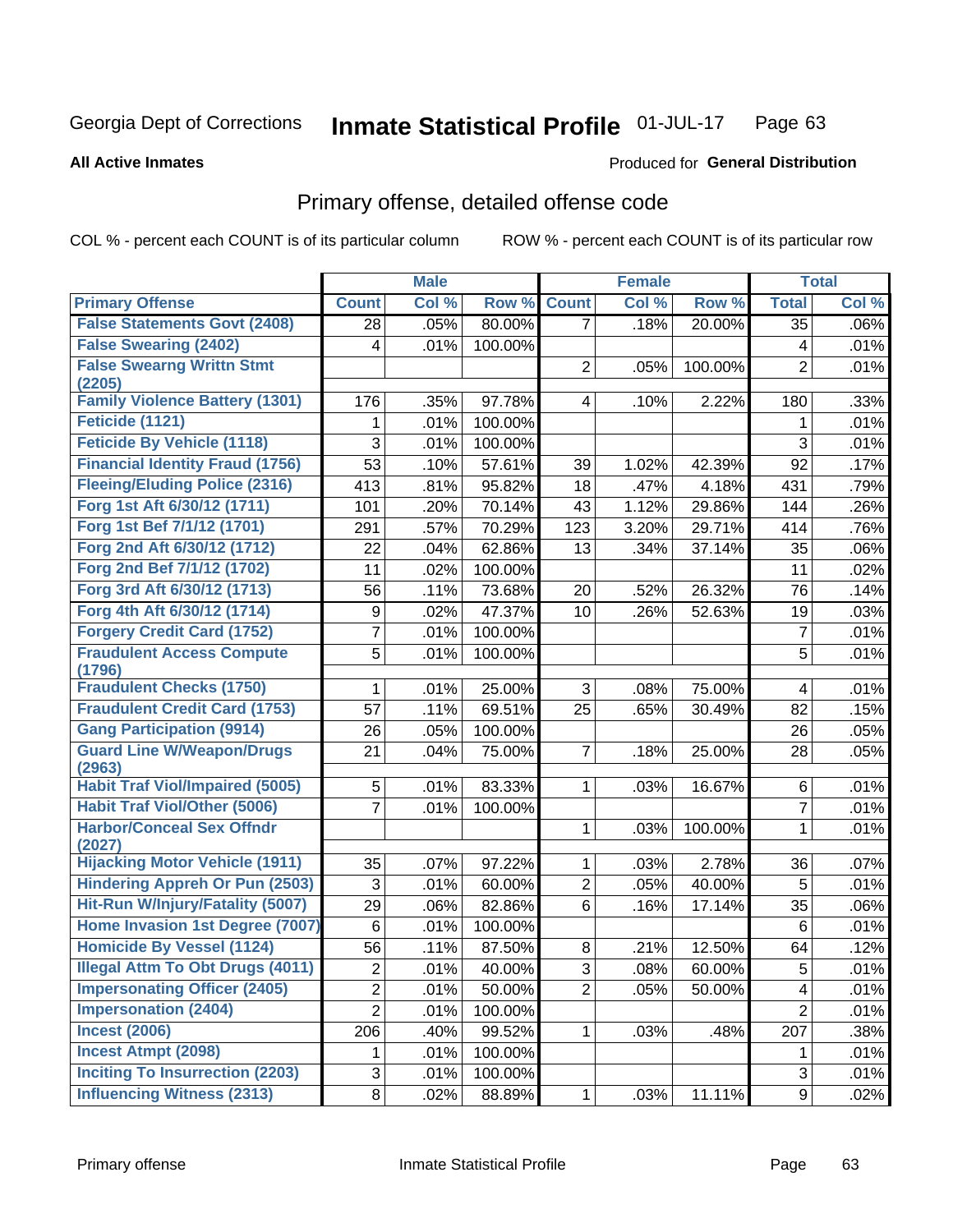#### Inmate Statistical Profile 01-JUL-17 Page 64

**All Active Inmates** 

### **Produced for General Distribution**

# Primary offense, detailed offense code

COL % - percent each COUNT is of its particular column

|                                            |                         | <b>Male</b> |         |                | <b>Female</b> |        |                         | <b>Total</b> |
|--------------------------------------------|-------------------------|-------------|---------|----------------|---------------|--------|-------------------------|--------------|
| <b>Primary Offense</b>                     | <b>Count</b>            | Col %       | Row %   | <b>Count</b>   | Col %         | Row %  | <b>Total</b>            | Col %        |
| <b>Injury By Vehicle (1318)</b>            | 88                      | .17%        | 80.73%  | 21             | .55%          | 19.27% | 109                     | .20%         |
| <b>Insurrection (2202)</b>                 | 4                       | .01%        | 100.00% |                |               |        | 4                       | .01%         |
| <b>Interference With Custody (1312)</b>    | 11                      | .02%        | 91.67%  | 1              | .03%          | 8.33%  | 12                      | .02%         |
| <b>Involuntary Manslaughter (1103)</b>     | 174                     | .34%        | 84.88%  | 31             | .81%          | 15.12% | 205                     | .37%         |
| Kidnapping (1311)                          | 1,473                   | 2.89%       | 97.42%  | 39             | 1.02%         | 2.58%  | 1,512                   | 2.76%        |
| <b>Livestock Theft (1817)</b>              | 4                       | .01%        | 100.00% |                |               |        | 4                       | .01%         |
| <b>Lottery Violation (2730)</b>            | 1                       | .01%        | 100.00% |                |               |        | 1                       | .01%         |
| Manf Methamph 200-399 Gm<br>(4144)         | 8                       | .02%        | 88.89%  | $\mathbf 1$    | .03%          | 11.11% | 9                       | .02%         |
| Manf Methamph 28-199 Gm<br>(4143)          | 17                      | .03%        | 77.27%  | 5              | .13%          | 22.73% | 22                      | .04%         |
| <b>Manf Methamph Unspec Amt</b><br>(4147)  | 117                     | .23%        | 90.70%  | 12             | .31%          | 9.30%  | 129                     | .24%         |
| <b>Manufac Marijuana (7012)</b>            | 6                       | .01%        | 100.00% |                |               |        | 6                       | .01%         |
| <b>Manufact Meth Near Child (2803)</b>     | 12                      | .02%        | 85.71%  | 2              | .05%          | 14.29% | 14                      | .03%         |
| <b>Misc Assault/Battery (1300)</b>         | 13                      | .03%        | 100.00% |                |               |        | 13                      | .02%         |
| <b>Misc Correctionl Inst Off (6200)</b>    | 4                       | .01%        | 80.00%  | 1              | .03%          | 20.00% | 5                       | .01%         |
| <b>Misc Drugs Trafficking (4100)</b>       | 11                      | .02%        | 100.00% |                |               |        | 11                      | .02%         |
| <b>Misc Forgery (1700)</b>                 | 3                       | .01%        | 75.00%  | 1              | .03%          | 25.00% | 4                       | .01%         |
| <b>Misc Fraud (1799)</b>                   | 10                      | .02%        | 58.82%  | 7              | .18%          | 41.18% | 17                      | .03%         |
| <b>Misc Homicide Offense (1100)</b>        | 9                       | .02%        | 90.00%  | 1              | .03%          | 10.00% | 10                      | .02%         |
| <b>Misc Invasion Of Privacy (3000)</b>     | 6                       | .01%        | 100.00% |                |               |        | 6                       | .01%         |
| <b>Misc Obscenity (2100)</b>               | $\overline{2}$          | .01%        | 100.00% |                |               |        | $\overline{2}$          | .01%         |
| <b>Misc Public Order (2200)</b>            | 1                       | .01%        | 100.00% |                |               |        | 1                       | .01%         |
| <b>Misc Sexual Offense (2000)</b>          | 19                      | .04%        | 95.00%  | 1              | .03%          | 5.00%  | 20                      | .04%         |
| <b>Misc Weapon/Explosive Off</b><br>(2900) | 3                       | .01%        | 100.00% |                |               |        | 3                       | .01%         |
| <b>Murder (1101)</b>                       | 5,944                   | 11.67%      | 93.80%  | 393            | 10.23%        | 6.20%  | 6,337                   | 11.57%       |
| <b>Murder Conspire To Commit</b><br>(1191) | 13                      | .03%        | 100.00% |                |               |        | 13                      | .02%         |
| <b>Mutiny In Penal Inst (2507)</b>         | 7                       | .01%        | 100.00% |                |               |        | 7                       | .01%         |
| Necrophilia (2022)                         | 1                       | .01%        | 100.00% |                |               |        | 1                       | .01%         |
| <b>Obstr Of Law Enf Officer (2314)</b>     | 409                     | .80%        | 89.89%  | 46             | 1.20%         | 10.11% | 455                     | .83%         |
| <b>Pandering By Compulsion (2017)</b>      | 1                       | .01%        | 100.00% |                |               |        | $\mathbf 1$             | .01%         |
| Peeping Tom (3002)                         | 22                      | .04%        | 100.00% |                |               |        | 22                      | .04%         |
| <b>Perjury (2401)</b>                      | $\overline{\mathbf{4}}$ | .01%        | 66.67%  | $\overline{2}$ | .05%          | 33.33% | 6                       | .01%         |
| Pimping A Minor Under 18 (2016)            | 10                      | .02%        | 83.33%  | $\overline{2}$ | .05%          | 16.67% | 12                      | .02%         |
| Poss Alprazolam (7003)                     | 4                       | .01%        | 100.00% |                |               |        | $\overline{\mathbf{4}}$ | .01%         |
| Poss By Inm Proh Items (7015)              | 3                       | .01%        | 100.00% |                |               |        | 3                       | .01%         |
| <b>Poss Contraband Articles (5171)</b>     | $\overline{5}$          | .01%        | 100.00% |                |               |        | 5                       | .01%         |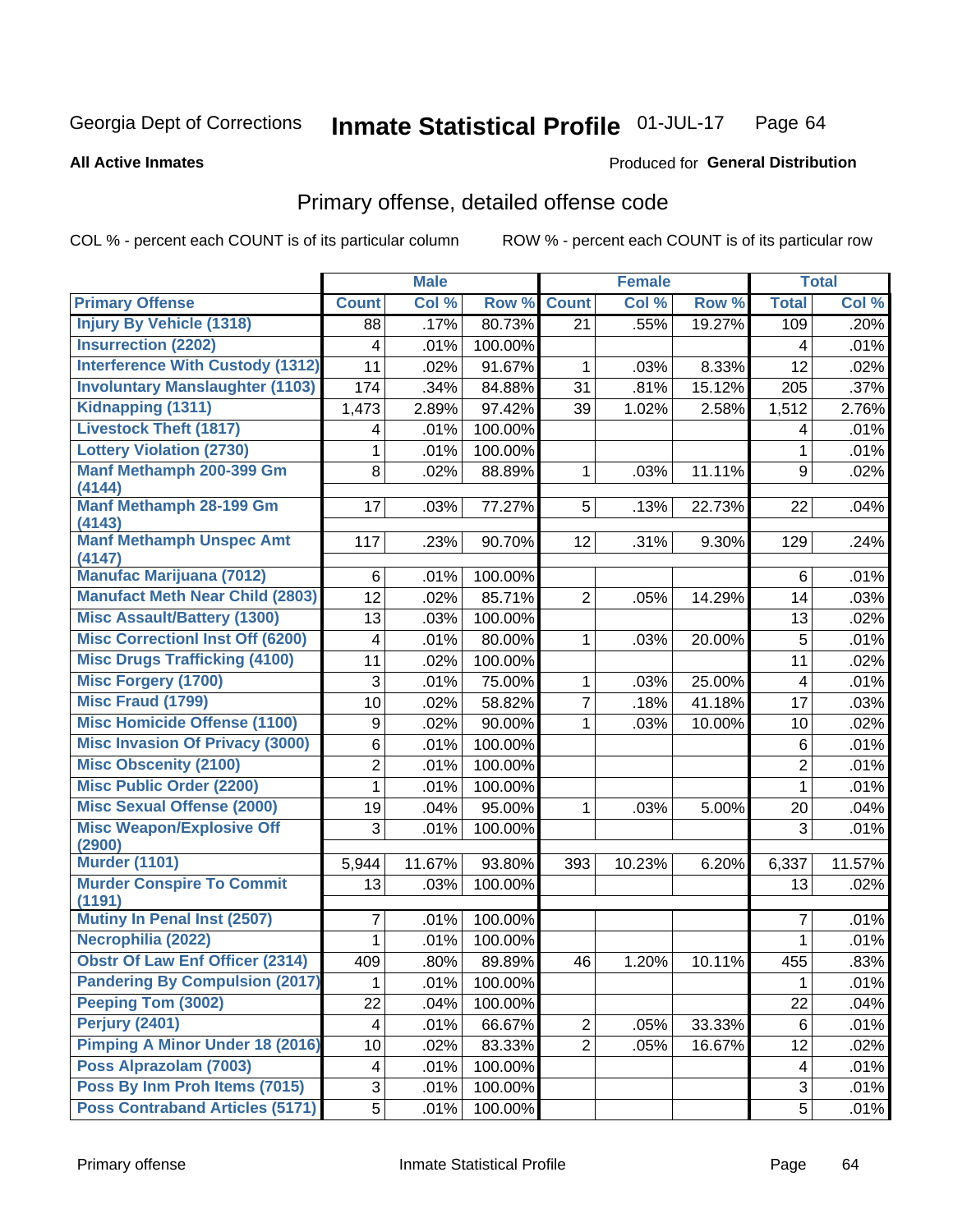#### Inmate Statistical Profile 01-JUL-17 Page 65

### **All Active Inmates**

## **Produced for General Distribution**

# Primary offense, detailed offense code

COL % - percent each COUNT is of its particular column

|                                            |                | <b>Male</b> |                  |                | <b>Female</b> |         |                | <b>Total</b> |
|--------------------------------------------|----------------|-------------|------------------|----------------|---------------|---------|----------------|--------------|
| <b>Primary Offense</b>                     | <b>Count</b>   | Col %       | Row %            | <b>Count</b>   | Col %         | Row %   | <b>Total</b>   | Col %        |
| <b>Poss Dep Stim Cntrf Drugs</b>           | 80             | .16%        | 71.43%           | 32             | .83%          | 28.57%  | 112            | .20%         |
| (4007)<br>Poss Drug Related Matrl (4016)   | 28             | .05%        |                  | 5              |               | 15.15%  | 33             | .06%         |
| Poss Ephedrine (4030)                      |                |             | 84.85%<br>33.33% | $\overline{2}$ | .13%          |         | 3              |              |
| Poss Firearm 1st Offender (2913)           | 1              | .01%        |                  | 3              | .05%          | 66.67%  |                | .01%         |
| <b>Poss Firearm Convct Felon</b>           | 93             | .18%        | 96.88%           |                | .08%          | 3.13%   | 96             | .18%         |
| (2914)                                     | 1,099          | 2.16%       | 97.08%           | 33             | .86%          | 2.92%   | 1,132          | 2.07%        |
| Poss Hydrocodone (7004)                    | 4              | .01%        | 66.67%           | $\overline{2}$ | .05%          | 33.33%  | 6              | .01%         |
| <b>Poss Knife During Crime (2911)</b>      | $\overline{c}$ | .01%        | 100.00%          |                |               |         | $\overline{c}$ | .01%         |
| Poss Mda/Extsy (4033)                      | 3              | .01%        | 100.00%          |                |               |         | $\overline{3}$ | .01%         |
| Poss Methamphetamine (4031)                | 451            | .89%        | 78.03%           | 127            | 3.31%         | 21.97%  | 578            | 1.06%        |
| <b>Poss Narcotics Opiates (4006)</b>       | 60             | .12%        | 72.29%           | 23             | .60%          | 27.71%  | 83             | .15%         |
| <b>Poss Of Certain Weapons (2912)</b>      | 27             | .05%        | 100.00%          |                |               |         | 27             | .05%         |
| Poss Of Cocaine (4022)                     | 409            | .80%        | 91.70%           | 37             | .96%          | 8.30%   | 446            | .81%         |
| <b>Poss Of Firearm Dur Crime</b><br>(2910) | 766            | 1.50%       | 95.99%           | 32             | .83%          | 4.01%   | 798            | 1.46%        |
| <b>Poss Of Lsd (4008)</b>                  | 1              | .01%        | 100.00%          |                |               |         | 1              | .01%         |
| Poss Of Marijuana (4009)                   | 77             | .15%        | 95.06%           | 4              | .10%          | 4.94%   | 81             | .15%         |
| <b>Poss Tools Commit Crime (1602)</b>      | 23             | .05%        | 100.00%          |                |               |         | 23             | .04%         |
| Poss W Int Dis Other Drug (4053)           | 121            | .24%        | 87.05%           | 18             | .47%          | 12.95%  | 139            | .25%         |
| <b>Poss W Int Dist Cocaine (4050)</b>      | 327            | .64%        | 95.06%           | 17             | .44%          | 4.94%   | 344            | .63%         |
| Poss W Int Dist Marijuana (4051)           | 620            | 1.22%       | 93.37%           | 44             | 1.15%         | 6.63%   | 664            | 1.21%        |
| Poss W Int Dist Meth (4052)                | 436            | .86%        | 80.44%           | 106            | 2.76%         | 19.56%  | 542            | .99%         |
| <b>Poss Wpn Drugs By Prisnr</b>            | 50             | .10%        | 83.33%           | 10             | .26%          | 16.67%  | 60             | .11%         |
| (2965)                                     |                |             |                  |                |               |         |                |              |
| <b>Racketeering (3404)</b>                 | 90             | .18%        | 72.00%           | 35             | .91%          | 28.00%  | 125            | .23%         |
| <b>Rape (2001)</b>                         | 1,781          | 3.50%       | 99.50%           | 9              | .23%          | .50%    | 1,790          | 3.27%        |
| <b>Reck Cond Infected Person</b><br>(1317) | 13             | .03%        | 92.86%           | 1              | .03%          | 7.14%   | 14             | .03%         |
| <b>Reckless Abandonment (1120)</b>         | 1              | .01%        | 100.00%          |                |               |         | 1              | .01%         |
| <b>Recv Gds Srvs Fraud Obtnd</b><br>(1755) | 1              | .01%        | 100.00%          |                |               |         | 1              | .01%         |
| <b>Removal Baggage Cargo Etc</b><br>(2761) |                |             |                  | 1              | .03%          | 100.00% | 1              | .01%         |
| <b>Robbery (1901)</b>                      | 1,359          | 2.67%       | 93.34%           | 97             | 2.53%         | 6.66%   | 1,456          | 2.66%        |
| <b>Robbery By Force (1903)</b>             | 257            | .50%        | 95.54%           | 12             | .31%          | 4.46%   | 269            | .49%         |
| <b>Robbery By Intimidation (1904)</b>      | 269            | .53%        | 92.44%           | 22             | .57%          | 7.56%   | 291            | .53%         |
| <b>Robbery By Sudden Snatch</b>            | 131            | .26%        | 93.57%           | 9              | .23%          | 6.43%   | 140            | .26%         |
| (1905)                                     |                |             |                  |                |               |         |                |              |
| S/D Cocaine (4021)                         | 451            | .89%        | 94.15%           | 28             | .73%          | 5.85%   | 479            | .87%         |
| S/D Cont Sub Public (4017)                 | 29             | .06%        | 100.00%          |                |               |         | 29             | .05%         |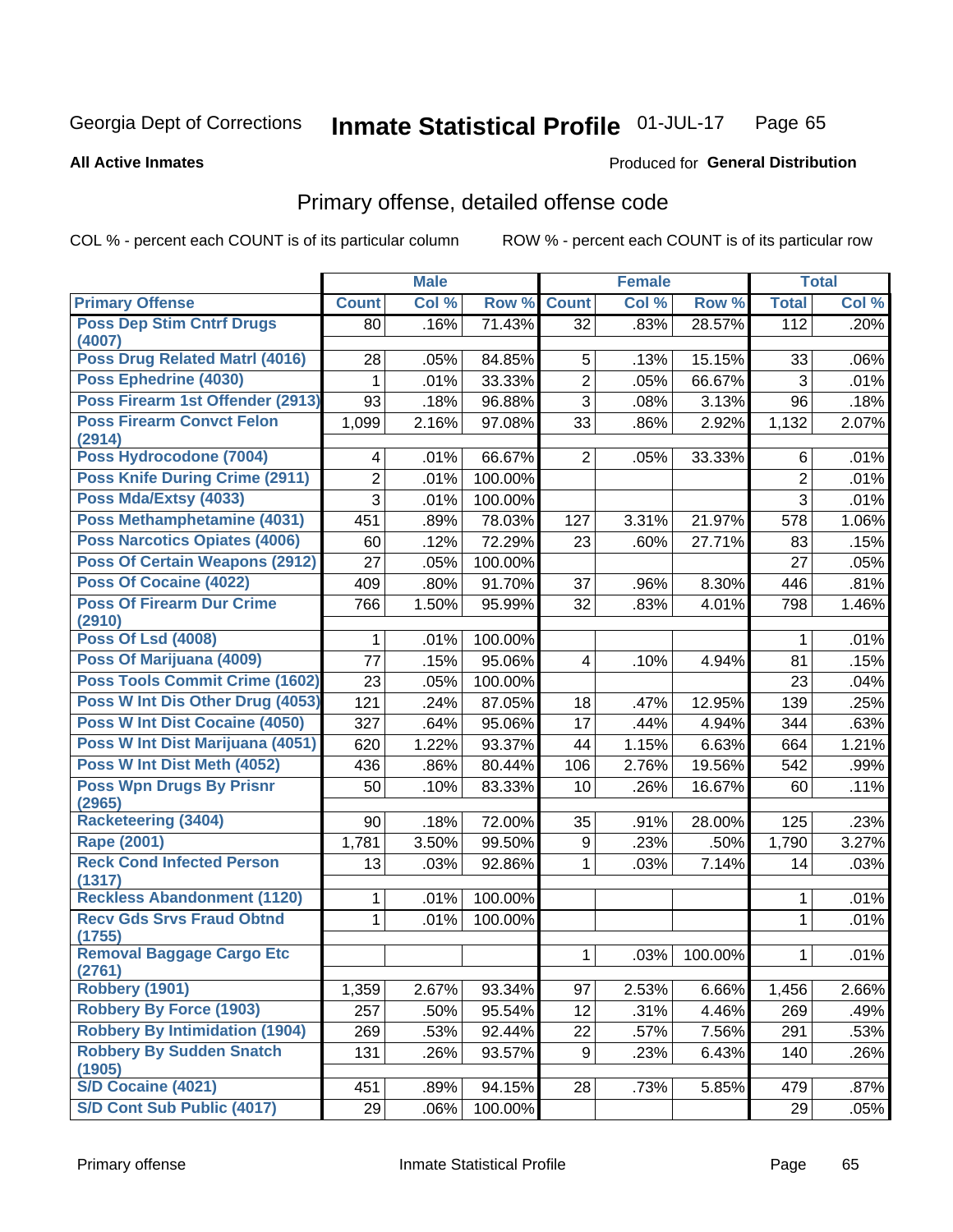#### Inmate Statistical Profile 01-JUL-17 Page 66

### **All Active Inmates**

## **Produced for General Distribution**

# Primary offense, detailed offense code

COL % - percent each COUNT is of its particular column

|                                            |                | <b>Male</b> |         |                | <b>Female</b> |         |                | <b>Total</b> |
|--------------------------------------------|----------------|-------------|---------|----------------|---------------|---------|----------------|--------------|
| <b>Primary Offense</b>                     | <b>Count</b>   | Col %       | Row %   | <b>Count</b>   | Col %         | Row %   | <b>Total</b>   | Col %        |
| S/D Cont Sub School (4018)                 | 28             | .05%        | 87.50%  | 4              | .10%          | 12.50%  | 32             | .06%         |
| S/D Dep Stim Cntrf Drugs (4002)            | 58             | .11%        | 81.69%  | 13             | .34%          | 18.31%  | 71             | .13%         |
| <b>S/D Narcotics Opiates (4001)</b>        | 17             | .03%        | 85.00%  | 3              | .08%          | 15.00%  | 20             | .04%         |
| S/D Of Marijuana (4004)                    | 239            | .47%        | 95.22%  | 12             | .31%          | 4.78%   | 251            | .46%         |
| Sale Mda/Extsy (4034)                      | 5              | .01%        | 100.00% |                |               |         | 5              | .01%         |
| Sale Methamphetamine (4032)                | 240            | .47%        | 81.36%  | 55             | 1.43%         | 18.64%  | 295            | .54%         |
| <b>Sex Exploitation Child (2843)</b>       | 194            | .38%        | 99.49%  | 1              | .03%          | .51%    | 195            | .36%         |
| <b>Sex Offender Fail Registr (2026)</b>    | 480            | .94%        | 98.97%  | 5              | .13%          | 1.03%   | 485            | .89%         |
| <b>Sex Offender Fail To Move (2028)</b>    | 3              | .01%        | 100.00% |                |               |         | 3              | .01%         |
| Sexl/Asslt/Agn/Pers/Cstdy (2023)           | 15             | .03%        | 100.00% |                |               |         | 15             | .03%         |
| <b>Sexual Aslt By Therapist (2024)</b>     |                |             |         | 1              | .03%          | 100.00% | 1              | .01%         |
| <b>Sexual Battery (2011)</b>               | 178            | .35%        | 99.44%  | 1              | .03%          | .56%    | 179            | .33%         |
| <b>Simple Battery (1316)</b>               | 12             | .02%        | 100.00% |                |               |         | 12             | .02%         |
| <b>Sodomy (2002)</b>                       | 13             | .03%        | 100.00% |                |               |         | 13             | .02%         |
| <b>Solicit Sodomy From Minor</b><br>(2025) | 5              | .01%        | 100.00% |                |               |         | 5              | .01%         |
| <b>Solicit/Accepting Bribe (2712)</b>      | 1              | .01%        | 100.00% |                |               |         | 1              | .01%         |
| <b>Stalking (1320)</b>                     | 5              | .01%        | 100.00% |                |               |         | 5              | .01%         |
| <b>Statutory Rape (2018)</b>               | 758            | 1.49%       | 97.30%  | 21             | .55%          | 2.70%   | 779            | 1.42%        |
| <b>Tampering With Evidence (2315)</b>      | 10             | .02%        | 71.43%  | 4              | .10%          | 28.57%  | 14             | .03%         |
| <b>Terrorist Threats &amp; Acts (1307)</b> | 367            | .72%        | 93.86%  | 24             | .62%          | 6.14%   | 391            | .71%         |
| <b>Theft Bring Prop In State (1815)</b>    | 4              | .01%        | 100.00% |                |               |         | 4              | .01%         |
| <b>Theft By Conversion (1808)</b>          | 15             | .03%        | 71.43%  | 6              | .16%          | 28.57%  | 21             | .04%         |
| <b>Theft By Deception (1803)</b>           | 24             | .05%        | 68.57%  | 11             | .29%          | 31.43%  | 35             | .06%         |
| <b>Theft By Extortion (1804)</b>           | 1              | .01%        | 33.33%  | $\overline{2}$ | .05%          | 66.67%  | 3              | .01%         |
| <b>Theft By Rec Stolen Prop (1806)</b>     | 536            | 1.05%       | 89.78%  | 61             | 1.59%         | 10.22%  | 597            | 1.09%        |
| <b>Theft By Shoplifting (1821)</b>         | 441            | .87%        | 72.06%  | 171            | 4.45%         | 27.94%  | 612            | 1.12%        |
| <b>Theft By Taking (1802)</b>              | 711            | 1.40%       | 83.35%  | 142            | 3.70%         | 16.65%  | 853            | 1.56%        |
| <b>Theft Credit Card (1751)</b>            | 20             | .04%        | 74.07%  | 7              | .18%          | 25.93%  | 27             | .05%         |
| <b>Theft Motorveh Or Part (1813)</b>       | 33             | .06%        | 97.06%  | 1              | .03%          | 2.94%   | 34             | .06%         |
| <b>Theft Of Lost Property (1805)</b>       | $\overline{c}$ | .01%        | 50.00%  | $\overline{2}$ | .05%          | 50.00%  | 4              | .01%         |
| <b>Theft Of Services (1807)</b>            | $\mathbf{1}$   | .01%        | 100.00% |                |               |         | $\mathbf{1}$   | .01%         |
| <b>Theft Recv Prop Out State (1816)</b>    | $\overline{2}$ | .01%        | 100.00% |                |               |         | $\overline{2}$ | .01%         |
| <b>Traf Amphtmine 200-399 Gm</b>           | $\overline{3}$ | .01%        | 75.00%  | $\mathbf 1$    | .03%          | 25.00%  | $\overline{4}$ | .01%         |
| (4127)                                     |                |             |         |                |               |         |                |              |
| <b>Traf Amphtmine 28-199 Gm</b><br>(4126)  | 5              | .01%        | 71.43%  | 2 <sup>1</sup> | .05%          | 28.57%  | $\overline{7}$ | .01%         |
| Traf Amphtmine 400+ Gm (4128)              | 3              | .01%        | 100.00% |                |               |         | 3              | .01%         |
| <b>Traf Cocaine 201-400 Gm (4102)</b>      | 101            | .20%        | 98.06%  | 2              | .05%          | 1.94%   | 103            | .19%         |
|                                            |                |             |         |                |               |         |                |              |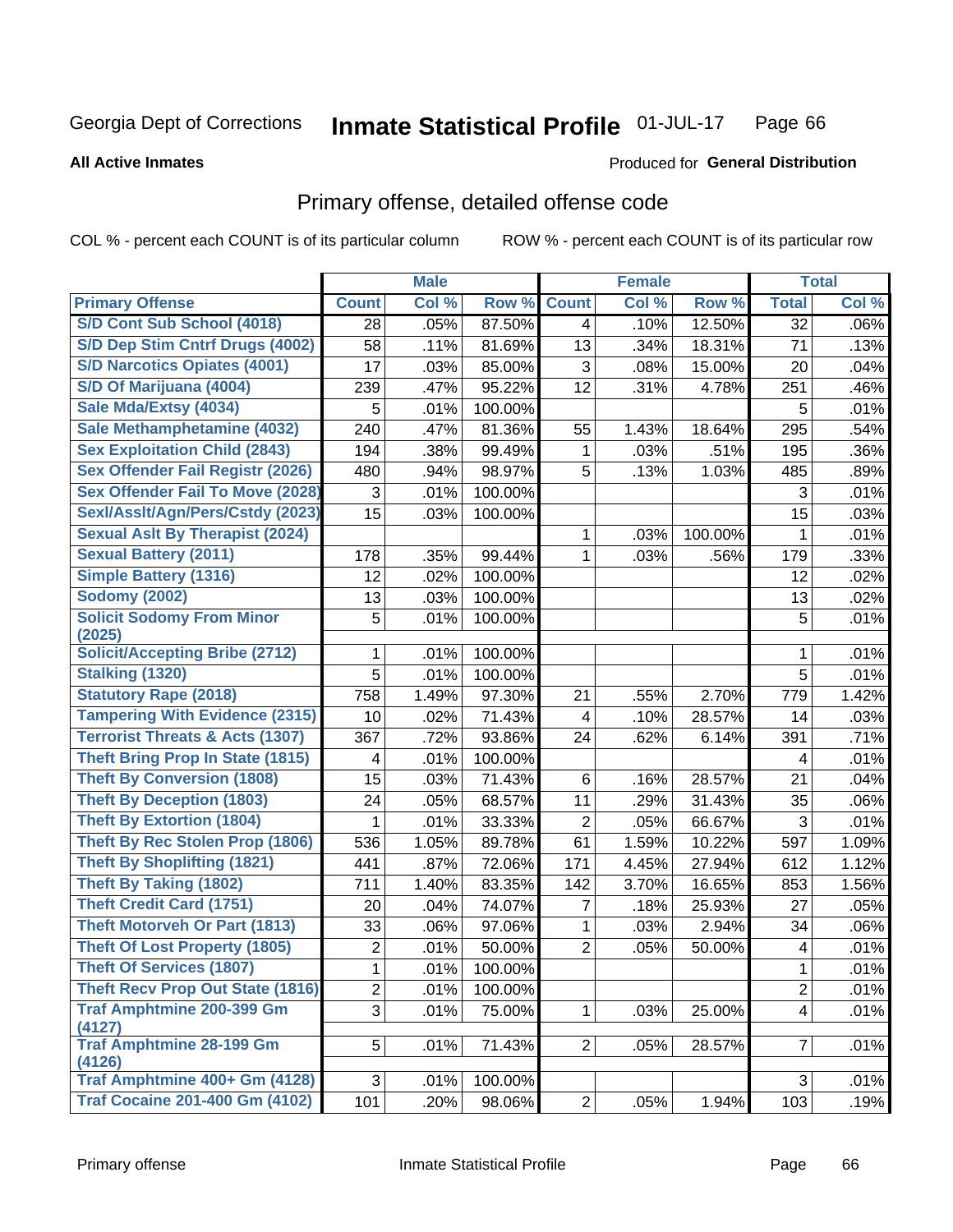#### Inmate Statistical Profile 01-JUL-17 Page 67

### **All Active Inmates**

## **Produced for General Distribution**

# Primary offense, detailed offense code

COL % - percent each COUNT is of its particular column

|                                                |                 | <b>Male</b> |         |                 | <b>Female</b> |        |                | <b>Total</b> |
|------------------------------------------------|-----------------|-------------|---------|-----------------|---------------|--------|----------------|--------------|
| <b>Primary Offense</b>                         | <b>Count</b>    | Col %       | Row %   | <b>Count</b>    | Col %         | Row %  | <b>Total</b>   | Col %        |
| <b>Traf Cocaine 401+ Gm (4103)</b>             | 96              | .19%        | 96.00%  | 4               | .10%          | 4.00%  | 100            | .18%         |
| Traf Cocaine Less 200 Gm (4101)                | 250             | .49%        | 98.04%  | 5               | .13%          | 1.96%  | 255            | .47%         |
| <b>Traf Marijna 10-2000 Lb (4121)</b>          | 64              | .13%        | 88.89%  | 8               | .21%          | 11.11% | 72             | .13%         |
| <b>Traf Marijna 10001+ Lb (4123)</b>           | 1               | .01%        | 100.00% |                 |               |        | 1              | .01%         |
| <b>Traf Marijna 2001-10k Lb (4122)</b>         | 1               | .01%        | 100.00% |                 |               |        | 1              | .01%         |
| Traf Mda/Extsy 200-399gm                       | 4               | .01%        | 100.00% |                 |               |        | 4              | .01%         |
| (4151)                                         |                 |             |         |                 |               |        |                |              |
| <b>Traf Mda/Extsy 28-199gm (4150)</b>          | 10              | .02%        | 83.33%  | $\overline{2}$  | .05%          | 16.67% | 12             | .02%         |
| Traf Mda/Extsy 400+Gm (4152)                   | 1               | .01%        | 100.00% |                 |               |        | 1              | .01%         |
| Traf Methamph 200-399 Gm<br>(4141)             | 96              | .19%        | 85.71%  | 16              | .42%          | 14.29% | 112            | .20%         |
| <b>Traf Methamph 28-199 Gm</b><br>(4140)       | 320             | .63%        | 78.24%  | 89              | 2.32%         | 21.76% | 409            | .75%         |
| Traf Methamph 400+ Gm (4142)                   | 65              | .13%        | 86.67%  | 10 <sup>1</sup> | .26%          | 13.33% | 75             | .14%         |
| <b>Traf Methamph Unspec Amt</b><br>(4146)      | 103             | .20%        | 75.74%  | 33              | .86%          | 24.26% | 136            | .25%         |
| <b>Traf Methaqualone&lt; 400 Gm</b><br>(4124)  | $\overline{2}$  | .01%        | 100.00% |                 |               |        | $\overline{2}$ | .01%         |
| <b>Traf Narcotic 15-28 Gm (4112)</b>           | 27              | .05%        | 93.10%  | $\overline{2}$  | .05%          | 6.90%  | 29             | .05%         |
| Traf Narcotic 29+ Gm (4113)                    | 31              | .06%        | 96.88%  | 1               | .03%          | 3.13%  | 32             | .06%         |
| Traf Narcotic Less 14 Gm (4111)                | 35              | .07%        | 94.59%  | $\overline{2}$  | .05%          | 5.41%  | 37             | .07%         |
| <b>Traffick Sexual Servitude (1331)</b>        | 11              | .02%        | 78.57%  | 3               | .08%          | 21.43% | 14             | .03%         |
| <b>Unauth Dist Contrild Sub (4135)</b>         | 1               | .01%        | 50.00%  | 1.              | .03%          | 50.00% | $\mathbf 2$    | .01%         |
| <b>Unauth Dist Recrd Devices</b><br>(9907)     | 3               | .01%        | 100.00% |                 |               |        | 3              | .01%         |
| <b>Unknown Offense (9999)</b>                  | 16              | .03%        | 94.12%  | 1               | .03%          | 5.88%  | 17             | .03%         |
| Uniwfl Mfg/Del/Dist N-C S (4014)               | 12              | .02%        | 100.00% |                 |               |        | 12             | .02%         |
| <b>Use Comm Facity Vio C Sub</b><br>(4133)     | 11              | .02%        | 91.67%  | 1               | .03%          | 8.33%  | 12             | .02%         |
| <b>Vehicular Homicide (1123)</b>               | 268             | .53%        | 80.24%  | 66              | 1.72%         | 19.76% | 334            | .61%         |
| <b>Viol Dngrous Drgs Act (4013)</b>            | 210             | .41%        | 79.85%  | 53              | 1.38%         | 20.15% | 263            | .48%         |
| Viol Ga Cntrl Sbst Act (4012)                  | 10              | .02%        | 83.33%  | 2               | .05%          | 16.67% | 12             | .02%         |
| <b>Viol Ga Securities Act (1800)</b>           | 1               | .01%        | 100.00% |                 |               |        | 1              | .01%         |
| <b>Viol Motor Vehicle Laws (5001)</b>          | $\overline{38}$ | .07%        | 88.37%  | 5               | .13%          | 11.63% | 43             | .08%         |
| <b>Viol Oath Public Offer (2302)</b>           | 3               | .01%        | 100.00% |                 |               |        | 3              | .01%         |
| <b>Violatn Othr States Law (8001)</b>          | 39              | .08%        | 82.98%  | 8               | .21%          | 17.02% | 47             | .09%         |
| <b>Vol Manslaughter Of Fetus</b>               | $\overline{2}$  | .01%        | 100.00% |                 |               |        | $\overline{2}$ | .01%         |
| (1119)<br><b>Voluntary Manslaughter (1102)</b> |                 |             |         |                 |               |        |                |              |
| <b>Abandonment Of Dep Child (11)</b>           | 1,100           | 2.16%       | 88.78%  | 139             | 3.62%         | 11.22% | 1,239          | 2.26%        |
|                                                | 4               | .01%        | 100.00% |                 |               |        | 4              | .01%         |
| <b>Agg Assault With Firearm (27)</b>           | 1               | .01%        | 100.00% |                 |               |        | $\mathbf{1}$   | .01%         |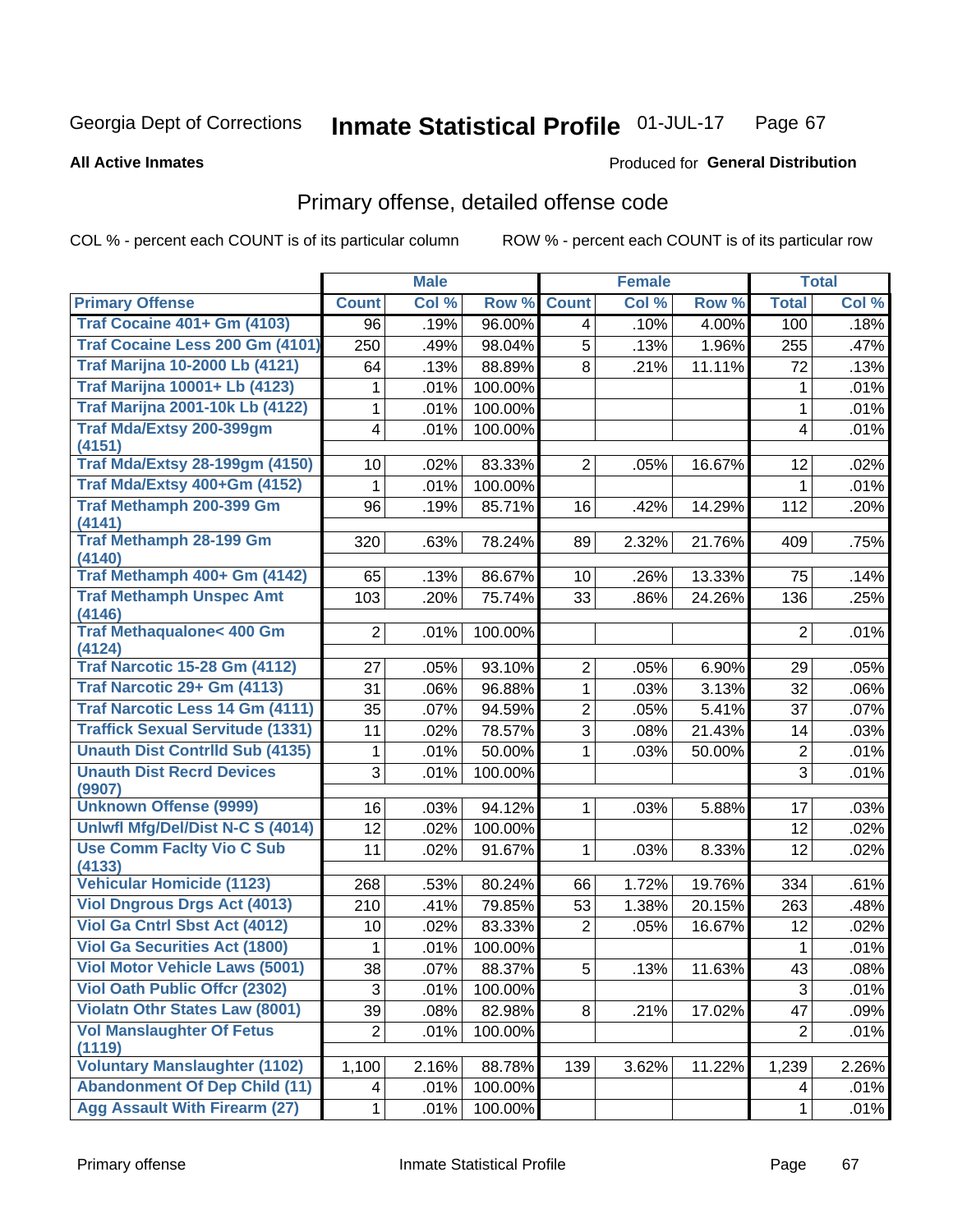#### Inmate Statistical Profile 01-JUL-17 Page 68

**All Active Inmates** 

## **Produced for General Distribution**

# Primary offense, detailed offense code

COL % - percent each COUNT is of its particular column

|                                         |                | <b>Male</b>                |         |              | <b>Female</b> |         |                | <b>Total</b> |
|-----------------------------------------|----------------|----------------------------|---------|--------------|---------------|---------|----------------|--------------|
| <b>Primary Offense</b>                  | <b>Count</b>   | $\overline{\text{Col }^9}$ | Row %   | <b>Count</b> | Col %         | Row %   | <b>Total</b>   | Col %        |
| <b>Assault &amp; Battery (21)</b>       | 6              | .01%                       | 100.00% |              |               |         | 6              | .01%         |
| <b>Bad Checks (52)</b>                  | $\overline{2}$ | .01%                       | 66.67%  | 1            | .03%          | 33.33%  | 3              | .01%         |
| <b>Burglary (45)</b>                    | 6              | .01%                       | 100.00% |              |               |         | 6              | .01%         |
| <b>Cheating &amp; Swindling (51)</b>    | $\overline{2}$ | .01%                       | 100.00% |              |               |         | $\overline{2}$ | .01%         |
| <b>Cpwl &amp; Concealed Weapon (93)</b> | 5              | .01%                       | 100.00% |              |               |         | 5              | .01%         |
| <b>Crmnl Attempt (98)</b>               | $\overline{2}$ | .01%                       | 100.00% |              |               |         | $\overline{2}$ | .01%         |
| <b>Dui</b> (72)                         | 9              | .02%                       | 100.00% |              |               |         | 9              | .02%         |
| Escape (92)                             | 3              | .01%                       | 100.00% |              |               |         | 3              | .01%         |
| Forgery (55)                            | 3              | .01%                       | 100.00% |              |               |         | 3              | .01%         |
| <b>Misc Misdemeanor (500)</b>           | 3              | .01%                       | 100.00% |              |               |         | 3              | .01%         |
| <b>Other Misdemeanor (99)</b>           | 9              | .02%                       | 100.00% |              |               |         | 9              | .02%         |
| <b>Pointing Gun At Another (96)</b>     |                | .01%                       | 100.00% |              |               |         | 1              | .01%         |
| <b>Poss Ntp Whiskey (64)</b>            | $\overline{2}$ | .01%                       | 100.00% |              |               |         | 2              | .01%         |
| <b>Prostitution (81)</b>                |                |                            |         | $\mathbf 1$  | .03%          | 100.00% | 1              | .01%         |
| <b>Public Drunkenness (61)</b>          | 2              | .01%                       | 100.00% |              |               |         | $\overline{2}$ | .01%         |
| <b>Public Indecency (83)</b>            | 3              | .01%                       | 100.00% |              |               |         | 3              | .01%         |
| <b>Shoplifting (94)</b>                 |                | .01%                       | 100.00% |              |               |         | 1              | .01%         |
| Simple Assault (24)                     |                | .01%                       | 100.00% |              |               |         | 1              | .01%         |
| <b>Simple Battery (25)</b>              |                | .01%                       | 100.00% |              |               |         | 1              | .01%         |
| <b>Theft By Taking - Larceny (41)</b>   | 24             | .05%                       | 100.00% |              |               |         | 24             | .04%         |
| <b>Viol Dangerous Drugs Act (167)</b>   |                | .01%                       | 50.00%  | 1            | .03%          | 50.00%  | $\overline{2}$ | .01%         |
| Viol Motor Veh Law (71)                 | 3              | .01%                       | 100.00% |              |               |         | 3              | .01%         |
| <b>Wife Beating (28)</b>                | $\overline{2}$ | .01%                       | 100.00% |              |               |         | $\overline{2}$ | .01%         |
| <b>Total Rported</b>                    | 50,922         | 101%                       | 92.99%  | 3,841        | 100%          | 7.01%   | 54,763         | 101%         |

| <b>Not</b><br>Reported | e e<br>o. |       | O4     |
|------------------------|-----------|-------|--------|
| <b>Tota</b>            | 51,005    | 3,842 | 54,847 |

| Mode (most frequent) | 1101 Murder | 1101 Murder | 1101 Murder |
|----------------------|-------------|-------------|-------------|
|                      |             |             |             |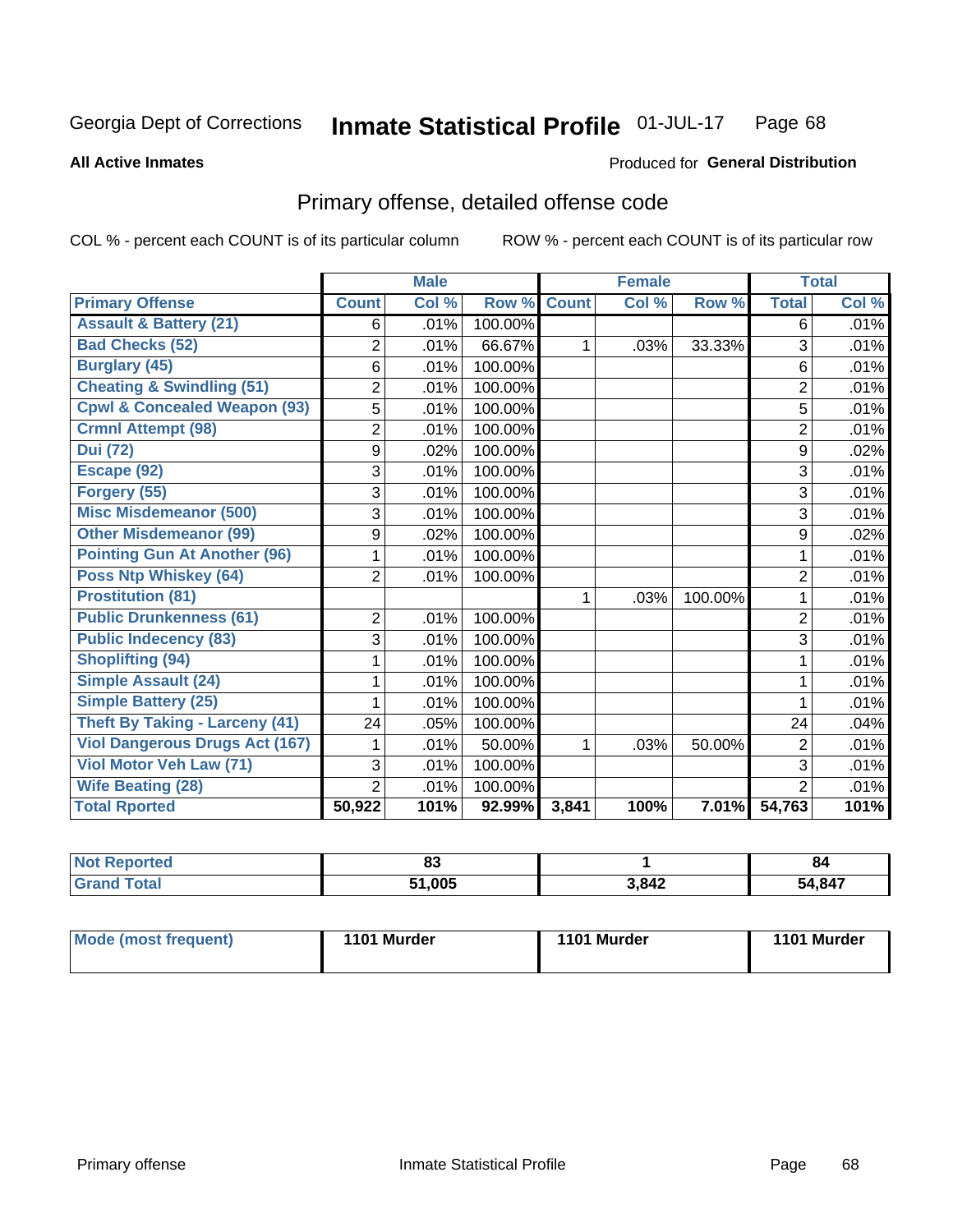#### Inmate Statistical Profile 01-JUL-17 Page 69

### **All Active Inmates**

## Produced for General Distribution

# County of conviction of primary offense

COL % - percent each COUNT is of its particular column

|     |                             |              | <b>Male</b> |         |                | <b>Female</b> |        |                  | <b>Total</b> |
|-----|-----------------------------|--------------|-------------|---------|----------------|---------------|--------|------------------|--------------|
|     | <b>County of Conviction</b> | <b>Count</b> | Col %       | Row %   | <b>Count</b>   | Col %         | Row %  | <b>Total</b>     | Col %        |
| 000 | <b>Unknown</b>              | 189          | .37%        | 94.03%  | 12             | .31%          | 5.97%  | $\overline{201}$ | .37%         |
| 001 | <b>Appling County</b>       | 110          | .22%        | 95.65%  | 5              | .13%          | 4.35%  | 115              | .21%         |
| 002 | <b>Atkinson County</b>      | 50           | .10%        | 92.59%  | 4              | .10%          | 7.41%  | 54               | .10%         |
| 003 | <b>Bacon County</b>         | 66           | .13%        | 91.67%  | 6              | .16%          | 8.33%  | 72               | .13%         |
| 004 | <b>Baker County</b>         | 9            | .02%        | 100.00% |                |               |        | $\boldsymbol{9}$ | .02%         |
| 005 | <b>Baldwin County</b>       | 309          | .61%        | 92.24%  | 26             | .68%          | 7.76%  | 335              | .61%         |
| 006 | <b>Banks County</b>         | 59           | .12%        | 90.77%  | 6              | .16%          | 9.23%  | 65               | .12%         |
| 007 | <b>Barrow County</b>        | 305          | .60%        | 89.71%  | 35             | .91%          | 10.29% | 340              | .62%         |
| 008 | <b>Bartow County</b>        | 667          | 1.31%       | 87.08%  | 99             | 2.58%         | 12.92% | 766              | 1.40%        |
| 009 | <b>Ben Hill County</b>      | 263          | .52%        | 93.26%  | 19             | .49%          | 6.74%  | 282              | .51%         |
| 010 | <b>Berrien County</b>       | 87           | .17%        | 98.86%  | 1              | .03%          | 1.14%  | 88               | .16%         |
| 011 | <b>Bibb County</b>          | 1,151        | 2.26%       | 93.65%  | 78             | 2.03%         | 6.35%  | 1,229            | 2.24%        |
| 012 | <b>Bleckley County</b>      | 76           | .15%        | 92.68%  | 6              | .16%          | 7.32%  | 82               | .15%         |
| 013 | <b>Brantley County</b>      | 62           | .12%        | 91.18%  | 6              | .16%          | 8.82%  | 68               | .12%         |
| 014 | <b>Brooks County</b>        | 58           | .11%        | 96.67%  | $\overline{c}$ | .05%          | 3.33%  | 60               | .11%         |
| 015 | <b>Bryan County</b>         | 73           | .14%        | 98.65%  | 1              | .03%          | 1.35%  | 74               | .13%         |
| 016 | <b>Bulloch County</b>       | 571          | 1.12%       | 94.54%  | 33             | .86%          | 5.46%  | 604              | 1.10%        |
| 017 | <b>Burke County</b>         | 207          | .41%        | 95.39%  | 10             | .26%          | 4.61%  | 217              | .40%         |
| 018 | <b>Butts County</b>         | 104          | .20%        | 95.41%  | 5              | .13%          | 4.59%  | 109              | .20%         |
| 019 | <b>Calhoun County</b>       | 26           | .05%        | 96.30%  | $\mathbf{1}$   | .03%          | 3.70%  | 27               | .05%         |
| 020 | <b>Camden County</b>        | 186          | .36%        | 94.42%  | 11             | .29%          | 5.58%  | 197              | .36%         |
| 021 | <b>Candler County</b>       | 112          | .22%        | 91.06%  | 11             | .29%          | 8.94%  | 123              | .22%         |
| 022 | <b>Carroll County</b>       | 609          | 1.19%       | 91.86%  | 54             | 1.41%         | 8.14%  | 663              | 1.21%        |
| 023 | <b>Catoosa County</b>       | 355          | .70%        | 89.87%  | 40             | 1.04%         | 10.13% | 395              | .72%         |
| 024 | <b>Charlton County</b>      | 57           | .11%        | 91.94%  | 5              | .13%          | 8.06%  | 62               | .11%         |
| 025 | <b>Chatham County</b>       | 1,960        | 3.84%       | 95.80%  | 86             | 2.24%         | 4.20%  | 2,046            | 3.73%        |
| 026 | <b>Chattahoochee County</b> | 28           | .05%        | 96.55%  | 1              | .03%          | 3.45%  | 29               | .05%         |
| 027 | <b>Chattooga County</b>     | 254          | .50%        | 90.07%  | 28             | .73%          | 9.93%  | 282              | .51%         |
| 028 | <b>Cherokee County</b>      | 561          | 1.10%       | 88.91%  | 70             | 1.82%         | 11.09% | 631              | 1.15%        |
| 029 | <b>Clarke County</b>        | 529          | 1.04%       | 93.79%  | 35             | .91%          | 6.21%  | 564              | 1.03%        |
| 030 | <b>Clay County</b>          | 18           | .04%        | 78.26%  | 5              | .13%          | 21.74% | 23               | .04%         |
| 031 | <b>Clayton County</b>       | 1,432        | 2.81%       | 93.66%  | 97             | 2.52%         | 6.34%  | 1,529            | 2.79%        |
| 032 | <b>Clinch County</b>        | 46           | .09%        | 97.87%  | $\mathbf{1}$   | .03%          | 2.13%  | 47               | .09%         |
| 033 | <b>Cobb County</b>          | 2,479        | 4.86%       | 91.99%  | 216            | 5.62%         | 8.01%  | 2,695            | 4.91%        |
| 034 | <b>Coffee County</b>        | 239          | .47%        | 93.36%  | 17             | .44%          | 6.64%  | 256              | .47%         |
| 035 | <b>Colquitt County</b>      | 212          | .42%        | 96.80%  | 7              | .18%          | 3.20%  | 219              | .40%         |
| 036 | <b>Columbia County</b>      | 428          | .84%        | 91.65%  | 39             | 1.02%         | 8.35%  | 467              | .85%         |
| 037 | <b>Cook County</b>          | 124          | .24%        | 93.94%  | 8              | .21%          | 6.06%  | 132              | .24%         |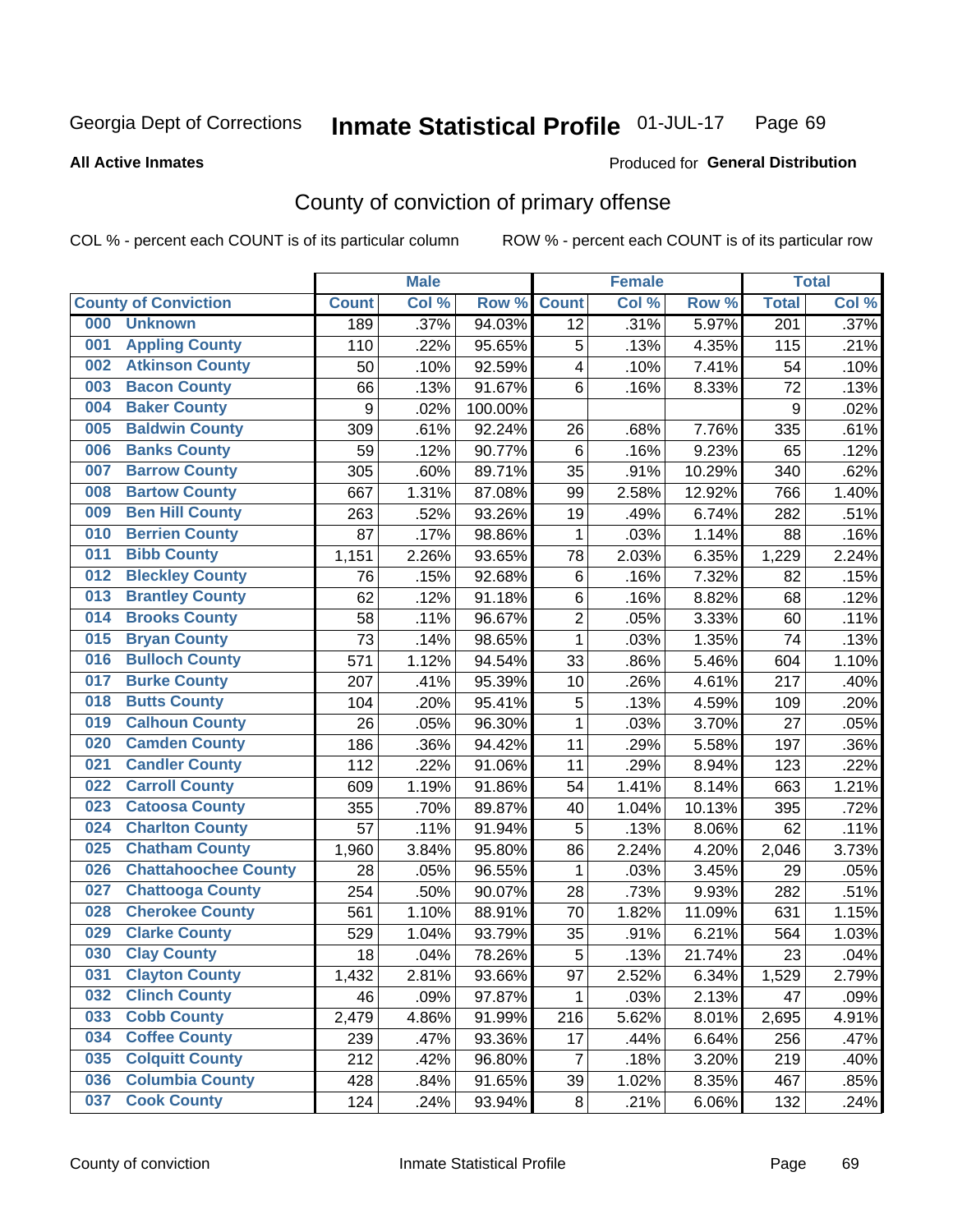#### Inmate Statistical Profile 01-JUL-17 Page 70

**All Active Inmates** 

### Produced for General Distribution

# County of conviction of primary offense

COL % - percent each COUNT is of its particular column

|                                |              | <b>Male</b> |         |                | <b>Female</b> |        |              | <b>Total</b> |
|--------------------------------|--------------|-------------|---------|----------------|---------------|--------|--------------|--------------|
| <b>County of Conviction</b>    | <b>Count</b> | Col %       | Row %   | <b>Count</b>   | Col %         | Row %  | <b>Total</b> | Col %        |
| <b>Coweta County</b><br>038    | 631          | 1.24%       | 92.66%  | 50             | 1.30%         | 7.34%  | 681          | 1.24%        |
| <b>Crawford County</b><br>039  | 22           | .04%        | 88.00%  | 3              | .08%          | 12.00% | 25           | .05%         |
| <b>Crisp County</b><br>040     | 304          | .60%        | 93.54%  | 21             | .55%          | 6.46%  | 325          | .59%         |
| <b>Dade County</b><br>041      | 106          | .21%        | 87.60%  | 15             | .39%          | 12.40% | 121          | .22%         |
| 042<br><b>Dawson County</b>    | 103          | .20%        | 83.74%  | 20             | .52%          | 16.26% | 123          | .22%         |
| <b>Decatur County</b><br>043   | 224          | .44%        | 94.92%  | 12             | .31%          | 5.08%  | 236          | .43%         |
| <b>Dekalb County</b><br>044    | 3,098        | 6.07%       | 95.41%  | 149            | 3.88%         | 4.59%  | 3,247        | 5.92%        |
| <b>Dodge County</b><br>045     | 168          | .33%        | 92.31%  | 14             | .36%          | 7.69%  | 182          | .33%         |
| <b>Dooly County</b><br>046     | 100          | .20%        | 92.59%  | 8              | .21%          | 7.41%  | 108          | .20%         |
| 047<br><b>Dougherty County</b> | 960          | 1.88%       | 94.58%  | 55             | 1.43%         | 5.42%  | 1,015        | 1.85%        |
| <b>Douglas County</b><br>048   | 1,103        | 2.16%       | 89.31%  | 132            | 3.44%         | 10.69% | 1,235        | 2.25%        |
| <b>Early County</b><br>049     | 95           | .19%        | 93.14%  | $\overline{7}$ | .18%          | 6.86%  | 102          | .19%         |
| <b>Echols County</b><br>050    | 10           | .02%        | 100.00% |                |               |        | 10           | .02%         |
| 051<br><b>Effingham County</b> | 251          | .49%        | 93.31%  | 18             | .47%          | 6.69%  | 269          | .49%         |
| 052<br><b>Elbert County</b>    | 152          | .30%        | 93.25%  | 11             | .29%          | 6.75%  | 163          | .30%         |
| <b>Emanuel County</b><br>053   | 160          | .31%        | 90.40%  | 17             | .44%          | 9.60%  | 177          | .32%         |
| 054<br><b>Evans County</b>     | 86           | .17%        | 92.47%  | $\overline{7}$ | .18%          | 7.53%  | 93           | .17%         |
| <b>Fannin County</b><br>055    | 91           | .18%        | 86.67%  | 14             | .36%          | 13.33% | 105          | .19%         |
| <b>Fayette County</b><br>056   | 352          | .69%        | 90.72%  | 36             | .94%          | 9.28%  | 388          | .71%         |
| <b>Floyd County</b><br>057     | 902          | 1.77%       | 89.93%  | 101            | 2.63%         | 10.07% | 1,003        | 1.83%        |
| <b>Forsyth County</b><br>058   | 380          | .75%        | 90.26%  | 41             | 1.07%         | 9.74%  | 421          | .77%         |
| <b>Franklin County</b><br>059  | 171          | .34%        | 90.96%  | 17             | .44%          | 9.04%  | 188          | .34%         |
| <b>Fulton County</b><br>060    | 5,177        | 10.15%      | 96.03%  | 214            | 5.57%         | 3.97%  | 5,391        | 9.83%        |
| <b>Gilmer County</b><br>061    | 85           | .17%        | 90.43%  | 9              | .23%          | 9.57%  | 94           | .17%         |
| 062<br><b>Glascock County</b>  | 5            | .01%        | 100.00% |                |               |        | 5            | .01%         |
| <b>Glynn County</b><br>063     | 551          | 1.08%       | 94.35%  | 33             | .86%          | 5.65%  | 584          | 1.06%        |
| <b>Gordon County</b><br>064    | 384          | .75%        | 87.47%  | 55             | 1.43%         | 12.53% | 439          | .80%         |
| <b>Grady County</b><br>065     | 155          | .30%        | 96.27%  | 6              | .16%          | 3.73%  | 161          | .29%         |
| <b>Greene County</b><br>066    | 119          | .23%        | 95.97%  | 5              | .13%          | 4.03%  | 124          | .23%         |
| <b>Gwinnett County</b><br>067  | 2,616        | 5.13%       | 93.03%  | 196            | 5.10%         | 6.97%  | 2,812        | 5.13%        |
| <b>Habersham County</b><br>068 | 111          | .22%        | 92.50%  | 9              | .23%          | 7.50%  | 120          | .22%         |
| 069<br><b>Hall County</b>      | 732          | 1.44%       | 91.50%  | 68             | 1.77%         | 8.50%  | 800          | 1.46%        |
| <b>Hancock County</b><br>070   | 34           | .07%        | 97.14%  | 1              | .03%          | 2.86%  | 35           | .06%         |
| <b>Haralson County</b><br>071  | 123          | .24%        | 96.09%  | 5              | .13%          | 3.91%  | 128          | .23%         |
| 072<br><b>Harris County</b>    | 111          | .22%        | 93.28%  | 8              | .21%          | 6.72%  | 119          | .22%         |
| <b>Hart County</b><br>073      | 157          | .31%        | 90.75%  | 16             | .42%          | 9.25%  | 173          | .32%         |
| <b>Heard County</b><br>074     | 55           | .11%        | 88.71%  | $\overline{7}$ | .18%          | 11.29% | 62           | .11%         |
| <b>Henry County</b><br>075     | 518          | 1.02%       | 89.00%  | 64             | 1.67%         | 11.00% | 582          | 1.06%        |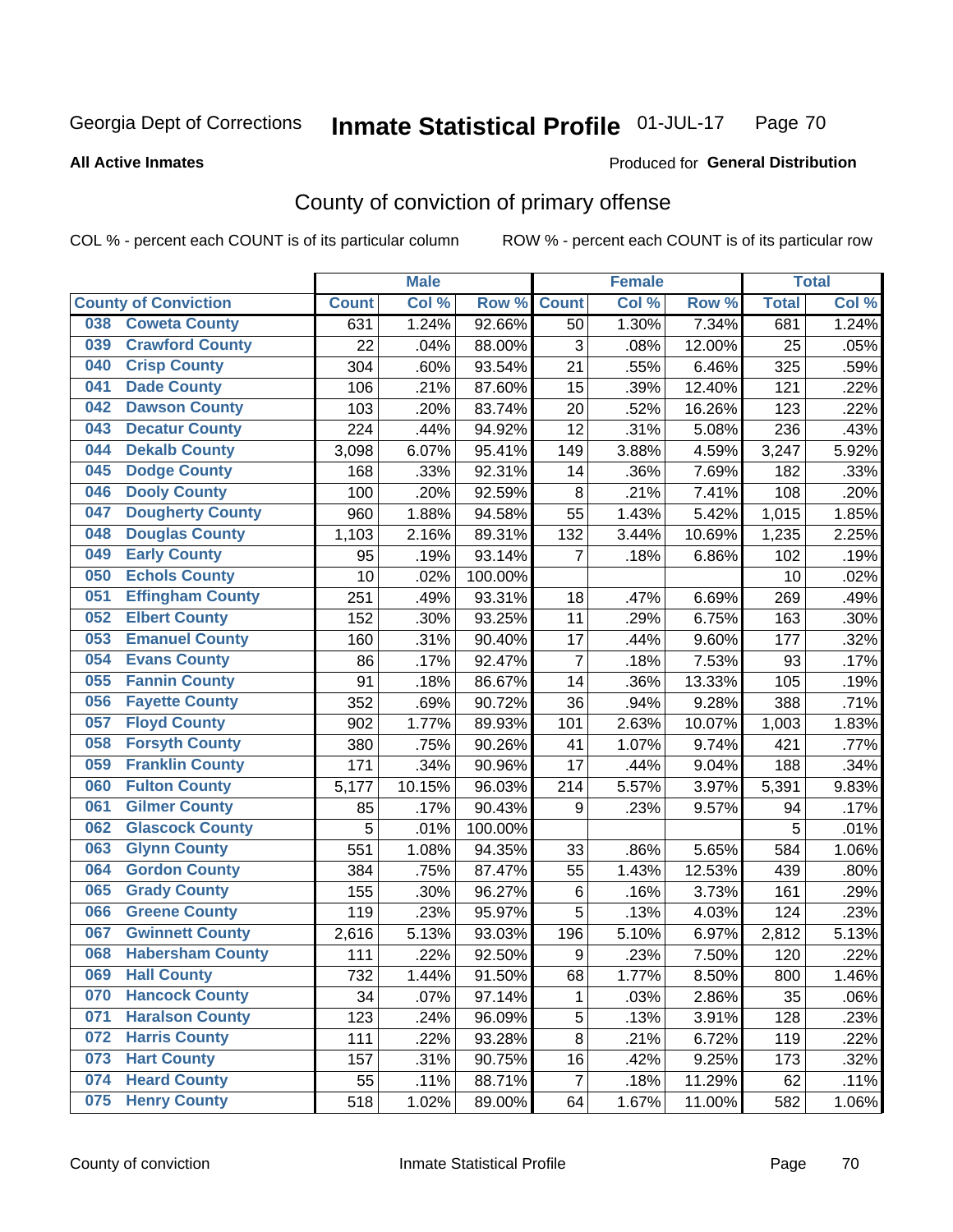#### Inmate Statistical Profile 01-JUL-17 Page 71

### **All Active Inmates**

# Produced for General Distribution

# County of conviction of primary offense

COL % - percent each COUNT is of its particular column

|                                 |              | <b>Male</b> |         |                         | <b>Female</b> |        |              | <b>Total</b> |
|---------------------------------|--------------|-------------|---------|-------------------------|---------------|--------|--------------|--------------|
| <b>County of Conviction</b>     | <b>Count</b> | Col %       | Row %   | <b>Count</b>            | Col %         | Row %  | <b>Total</b> | Col %        |
| <b>Houston County</b><br>076    | 640          | 1.25%       | 92.89%  | 49                      | 1.28%         | 7.11%  | 689          | 1.26%        |
| <b>Irwin County</b><br>077      | 82           | .16%        | 98.80%  | 1                       | .03%          | 1.20%  | 83           | .15%         |
| <b>Jackson County</b><br>078    | 244          | .48%        | 92.08%  | 21                      | .55%          | 7.92%  | 265          | .48%         |
| <b>Jasper County</b><br>079     | 49           | .10%        | 92.45%  | $\overline{\mathbf{4}}$ | .10%          | 7.55%  | 53           | .10%         |
| <b>Jeff Davis County</b><br>080 | 94           | .18%        | 94.95%  | 5                       | .13%          | 5.05%  | 99           | .18%         |
| 081<br><b>Jefferson County</b>  | 157          | .31%        | 97.52%  | 4                       | .10%          | 2.48%  | 161          | .29%         |
| <b>Jenkins County</b><br>082    | 78           | .15%        | 96.30%  | 3                       | .08%          | 3.70%  | 81           | .15%         |
| <b>Johnson County</b><br>083    | 37           | .07%        | 94.87%  | $\overline{2}$          | .05%          | 5.13%  | 39           | .07%         |
| <b>Jones County</b><br>084      | 210          | .41%        | 88.61%  | 27                      | .70%          | 11.39% | 237          | .43%         |
| <b>Lamar County</b><br>085      | 84           | .16%        | 92.31%  | $\overline{7}$          | .18%          | 7.69%  | 91           | .17%         |
| <b>Lanier County</b><br>086     | 48           | .09%        | 94.12%  | 3                       | .08%          | 5.88%  | 51           | .09%         |
| <b>Laurens County</b><br>087    | 259          | .51%        | 93.84%  | 17                      | .44%          | 6.16%  | 276          | .50%         |
| <b>Lee County</b><br>088        | 77           | .15%        | 90.59%  | 8                       | .21%          | 9.41%  | 85           | .15%         |
| <b>Liberty County</b><br>089    | 250          | .49%        | 93.63%  | 17                      | .44%          | 6.37%  | 267          | .49%         |
| <b>Lincoln County</b><br>090    | 34           | .07%        | 94.44%  | $\mathbf 2$             | .05%          | 5.56%  | 36           | .07%         |
| <b>Long County</b><br>091       | 66           | .13%        | 92.96%  | 5                       | .13%          | 7.04%  | 71           | .13%         |
| <b>Lowndes County</b><br>092    | 495          | .97%        | 95.56%  | 23                      | .60%          | 4.44%  | 518          | .94%         |
| <b>Lumpkin County</b><br>093    | 82           | .16%        | 90.11%  | 9                       | .23%          | 9.89%  | 91           | .17%         |
| <b>Macon County</b><br>094      | 48           | .09%        | 100.00% |                         |               |        | 48           | .09%         |
| <b>Madison County</b><br>095    | 139          | .27%        | 90.26%  | 15                      | .39%          | 9.74%  | 154          | .28%         |
| <b>Marion County</b><br>096     | 22           | .04%        | 88.00%  | 3                       | .08%          | 12.00% | 25           | .05%         |
| <b>Mcduffie County</b><br>097   | 202          | .40%        | 93.95%  | 13                      | .34%          | 6.05%  | 215          | .39%         |
| <b>Mcintosh County</b><br>098   | 47           | .09%        | 100.00% |                         |               |        | 47           | .09%         |
| <b>Meriwether County</b><br>099 | 185          | .36%        | 88.94%  | 23                      | .60%          | 11.06% | 208          | .38%         |
| <b>Miller County</b><br>100     | 35           | .07%        | 92.11%  | 3                       | .08%          | 7.89%  | 38           | .07%         |
| <b>Mitchell County</b><br>101   | 151          | .30%        | 93.21%  | 11                      | .29%          | 6.79%  | 162          | .30%         |
| <b>Monroe County</b><br>102     | 134          | .26%        | 91.78%  | 12                      | .31%          | 8.22%  | 146          | .27%         |
| <b>Montgomery County</b><br>103 | 34           | .07%        | 89.47%  | $\overline{\mathbf{4}}$ | .10%          | 10.53% | 38           | .07%         |
| <b>Morgan County</b><br>104     | 141          | .28%        | 92.16%  | 12                      | .31%          | 7.84%  | 153          | .28%         |
| <b>Murray County</b><br>105     | 188          | .37%        | 94.00%  | 12                      | .31%          | 6.00%  | 200          | .36%         |
| <b>Muscogee County</b><br>106   | 1,199        | 2.35%       | 95.16%  | 61                      | 1.59%         | 4.84%  | 1,260        | 2.30%        |
| 107<br><b>Newton County</b>     | 730          | 1.43%       | 91.14%  | 71                      | 1.85%         | 8.86%  | 801          | 1.46%        |
| <b>Oconee County</b><br>108     | 59           | .12%        | 95.16%  | 3                       | .08%          | 4.84%  | 62           | .11%         |
| <b>Oglethorpe County</b><br>109 | 70           | .14%        | 90.91%  | $\overline{7}$          | .18%          | 9.09%  | 77           | .14%         |
| <b>Paulding County</b><br>110   | 233          | .46%        | 92.83%  | 18                      | .47%          | 7.17%  | 251          | .46%         |
| <b>Peach County</b><br>111      | 108          | .21%        | 93.91%  | $\overline{7}$          | .18%          | 6.09%  | 115          | .21%         |
| <b>Pickens County</b><br>112    | 102          | .20%        | 91.07%  | 10                      | .26%          | 8.93%  | 112          | .20%         |
| <b>Pierce County</b><br>113     | 115          | .23%        | 91.27%  | 11                      | .29%          | 8.73%  | 126          | .23%         |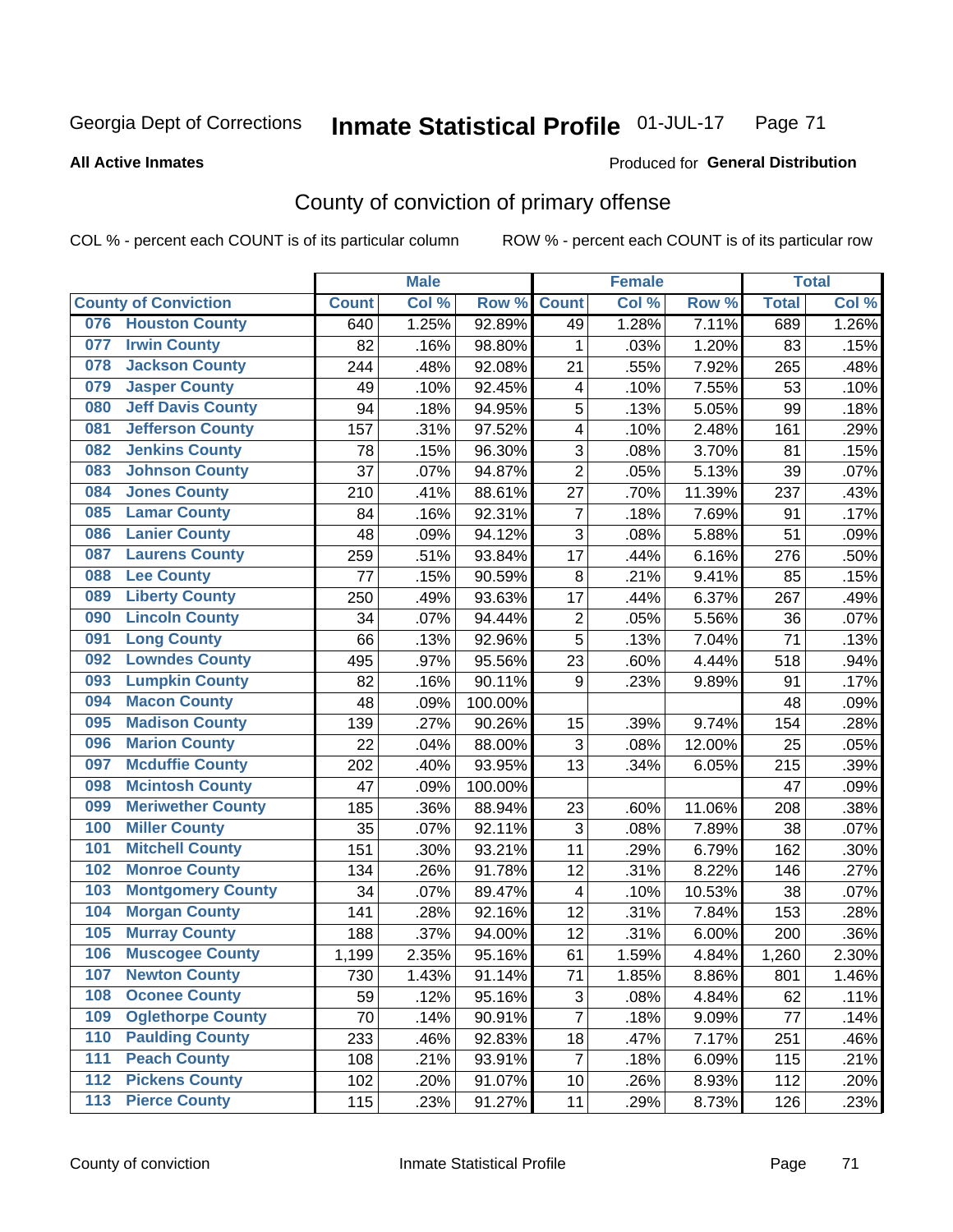#### Inmate Statistical Profile 01-JUL-17 Page 72

**All Active Inmates** 

### Produced for General Distribution

# County of conviction of primary offense

COL % - percent each COUNT is of its particular column

|                                          |              | <b>Male</b> |         |                         | <b>Female</b> |        |                 | <b>Total</b> |
|------------------------------------------|--------------|-------------|---------|-------------------------|---------------|--------|-----------------|--------------|
| <b>County of Conviction</b>              | <b>Count</b> | Col %       | Row %   | <b>Count</b>            | Col %         | Row %  | <b>Total</b>    | Col %        |
| <b>Pike County</b><br>114                | 46           | .09%        | 92.00%  | $\overline{4}$          | .10%          | 8.00%  | $\overline{50}$ | .09%         |
| <b>Polk County</b><br>$\overline{115}$   | 187          | .37%        | 93.50%  | 13                      | .34%          | 6.50%  | 200             | .36%         |
| <b>Pulaski County</b><br>116             | 54           | .11%        | 94.74%  | 3                       | .08%          | 5.26%  | 57              | .10%         |
| <b>Putnam County</b><br>117              | 157          | .31%        | 91.81%  | 14                      | .36%          | 8.19%  | 171             | .31%         |
| <b>Quitman County</b><br>118             | 18           | .04%        | 100.00% |                         |               |        | 18              | .03%         |
| <b>Rabun County</b><br>119               | 52           | .10%        | 92.86%  | 4                       | .10%          | 7.14%  | 56              | .10%         |
| <b>Randolph County</b><br>120            | 68           | .13%        | 95.77%  | 3                       | .08%          | 4.23%  | 71              | .13%         |
| <b>Richmond County</b><br>121            | 2,003        | 3.93%       | 92.86%  | 154                     | 4.01%         | 7.14%  | 2,157           | 3.93%        |
| <b>Rockdale County</b><br>122            | 475          | .93%        | 91.88%  | 42                      | 1.09%         | 8.12%  | 517             | .94%         |
| <b>Schley County</b><br>123              | 12           | .02%        | 92.31%  | 1                       | .03%          | 7.69%  | 13              | .02%         |
| <b>Screven County</b><br>124             | 136          | .27%        | 97.84%  | 3                       | .08%          | 2.16%  | 139             | .25%         |
| <b>Seminole County</b><br>125            | 74           | .15%        | 85.06%  | 13                      | .34%          | 14.94% | 87              | .16%         |
| <b>Spalding County</b><br>126            | 486          | .95%        | 94.19%  | 30                      | .78%          | 5.81%  | 516             | .94%         |
| <b>Stephens County</b><br>127            | 163          | .32%        | 91.06%  | 16                      | .42%          | 8.94%  | 179             | .33%         |
| <b>Stewart County</b><br>128             | 38           | .07%        | 97.44%  | 1                       | .03%          | 2.56%  | 39              | .07%         |
| <b>Sumter County</b><br>129              | 196          | .38%        | 95.15%  | 10                      | .26%          | 4.85%  | 206             | .38%         |
| <b>Talbot County</b><br>130              | 44           | .09%        | 91.67%  | $\overline{\mathbf{4}}$ | .10%          | 8.33%  | 48              | .09%         |
| <b>Taliaferro County</b><br>131          | 16           | .03%        | 94.12%  | 1                       | .03%          | 5.88%  | 17              | .03%         |
| <b>Tattnall County</b><br>132            | 186          | .36%        | 93.47%  | 13                      | .34%          | 6.53%  | 199             | .36%         |
| <b>Taylor County</b><br>133              | 69           | .14%        | 94.52%  | 4                       | .10%          | 5.48%  | 73              | .13%         |
| <b>Telfair County</b><br>134             | 105          | .21%        | 91.30%  | 10                      | .26%          | 8.70%  | 115             | .21%         |
| <b>Terrell County</b><br>135             | 92           | .18%        | 92.93%  | $\overline{7}$          | .18%          | 7.07%  | 99              | .18%         |
| <b>Thomas County</b><br>136              | 219          | .43%        | 93.59%  | 15                      | .39%          | 6.41%  | 234             | .43%         |
| <b>Tift County</b><br>137                | 356          | .70%        | 94.43%  | 21                      | .55%          | 5.57%  | 377             | .69%         |
| <b>Toombs County</b><br>138              | 332          | .65%        | 90.46%  | 35                      | .91%          | 9.54%  | 367             | .67%         |
| <b>Towns County</b><br>139               | 56           | .11%        | 77.78%  | 16                      | .42%          | 22.22% | 72              | .13%         |
| <b>Treutlen County</b><br>140            | 71           | .14%        | 94.67%  | 4                       | .10%          | 5.33%  | 75              | .14%         |
| <b>Troup County</b><br>141               | 637          | 1.25%       | 91.65%  | 58                      | 1.51%         | 8.35%  | 695             | 1.27%        |
| <b>Turner County</b><br>142              | 70           | .14%        | 95.89%  | 3                       | .08%          | 4.11%  | 73              | .13%         |
| <b>Twiggs County</b><br>$\overline{143}$ | 53           | .10%        | 96.36%  | $\overline{2}$          | .05%          | 3.64%  | 55              | .10%         |
| <b>Union County</b><br>144               | 90           | .18%        | 90.00%  | 10                      | .26%          | 10.00% | 100             | .18%         |
| 145<br><b>Upson County</b>               | 179          | .35%        | 94.21%  | 11                      | .29%          | 5.79%  | 190             | .35%         |
| <b>Walker County</b><br>146              | 446          | .87%        | 92.34%  | 37                      | .96%          | 7.66%  | 483             | .88%         |
| <b>Walton County</b><br>147              | 554          | 1.09%       | 92.33%  | 46                      | 1.20%         | 7.67%  | 600             | 1.09%        |
| <b>Ware County</b><br>148                | 368          | .72%        | 91.09%  | 36                      | .94%          | 8.91%  | 404             | .74%         |
| <b>Warren County</b><br>149              | 36           | .07%        | 100.00% |                         |               |        | 36              | .07%         |
| <b>Washington County</b><br>150          | 176          | .35%        | 90.26%  | 19                      | .49%          | 9.74%  | 195             | .36%         |
| <b>Wayne County</b><br>151               | 155          | .30%        | 93.37%  | 11                      | .29%          | 6.63%  | 166             | .30%         |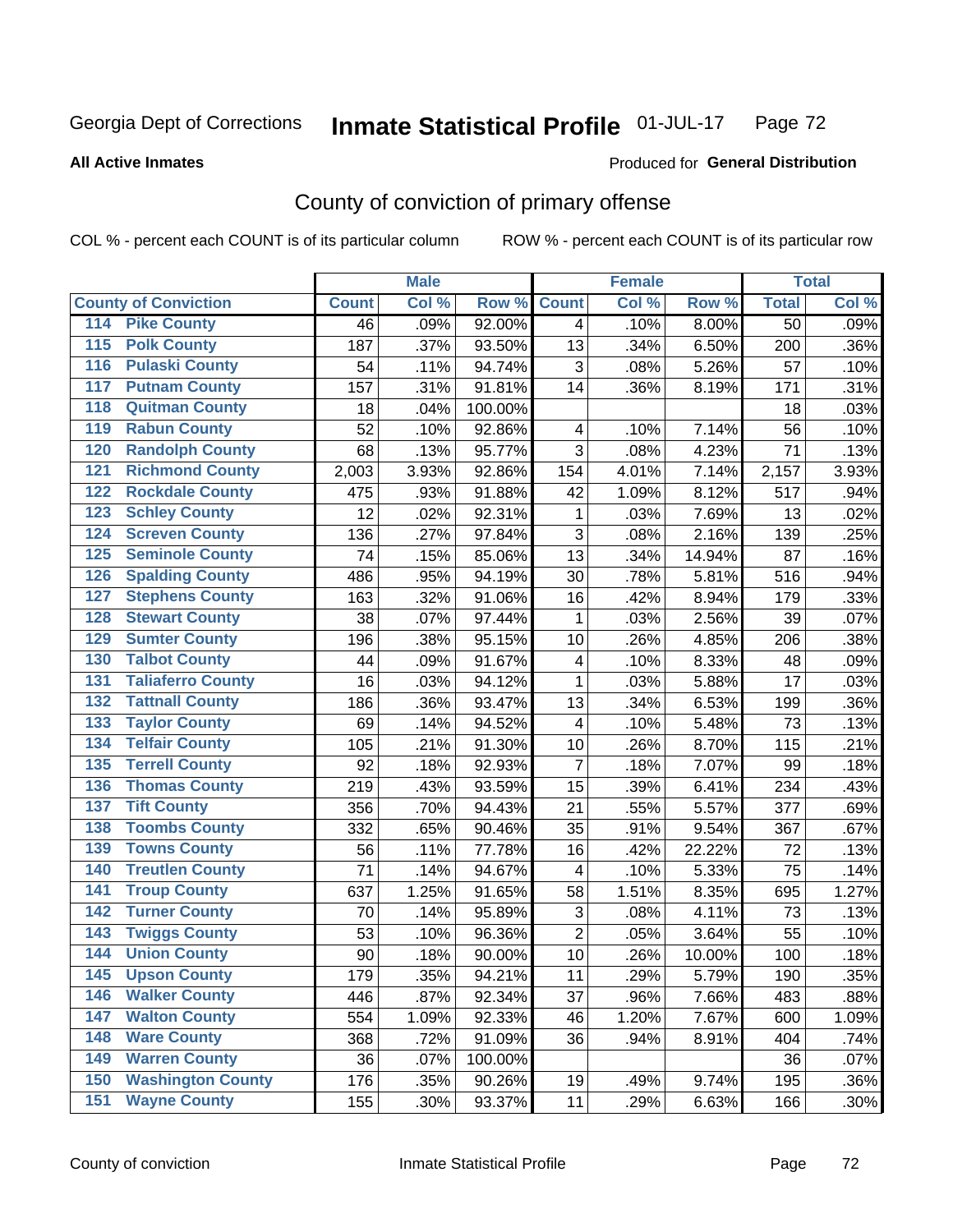#### Inmate Statistical Profile 01-JUL-17 Page 73

### **All Active Inmates**

# Produced for General Distribution

# County of conviction of primary offense

COL % - percent each COUNT is of its particular column

|                                |              | <b>Male</b> |         |                | <b>Female</b> |        |              | <b>Total</b> |
|--------------------------------|--------------|-------------|---------|----------------|---------------|--------|--------------|--------------|
| <b>County of Conviction</b>    | <b>Count</b> | Col %       |         | Row % Count    | Col %         | Row %  | <b>Total</b> | Col %        |
| <b>Webster County</b><br>152   | 4            | $.01\%$     | 100.00% |                |               |        | 4            | .01%         |
| <b>Wheeler County</b><br>153   | 25           | $.05\%$     | 92.59%  | $\overline{2}$ | .05%          | 7.41%  | 27           | .05%         |
| <b>White County</b><br>154     | 98           | .19%        | 85.22%  | 17             | .44%          | 14.78% | 115          | .21%         |
| <b>Whitfield County</b><br>155 | 698          | 1.37%       | 87.91%  | 96             | 2.50%         | 12.09% | 794          | 1.45%        |
| <b>Wilcox County</b><br>156    | 47           | .09%        | 97.92%  |                | .03%          | 2.08%  | 48           | .09%         |
| <b>Wilkes County</b><br>157    | 71           | .14%        | 92.21%  | 6              | .16%          | 7.79%  | 77           | .14%         |
| <b>Wilkinson County</b><br>158 | 50           | $.10\%$     | 98.04%  |                | .03%          | 1.96%  | 51           | .09%         |
| <b>Worth County</b><br>159     | 135          | .26%        | 91.84%  | 12             | .31%          | 8.16%  | 147          | .27%         |
| <b>Troup County Ci</b><br>447  |              | $.01\%$     | 100.00% |                |               |        |              | .01%         |
| <b>Total Rported</b>           | 51,005       | 100%        | 93%     | 3,842          | 100%          | 7%     | 54,847       | 100%         |

| <b>Not Reported</b> |        |       |        |
|---------------------|--------|-------|--------|
| <b>Grand Total</b>  | 51,005 | 3,842 | 54,847 |

|  | <b>Mode (most frequent)</b> | <b>Fulton County</b> | <b>Cobb County</b> | <b>Fulton County</b> |
|--|-----------------------------|----------------------|--------------------|----------------------|
|--|-----------------------------|----------------------|--------------------|----------------------|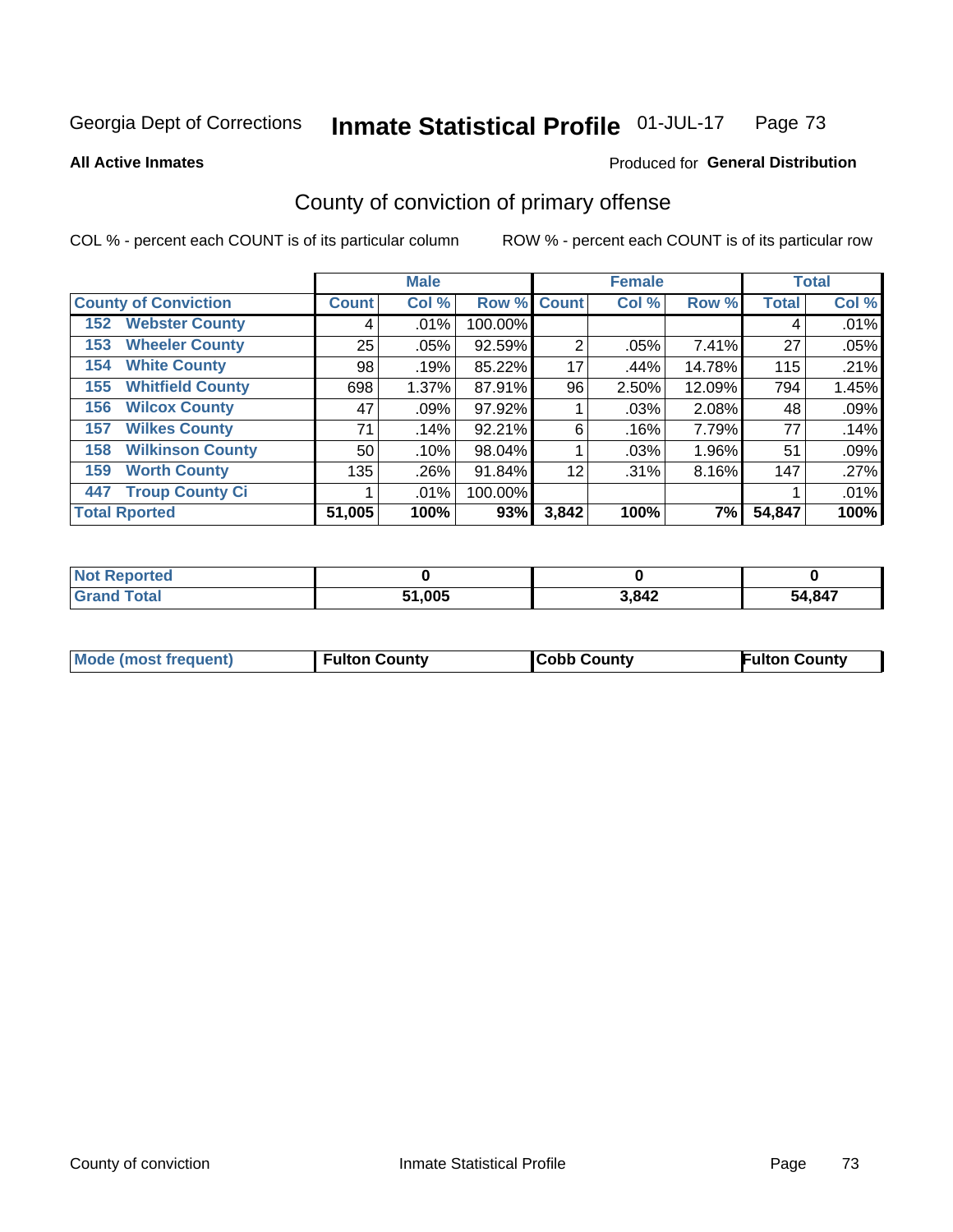## Georgia Dept of Corrections **All Active Inmates**

#### Inmate Statistical Profile 01-JUL-17 Page 74

Produced for General Distribution

# Circuit of conviction of primary offense

COL % - percent each COUNT is of its particular column ROW % - percent each COUNT is of its particular row

|                         |                                 |              | <b>Male</b> |        |                 | <b>Female</b> |        |                    | <b>Total</b> |
|-------------------------|---------------------------------|--------------|-------------|--------|-----------------|---------------|--------|--------------------|--------------|
|                         | <b>Circuit of Conviction</b>    | <b>Count</b> | Col %       | Row %  | <b>Count</b>    | Col %         | Row %  | <b>Total</b>       | Col%         |
| 1                       | <b>Alapaha Circuit</b>          | 355          | .70%        | 95.43% | $\overline{17}$ | .44%          | 4.57%  | $\overline{372}$   | .68%         |
| $\overline{2}$          | <b>Alcovy Circuit</b>           | 1,284        | 2.53%       | 91.65% | 117             | 3.05%         | 8.35%  | 1,401              | 2.56%        |
| $\overline{\mathbf{3}}$ | <b>Atlanta Circuit</b>          | 5,177        | 10.19%      | 96.03% | 214             | 5.59%         | 3.97%  | 5,391              | 9.87%        |
| 4                       | <b>Atlantic Circuit</b>         | 708          | 1.39%       | 94.27% | 43              | 1.12%         | 5.73%  | 751                | 1.37%        |
| 5                       | <b>Augusta Circuit</b>          | 2,638        | 5.19%       | 92.85% | 203             | 5.30%         | 7.15%  | 2,841              | 5.20%        |
| $\overline{\mathbf{6}}$ | <b>Blue Ridge Circuit</b>       | 561          | 1.10%       | 88.91% | 70              | 1.83%         | 11.09% | 631                | 1.15%        |
| $\overline{\mathbf{7}}$ | <b>Brunswick Circuit</b>        | 1,096        | 2.16%       | 94.40% | 65              | 1.70%         | 5.60%  | 1,161              | 2.12%        |
| 8                       | <b>Chattahoochee Circuit</b>    | 1,473        | 2.90%       | 94.79% | 81              | 2.11%         | 5.21%  | 1,554              | 2.84%        |
| $\overline{9}$          | <b>Cherokee Circuit</b>         | 1,051        | 2.07%       | 87.22% | 154             | 4.02%         | 12.78% | 1,205              | 2.21%        |
| 10                      | <b>Clayton Circuit</b>          | 1,432        | 2.82%       | 93.66% | 97              | 2.53%         | 6.34%  | 1,529              | 2.80%        |
| $\overline{11}$         | <b>Cobb Circuit</b>             | 2,479        | 4.88%       | 91.99% | 216             | 5.64%         | 8.01%  | 2,695              | 4.93%        |
| 12                      | <b>Conasauga Circuit</b>        | 886          | 1.74%       | 89.13% | 108             | 2.82%         | 10.87% | 994                | 1.82%        |
| $\overline{13}$         | <b>Cordele Circuit</b>          | 714          | 1.41%       | 93.58% | 49              | 1.28%         | 6.42%  | 763                | 1.40%        |
| $\overline{14}$         | <b>Coweta Circuit</b>           | 2,117        | 4.17%       | 91.68% | 192             | 5.01%         | 8.32%  | 2,309              | 4.23%        |
| 15                      | <b>Dougherty Circuit</b>        | 960          | 1.89%       | 94.58% | 55              | 1.44%         | 5.42%  | 1,015              | 1.86%        |
| 16                      | <b>Dublin Circuit</b>           | 420          | .83%        | 94.38% | 25              | .65%          | 5.62%  | 445                | .81%         |
| $\overline{17}$         | <b>Eastern Circuit</b>          | 1,960        | 3.86%       | 95.80% | 86              | 2.25%         | 4.20%  | $\overline{2,046}$ | 3.74%        |
| 18                      | <b>Flint Circuit</b>            | 518          | 1.02%       | 89.00% | 64              | 1.67%         | 11.00% | 582                | 1.07%        |
| 19                      | <b>Griffin Circuit</b>          | 1,063        | 2.09%       | 92.92% | 81              | 2.11%         | 7.08%  | 1,144              | 2.09%        |
| 20                      | <b>Gwinnett Circuit</b>         | 2,616        | 5.15%       | 93.03% | 196             | 5.12%         | 6.97%  | 2,812              | 5.15%        |
| $\overline{21}$         | <b>Houston Circuit</b>          | 640          | 1.26%       | 92.89% | 49              | 1.28%         | 7.11%  | 689                | 1.26%        |
| $\overline{22}$         | <b>Lookout Mountain Circuit</b> | 1,161        | 2.28%       | 90.63% | 120             | 3.13%         | 9.37%  | 1,281              | 2.34%        |
| 23                      | <b>Macon Circuit</b>            | 1,281        | 2.52%       | 93.57% | 88              | 2.30%         | 6.43%  | 1,369              | 2.51%        |
| 24                      | <b>Middle Circuit</b>           | 937          | 1.84%       | 91.59% | 86              | 2.25%         | 8.41%  | 1,023              | 1.87%        |
| $\overline{25}$         | <b>Mountain Circuit</b>         | 326          | .64%        | 91.83% | 29              | .76%          | 8.17%  | 355                | .65%         |
| 26                      | <b>Northeastern Circuit</b>     | 835          | 1.64%       | 90.47% | 88              | 2.30%         | 9.53%  | 923                | 1.69%        |
| 27                      | <b>Northern Circuit</b>         | 689          | 1.36%       | 91.26% | 66              | 1.72%         | 8.74%  | 755                | 1.38%        |
| 28                      | <b>Ocmulgee Circuit</b>         | 1,069        | 2.10%       | 92.23% | 90              | 2.35%         | 7.77%  | 1,159              | 2.12%        |
| 29                      | <b>Oconee Circuit</b>           | 462          | .91%        | 92.22% | 39              | 1.02%         | 7.78%  | 501                | .92%         |
| 30                      | <b>Ogeechee Circuit</b>         | 1,036        | 2.04%       | 94.78% | 57              | 1.49%         | 5.22%  | 1,093              | 2.00%        |
| $\overline{31}$         | <b>Pataula Circuit</b>          | 400          | .79%        | 91.32% | 38              | .99%          | 8.68%  | 438                | .80%         |
| 32                      | <b>Piedmont Circuit</b>         | 608          | 1.20%       | 90.75% | 62              | 1.62%         | 9.25%  | 670                | 1.23%        |
| 33                      | <b>Rome Circuit</b>             | 902          | 1.78%       | 89.93% | 101             | 2.64%         | 10.07% | 1,003              | 1.84%        |
| 34                      | <b>South Georgia Circuit</b>    | 565          | 1.11%       | 94.96% | 30              | .78%          | 5.04%  | 595                | 1.09%        |
| 35                      | <b>Southern Circuit</b>         | 994          | 1.96%       | 95.49% | 47              | 1.23%         | 4.51%  | 1,041              | 1.91%        |
| 36                      | <b>Southwestern Circuit</b>     | 375          | .74%        | 94.94% | 20              | .52%          | 5.06%  | 395                | .72%         |
| 37                      | <b>Stone Mountain Circuit</b>   | 3,098        | 6.10%       | 95.41% | 149             | 3.89%         | 4.59%  | 3,247              | 5.94%        |
| 38                      | <b>Tallapoosa Circuit</b>       | 310          | .61%        | 94.51% | 18              | .47%          | 5.49%  | 328                | .60%         |
| 39                      | <b>Tifton Circuit</b>           | 643          | 1.27%       | 94.56% | 37              | .97%          | 5.44%  | 680                | 1.24%        |
| 40                      | <b>Toombs Circuit</b>           | 364          | .72%        | 94.30% | 22              | .57%          | 5.70%  | 386                | .71%         |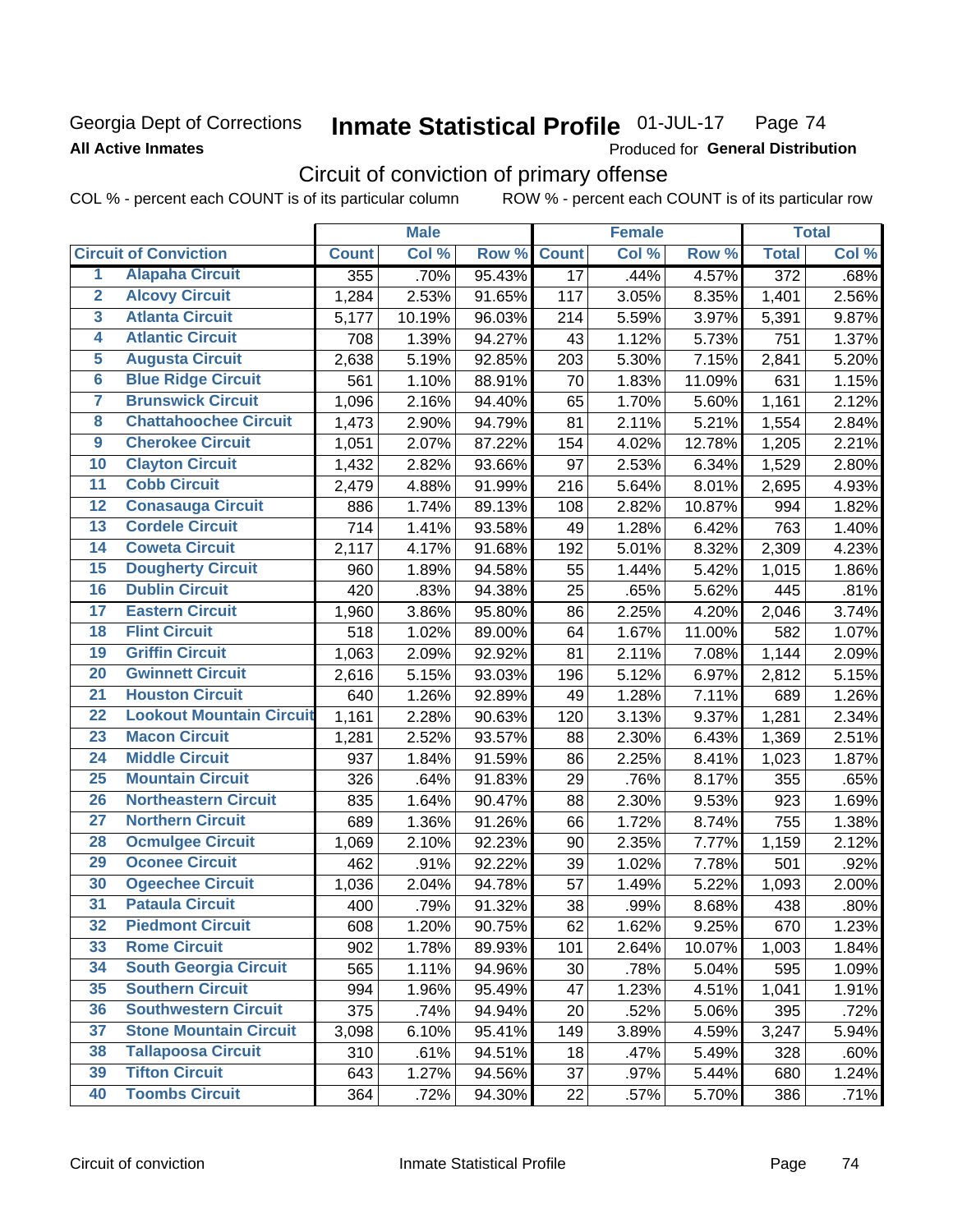## Georgia Dept of Corrections **All Active Inmates**

#### Inmate Statistical Profile 01-JUL-17 Page 75

Produced for General Distribution

# Circuit of conviction of primary offense

COL % - percent each COUNT is of its particular column ROW % - percent each COUNT is of its particular row

|    |                                  |              | <b>Male</b> |        |              | <b>Female</b> |        |              | <b>Total</b> |
|----|----------------------------------|--------------|-------------|--------|--------------|---------------|--------|--------------|--------------|
|    | <b>Circuit of Conviction</b>     | <b>Count</b> | Col %       | Row %  | <b>Count</b> | Col %         | Row %  | <b>Total</b> | Col %        |
| 41 | <b>Waycross Circuit</b>          | 907          | 1.78%       | 91.80% | 81           | 2.11%         | 8.20%  | 988          | 1.81%        |
| 42 | <b>Western Circuit</b>           | 588          | 1.16%       | 93.93% | 38           | .99%          | 6.07%  | 626          | 1.15%        |
| 43 | <b>Rockdale Circuit</b>          | 475          | .93%        | 91.88% | 42           | 1.10%         | 8.12%  | 517          | .95%         |
| 44 | <b>Douglas Circuit</b>           | 1,103        | 2.17%       | 89.31% | 132          | 3.45%         | 10.69% | 1,235        | 2.26%        |
| 45 | <b>Appalachian Circuit</b>       | 278          | .55%        | 89.39% | 33           | .86%          | 10.61% | 311          | .57%         |
| 46 | <b>Enotah Circuit</b>            | 326          | .64%        | 86.24% | 52           | 1.36%         | 13.76% | 378          | .69%         |
| 47 | <b>Bell-Forsyth J.C.</b>         | 380          | .75%        | 90.26% | 41           | 1.07%         | 9.74%  | 421          | .77%         |
| 48 | <b>Towaliga Judicial Circuit</b> | 322          | .63%        | 93.06% | 24           | .63%          | 6.94%  | 346          | .63%         |
| 49 | <b>Paulding Circuit</b>          | 233          | .46%        | 92.83% | 18           | .47%          | 7.17%  | 251          | .46%         |
|    | <b>Total Rported</b>             | 50,815       | 100%        | 92.99% | 3,830        | 100%          | 7.01%  | 54,645       | 100%         |
|    | <b>Not Reported</b>              |              | 190         |        |              | 12            |        |              | 202          |

| <b>Grand</b><br><b>Total</b> | 51,005  | 3,842 | 54,847         |
|------------------------------|---------|-------|----------------|
| Mode (most frequent)         | Atlanta | Cobb  | <b>Atlanta</b> |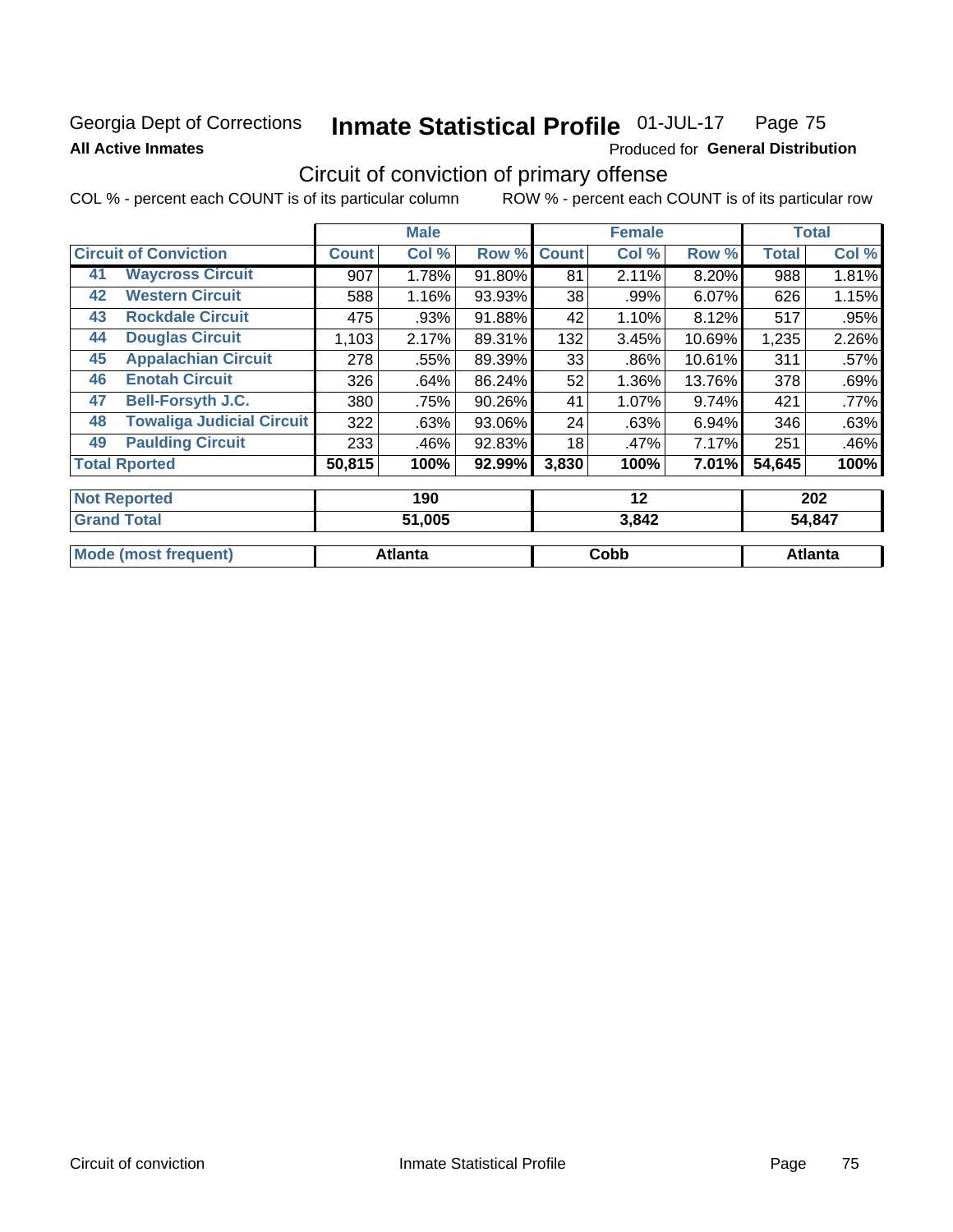### **All Active Inmates**

### Produced for **General Distribution**

## Years served (jail + prison) in this incarceration

|                        |              | <b>Male</b> |         |              | <b>Female</b> |                  |              | <b>Total</b> |
|------------------------|--------------|-------------|---------|--------------|---------------|------------------|--------------|--------------|
| <b>Years Served</b>    | <b>Count</b> | Col %       | Row %   | <b>Count</b> | Col %         | Row <sub>%</sub> | <b>Total</b> | Col%         |
| Less than one year     | 9,579        | 18.80%      | 90.98%  | 950          | 24.74%        | 9.02%            | 10,529       | 19.21%       |
| 1 to 1.99 years        | 7,538        | 14.79%      | 91.21%  | 726          | 18.91%        | 8.79%            | 8,264        | 15.08%       |
| 2 to 2.99 years        | 5,466        | 10.73%      | 91.47%  | 510          | 13.28%        | 8.53%            | 5,976        | 10.91%       |
| 3 to 3.99 years        | 4,243        | 8.33%       | 92.12%  | 363          | 9.45%         | 7.88%            | 4,606        | 8.41%        |
| 4 to 4.99 years        | 3,495        | 6.86%       | 92.53%  | 282          | 7.34%         | 7.47%            | 3,777        | 6.89%        |
| 5 to 5.99 years        | 2,937        | 5.76%       | 93.62%  | 200          | 5.21%         | 6.38%            | 3,137        | 5.72%        |
| 6 to 6.99 years        | 2,386        | 4.68%       | 93.97%  | 153          | 3.98%         | 6.03%            | 2,539        | 4.63%        |
| 7 to 7.99 years        | 1,831        | 3.59%       | 93.99%  | 117          | 3.05%         | 6.01%            | 1,948        | 3.56%        |
| <b>8 to 8.99 years</b> | 1,607        | 3.15%       | 95.15%  | 82           | 2.14%         | 4.85%            | 1,689        | 3.08%        |
| 9 to 9.99 years        | 1,656        | 3.25%       | 95.94%  | 70           | 1.82%         | 4.06%            | 1,726        | 3.15%        |
| 10 to 10.99 years      | 1,217        | 2.39%       | 94.78%  | 67           | 1.74%         | 5.22%            | 1,284        | 2.34%        |
| 11 to 11.99 years      | 955          | 1.87%       | 95.79%  | 42           | 1.09%         | 4.21%            | 997          | 1.82%        |
| 12 to 12.99 years      | 740          | 1.45%       | 95.48%  | 35           | 0.91%         | 4.52%            | 775          | 1.41%        |
| 13 to 13.99 years      | 673          | 1.32%       | 95.33%  | 33           | 0.86%         | 4.67%            | 706          | 1.29%        |
| 14 to 14.99 years      | 720          | 1.41%       | 95.87%  | 31           | 0.81%         | 4.13%            | 751          | 1.37%        |
| 15 to 15.99 years      | 518          | 1.02%       | 96.10%  | 21           | 0.55%         | 3.90%            | 539          | 0.98%        |
| 16 to 16.99 years      | 541          | 1.06%       | 97.48%  | 14           | 0.36%         | 2.52%            | 555          | 1.01%        |
| 17 to 17.99 years      | 489          | 0.96%       | 94.77%  | 27           | 0.70%         | 5.23%            | 516          | 0.94%        |
| 18 to 18.99 years      | 452          | 0.89%       | 95.36%  | 22           | 0.57%         | 4.64%            | 474          | 0.87%        |
| 19 to 19.99 years      | 499          | 0.98%       | 97.08%  | 15           | 0.39%         | 2.92%            | 514          | 0.94%        |
| 20 to 20.99 years      | 422          | 0.83%       | 97.69%  | 10           | 0.26%         | 2.31%            | 432          | 0.79%        |
| 21 to 21.99 years      | 359          | 0.70%       | 97.03%  | 11           | 0.29%         | 2.97%            | 370          | 0.68%        |
| 22 to 22.99 years      | 345          | 0.68%       | 97.46%  | 9            | 0.23%         | 2.54%            | 354          | 0.65%        |
| 23 to 23.99 years      | 315          | 0.62%       | 95.74%  | 14           | 0.36%         | 4.26%            | 329          | 0.60%        |
| 24 to 24.99 years      | 252          | 0.49%       | 98.05%  | 5            | 0.13%         | 1.95%            | 257          | 0.47%        |
| 25 to 25.99 years      | 225          | 0.44%       | 95.74%  | 10           | 0.26%         | 4.26%            | 235          | 0.43%        |
| 26 to 26.99 years      | 195          | 0.38%       | 97.50%  | $\sqrt{5}$   | 0.13%         | 2.50%            | 200          | 0.36%        |
| 27 to 27.99 years      | 151          | 0.30%       | 96.79%  | 5            | 0.13%         | 3.21%            | 156          | 0.28%        |
| 28 to 28.99 years      | 138          | 0.27%       | 100.00% |              |               |                  | 138          | 0.25%        |
| 29 to 29.99 years      | 129          | 0.25%       | 99.23%  | $\mathbf{1}$ | 0.03%         | 0.77%            | 130          | 0.24%        |
| Thirty + years         | 883          | 1.73%       | 98.88%  | 10           | 0.26%         | 1.12%            | 893          | 1.63%        |
| <b>Total Reported</b>  | 50,956       | 100%        | 92.99%  | 3,840        | 100%          | 7.01%            | 54,796       | 100%         |

| тео | лυ<br>∼ |       | יש     |
|-----|---------|-------|--------|
|     | 51,005  | 3,842 | 54,847 |

| Mean<br>(average)       | 6.54               | 4.13               | 6.37          |
|-------------------------|--------------------|--------------------|---------------|
| Median (middle)         | 3.66               | 2.405              | 3.54          |
| Mode<br>(most frequent) | Less than one year | Less than one year | Less than one |
|                         |                    |                    | vear          |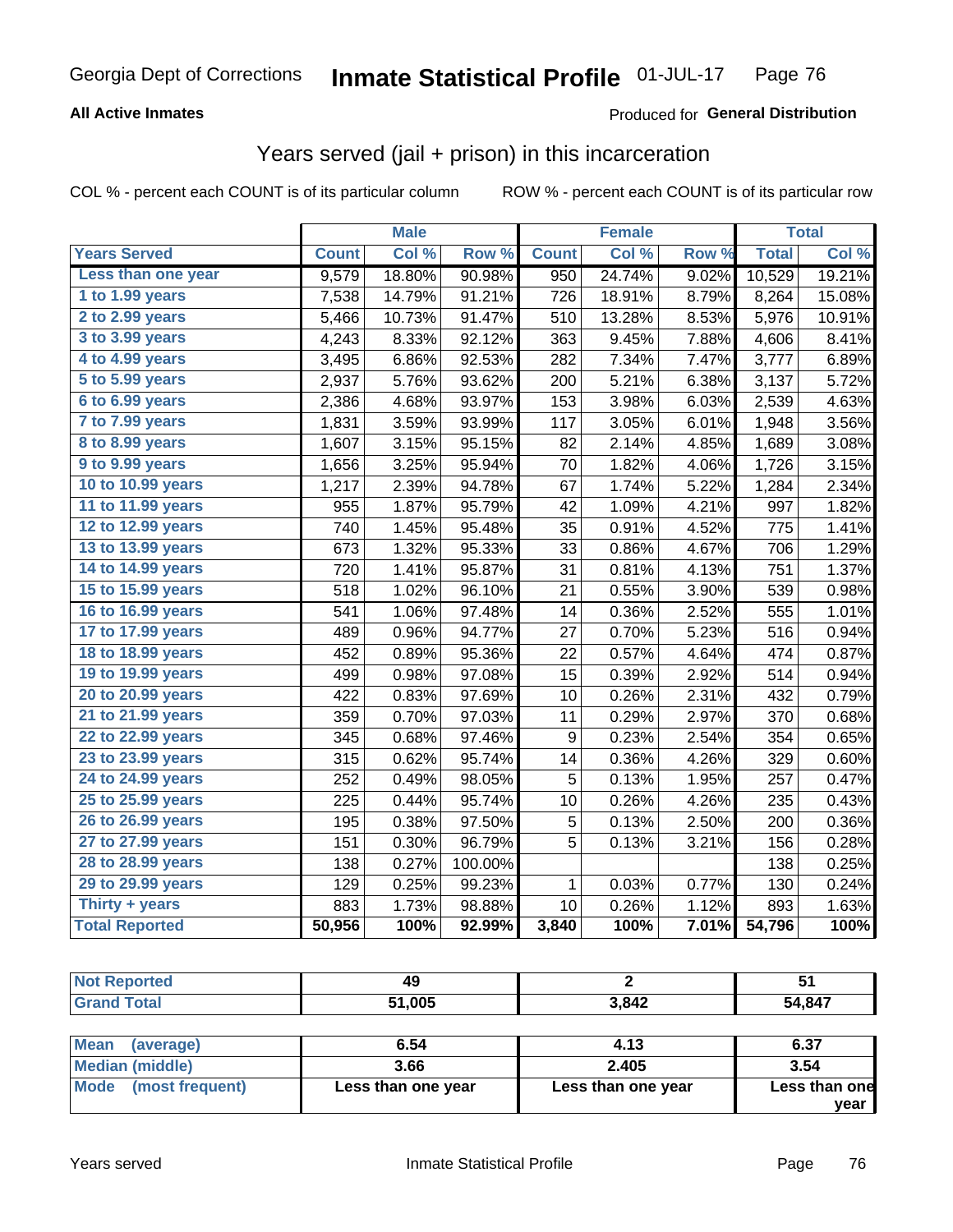### **All Active Inmates**

Produced for **General Distribution**

## Results of most recent HIV tests

|                         | <b>Male</b>  |          |           | <b>Female</b> |          |       | Total  |        |
|-------------------------|--------------|----------|-----------|---------------|----------|-------|--------|--------|
| <b>HIV Test Results</b> | <b>Count</b> | Col %    | Row %I    | <b>Count</b>  | Col %    | Row % | Total  | Col %  |
| <b>Positive</b>         | 670          | $1.46\%$ | $92.54\%$ | 54            | $1.56\%$ | 7.46% | 724    | 1.47%  |
| <b>Negative</b>         | 45,079       | 98.53%   | 92.98%    | 3,401         | 98.44%   | 7.02% | 48,480 | 98.52% |
| Indeterminate           | ີ            | 0.01%    | 100.00%   |               |          |       |        | 0.01%  |
| <b>Total Reported</b>   | 45,752       | 100%     | 92.98%    | 3,455         | 100%     | 7.02% | 49,207 | 100%   |

| <b>Not Reported</b> | 5,253  | 387   | 5,640  |
|---------------------|--------|-------|--------|
| Total               | 51,005 | 3,842 | 54,847 |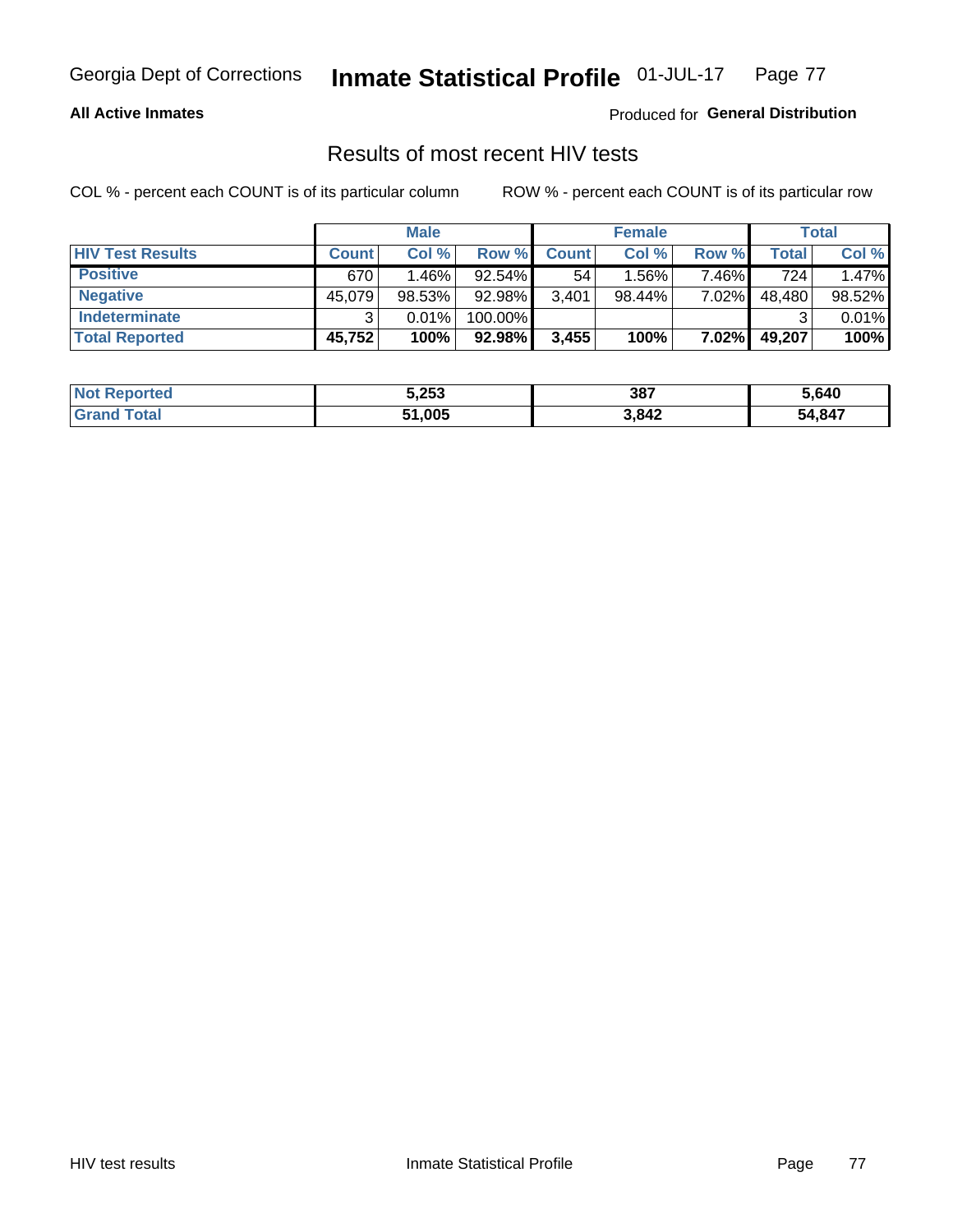### **All Active Inmates**

### Produced for **General Distribution**

### Results of most recent tuberculosis test

|                                  | <b>Male</b>  |          |           | <b>Female</b> |           |          | Total        |        |
|----------------------------------|--------------|----------|-----------|---------------|-----------|----------|--------------|--------|
| <b>Tuberculosis Test Results</b> | <b>Count</b> | Col%     | Row %     | <b>Count</b>  | Col %     | Row %    | <b>Total</b> | Col %  |
| <b>Positive on current test</b>  | 6.976        | 14.67%   | $97.50\%$ | 179           | $4.86\%$  | 2.50%    | 7,155        | 13.96% |
| <b>Positive on previous test</b> | ົ            | $0.01\%$ | 100.00%   |               |           |          |              | 0.01%  |
| <b>Negative</b>                  | 40.576       | 85.33%   | 92.05%    | 3,504         | $95.14\%$ | $7.95\%$ | 44.080       | 86.03% |
| <b>Total Reported</b>            | 47,554       | 100%     | $92.81\%$ | 3,683         | 100%      | $7.19\%$ | 51,237       | 100%   |

| <b>Not Reported</b>   | 3,451  | 159   | 3,610  |
|-----------------------|--------|-------|--------|
| Total<br><b>Grand</b> | 51,005 | 3,842 | 54,847 |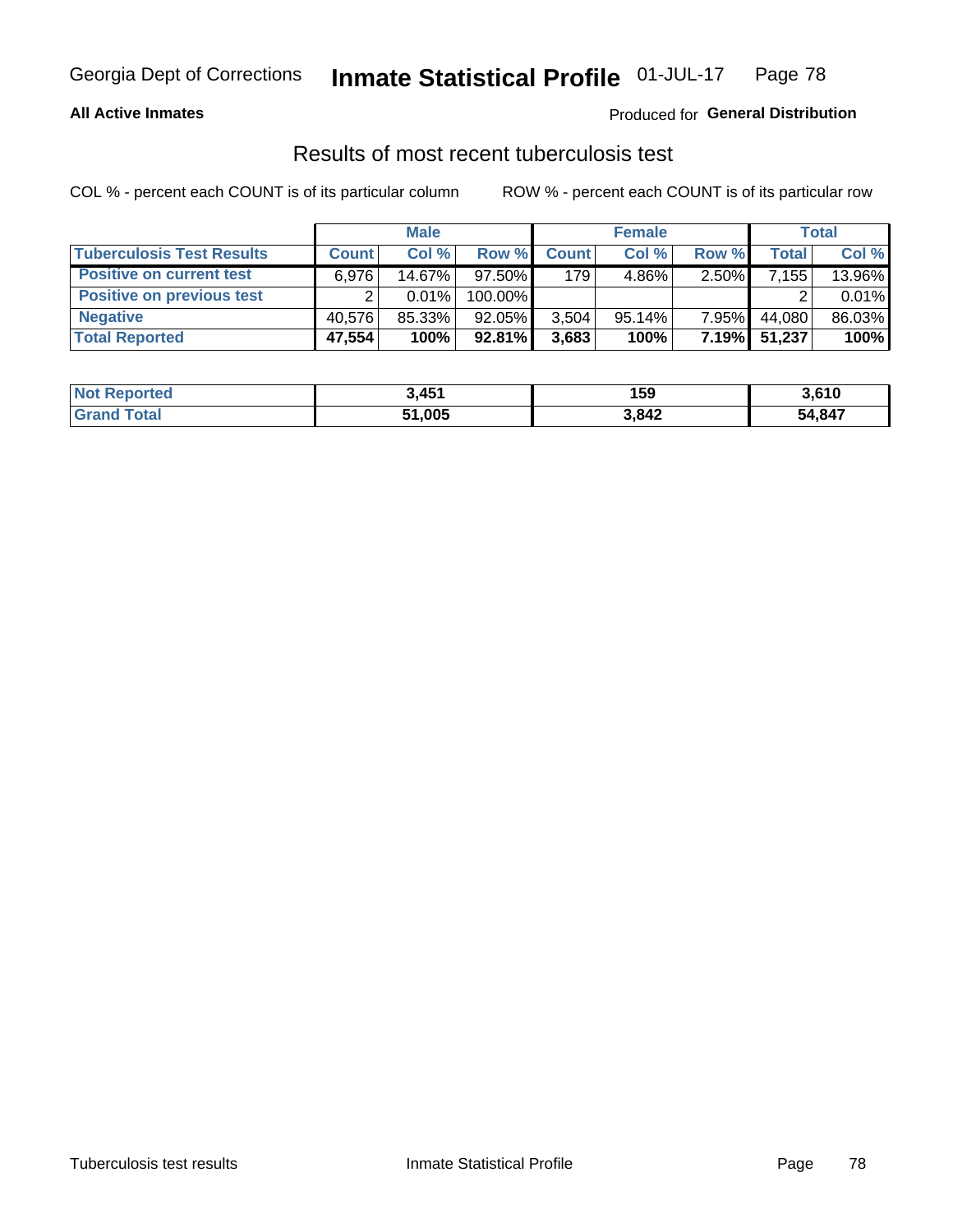### **All Active Inmates**

Produced for **General Distribution**

## Results of most recent syphilis test

|                                 | <b>Male</b>  |          |        | <b>Female</b> |        |          | Total   |        |
|---------------------------------|--------------|----------|--------|---------------|--------|----------|---------|--------|
| <b>Syphilis Test Results</b>    | <b>Count</b> | Col%     | Row %I | <b>Count</b>  | Col %  | Row %    | Total I | Col %  |
| <b>Positive on current test</b> | 196          | $1.33\%$ | 95.15% | 10            | 1.83%  | 4.85%I   | 206     | 1.35%  |
| <b>Negative</b>                 | 14.516       | 98.67%   | 96.44% | 536           | 98.17% | $3.56\%$ | 15,052  | 98.65% |
| <b>Total Reported</b>           | 14,712       | 100%     | 96.42% | 546           | 100%   | 3.58%    | 15,258  | 100%   |

| <b>Not Reported</b> | 36,293 | 3,296 | 39,589 |
|---------------------|--------|-------|--------|
| <b>Grand Total</b>  | 51,005 | 3,842 | 54,847 |